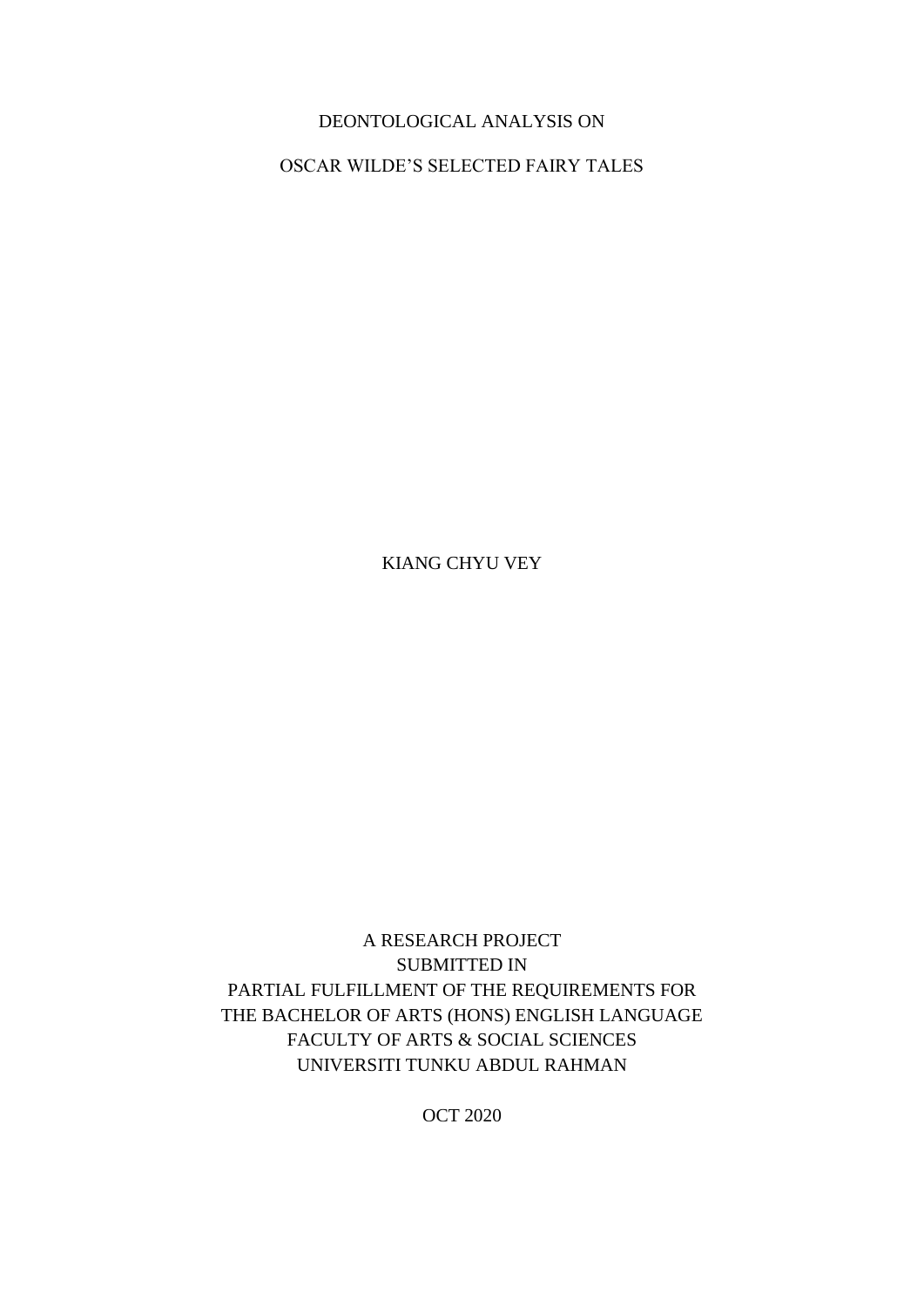#### ACKNOWLEDGEMENTS

I would like to express my sincere gratitude to several individuals who have supported me throughout this final year project.

Foremost, I wish to express my gratitude to my supervisor, Dr. Foong Soon Seng for the continuous support of my final year project. His patient guidance and useful suggestions have helped me in my research and writing of this project. Without his relentless help, this final project would not have been possible.

I wish to also express my deepest thanks to my parents whose unwavering support and encouragement have helped me throughout this final year project. I would also like to express my appreciation to my friends who are just as busy with their own final year projects. Despite their hectic schedule, I appreciate their help during the research and writing of this project.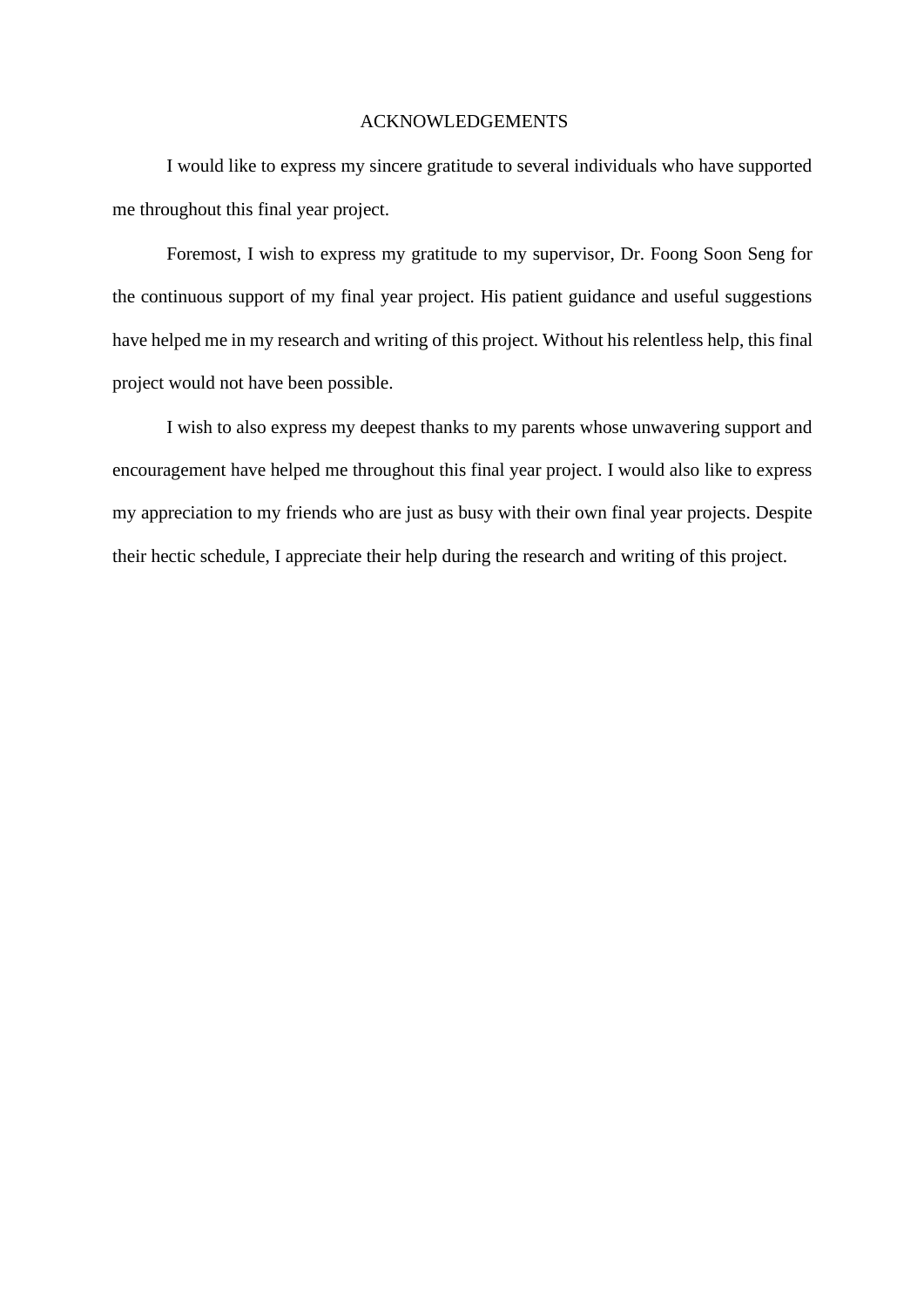## APPROVAL FORM

This research paper attached hereto, entitled "Deontological Analysis on Oscar Wilde's Selected Fairy Tales" prepared and submitted by "Kiang Chyu Vey" in partial fulfillment of the requirements for the Bachelor of Arts (Hons) English Language is hereby accepted.

Date:

Supervisor

Dr. Foong Soon Seng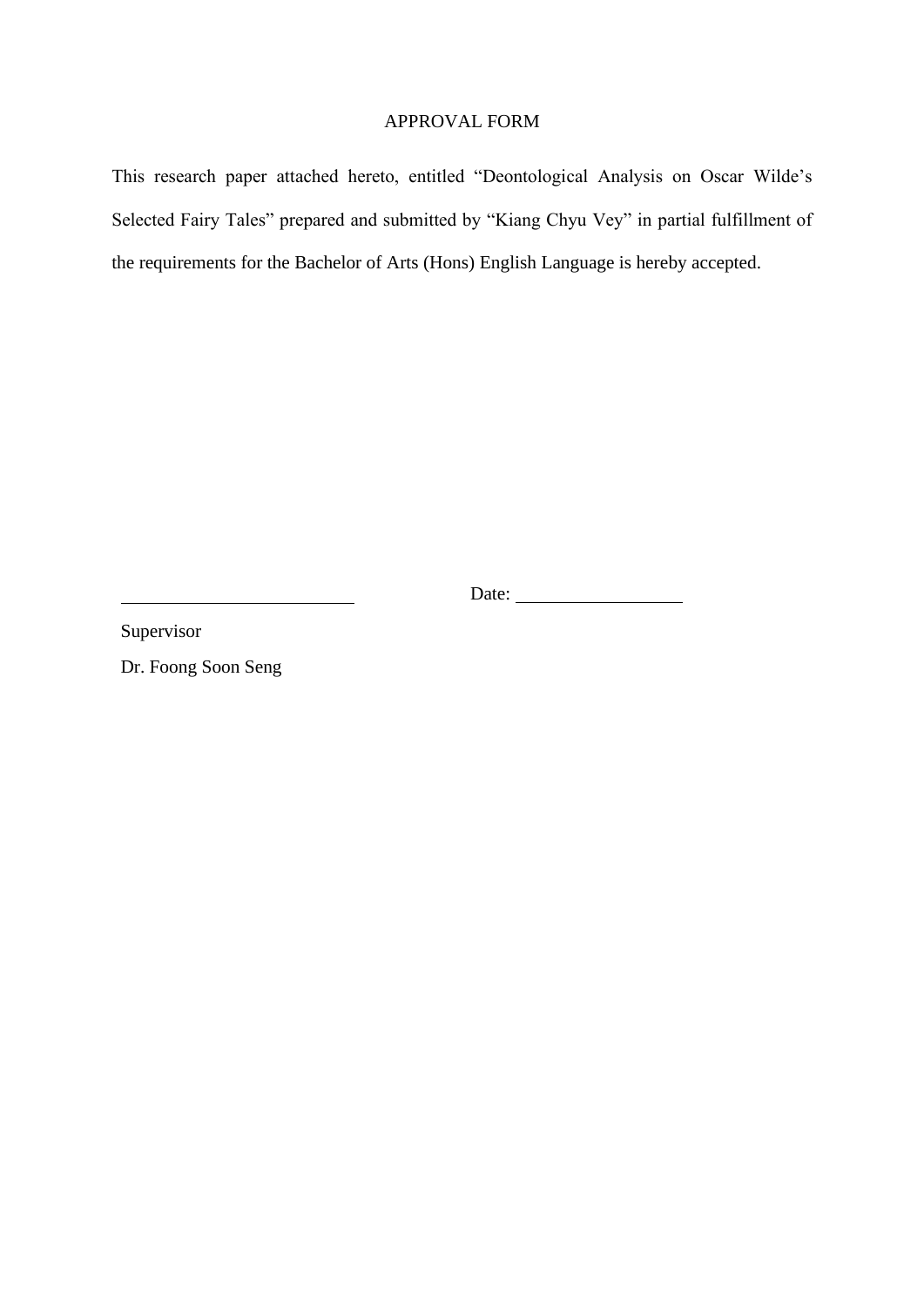#### ABSTRACT

Classic fairy tale authors often use death for moral lessons due to its association with punishment towards evil characters for their actions. But Oscar Wilde's fairy tales contradict the typical connotation of deaths, whereby his own characters experienced death or physical disfigurement. Therefore, this study aims to investigate the theme of morality in Wilde's selected fairy tales based on the deontological approach. This study addressed the relationship between the personalities and actions of Wilde's main characters, followed by the consequences which comprise death and/or physical disfigurement. In addition, the study will determine the moral permissibility of the characters' maxims underlying their actions in application of Kantian Ethics. Based on the findings, Kantian theory suggests that the actions of Wilde's main characters are motivated by their desires that reflect their personalities which comprises their principles and beliefs. The study also addressed the consequences of their actions that contradict the general connotations of death. Besides, the analysis suggests that the maxims underlying the actions of Wilde's characters could be categorised into "for duty" and "for other means". Readers would be able to use a deontological approach to understand a character without consideration of the typical "right versus wrong" principle.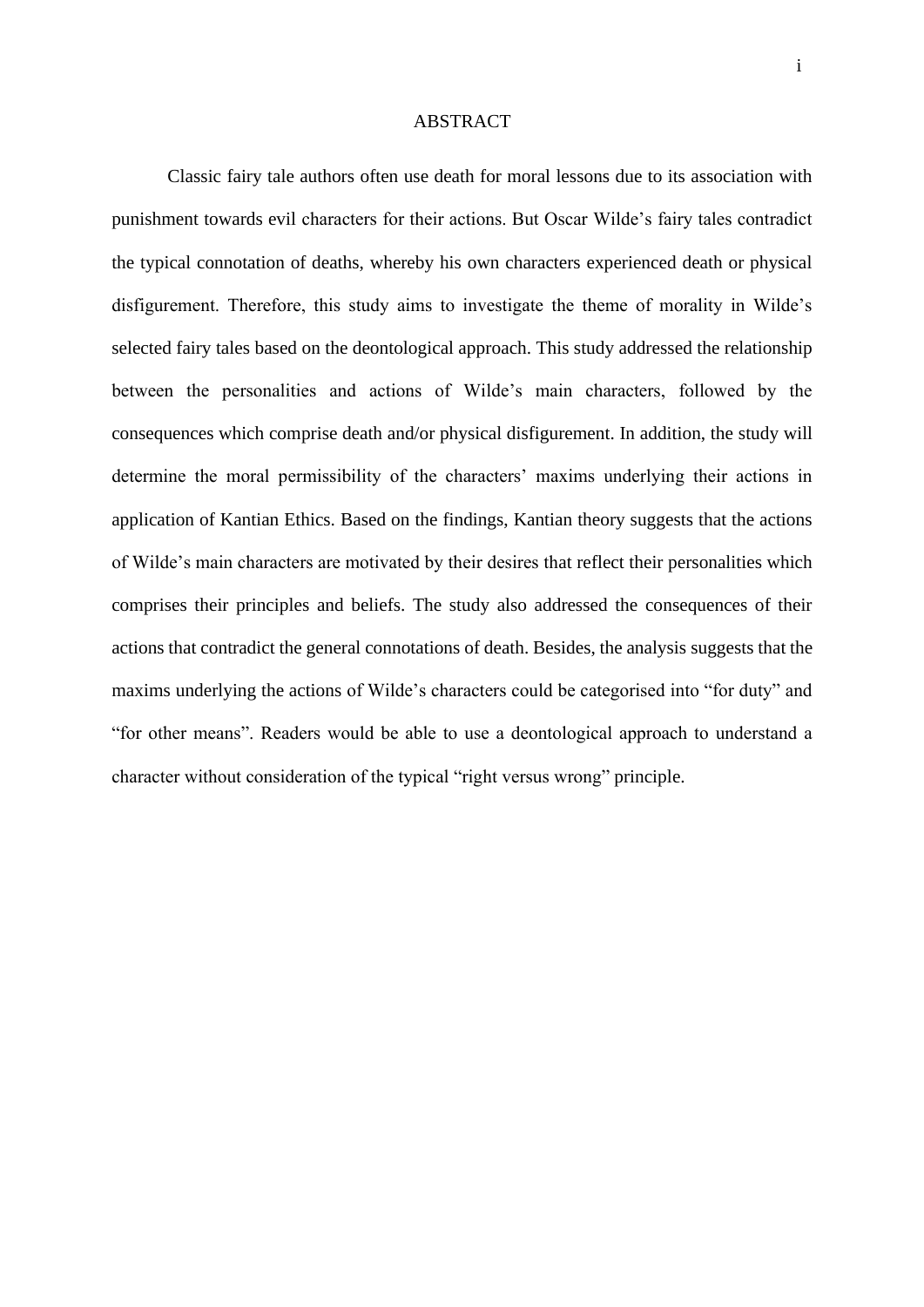### DECLARATION

I declare that the material contained in this paper is the end result of my own work and that due acknowledgement has been given in the bibliography and references to ALL sources be they printed, electronic or personal.

Name: Kiang Chyu Vey

Student ID: 18AAB01046

Signature: Amappar

Date:  $10^{th}$  December 2020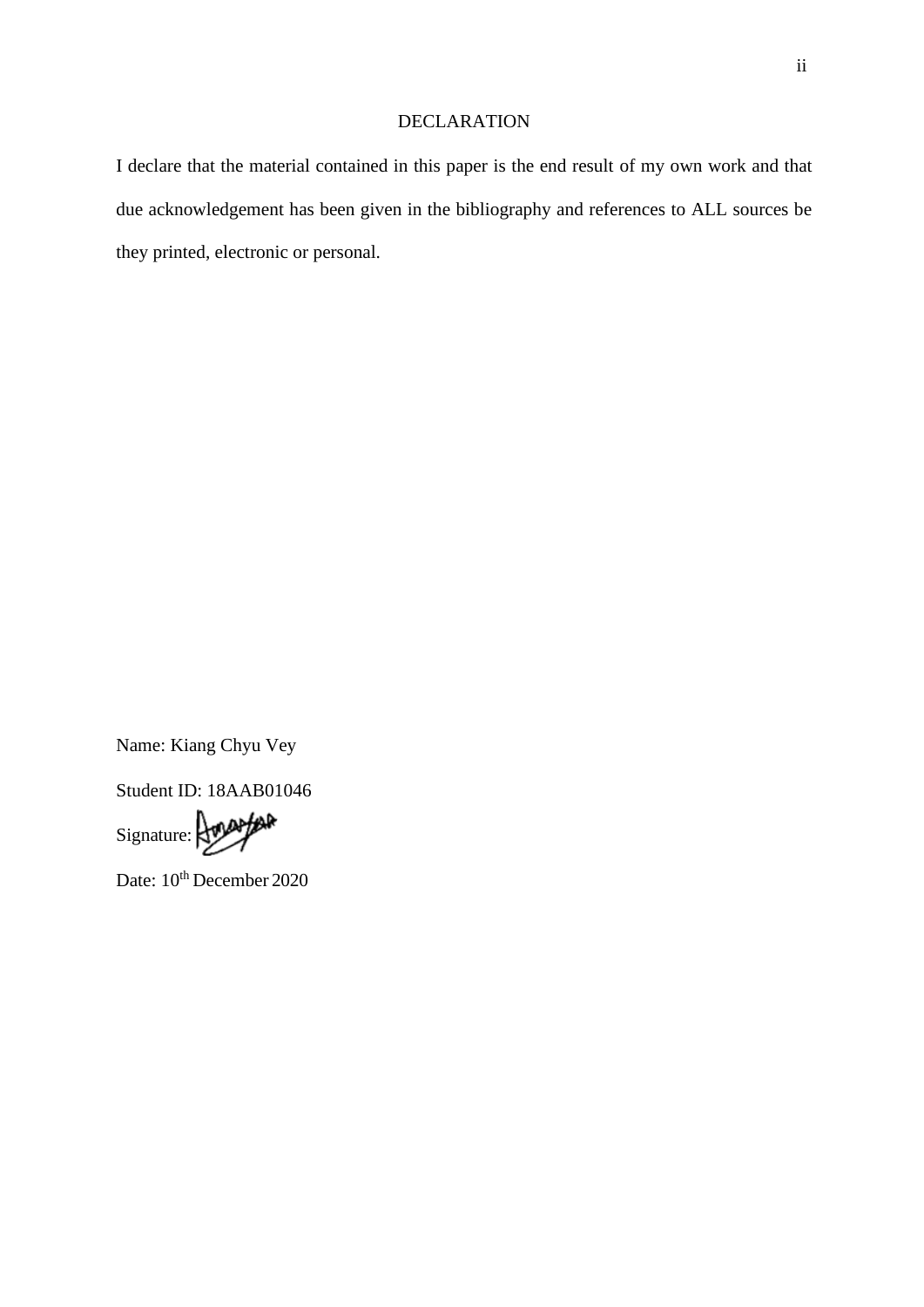# TABLE OF CONTENTS

|                          |                                        | Page                |
|--------------------------|----------------------------------------|---------------------|
| <b>ABSTRACT</b>          |                                        | $\mathbf{i}$        |
| <b>DECLARATION</b>       |                                        | $\ddot{\mathbf{i}}$ |
| <b>TABLE OF CONTENTS</b> |                                        | iii                 |
| <b>CHAPTERS</b>          |                                        |                     |
| I                        | <b>INTRODUCTION</b>                    | $\mathbf{1}$        |
|                          | 1.1 Background of the study            | 1                   |
|                          | 1.2 Statement of problem               | 3                   |
|                          | 1.3 Research objectives                | $\overline{4}$      |
|                          | 1.4 Research questions                 | 5                   |
|                          | 1.5 Significance of the study          | 5                   |
|                          | 1.6 Definition of terms                | 6                   |
|                          | 1.7 Scope and Limitations of the study | 7                   |
|                          | 1.8 Conclusion                         | 8                   |
| $\mathbf{I}$             | <b>LITERATURE REVIEW</b>               | 9                   |
|                          | 2.1 Introduction                       | 9                   |
|                          | 2.2 Fairy tales                        | 9                   |
|                          | 2.3 Oscar Wilde's Fairy Tales          | 11                  |
|                          | 2.4 Morality                           | 13                  |
|                          | 2.5 Kantian Ethics                     | 15                  |
|                          | 2.6 Morality in Fairy Tales            | 17                  |
|                          | 2.7 Review of Past Studies             | 18                  |
|                          | 2.8 Conclusion                         | 23                  |
| III                      | <b>CONCEPTUAL FRAMEWORK</b>            | 24                  |
| IV                       | <b>FINDINGS AND ANALYSIS</b>           | 27                  |
|                          | 4.1 Introduction                       | 27                  |
|                          | 4.2 "The Happy Prince" (1888)          | 27                  |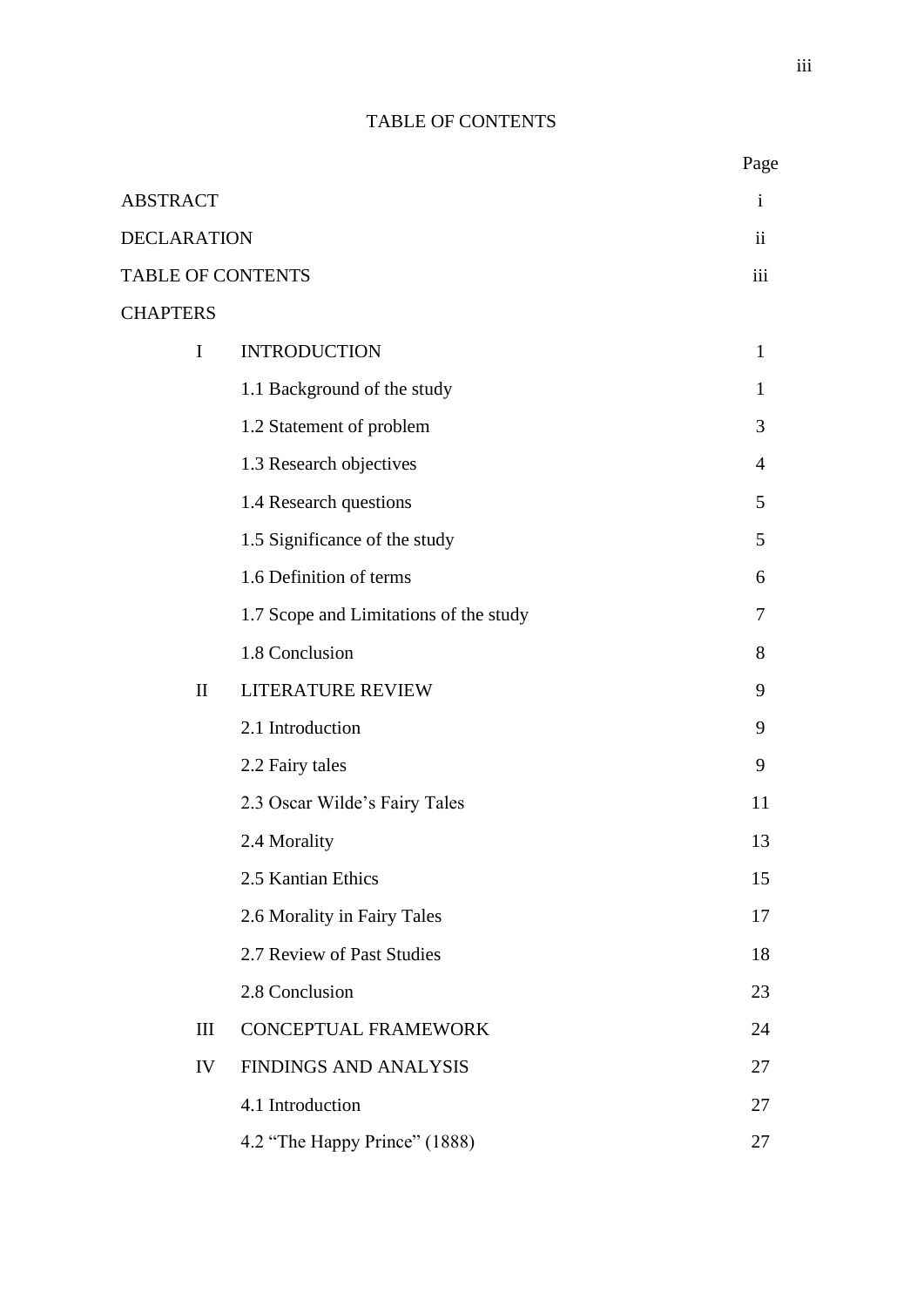|                   | 4.2.1 The Prince                                                                         | 28 |
|-------------------|------------------------------------------------------------------------------------------|----|
|                   | 4.2.2 The Swallow                                                                        | 33 |
|                   | 4.3 "The Nightingale and the Rose" (1888)                                                | 38 |
|                   | 4.3.1 The Nightingale                                                                    | 38 |
|                   | 4.4 "The Selfish Giant" (1888)                                                           | 42 |
|                   | 4.4.1 The Giant                                                                          | 43 |
|                   | 4.5 "The Devoted Friend" (1888)                                                          | 47 |
|                   | 4.5.1 Hans                                                                               | 48 |
|                   | 4.6 "The Birthday of the Infanta" (1888)                                                 | 53 |
|                   | 4.6.1 The Dwarf                                                                          | 53 |
|                   | 4.7 Conclusion                                                                           | 58 |
| V                 | DISCUSSION AND CONCLUSION                                                                | 59 |
|                   | 5.1 Introduction                                                                         | 59 |
|                   | 5.2 The relation between the personalities and actions of<br>Wilde's main characters     | 59 |
|                   | 5.3 The consequences of the actions taken by Wilde's main<br>characters                  | 61 |
|                   | 5.4 The reasons behind the actions of Wilde's main<br>characters based on Kantian Ethics | 63 |
|                   | 5.5 Recommendations                                                                      | 64 |
|                   | 5.6 Conclusion                                                                           | 66 |
| <b>REFERENCES</b> |                                                                                          | 68 |
| Appendix A        | <b>Conceptual Framework</b>                                                              | 78 |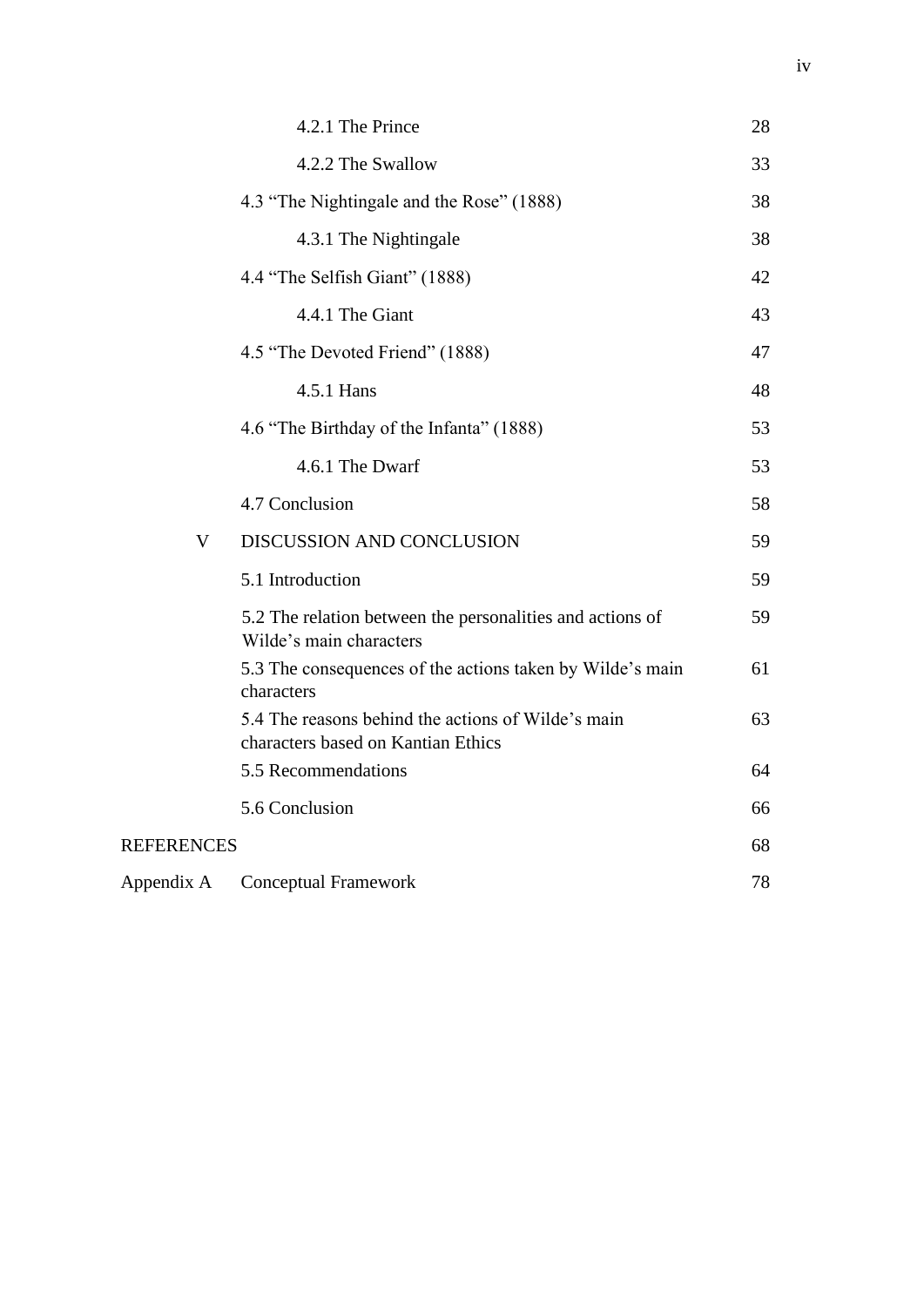# CHAPTER I **INTRODUCTION**

#### 1.1 Background of the study

Fairy tales have been used by authors to convey certain moral lessons through the portrayal and actions of the main characters which reflect their morals and beliefs. Over the years, authors integrate morality with their tales that have accompanied many people in their lives as they are often used to educate readers (Abler, 2005), commonly through the consequences of the characters' actions which could reveal their personalities. In some cases, the authors instill moral lessons into their work with the addition of grisly consequences for the actions of certain characters (Abler, 2005). Characters such as the witch in *Hansel and Gretel* (1812), the wolf in *Little Red Riding Hood* (1812), and the evil queen in *Snow White*  (1812) are rewarded by the authors with death as a form of fair punishment due to their actions. This is when readers make their judgements based on their own beliefs and morals that may differ from the authors'. In regard to this matter, this study aims to highlight the theme of morality in Oscar Wilde's fairy tales, which have contradicted the central themes of the stories they evoke. They reject the generic happily-ever-after concept of classic fairy tales, and a shift occurs in the story when the characters make certain decisions that may challenge the readers' morals and beliefs. Consequently, the characters experience death, denial, or physical disfigurement.

Morality often acts as an unconscious system of behaviour when people make certain decisions on the basis of certain standards of right or wrong. It describes the principles that govern the behaviours of people who often use it to make a morally acceptable choice among several alternatives or to justify an action. Depending on where it originates, the conscience is where the concepts of right and wrong are programmed in each individual. Although morality is said to belong to certain religious points of view, Gert (2005) argues that this belief originates from the false equation of morality with the customs or standards of a particular society,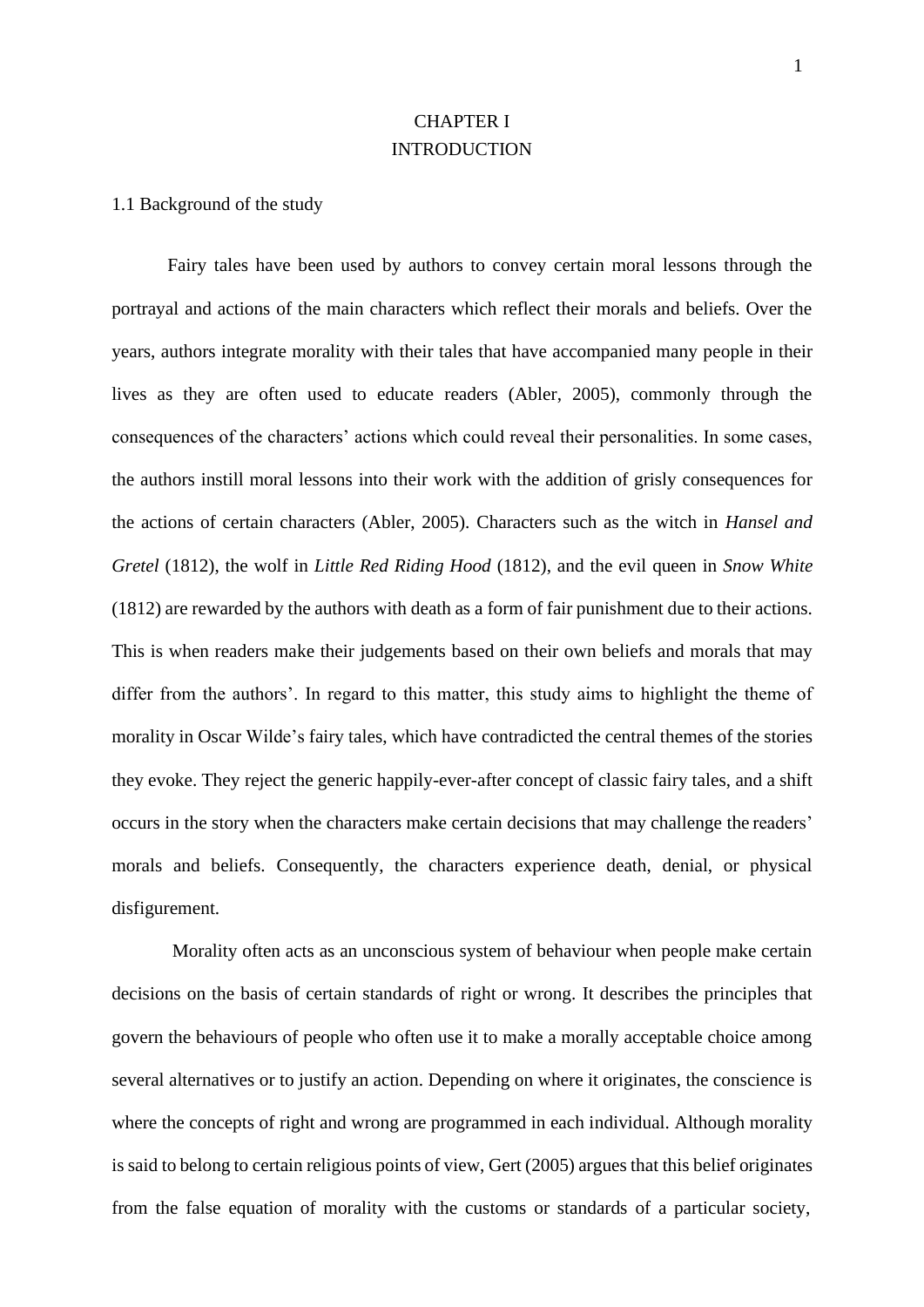resulting in equating morality with the code of conduct adopted by that society, especially with its legal system (p. 387). As a result, this explains why some believe that morality is limited within the same society despite the significant variations of morality.

Furthermore, this study will utilise of deontological ethics such as Kantian Ethics in Wilde's fairy tales to examine the morality of the main characters' actions. In his work *The Critique of Pure Reason*, Kant (1999) stated that an action does not result from reason or its conditions in accordance with empirical laws, but it results from the internal effects of that reason towards an individual which precedes the act (p. 185). Based on this statement, the reason for an action is not subjected to the conditions of time. Rather, its causality relationship is subservient to certain phenomena consisting of a series of causes and effects occurring at particular moments. These phenomena are intelligible and not subjected to any sensuous conditions or determined by time. Therefore, the morality of an action – including its merit and conduct – is unknown to the individual, and can only be judged based on the result of an action conducted by the individual's will free from any obligations or expectations.

For this study, the five Wilde's fairy tales chosen are "The Happy Prince" (1888), "The Nightingale and the Rose" (1888), "The Selfish Giant" (1888), "The Devoted Friend" (1888), and "The Birthday of the Infanta" (1891). The main characters acted in certain situations where they believe that their actions could serve a greater good to others. But mentioned in the Kantian Ethics, morality is not about being happy after carrying an act, and rather about being worthy of the happiness that derives from the act itself, which was not what the characters received at the end as the main characters in the five short tales experienced deaths as a result of their actions.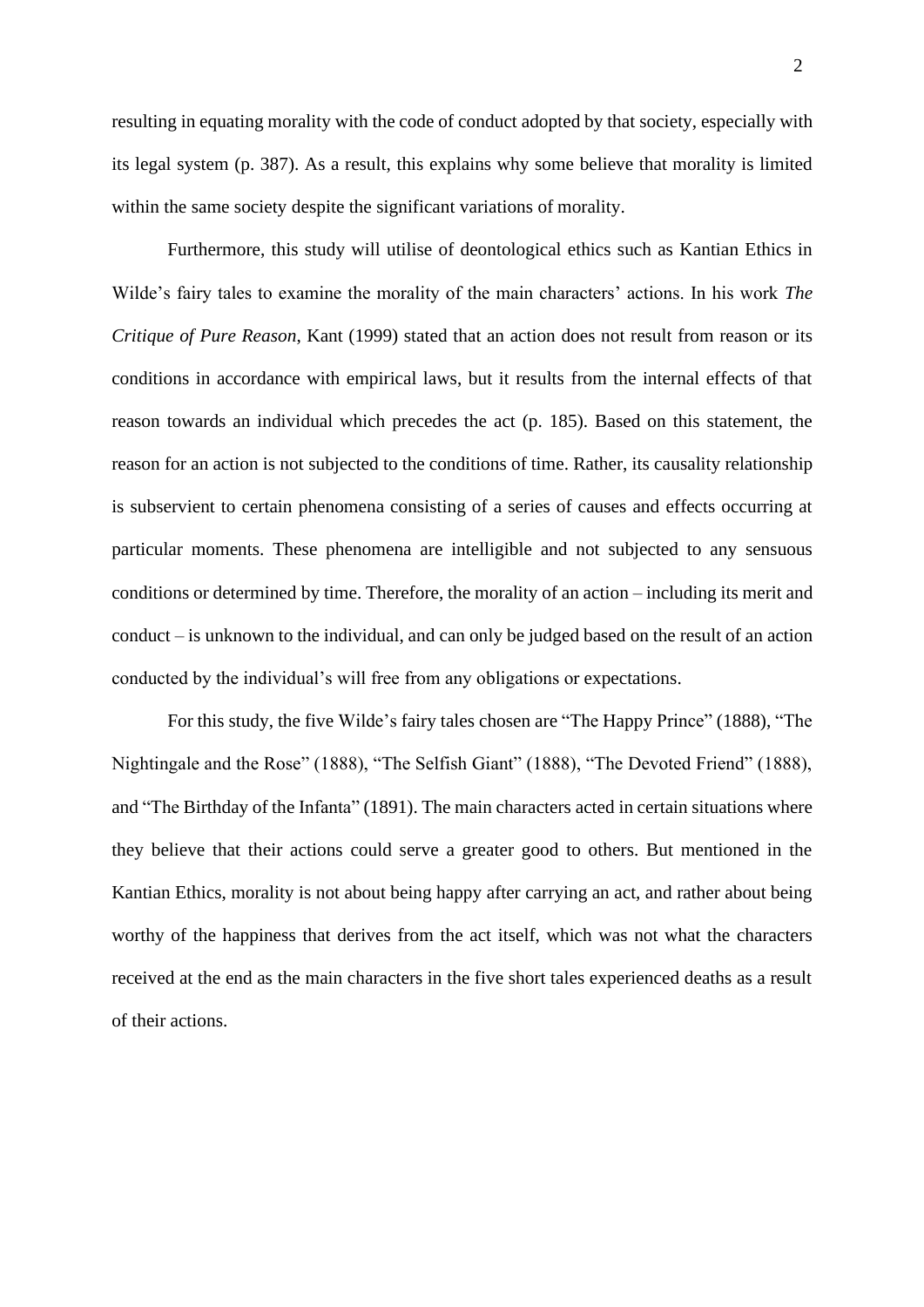Fairy tale writers often incorporate morality into their work. They depict certain moral values through the actions of their main characters, as well as their interactions with the other characters in the story. This can be done by putting two powerful, yet opposing, forces into play – good and evil. According to Brand (2001), 'the dichotomy of good and evil provides readers with an experience in moral education' (p. 15), allowing them to evaluate them based on their own judgement or morality. He added that classic fairy tales such as ones from The Brothers Grimm's *Children's and Household Tales* (1812), later titled *Grimm's Fairy Tales*, often show that evil loses out to good, and readers – especially children – tend to be attracted to the good deeds of the hero or heroine. While fairy tales are not necessarily virtuous, nor are they examples of the way of a moral life, they still act as a guide to a certain extent. They assist in interpreting the rules that societies' conventions have set through the main characters' personalities and actions, which are further justified by the consequences that reflect the conventions of society.

Morality explains why certain actions are considered right or wrong in certain situations. It provides individuals with a framework that allows them to think, discuss, and then evaluate specific moral issues in a given situation. Individuals often evaluate those moral issues based on the concept of right or wrong that is independent of what determines such judgements. As everyone makes their own judgement according to their own morality, what seems to be right to one person may be considered as wrong to another. Thus, there is a need to take into consideration the subjective definitions of morality, especially in investigating its theme in fairy tales which often has elements of "good versus evil". As argued by Churchland (2013), morality is subjective and stems from the complexity of an individual's interactions and emotions. Over the years, morality has branched into moral theories such as virtue ethics (Rachels & Rachels, 2018; Alavudeen et al., 2008), contractarianism (Hobbes, 1998; Gauthier,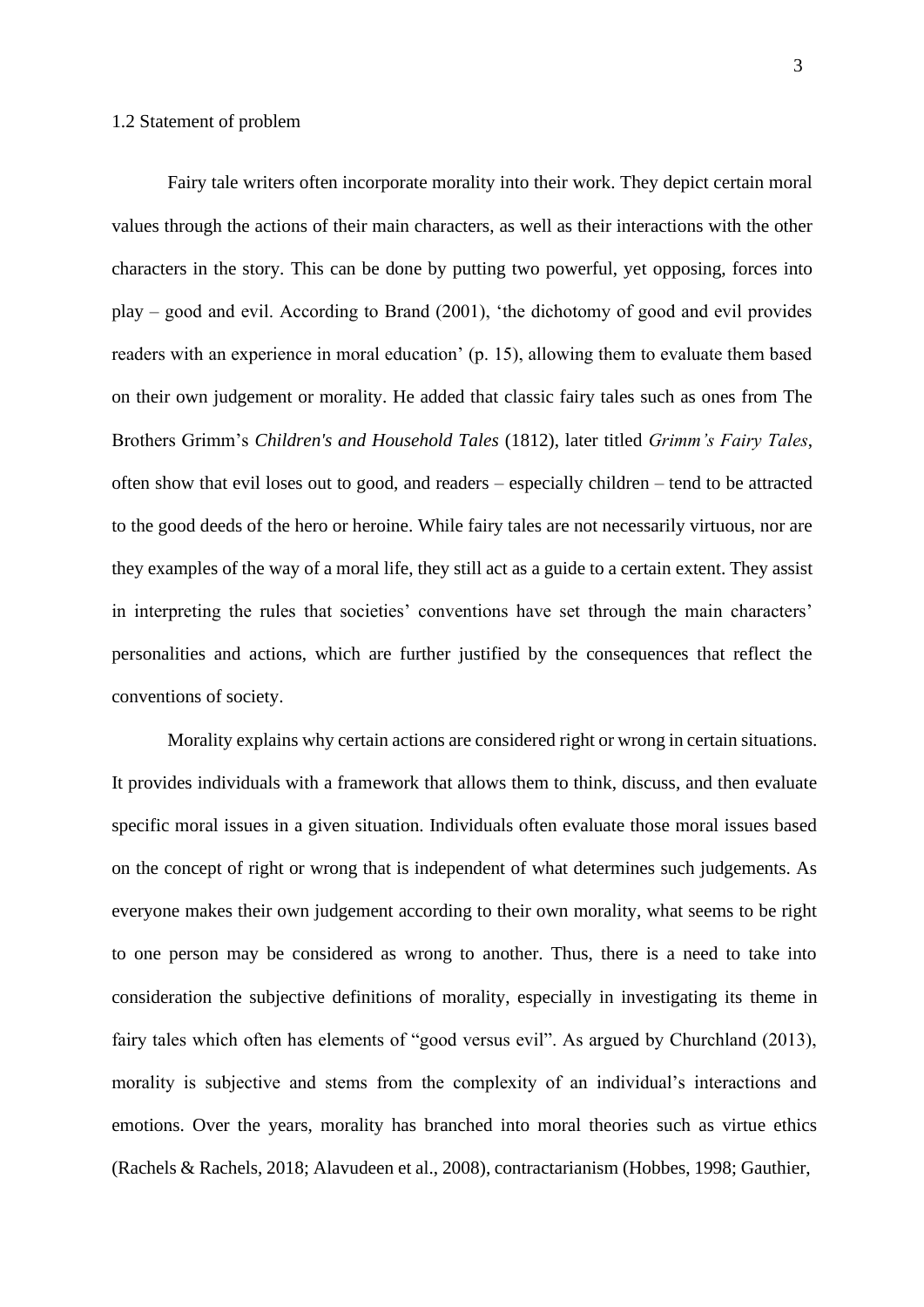1986), utilitarianism (Bentham, 1781; Mill, 2015), and deontological ethics (Scruton, 2017; Wierenga, 1983). Albeit the differences, each theory providesindividuals an unconscious guide in many phenomena in their lives.

In his fairy tales, Oscar Wilde would let readers know why the main characters in his fairy tales would commit certain acts; whether it is to help others or to gain something for their own self-interest. But the reason behind the deaths of these characters are due to their moral obligations, where they had some form of expectations or desires and did something not out of their own will; or the Good Will, which states that morality is based on rationalism or reason. As Kant stated in *Groundwork of the Metaphysics of Morals* (1997), anything in this world or beyond can be considered to be good without limitation only when there is a good will (p. 7). An action is regarded as moral only if it is done out of one's own moral duty, not out of sympathy, pleasure, or the desire for personal happiness. In the case of Wilde's fairy tales, there is a need to address whether the actions of main characters resulted from their own will to do something – which may have benefited themselves, others or society – and how this justifies the consequences the characters had to face towards the end of the stories.

Therefore, this study proposes to identify the actions and its relation to the personalities of the main characters from Wilde's fairy tales. Based on the actions taken by the characters in certain situations, this study proposes to investigate their consequences. Using Kantian Ethics, this study proposes to evaluate the intentions that prompt the main characters of Wilde's fairy tales to make certain decisions.

#### 1.3 Research objectives

1. To examine the relation between the personalities and the actions of the main characters from Oscar Wilde's fairy tales.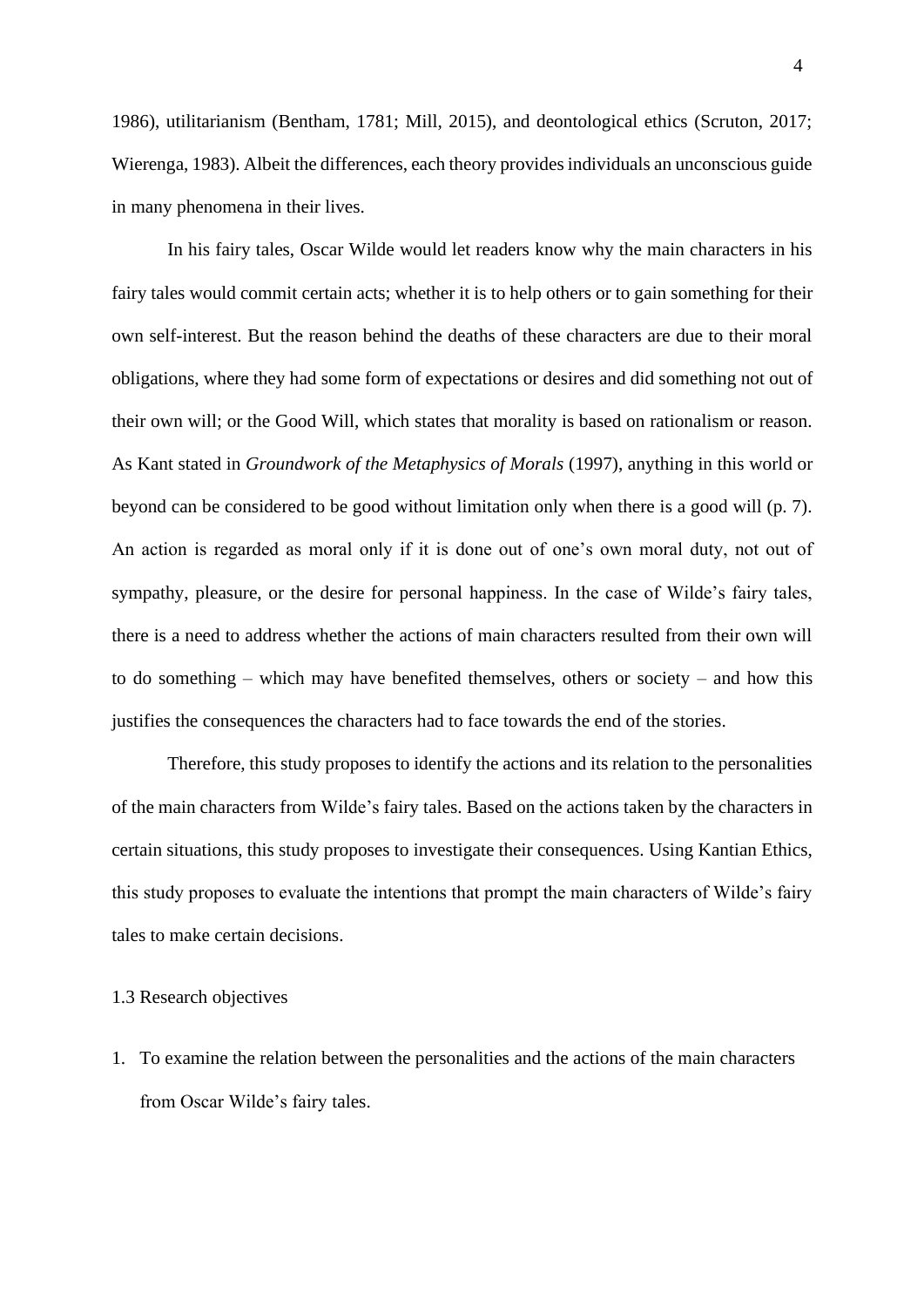- 2. To discuss the consequences of the actions taken by the main characters of Oscar Wilde's fairy tales in a certain situation.
- 3. To justify the reason behind the actions that prompt the main characters of Oscar Wilde's fairy tales to make certain decisions based on Kantian Ethics.
- 1.4 Research questions
- 1. What is the relation between the personalities and actions of the main characters from Oscar Wilde's fairy tales?
- 2. What are the consequences behind the actions taken by the main characters of Oscar Wilde's fairy tales in a certain situation?
- 3. What are the reasons behind the actions that prompts the main characters of Oscar Wilde's fairy tales to make certain decisions based on Kantian Ethics?
- 1.5 Significance of the study

Oscar Wilde was known for resisting the strong sense of morality in Victorian society through his works which reflect his radical beliefs and reclusive behaviour. His challenge to the Victorian sexual conservativeness has enabled the twentieth century to embrace his insights and arguments about morality. As Europe was expanding overseas the dynamic social and cultural transformations, society was looking towards writers or thinkers such as Wilde who were liberated from the conventions of the nineteenth century bourgeoisie. As a writer during the late 1800's, Wilde used his works to question the aestheticism of Christianity and the moral obligation enforced by the Victorian bourgeoisie. The austere Victorian code of conduct and its practice by members of the British society prompted questions about what morality truly is; what did right or wrong mean when those who upheld the highest social code in society turned out to have, what society perceived as, lower moral values behind closed doors.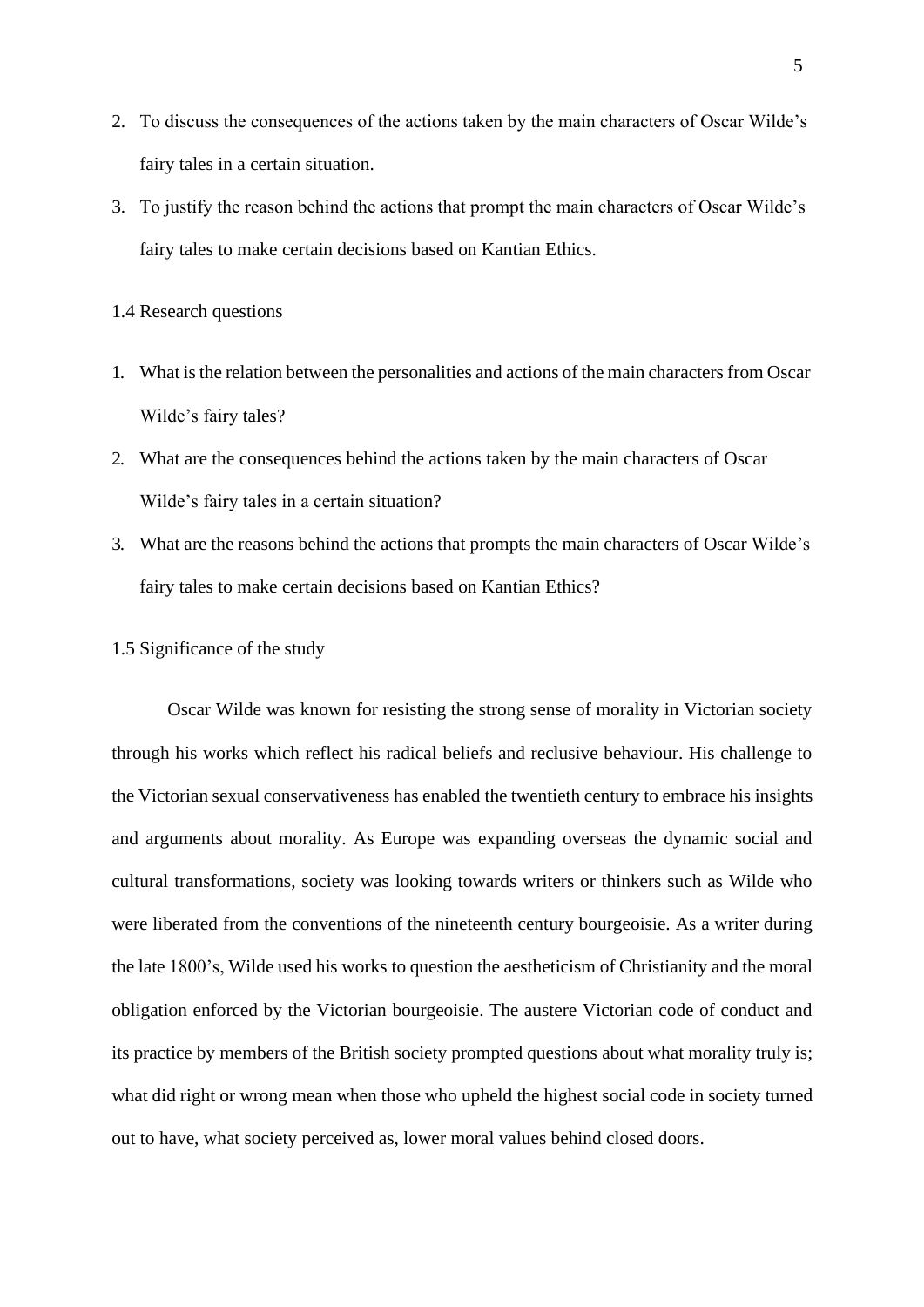Given how morality was defined based on the code of conduct in the nineteenth century, the purpose of this study is to discuss the theme of morality in Wilde's fairy tales using one of the theories of deontological ethics – Kantian Ethics. At this stage of the research, readers would be provided with a new approach in analysing the characters based on their actions which could be influenced by their personalities. From this connection, readers can deduce the consequences of the main characters' actions which mainly consisted of death or physical disfigurement. As this study involves Kantian Ethics, readers would be able to understand the main reasons behind the actions committed by the characters, and whether they were done out of their own will or obligation.

Moreover, readers of Wilde's fairy tales will be provided with an understanding of moral theories that guides readers in making moral judgements when faced with situations of moral dilemma. This new understanding could educate readers on applying certain moral theories when making judgement in a particular situation, rather than basing their justifications on the surface concept of right or wrong. As Kantian Ethics suggests, the merits and demerits of an action is not determined by the consequences of the actions as long as the individual has only good will. Through the analysis of the characters' actions and its reasons using Kantian Ethics, readers could apply the principle of Good Will in their lives, whereby they carry out an act out of their own will and intentions without any expectations or desires.

## 1.6 Definition of terms

- 1. Fairy tale A story used to convey moral, social or political lessons to educate and sometimes frighten readers – children and adults – into compliance through the grisly descriptions of the consequences for wrong actions (Abler, 2005).
- 2. Morality Gert (2005) describes *morality* as a universal guide which governs one's behaviour that affects others and its goal is to reduce evil or harm.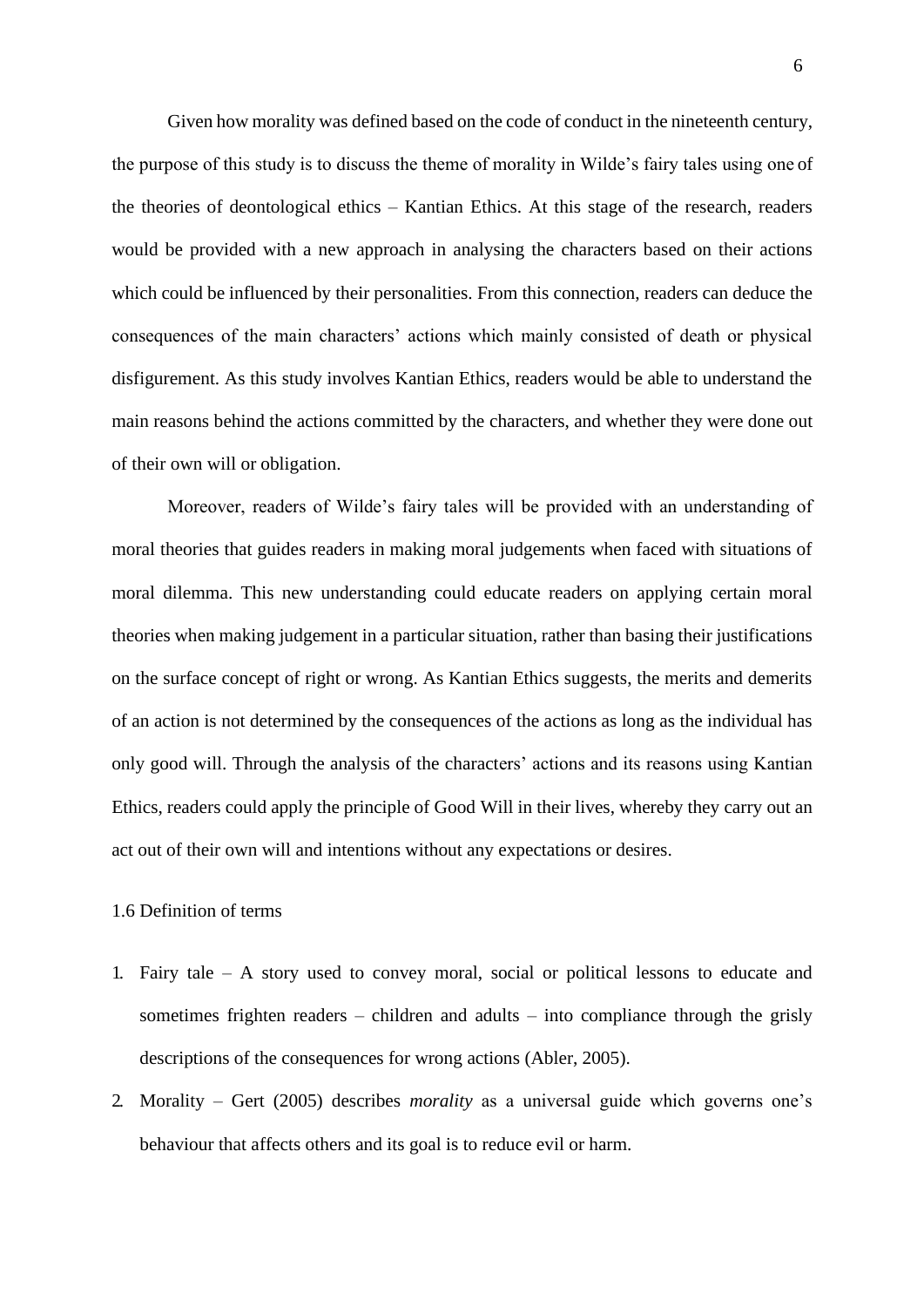- 3. Deontological ethics According to this moral theory, the morality of an action is determined based on the characteristic of the action itself, not because the consequence is right or wrong ("Deontological ethics", 2020).
- 4. Kantian Ethics Kant (1999) argues that good or bad is not determined by the consequential action, but the motivation or incentive preceding the act that is unconscious to an individual (p. 185)..
- 5. The Good Will "A good will is not good because of what it effects or accomplishes, because its fitness to attain some proposed end; but only because of its volition […] it is good in itself" (Kant, 1997, p. 8).
- 1.7 Scope and Limitations of the study

This study involves five out of the nine Oscar Wilde's fairy tales, namely "The Happy Prince" (1888), "The Nightingale and the Rose" (1888), "The Selfish Giant" (1888), "The Devoted Friend" (1888), and "The Birthday of the Infanta" (1891). In these five stories, the main characters committed certain actions that readers would perceive as morally good or have good behaviours. However, at the end of the stories the characters experience either death or physical disfigurement; these are aspects in classic fairy tales commonly used by authors to educate readers on the consequences of certain actions. Not only this study will focus on the characters who commit the acts, their personalities which affect the actions committed in a particular situation, as well as the consequences, will be included to determine the extent of morality in the stories. To analyse the reasons for those actions, this study will incorporate one of Kant's principles, the Good Will, to determine whether the characters were committing those acts for the benefits of either the self, others or society.

There are a few limitations to this study. In the case of Oscar Wilde's fairy tales, "The Remarkable Rocket" (1888) and "The Young King" (1891) are not included because the main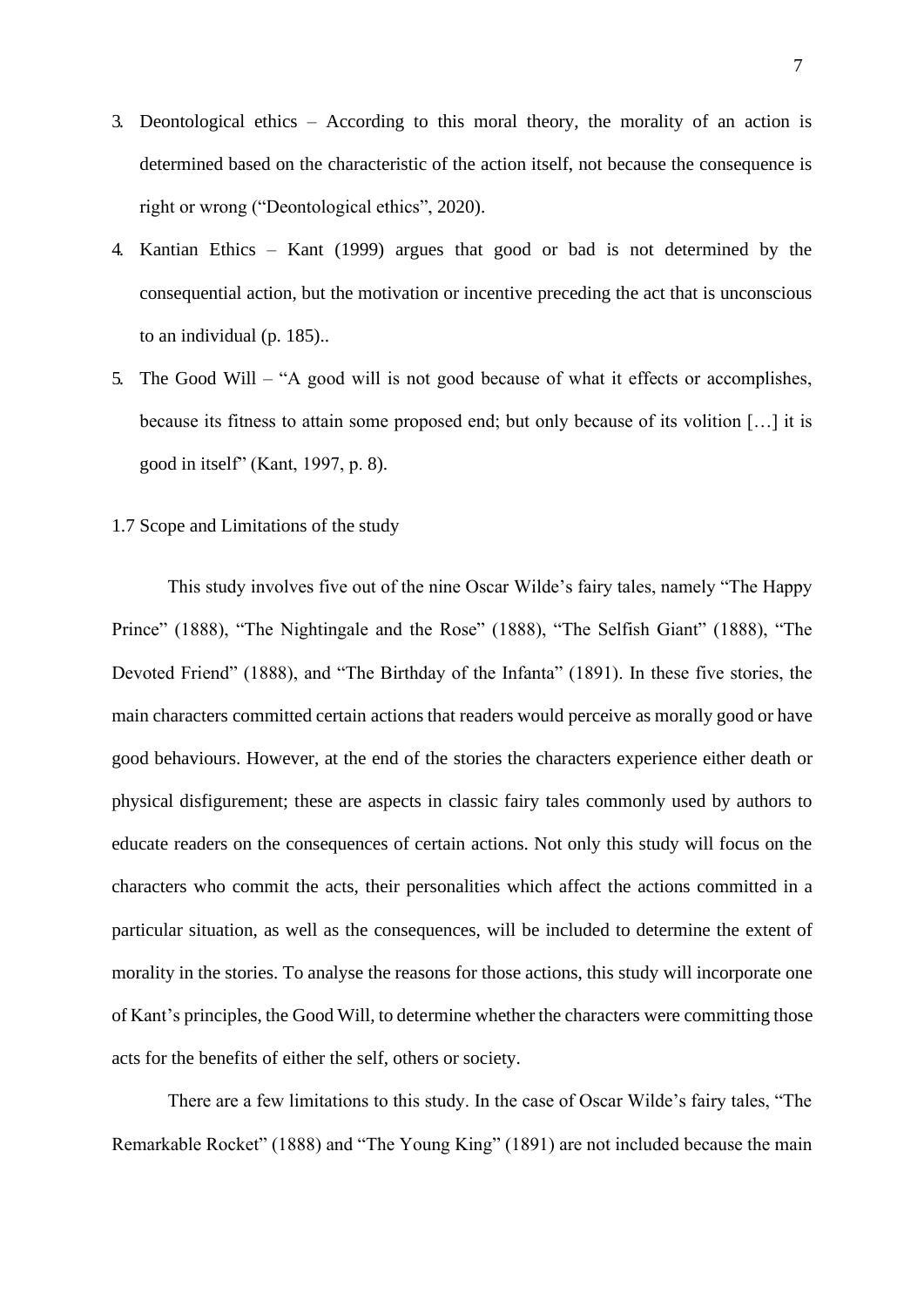characters did not die as a result of their actions. Although the main characters in "The Fisherman and His Soul" (1891) and "The Star-Child" (1891) go through death and/or physical disfigurement, the stories are not chosen because the characters go through trials which determine the morality of their actions and there is no clear indication of who either provides or receives the moral treatments. The intentions or motives of the main characters' actions may be ambiguous to readers, but this study will not take into consideration the readers' interpretation and the underlying meaning conveyed by the author in the chosen fairy tales, as Kantian Ethics considers such information as extraneous and that the situations should be investigated merely as individual scenarios.

#### 1.8 Conclusion

As stated by Kant's principle of the Good Will, this study will determine if the action is considered moral regardless of the characters' personalities and actions as depicted in the short stories. Therefore, Chapter 1 introduces the general idea of classic fairy tales, how authors instill moral lessons through characterisation in their stories, how different they are from the ones written by Wilde, as well as Kantian Ethics and its application in this investigation. Chapter 2 reviews the histories and studies relating to fairy tales and morality, Wilde's tales, and his theory on the integration of arts and morality. Chapter 3 introduces the research procedure to investigate Wilde's fairy tales while applying Kantian Ethics. In Chapter 4, this study will highlight the analysis of Oscar Wilde's selected short stories on the main characters' personalities and the influence on their actions, the consequences, as well as the reasons behind the actions which led to those consequences. Chapter 5 discusses how those reasons or intentions justify the actions, and evaluates their morality based on Kantian Ethics and the principle of the Good Will.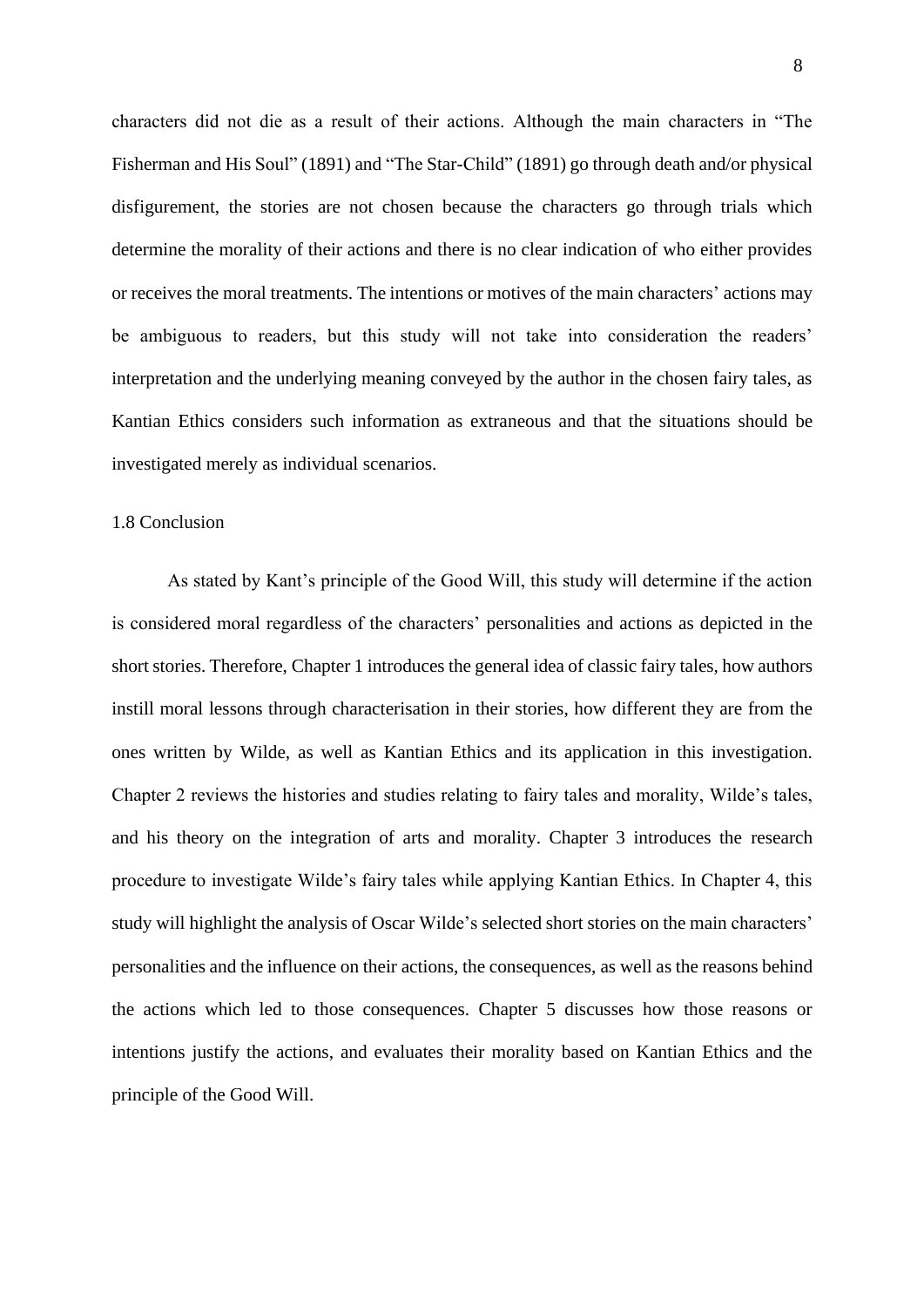# CHAPTER II LITERATURE REVIEW

#### 2.1 Introduction

The definition of morality went through many changes; from the insights and arguments of Greek philosophers such as Socrates, Plato and Aristotle, to Bentham, Kant and Mill from the Victorian era. In this chapter, the study will describe the changes of the fairy tale genre from the generic classic tales to the ones produced by literary authors such as Oscar Wilde, and the transformation of morality which led to the various moral theories which continue to exist today, especially Kantian Ethics which will be incorporated into this study. Moreover, this chapter will highlight how fairy tale authors use their works to instill the moral values which reflect the social standards of their own society, and how Wilde's fairy tales vary from them. The second chapter will also review the studies on classic fairy tales, Wilde's fairy tales, and the relation between aesthetics and morality in Wilde's tales.

#### 2.2 Fairy tales

Long before printing contributed to the widespread use of literary works, the fairy tale genre is believed to be the product of folklore told or enacted for millennia. As its oral tradition has been passed down from one generation to another, its origin remains obscure. However, Jones (2002) suggests that fairy tales are mere retellings of folklore into literary forms. Despite the replication of the oral texts, fairy tales are altered to the extent of tampering with the texts. For this reason, fairy tale collections are a form of fairy tale different from its oral tradition (pp. 32–43). Nevertheless, there are evidences found 'in early ancient manuscripts that reveal how people came to know the world through metaphor, ritual, custom, and transformation' (Zipes, 2012, p. 170); these elements are often found in fairy tales. Even before people learned how to write and identify various narrative structures, both literary and oral fairy tales often consisted of plot, characters, themes, and a distinctive style in which they were told. Citing Nurse, Zipes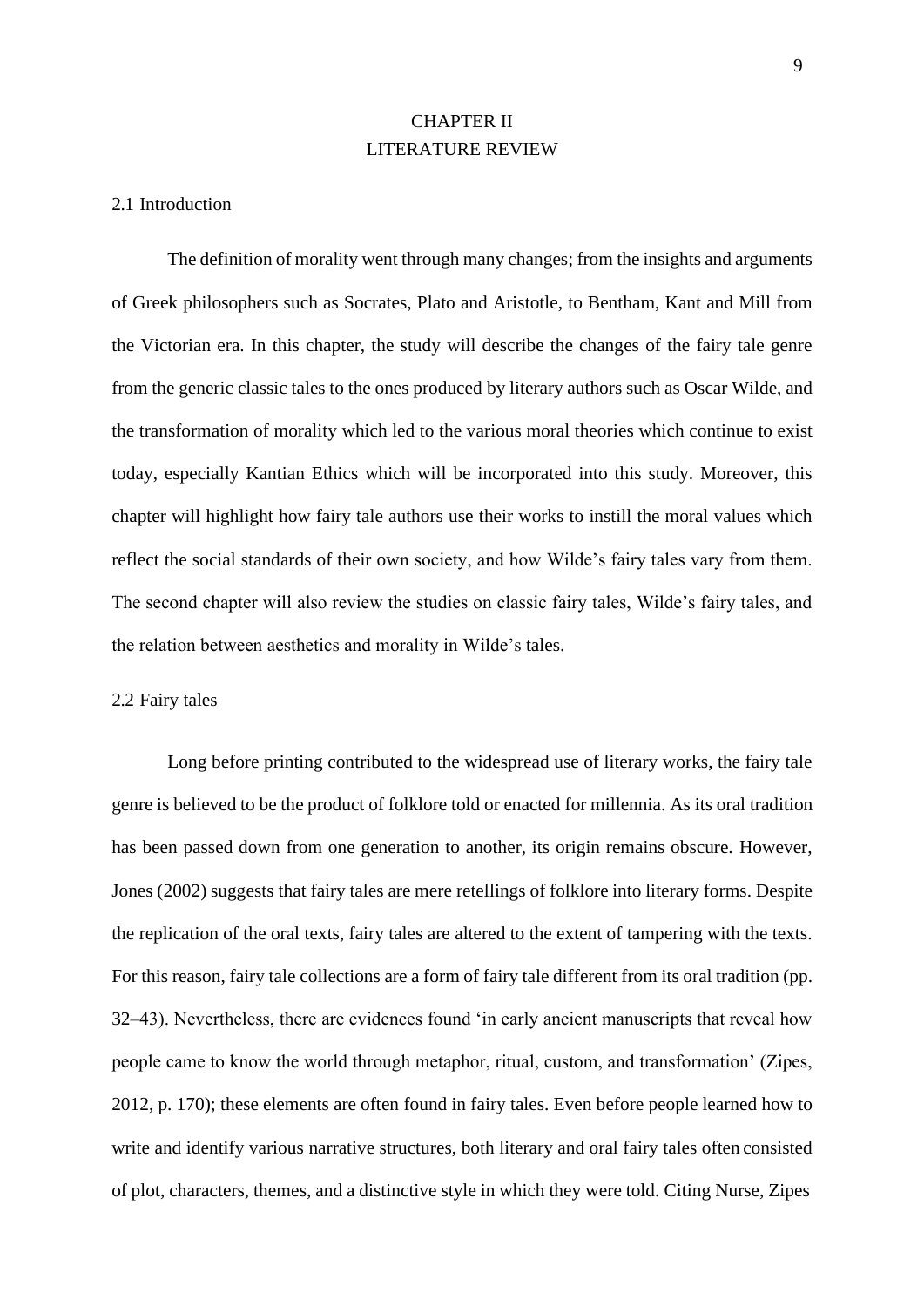(2012) highlights that some of the fairy tales catered for the Western audience originated from the oral and literary traditions of foreign folktales. As collections of foreign folktales provide frameworks for certain literary works, they are translated before scholars, storytellers and scribes record and shape the tales from these collections; this creates either a new framework or a framework similar to that of the original tales (pp. 169–173).

There are certain characteristics that are distinctive to the fairy tale genre. Besides their anonymous authorship, both written and oral traditions of fairy tales have character archetypes, which are commonly distinguished in accordance with the theme of "good versus evil" regardless if the character was a human or another being, and the "good wins" is the rule of thumb in fairy tales (Dan & Kauffmann, 2013). Besides stereotypical characters, there is a common structure found in fairy tales. As observed by Dan and Kauffmann (2013), the antagonist disrupts the lives of the community in the story and the protagonist goes on a quest to restore the order. At the end of the story, the protagonist triumphs with both the help of several side characters and their own ingenuity. Apart from that, Brewer (2003) notes that in some cases such as the classic fairy tales, the protagonist often recovers through a 'magical' event after committing some form of crime, resulting in the protagonist having their wish fulfilled; finding their true love; or an unexpected escape. Fairy tale endings often mention how the characters live happily ever after, although sometimes the ending could be the opposite. Regardless of the numerous origins and structures, fairy tales incorporate morality in their stories as means of implicating social wisdom of the community which acts as the standard of human behaviour (p. 15).

According to Zipes (2000), the fairy tale genre was believed to be popularised during the Renaissance by writers such as Giovanni Francesco Straparola and Giambattista Basille (pp. xi–xii). As fairy tales began to reach a wider audience in European countries, the genre was conventionalised by two prominent and dominating collections – Charles Perrault's *Tales*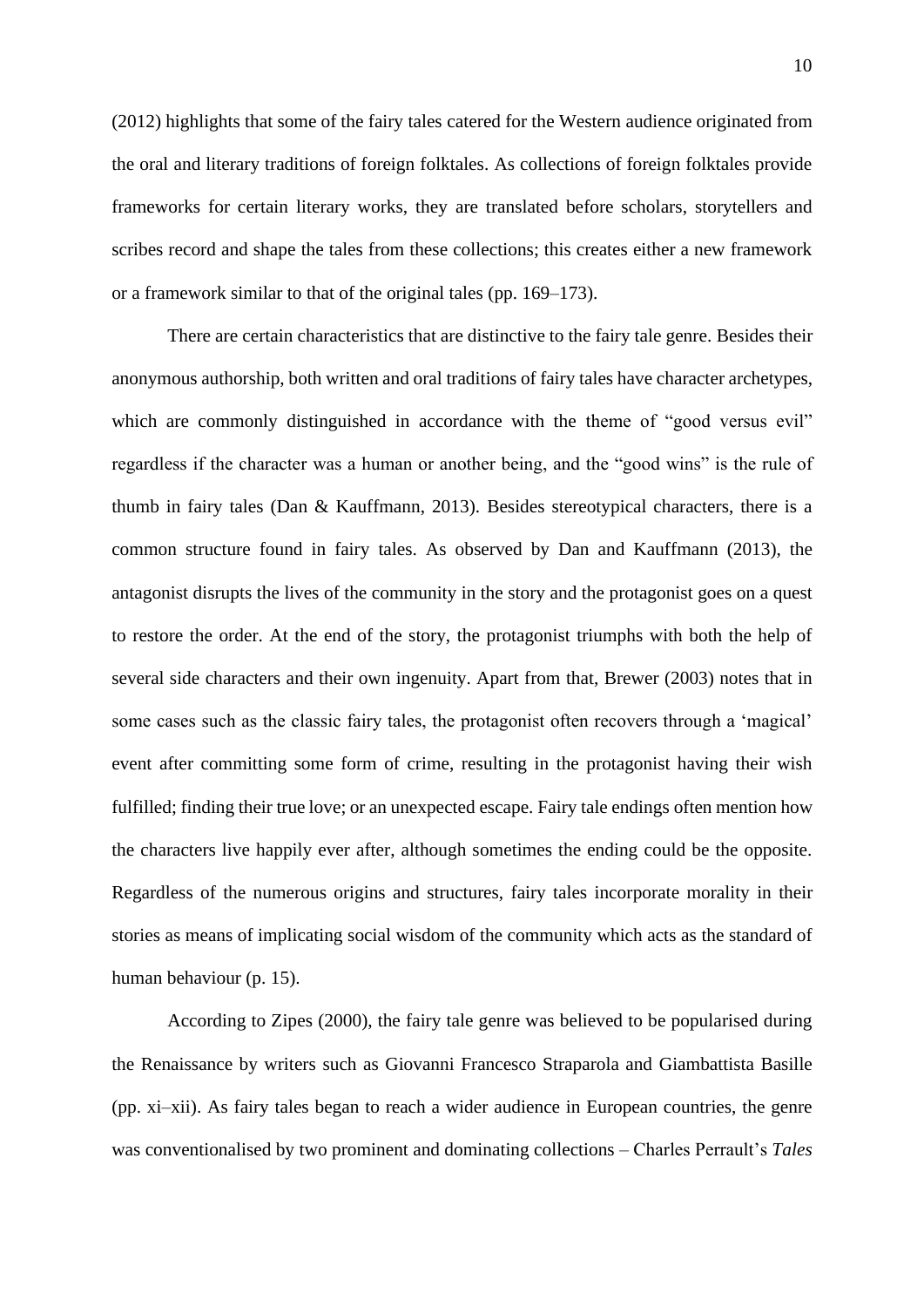*of Olden Times*(1697) and the Grimm Brothers' *Children's and Household Tales*(1812–1857). As observed by Jones (2002), literary authors in the nineteenth and twentieth centuries began to produce a new form of the fairy tale genre. These authors use the generic fairy tale model to create original stories which imitate its oral tradition (p. 33).

#### 2.3 Oscar Wilde's fairy tales

The Victorian era (1820–1914) gave way to Britain's recognition as the most powerful empire due to the rapid change and developments (Steinbach, 2019). As the cradle of the Industrial Revolution in the eighteenth century, Britain was making progress in industrialisation, especially in textiles and machinery, as well as overseas trade and export which generated profit for the British merchants (Ward, 1994). However, the Victorian society was also dominated by the insurmountable class distinction between the bourgeoisie and the proletariat; a result of the radical shift in Britain's economic dependency which was moving from agricultural trade to mass production (O'Brien, 1996). Besides social classes, Steinbach (2019) notes that gender classes played a massive role in how Victorian society viewed morality. Men were viewed as the physically strong, independent gender who belonged to the public sphere where they were meant to earn a living for their family. On the other hand, women were said to be physically weak and depended on men, while they belonged in the private sphere running the households and raising their families. In short, morality during the Victorian era was bound to the strict code of conduct – based on the social values of class and gender – the British society was expected to adhere to.

Oscar Wilde was associated with the Aesthetic Movement in the late nineteenth century (Humaish, 2017). During this movement, the aesthetic values for any form of art, such as music, literature and fine art, was more important than its underlying meaning (Fargis, 1998; Denney, 2000). According to Humaish (2017), Wilde believed that art could affect an individual's life,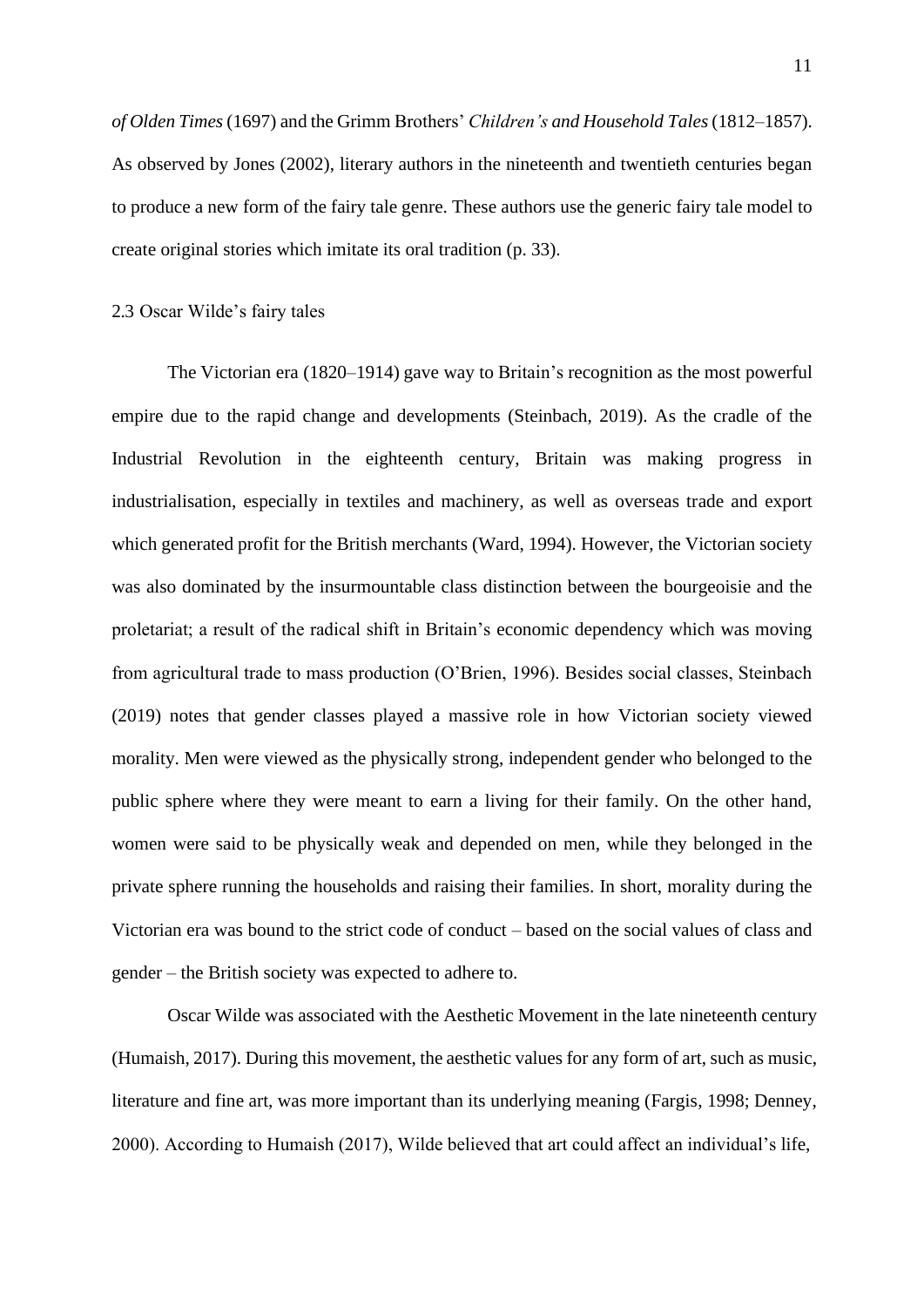but the scandal involving his homosexuality led to his downfall. Besides being known as an aesthete who subverted the traditional Victorian social values, Wilde's position as an Irish writer enabled him to challenge the contemporary approaches to the Victorian constructions of childhood. According to Kline (2003), pre-modern children's literature was regarded as a moralistic and conservative medium used to teach children the traditional social norms and positive values through conduct and behaviour, education, religion, and entertainment (pp. 2– 9).

Wilde's biographers and critics wrote that he was torn between two choices – John Ruskin and the moral and didactic nature of art; and Walter Pater's purely aesthetic and hedonistic influence under the doctrine 'Art for Art's Sake' (Goldfarb, 1962; Dirkmeier, 2006). Although Wilde expounded Pater's doctrine through his essays, his works show more of Ruskin's belief in the supremacy of art as a philosophy that can make a big difference in life. In the two collections *The Happy Prince and Other Tales* (1888) and *A House of Pomegranates*  (1891), Wilde was creating a new form of the fairy tale genre by merging popular folklore and contemporary literary styles in adult and children's literature. Based on a study conducted by Thompson (2009), Wilde objected psychological realism, and his fairy tales rejected many of the generic conventions of classic fairy tales. Instead, his tales consisted of signifiers with underlying meanings, the use of complex language and narrative style, and characterisation without the generic theme of "good versus evil". Although his works demand readers to use a critical approach in understanding the conveying morality, Wilde asserted that this does not mean that hedonism through art is immoral, and that people should live for pleasure as it gives them happiness and the joy of living (Wilde, 2014).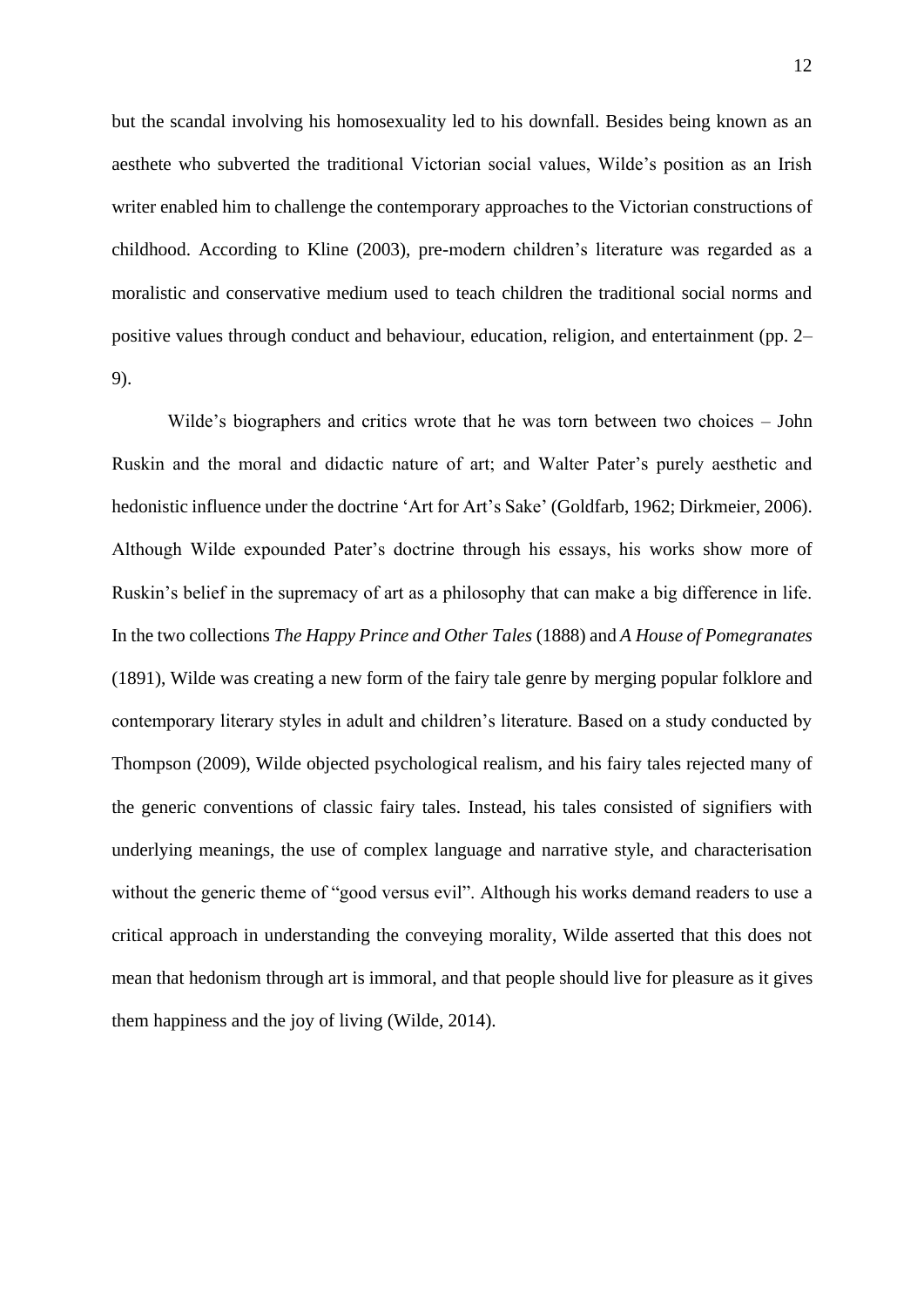According to Long and Sedley (1987), morality is a system an individual is provided with to disjoin what they perceive as proper and improper conducts (pp. 366–367). As stated by Hare (1965), when moral judgements are universalised by the person making the judgement, morality is then said to be associated with the behaviour a person regards as most important, and it acts as a standard that everyone has to adhere and govern one's conduct in accordance with those universal rules (pp. 30–31). On the other hand, Churchland (2013) argues that morality is neither intelligible nor an object. It is derived from an individual's complex social interactions, whereby morality emerges due to the individual's both positive and negative feelings which reflect how they feel and think about certain kinds of human behaviour (p. 85). However, because an individual's own personal reason cannot make them carry out acts that they perceive to be irrational unless they are prompted to do so, Gert (2005) suggests that it should be limited to motivating beliefs (p. 392). Hence, morality impacts people's decisions that prompt them to act in certain ways, and those choices are directed by their conscience. Ethics, also known as moral philosophy, involves the definition of the concepts of right and wrong. It acts as a guide that people can use in their lives in understanding, justifying and recommending human behaviour.

There are four main ethical theories which evaluate the morality of an action. One of the theories is virtue ethics. Aristotle said that virtue refers to 'a trait of a charactermanifested in habitual action', but Rachels and Rachels (2018) argue that this definition is not enough as it 'does not distinguish virtue from vice', which is also a trait of character manifested in habitual action (pp. 161). Therefore, they define virtue as 'a commendable trait of character manifested in habitual action', which allows others to seek for that virtuous person due to the belief that they can prosper in life (pp. 161–167). Virtue ethics highlights that morality is derived from the nature of the person's identity or character, whereby right and wrong are determined by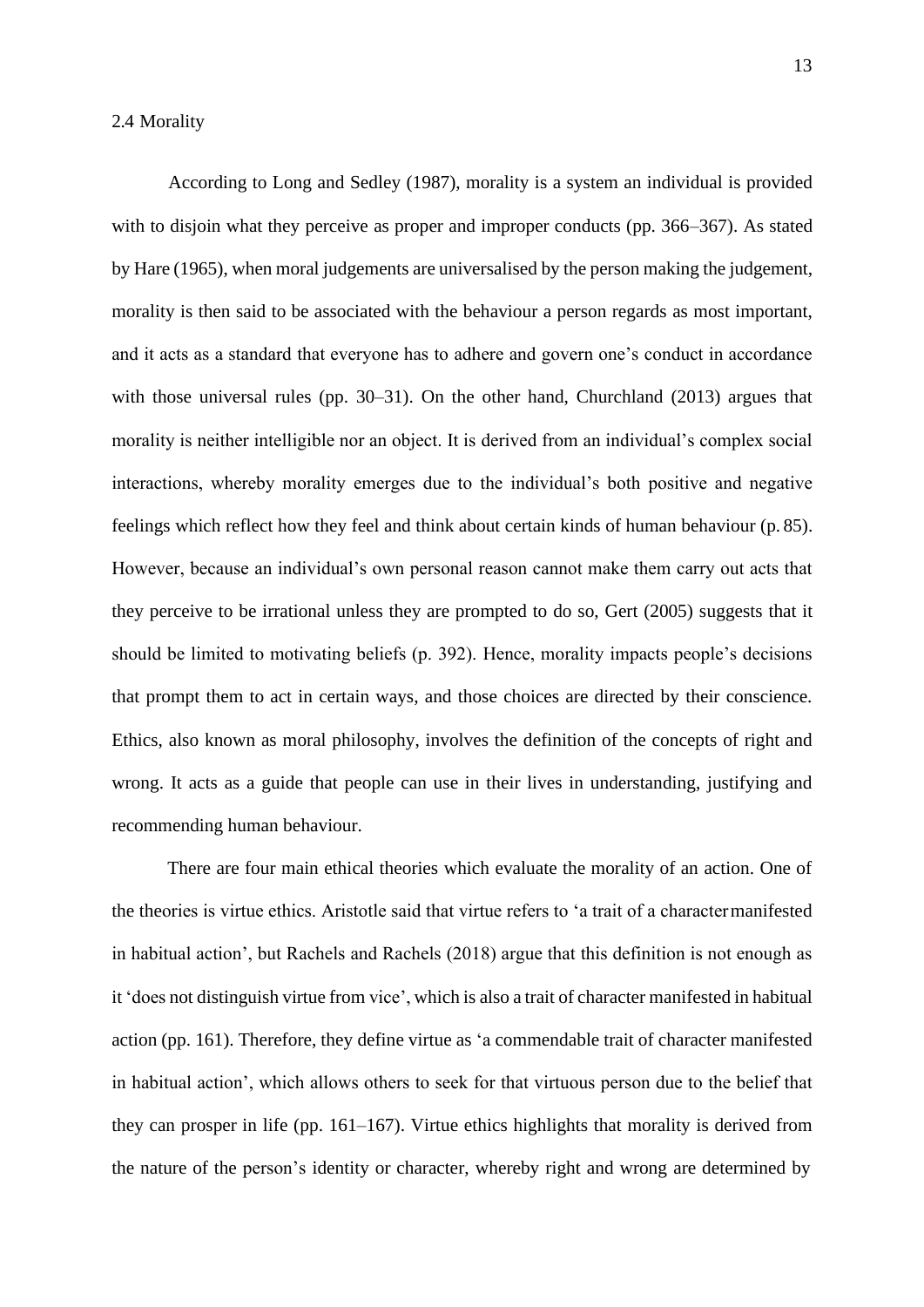how the person acts in accordance with the traditional virtues. Based on this theory, Alavudeen et al. (2008) concludes that the person is judged based on their character which includes the person's morals, reputation, and motivation instead of an action that deviates from their normal behaviour, which may be considered unethical (pp. 43–44).

According to the ethical theory of contractarianism, moral norms stem from the idea that people are subservient to the government and/or authority in a particular society. Hobbes (1998) states that the words or actions of humans are limited by their own necessities, and thus, they have the natural liberty to say or do anything; including the liberty to harm those who threaten their self-interests (pp. 139–140). Therefore, a social contract is necessary to bind the actions of mankind to attain peace and preserve the social order, which could be done through the formation of civil laws and social structures (pp. 140–141). Gauthier (1986), who supports Hobbes's view of contractarianism, asserts that morality arises from an individual's own rational self-interest, and because humans are believed to have no natural harmony of interests, they should maximise their interests through cooperation with others on the assumption that the others should reciprocate (pp. 13–15). Based on Gauthier's model for social contract, two independent and self-interested individuals can achieve optimal utility if they adhere to the original arrangement which they negotiated, as well as the moral rules outlined by the contract (pp. 117–119).

Utilitarianism is one of the ethical theories espousing consequentialism, which states that morality stems from the consequences of an act. An action is regarded as morally right as long as it produces the most pleasure to the person while minimising pain. Bentham (1781) recognises the fundamental role of pain and pleasure, labelling them as two sovereign masters who govern what people ought to do, say, and think (p. 14). As they have strong connections with the standard of right and wrong and the following series of causes and effects, people's actions are judged on the basis of the amount of pain or pleasure brought upon them. This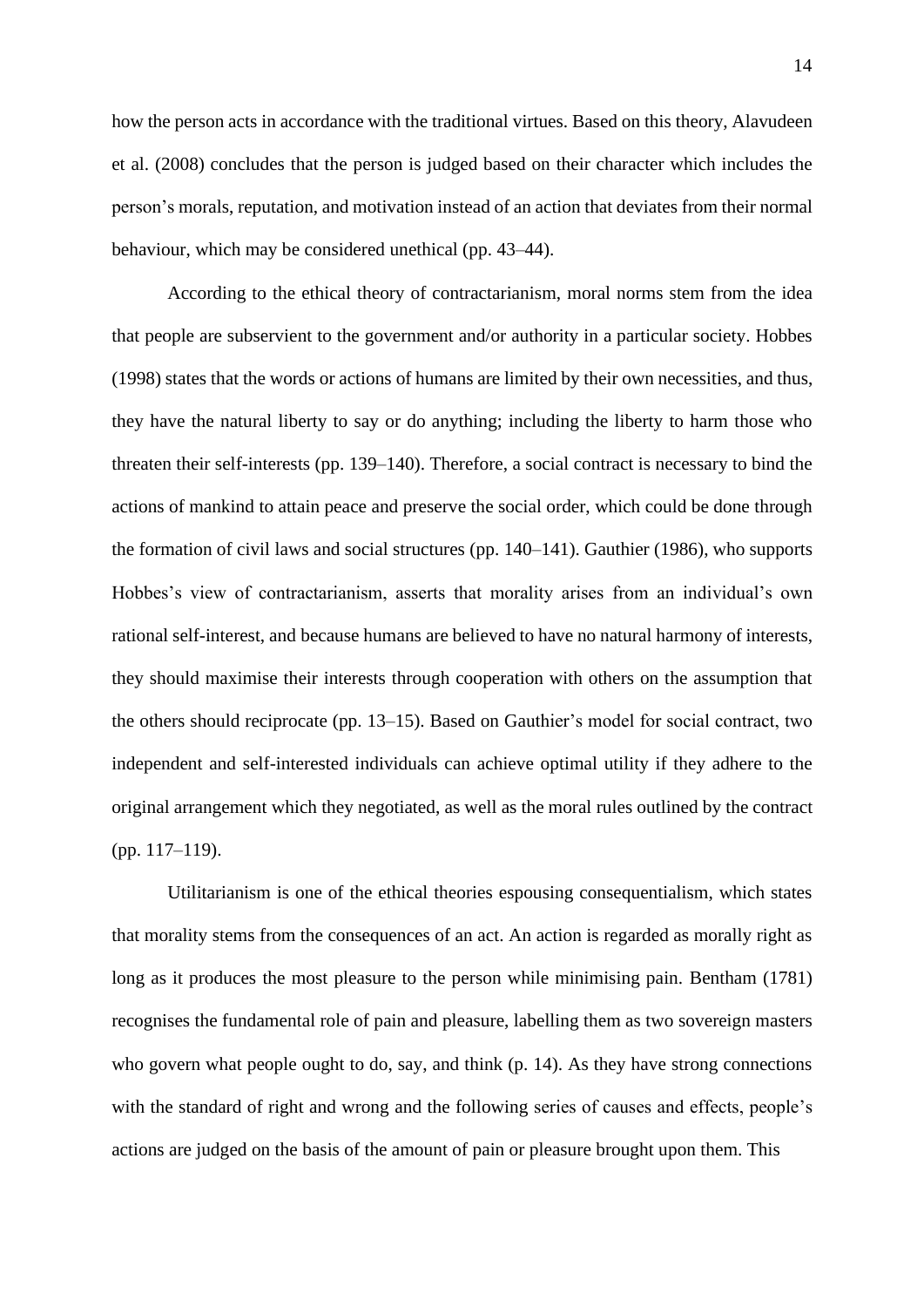school of thought promotes the maximisation of utility, which Bentham (1781) defines as wellbeing or concepts which maximises benefits or happiness and reduces sufferings or unhappiness (pp. 14–15). On the other hand, Mill (2015) contends that the overall human happiness is desirable because it is people themselves who desire for their own happiness and believe that it is attainable (pp. 148). Hence, if the individual happiness is good for that person, then the overall human happiness must be worth pursuing because it is merely a fraction of the happiness of all persons (p. 149–150).

Deontological ethics, also known as deontology, highlights the relationship between duty and the morality of human actions ("Deontological ethics", 2020). In contrast to consequentialist theories such as Utilitarianism, actions are considered morally right based on the intentions behind the actions carried without considering the consequences. When defining contemporary deontological ethics in his work *On Human Nature*, Scruton (2017) implies that proportionality and obligation are crucial components of the way people act (pp. 66–82). He also defends the field of "natural law" which is accepted by the negotiating parties, and believes that virtue ethics and deontological ethics are linked due to their own nature (pp. 89–111). Another formulation of deontological ethics is the divine command theory. According to Wierenga (1983), the divine command theory states that what God commands is coextensive with what actions are right. The rightness of an action is evaluated when it is performed as obligatory, not because such action would result in good consequences.

#### 2.5 Kantian Ethics

Kantian Ethics is a deontological theory developed by German philosopher Immanuel Kant as a result of the Enlightenment, which dominated the intellect and philosophy of Europe in the eighteenth century (Bristow, 2017). Kant did not intend to specify what people ought to do, but according to Singer (2001) Kant believed that reason is the main determinant of how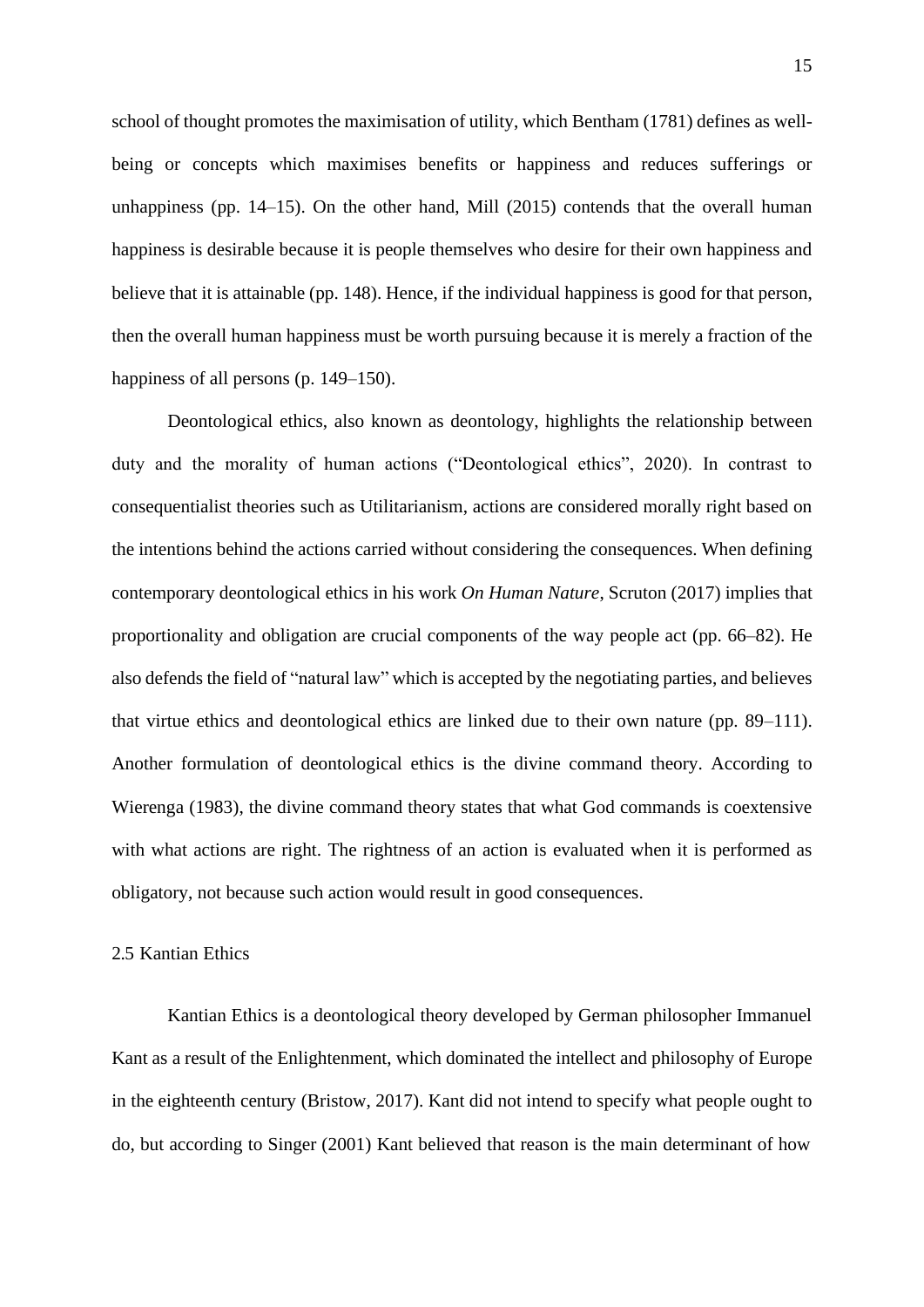people should behave, and therefore people ought to act morally in accordance with rationality. According to this theory, an action is considered morally good only when the underlying motives follow the universal law of reason and morality; one commits an act because it is one's duty and one should do it for its own sake (pp. 39–42).

Kant (1998) constructed the basis for his ethical theory in accordance to the concept of duty, arguing that "a good will is not good because of what it effects or accomplishes, because its fitness to attain some proposed end; but only because of its volition […] it is good in itself" (p. 8). Qualities of temperament such as understanding, wit, judgement, and so on are admirable and desirable to many, but the person can make use of such qualities to achieve harmful or immoral ends when the will behind their action is not good (p. 7). Therefore, the only virtue that can be qualified as good is a good will. As mentioned by Benn (1998), the moral value of the good will remains unassailable even if it does not achieve its intended results, regardless of the external circumstances (pp. 101–102). In short, Kant rejects the idea that characterising one's moral obligations through several independent virtues, and a good will requires a single moral principle which freely chooses to conform, such as deciding when and how to use these virtues for moral ends (Guyer, 1994, p. 194).

Moreover, Kant's ethics revolves around an objective, rationally necessary and unconditional principle that people must always follow regardless of their desires – the categorical imperative (Johnson & Cureton, 2004). Based on this principle, even if one intends to be truthful, everyone has a duty to not lie despite the circumstances. Driver (2007) states that the categorical moral law is on imperative – also known as a command or an order – which binds the individual regardless of their desires because such obligations are based in reason rather than desire (pp. 82–83). The formulation of the categorical imperative is universalizability which Kant (1999) states that one should act according to a maxim, which is the person's intention behind the act. An act is qualified to be a moral law if one's maxim is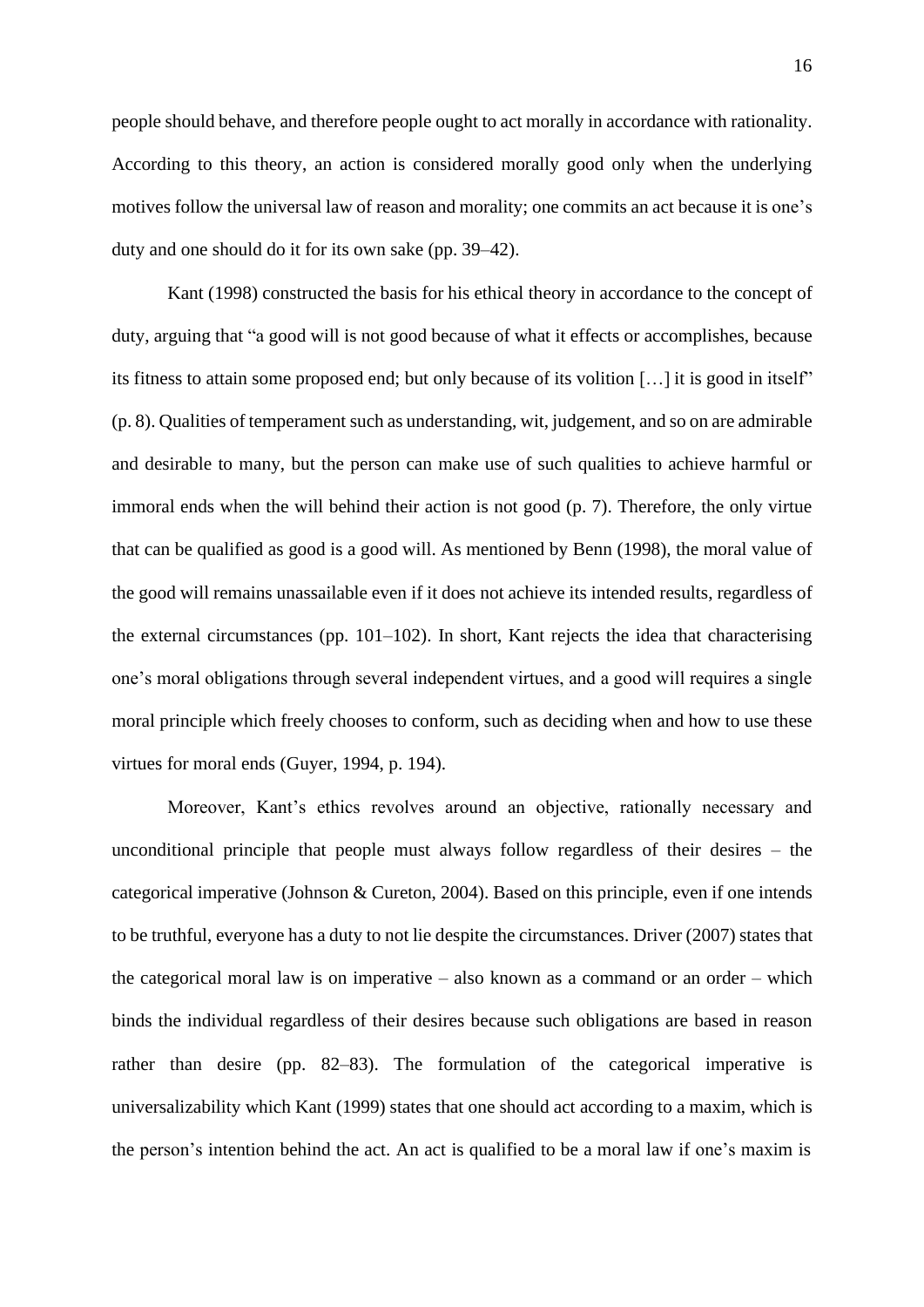universalised and thus allows everyone to commit the act based on that maxim. When the result is either a contradiction in conception or a contradiction in the will when universalised, the maxim fails and hence becomes immoral (pp. 14–31).

#### 2.6 Morality in fairy tales

The theme of good and evil is commonly associated with fairy tales, and according to Benediktsdóttir (2014), the instances the authors create influence the behaviours of readers which, in turn, affects the social constructions of society (pp. 5–8). Children are taught life lessons through the portrayal of the main characters in the stories and the perceptions of good or evil based on the consequences of the actions taken by these characters. Readers intently follow the progress of the story by putting themselves in the place of the main characters. They are placed in situations in which they themselves have seldom, or never, experienced in real life. In fairy tales, characters often go through many challenges that are viewed as risky or dangerous, and it is through the authors' creative narration that is able to arouse emotions from the readers as they use their imagination to create their own narratives (Mathies, 2019). At the same time, these authors project their beliefs and messages to readers based on their moral subjectivism, whereby morality is subjective as it is decided by the individuals themselves. However, in stories that contradict with the generic "good versus bad" theme such as Howard Pyle's *The Merry Adventures of Robin Hood* (1883), fairy tales could challenge the readers' morality as they are left to identify and interpret the characters' underlying intentions or motivations for their actions.

Oscar Wilde's fairy tales appear to contradict with these generic "good versus evil" themes of classic fairy tales. The main characters faced death at the end even though readers would perceive these characters to have good behaviours or that their actions were morally good. Death in pre-modern fairy tales and other children's literature adds ubiquity and drama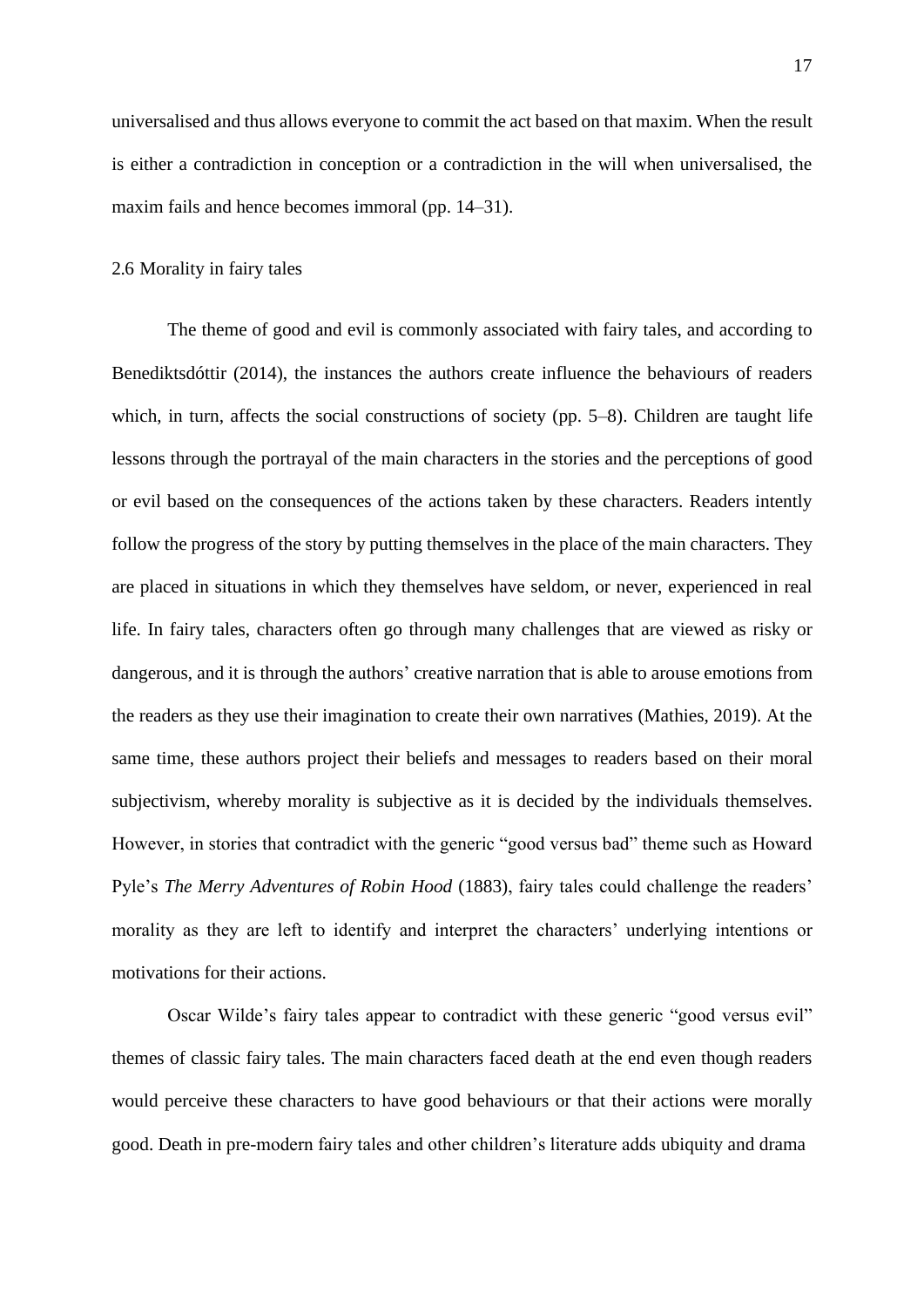to the plot, but Lamers (1995) notes that the usage of death in stories have changed, thus protecting children from the nature of death. In the case of Wilde's fairy tales, the main characters are faced with denial or death that are commonly associated with the dominant "good versus evil" theme in classic fairy tales. Some of Wilde's fairy tale characters avoid death when faced with situations that challenge their decisions based on their morality, while some experience real suffering and its accompanying implications as a result of their decisions. In this sense, actions made by the main characters bring an abrupt change in Wilde's fairy tales, disrupting the fairy-tale-world aesthetic and the generic happily-ever-after. Apart from death, the main characters in Wilde's fairy tales were faced with denial or physical disfigurement; and these consequences were usually given to seemingly immoral or evil characters (Tatar, 2002). The usage of these aspects in Wilde's tales contradicts the conventions of classic fairy tales where authors reward their main characters who have good behaviours and done good deeds with happy endings.

#### 2.7 Review of past studies

While fairy tales or other forms of literature have been used as tools to instill beliefs and morals of where it originates from, Patton (2013) argues that they have the potential to infiltrate readers, especially the younger and more impressionable ones. In the nineteenth century, fairy tale authors recognised their roles in dispensing moral values to their younger audiences, and exploited it through catering their works with children's literature to continuously preserve the concept of deontological ethics. However, such theories could include the numerous decades of normalising intolerance, discrimination and abuse, and in hopes of elevating it, revisions have been made by modern authors who advocate for utilitarianism. According to Patton (2013), many of the pre-modern works such as the *Grimm's Fairy Tales* institutionalised "cultural norms, gender roles, and other various social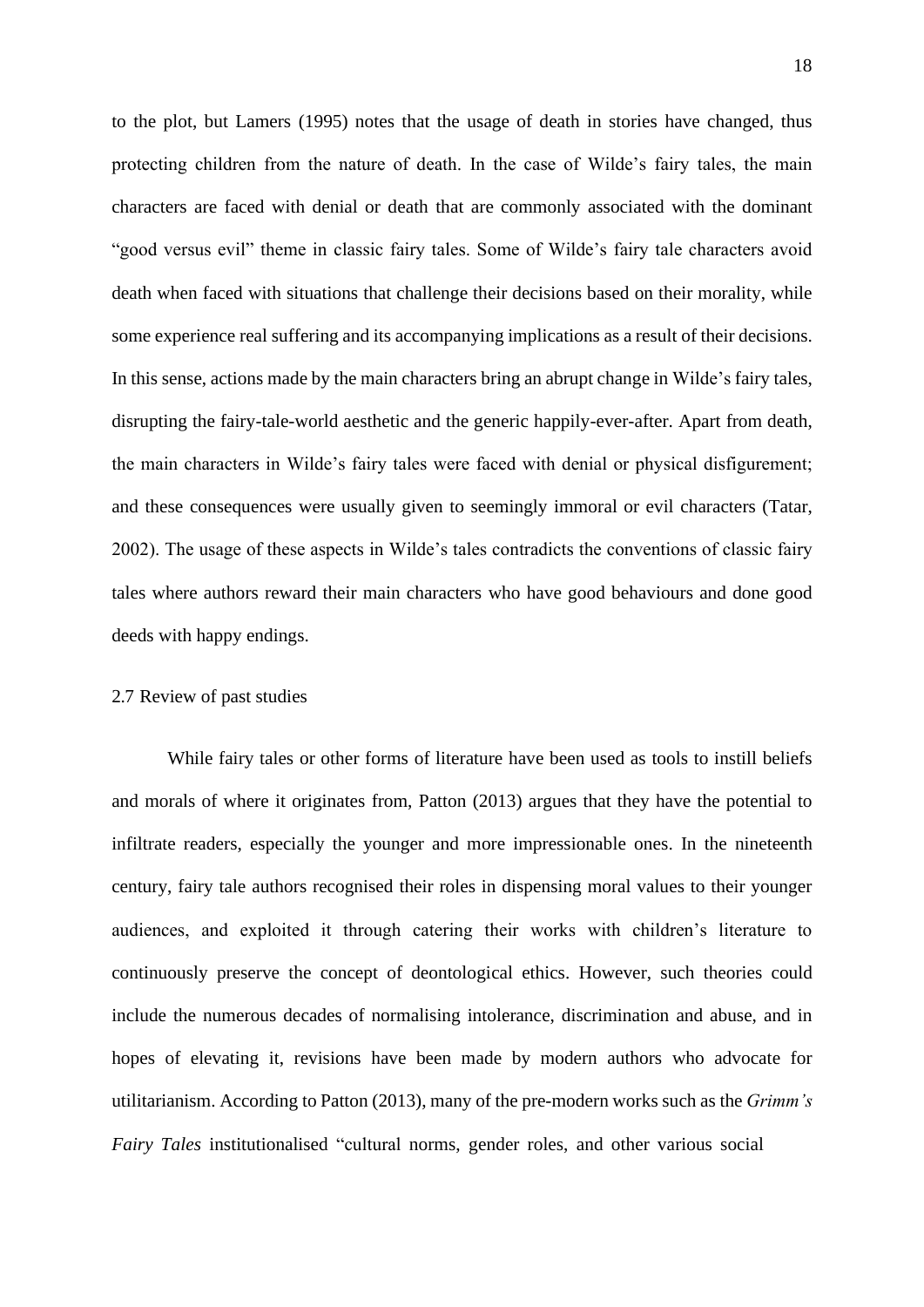idiosyncrasies". These fairy tales reinforced the patriarchal values of the society that crafted them, which were based on sexuality and gender, through the creation of "an ideal image of how men and women should behave" (Zipes, 2006, p. 194). Children may be susceptible to such patriarchal values, as they lack proper guidelines to help them evaluate these morals and beliefs. They are unable to critically analyse fairy tales with polarising messages reflecting the patriarchal values of society, and may integrate these values into their lives which, in turn, could perpetuate the oppression of women from roles deemed too masculine.

Although there was a lack of equitability between genders in classic fairy tales, it is important to take into account the historical context of these fairy tales. In the case of Grimm's Fairy Tales, the Napoleonic Wars (1803–1815) caused great political and social turbulences, fracturing the German-speaking realm (Luu, 2018). Many German Romantics, including the Brothers Grimm, were driven by nationalism and wanted to highlight their homeland and heritage through the compilation of its history, language, and folklore. *Grimm's Fairy Tales*  was a compilation of folktales gathered from 'all over the country, regardless of how violent, offensive, or grim' (Luu, 2018). These stories were told by peasants, whom the German Romantics believed to be the closest to nature and God due to their simple ways of life, making them the best sources for folktales. Similar to the tales of Charles Perrault, fairy tales during that time were written for the upper-class social circles as literary or moral teaching materials, with the language 'written to be read by the educated classes' (Luu, 2018). Classic fairy tales were often used as an academic anthology for scholars of their own culture, not as bedtime stories for young readers (Hernández, 2019). Although there are fairy tales that reinforce the patriarchal values of masculinity and femininity, Zipes (2006) mentions that it is somewhat a simplification to list down the stereotypes of heroes and heroines of these fairy tales (p. 194). The emphasis of deontological ethics was the intention of the individual's actions without consideration of gender or ethnicity of the characters in these fairy tales.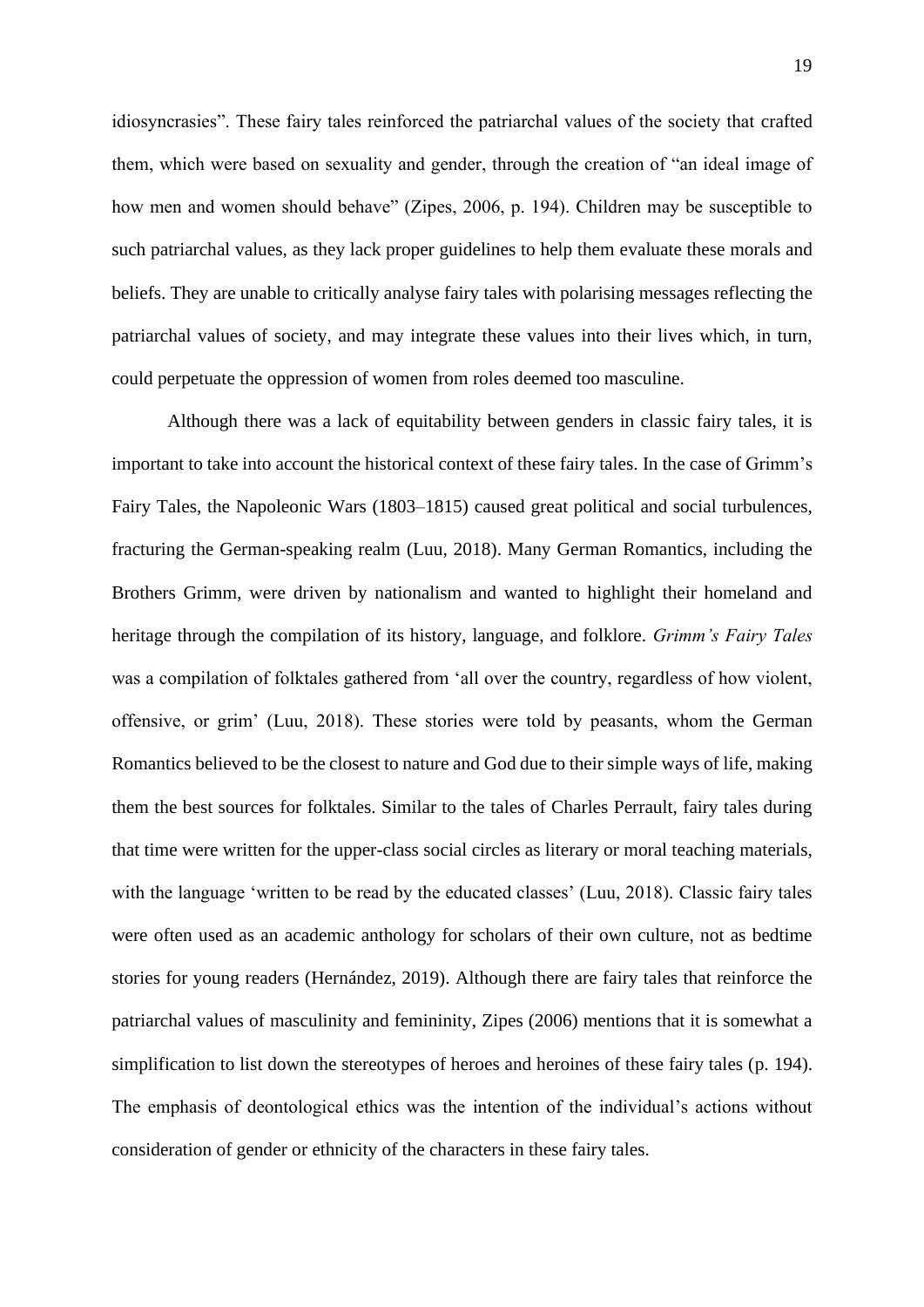Killeen (2007) connects Oscar Wilde's two collections of fairy tales to the social, political, and religious plight of the Irish people in the second half of the nineteenth century. First, the five stories of *The Happy Prince and Other Tales* (1888) are connected to issues revolving the poor Irish Catholics. In the title story, the Happy Prince and the Swallow went through moral transformations when helping the poor, and were recognised by God due to their actions. Citing Guy Willoughby's *Art and Christhood: The Aesthetics of Oscar Wilde* (1993), the sacrifice of the title character in "The Nightingale and the Rose" is believed to be a symbolism of the crucifixion of Christ. In addition, "The Selfish Giant" is connected to the issue of the nineteenth century landlordism in Ireland due to differences in religion and the absenteeism of the landlords. The interpretation of "The Devoted Friend" highlights the English treatment of the starving cottiers and labourers during the Great Famine (1845–1849) in Ireland. In "The Remarkable Rocket", the rocket and fireworks are connected with the celebration of Guy Fawkes Day which annually falls on November 5, a celebration which commemorates the failure of the Catholic conspirators to blow up the House of Parliament in London in 1605 ("Guy Fawkes Day in the United Kingdom", n.d.).

Second, Killeen (2007) relates the four stories of *A House of Pomegranates* (1891) to the story of Christ. The title character in "The Young King" refuses to wear his coronation garments after discovering the sufferings of his people during the making, and is consequently rewarded by God. This message is 'dogmatically Christian' (p. 121), whereby people should turn to God and be saved or allow themselves to degrade in the shadows. In "The Birthday of the Infanta", the interpretation highlights authority of the pope to declare the apparition of Virgin Mary as the divine status, partly due to the usage of the Immaculate Conception (1854) doctrine to consolidate power in the hands of men to the exclusion of women. Furthermore, the revolution in the Irish Church between 1850 to 1875 is connected to "The Fisherman and His Soul", emphasising the issues relating to the Roman Catholicism which was perceived as a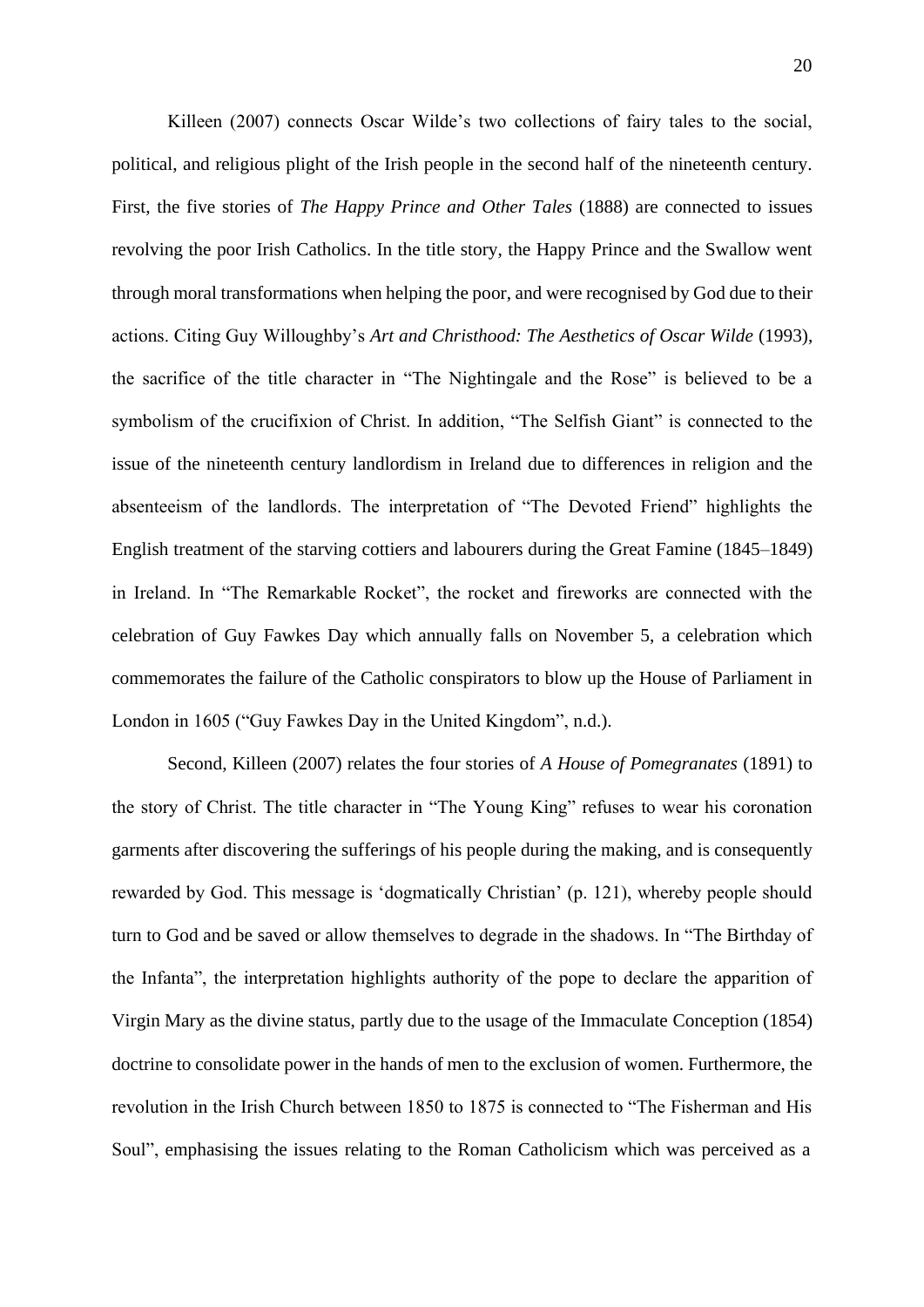major threat to the English Constitution due to the Catholics' royalty to the sovereign and the pope. Issues revolving around Roman Catholicism were also connected to the final story "The Star-Child", ending with the interpretation that humanity should turn to the power of Catholicism to save it from its follies.

However, this study uses an allegorical approach to interpret Wilde's fairy tales, which aims to seek for implicitly conveyed meanings in biblical narratives ("Types of biblical hermeneutics", 2020). While taking into account both the historicity and literal meanings of the text, allegorical interpreters often sought for a deeper symbolic meaning in the sacred text which gives the foreordination by God of the historical event (Mazzeo, 1978), regardless of whether it is intended to be understood in such a way. In reality, allegory is too obscure to directly convey the intended meaning of the text (Bloom, 1951), and allegorical interpreters tend to interpret without creating a boundary in accordance to the text itself. Consequently, it becomes easy for one to interpret the text based on its clarity and one's own interpretation. In this case, though many commentators highlight Wilde's interest in Christianity or Christ, his fairy tales did not provide clear or direct references to the issues of Catholicism in Ireland during that time. Although the fairy tales could be interpreted based on their religious dimensions, the morality reflected in these stories is not necessarily determined by religion.

Morality has also been linked to beauty in fairy tales, where authors attribute ugliness to characters portrayed as morally confused or completely immoral. But Jones (2011) suggests that Wilde used the concept of ugliness in his fairy tales to illustrate the influence of the hypocritical Victorian bourgeoisie, thus resisting the social standards of middle and lower classes. Apart from this, Wilde's tales appear to disregard the typicality of fairy tales by inverting its model commonly used by other authors. For instance, instead of using animals as morally pure metamorphosed humans, Wilde involved animals and flowers when characters experience moral transformations as reference to the concerns of the bourgeoisie (Youngs,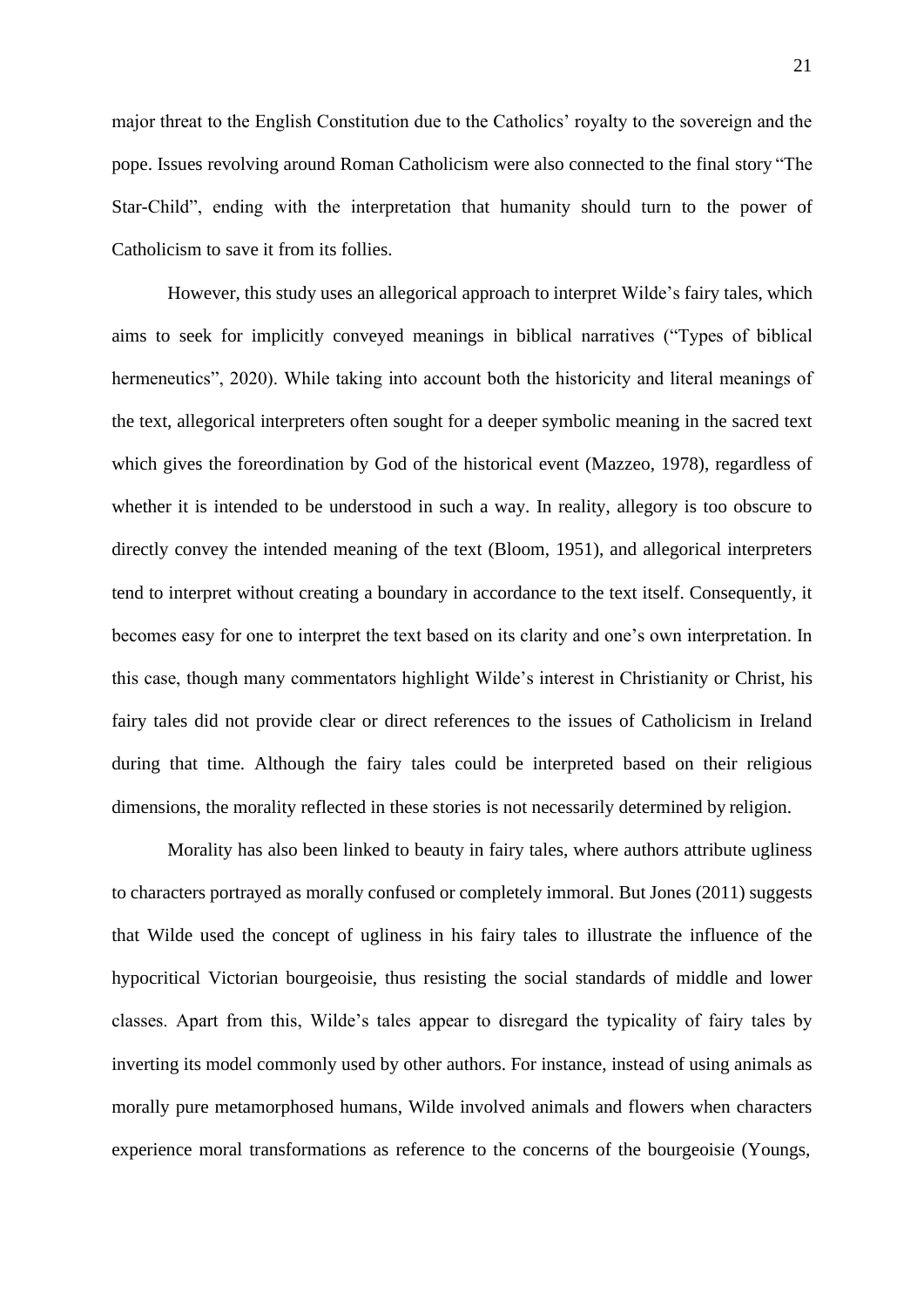2013), rather than using them as metaphors of humans as exemplified in classic fairy tales. Wilde also used these contradicting conventions to highlight the complex dichotomy between beauty and morality in his stories. Moreover, Wilde was highlighting the struggle between art and morality; his fairy tales consistently object the intrusion of moral conformity into aesthetics, and its result was demonstrated with the theme of ugliness.

The happily-ever-after convention commonly epitomised in classic fairy tales is found to be flouted in Wilde's fairy tales as well. The moral education brings a destructive sense of reality to these fairy tales before creating a shift that ruins any signs of a happy ending, killing off the main characters which succumb to moral enlightenment. Based on this study, Wilde was likely using subversive components and the motif of ugliness to denote the damaging effects of moral conformity on the aesthetics in his fairy tales. In seven out the nine fairy tales, the main characters either go through physical disfigurement or die prematurely after committing certain acts which reflect their morality. Instead of providing grisly deaths to the antagonists as what the Brothers Grimm did in few of their stories, Wilde ascribed death and physical deterioration for his protagonists. Jones (2011) concludes that the physical beauty of Wilde's main characters begins to deteriorate when they succumb to moral conformity, immediately stripping the aestheticism in this fairy tale dimension.

According to Humaish (2017), Wilde expounded in his short stories his aesthetic and moral theory which highlights the importance of integrating art into morality to create a healthy and prosperous socialist society. Although his theory was misunderstood as an attempt to deprive art of its moral code under Ruskin's doctrine of 'Art of Art's Sake', Wilde had shown in his fairy tales that art is crucial in establishing a socially prosperous society through the morality it is subjected to. However, moral theories are subjective to the individual's own beliefs and philosophy. As espoused by Smith (2014), it is crucial for a moral theory to be usable for the individual to guide them in their decision-making, even if they lack accurate and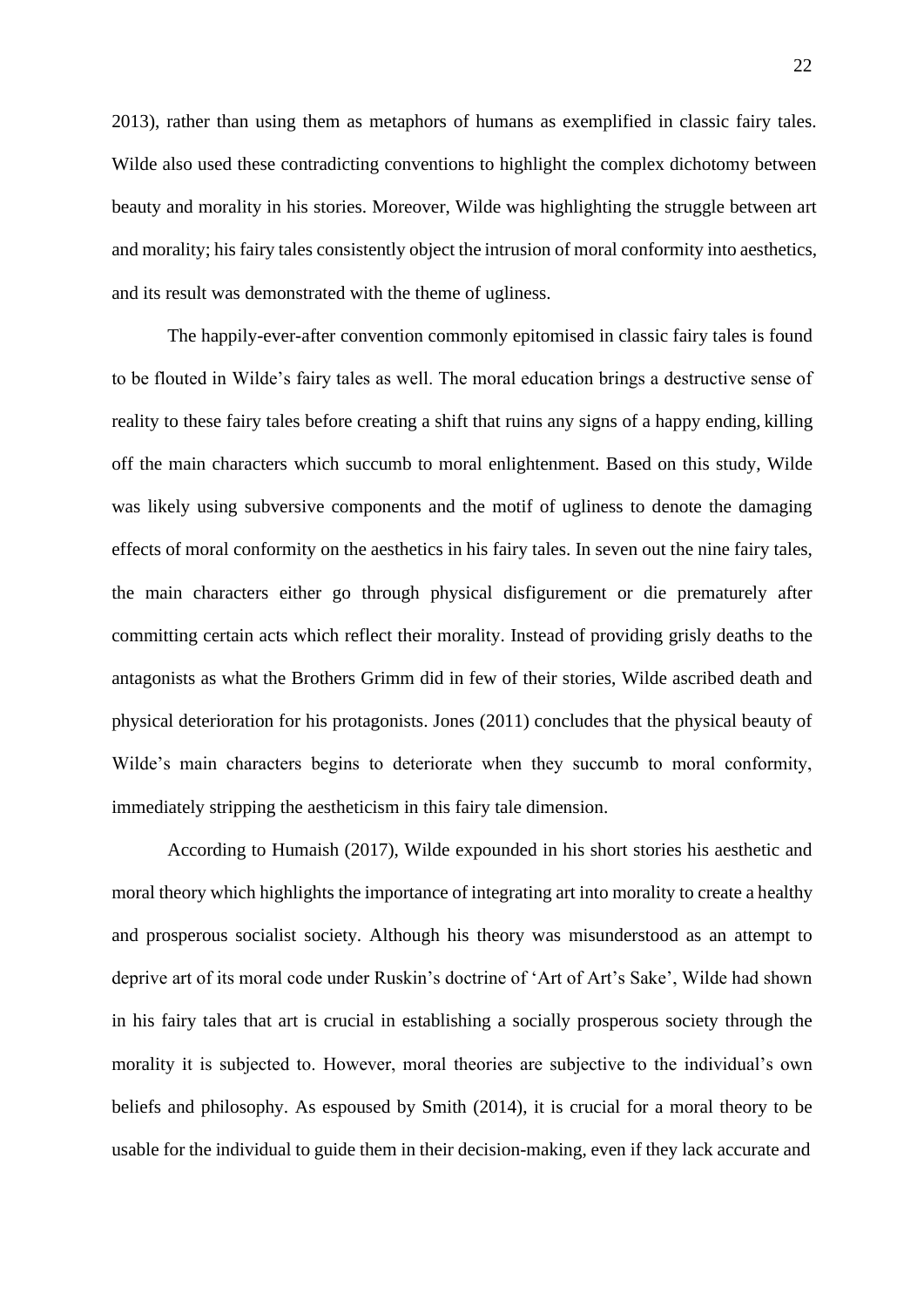complete information of the standard moral theories everyone is expected to adhere to. There are various theories which justify whether an action is right or wrong, such as deontological ethics and utilitarianism which judge morality based on intentions and consequences respectively. What may seem virtuous may not result in one's own advantage, while the seemingly unjust might appear to be more successful and happier (Barbour, 1983); and such complexities should be taken into account in the creation of a thriving socialist society as advocated by Wilde himself.

### 2.8 Conclusion

Wilde's fairy tales appear to reflect his ideology of a flourished society through the integration of aestheticism and morality. Despite that, morality went through many changes over the years, and there is no guarantee that everyone within society would follow a fixed, conventional moral theory. Studies have yet to address the various moral theories in fairy tales which could influence the main characters when they make certain decisions. In addition, there is a lack of emphasis on the motives or reasons behind the actions of the characters, as well as whether such motives or reasons could be linked to their personalities and actions. To address this matter, the following chapter will elaborate how this study will embody deontological ethics, such as Kantian Ethics.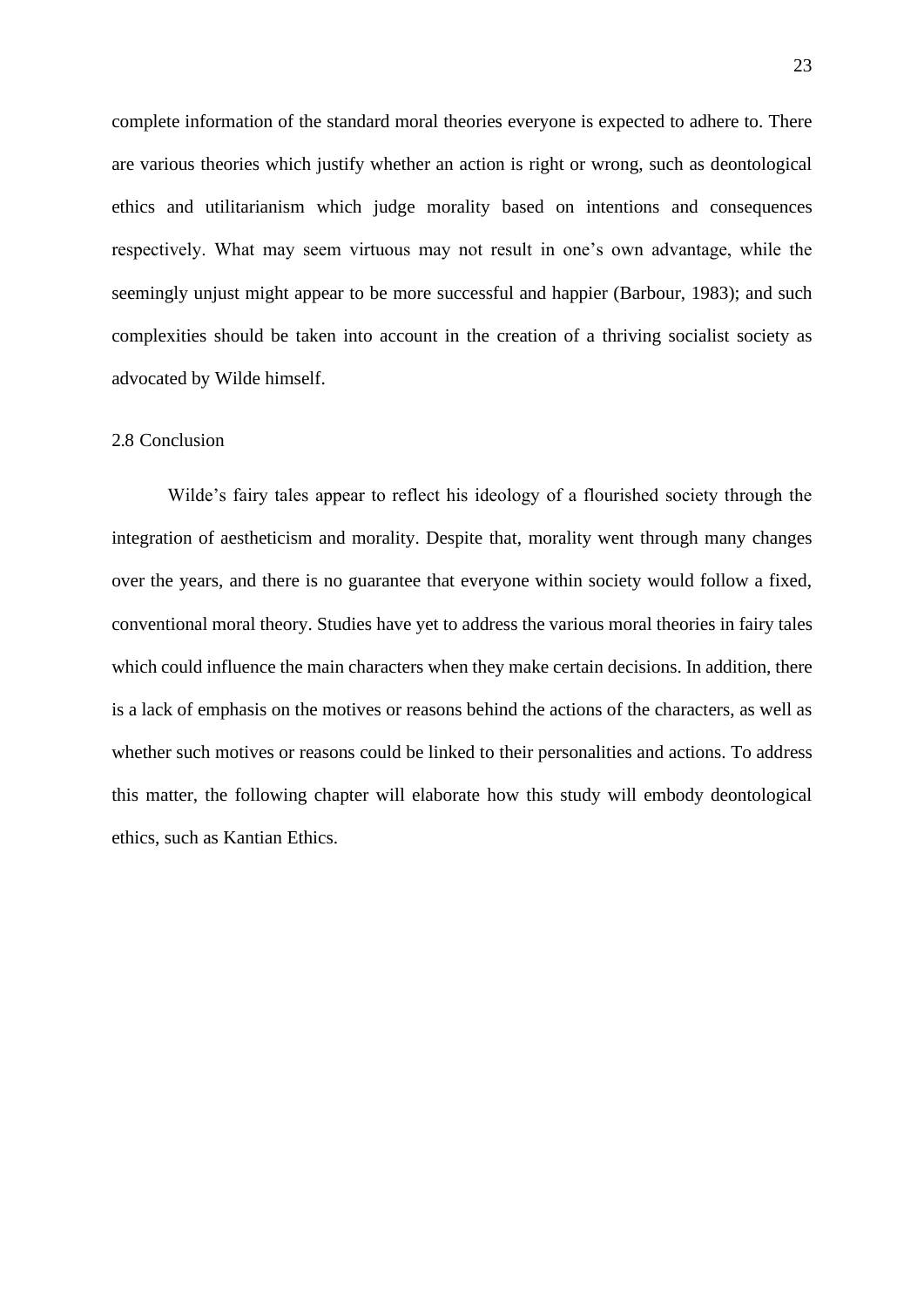## CHAPTER III CONCEPTUAL FRAMEWORK

This study will incorporate Kant's deontological ethics, which is concerned with actions and their reasons, not the consequences. By applying the Kantian Ethics, this study will first analyse the personalities and their relation to the actions committed by the main characters in Oscar Wilde's selected short stories, namely "The Happy Prince" (1888), "The Nightingale and the Rose" (1888), "The Selfish Giant" (1888), "The Devoted Friend" (1888), and "The Birthday of the Infanta" (1891). Then, this study will determine the consequences of the action committed by the character, which comprises death in all the five short stories chosen. Based on the analysis, this study will apply Kantian Ethics to justify the actions committed by the characters with the underlying intentions (see Appendix A).

In the first part of the analysis, this study will examine the relation of the personalities of the main characters in Oscar Wilde's fairy tales and the actions committed in the stories. As this study will apply Kantian Ethics, the main characters chosen for the analysis are the ones who commit the acts. The personalities of the chosen character are portrayed through characterisation at the exposition in each of the five stories. The main characters of the selected short stories are introduced through direct characterisation where the author deliberately tells what the character is like, or indirect characterisation such as dialogues which displays the characters' nature through their own words, descriptions and metaphors of their appearance and behaviour, as well as their thoughts and reactions at particular moments. Besidesfocusing on the characterisation, the main characters' interactions and how they are perceived by the other characters are also considered because these two aspects reveal the personalities of the main characters from a different perspective within the chosen stories. As the story progresses to the rising action in the plot, the characters begin to reveal more about themselves through their own actions as the main issue in the story comes into play. Hence, this study will also examine the relation between the personalities of the main characters and the actions they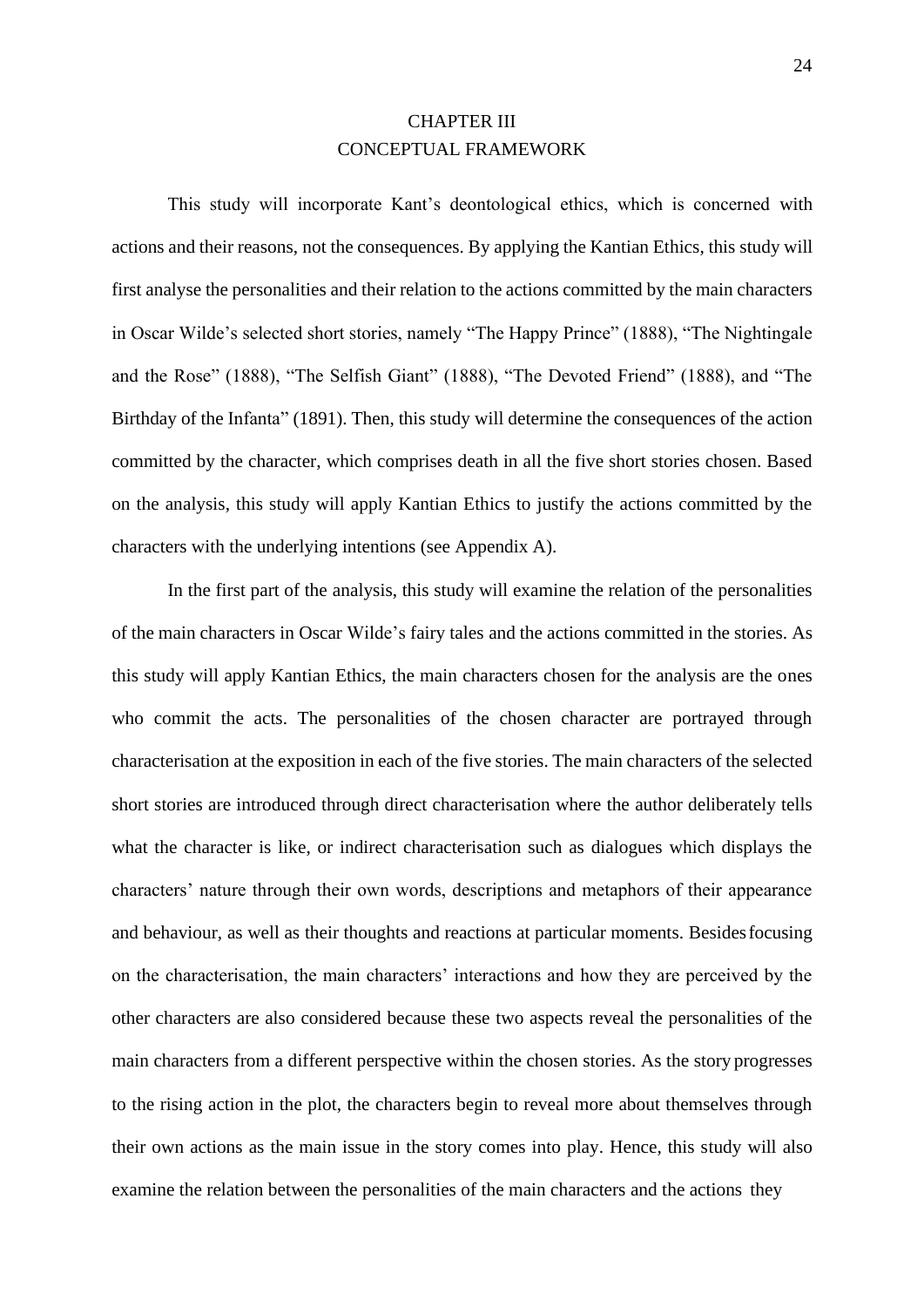committed. In each of the short stories, the acts committed by the main characters are as a response to what the other characters say or do.

In the second part of the analysis, this study will discuss the consequences of the actions committed by the main characters of Oscar Wilde's selected short stories. Whether those actions are done voluntarily or not as a response to others, their motivations and intentions to commit an act leave an impact which eventually directs the story to a particular direction. Eventually, it creates a shift at the climax and diverts the story to another direction which could affect the characters. In each of the selected stories, the main characters face death as a result of their actions, and therefore, this study will discuss the consequences that characters face due to the decisions they made prior to committing the act. For this study, the consequences will be analysed based on how Wilde narrates characters' deaths. In the selected stories, this study will examine the foreshadowing used to hint the consequences that the characters would face later as the story progresses, This foreshadowing includes direct information of what the main character would expect when they decide to commit an act, as well as the characters' subtle reactions to their surrounding which reveals the implications of their actions. Besides foreshadowing, descriptions of the main characters' deaths will be analysed as it could reveal the impacts of the actions committed by the characters.

In the third part of the analysis, this study will justify the reasons behind actions of the main characters of Oscar Wilde's selected short stories in accordance with Kantian Ethics. The acts committed by the characters examined at the beginning of the analysis will be investigated with Kant's principle of the Good Will, which states that actions should be done out of nothing but good will only. In each of the five selected stories, this study will investigate the reasons or motivations behind the actions of the main character. These reasons explain the character's decision to commit an act, and what made them proceed with the action. By identifying those reasons based on the selected short stories, this study will determine how those justifications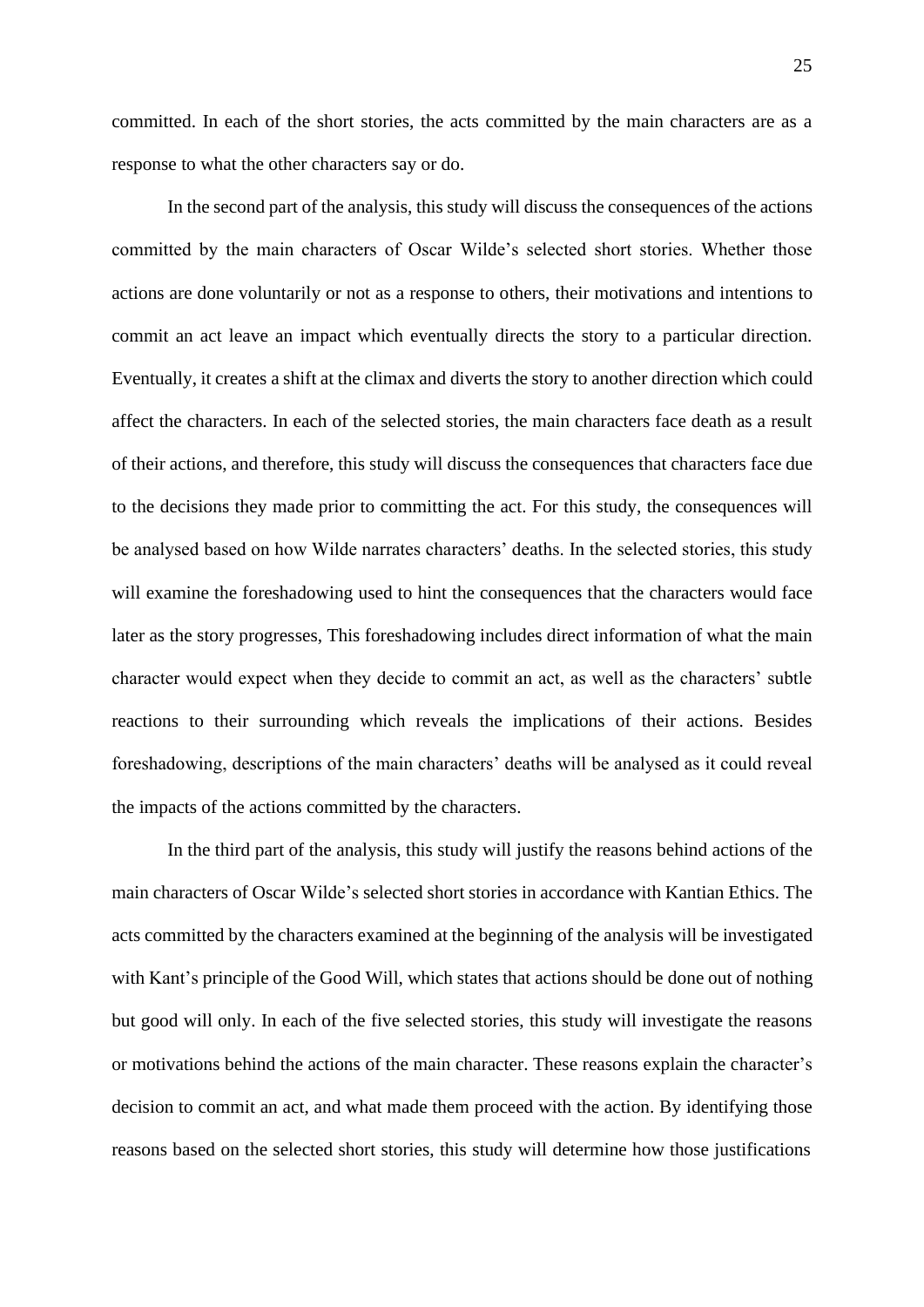benefit the self and the others or society. In regard to this, the study will examine each of the consequences, which will then be utilised to reanalyse the action of the main character to verify whether the act is done out of the characters' own will or for the sake of others or society. As Kant's principle of the Good Will suggests, morality stems from the action of the character which should be done out of one's own good will and not out of obligation or desires. At the end of the analysis, this study will conclude whether the main characters' will justify their actions in Oscar Wilde's selected short stories.

As this study focuses on the actions and motives of the main characters in Wilde's selected fairy tales, Kantian Ethics is most suitable because it disregards the consequences of the actions. To discuss the actions and personalities of the chosen characters, it is important to consider the characterisation in each of the short stories and how the main character interacts with others. The consequences of their actions will then be highlighted based on how Wilde narrates the deaths of his characters, including the elements of foreshadowing. Using Kantian Ethics, this study will justify the consequences of the main characters' actions according to the principle of the Good Will, which determines how beneficial the actions would be to the character, others and society. In Chapters 4 and 5, this study will discuss how the actions and personalities of the main characters would eventually lead them to their demise. These chapters will also delve into the application of Kantian Ethics in explaining how their intentions or motives justify their actions.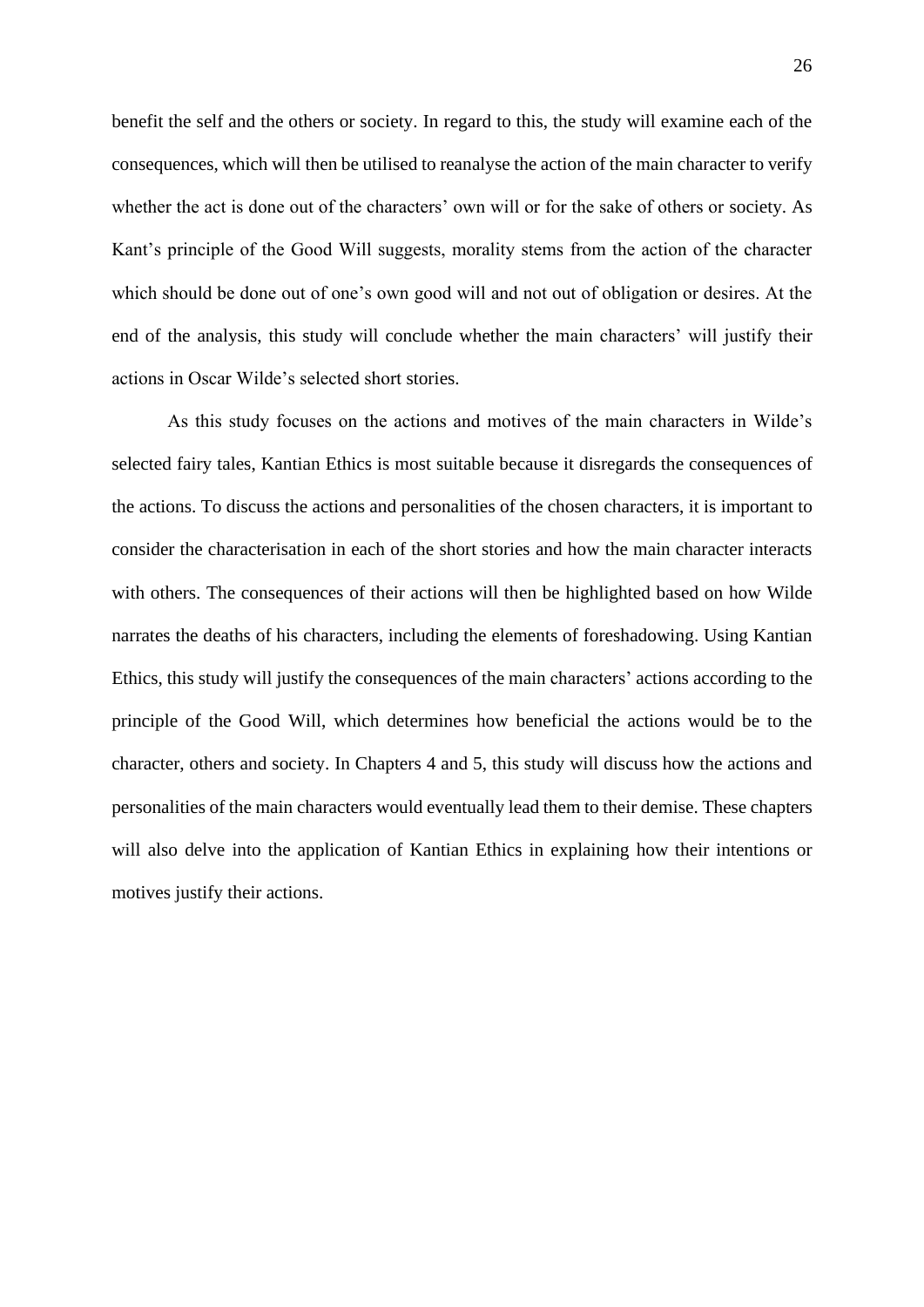## CHAPTER IV FINDINGS AND ANALYSIS

#### 4.1 Introduction

As mentioned in Chapter 1, fairy tale authors convey their morals and beliefs by educating readers through the consequences of the actions of the main characters. Morality is because of one's own beliefs, and thus, it is up to the readers to make their judgements based on how they evaluate the characters based on their personalities, actions, and the consequences. In this chapter, the findings and analysis of the study show the interpretation of morality in Oscar Wilde's selected short stories based on Kant's perspective on morality, particularly the principle of the Good Will. For this chapter, the selected fairy tales are "The Happy Prince" (1888), "The Nightingale and the Rose" (1888), "The Selfish Giant" (1888), "The Devoted Friend" (1888), and "The Birthday of the Infanta" (1891). These stories are investigated accordingly, and the results are presented based on the research questions. The analysis in the first and second for each story are carried out solely based on the chosen short stories, as they aim to identify the relation between personalities and the actions, and the consequences of those actions taken by the main characters of Wilde's fairy tales. In the third part of the analysis, the study incorporated Kantian Ethics to justify the reason behind the actions that prompt the main characters to make certain decisions, which led to their demise at the end of the stories.

4.2 "The Happy Prince" (1888)

This fairy tale centers around a friendship between a statue of a late beloved Prince and a Swallow that happened to pass by the city. When he took shelter from the cold under the statue, he realised that the Prince was not as happy as everyone thought. Wilde's story dwells on social injustice and inequality, which is relevant to not only the late  $19<sup>th</sup>$  century when Wilde wrote this story but in modern society as well. It highlights issues such as capitalism and the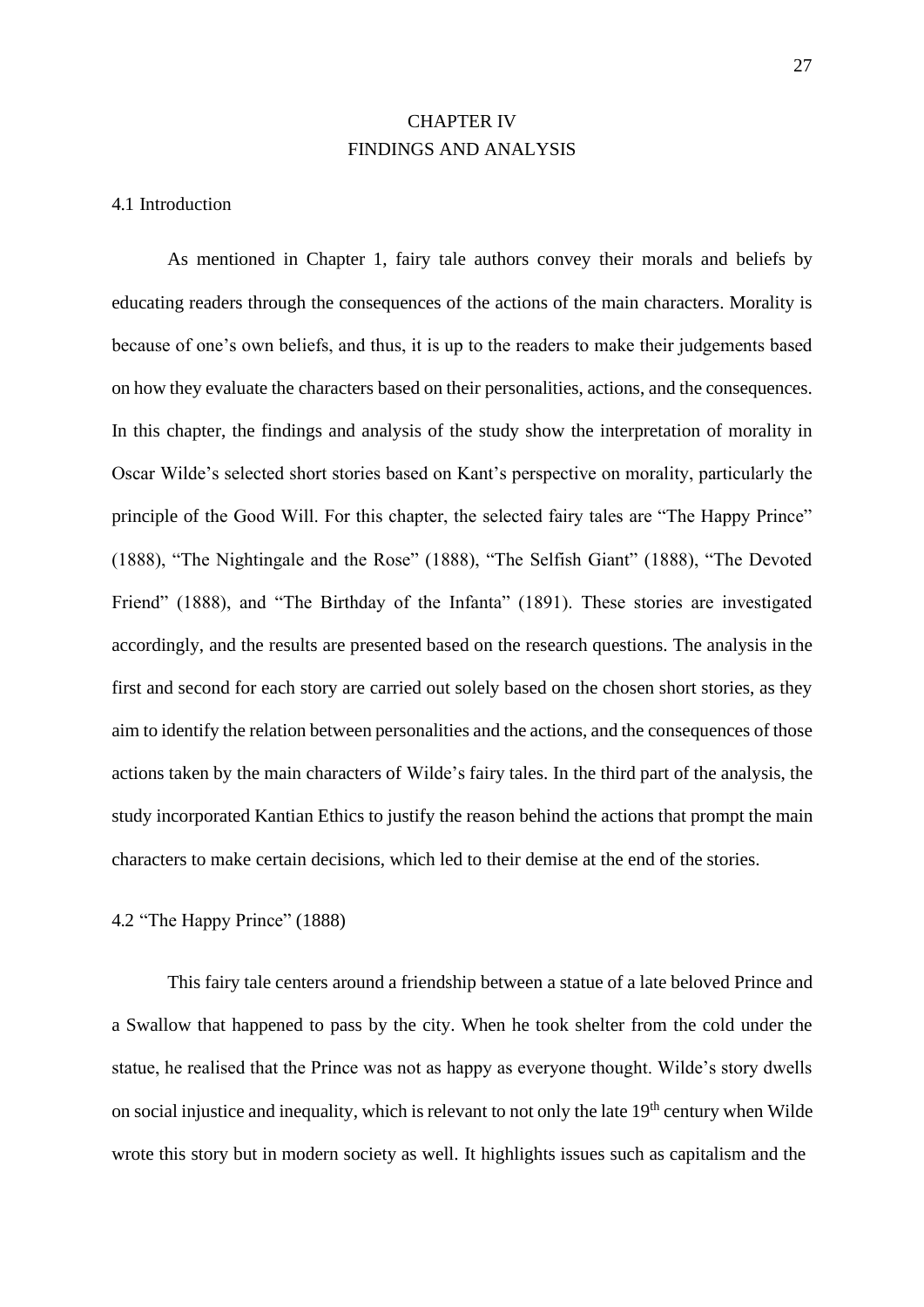poverty gap between the rich and the poor; which in this case are the rulers and the citizens of the city.

Fairy tale characters, in general, are categorised based on the common rule of "good wins out over evil". Death is used as 'a strong moral dimension and a form of a fair punishment' towards the characters that were depicted as evil in classic fairy tales (Violetta-Irene and Anastasia, 2015). But in the case of Wilde's fairy tale, both main characters experienced death at the end of the story even though the conventions of fairy tales would categorise their actions as morally good. But ironically, not only did their acts go unnoticed, they were instead disposed of when the others deemed them as unworthy to them and/or society. Therefore, the Prince and the Swallow are chosen for this study to discuss the interpretation of morality based on Kantian Ethics and its principle of the Good Will.

#### *4.2.1 The Prince*

In this story, the Prince is portrayed as a happy prince who did not have sorrow or worry. This is found in the excerpt when he shared the Swallow his life before death on their first meeting, 'My courtiers called me the Happy Prince, and happy indeed I was, if pleasure be happiness' (Wilde, 2008, p. 8). When the Prince was still alive, he would often spend his days playing with his companions in the garden, and by night he led the dance in the aristocratic ball. He needed not to worry about food and shelter, or clothes that could keep him warm from the cold. This shows that the Prince had spent his life within the comforts of his sheltered royal life. He never asked about the world beyond the wall surrounding the palace garden, because he believed that if everything about him was beautiful, then so would the outside world. When he passed away and his statue was placed on top of the tall column overlooking the city, however, he realised that the reality had been different from what he thought. He was not aware that the civilians had been suffering from poverty and did not receive any aid from the rulers or the upper class. The Prince was heartbroken by this revelation and wept; thus, he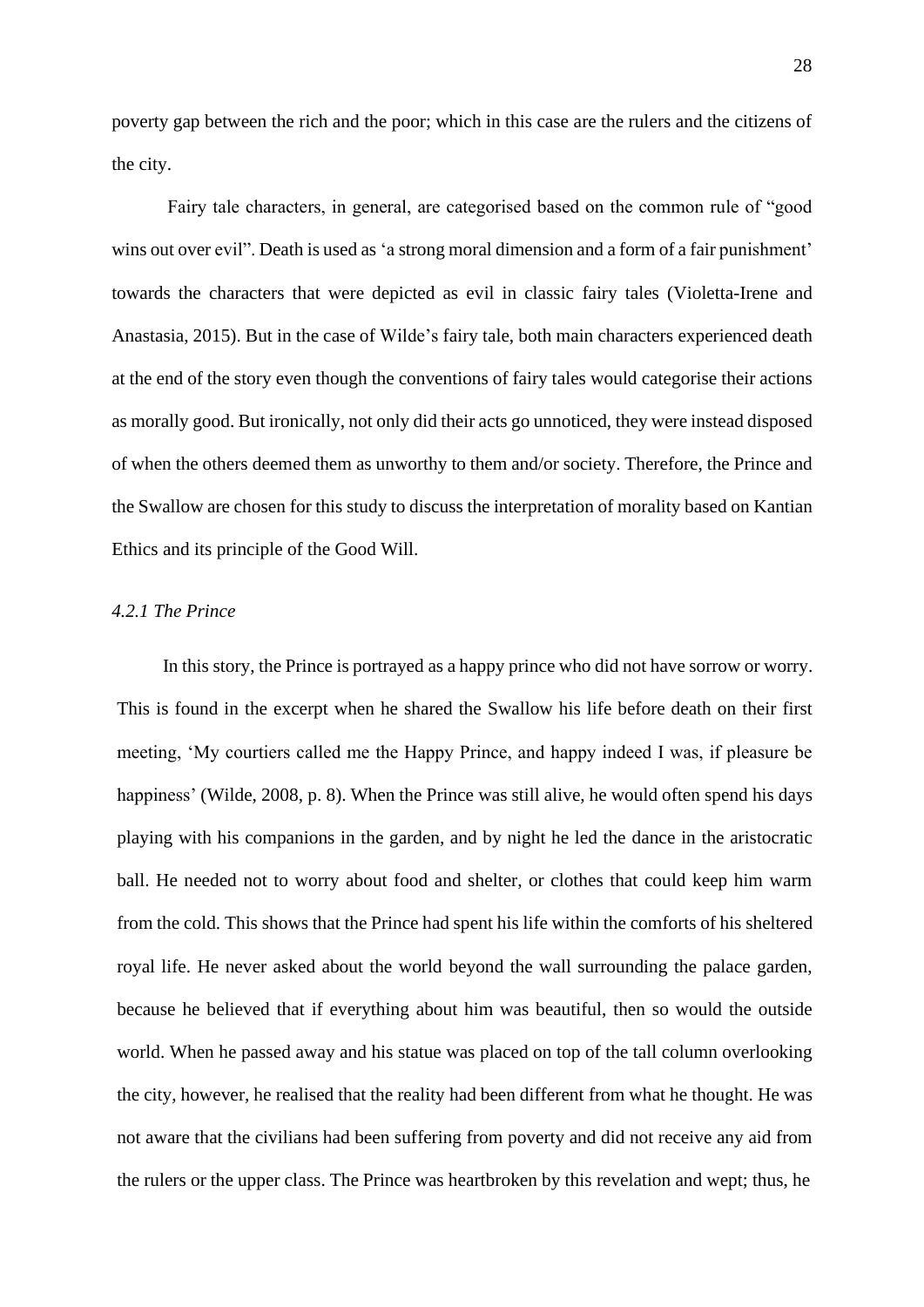wished to ease the misery of his people with whatever he had, along with the help of the Swallow who delivered them to the people as requested by the Prince. This is where the story depicts him as someone compassionate and sympathetic towards his people to the extent where he wanted to help them even though he was a mere statue.

There were several actions taken by the Prince to help needy civilians. The first act involved a mother who worked as a seamstress. According to the Prince, the woman was tired from embroidering 'passion-flowers on a satin gown for the Queen's maids-of-honour to wear at the next Court-ball' (Wilde, 2008, p. 9), and had no time or money for the treatment of her young son's illness. The Prince thus requested the Swallow to remove the red ruby on his sword hilt and deliver it to the young mother. Next, the Prince had sacrificed both sapphires which were his eyes to help two people in need; a young man who was writing a play for the Director of the Theatre but was too cold and hungry to finish the script, and alittle match-girl who had to bring money back home otherwise she would be beaten by her father. The Swallow was initially reluctant to do so, as they knew that the Prince would not be able to see without the sapphires. But the Prince was committed to easing the sufferings of his people, even if it meant to lose something in return. The Prince's final act was to deliver the gold leaves adorning his statue to the poor civilians of the city after the Swallow had gone around the city before reporting back to the Prince what he had witnessed. He believed that gold could make the living happy, in hopes that the people would utilise the gold leaves to get their necessities. These actions have reflected the Prince's personality as someone sympathetic and compassionate towards his people, as he was willing to sacrifice what he had to help his people.

With the following actions, the Prince would have been rewarded with a happy ending as depicted by classic fairy tale characters who are deemed as the "good" ones. However, Wilde's character experienced physical disfigurement before his death; both aspects were often reserved as a just punishment for evil characters as a result of their actions. At the start of the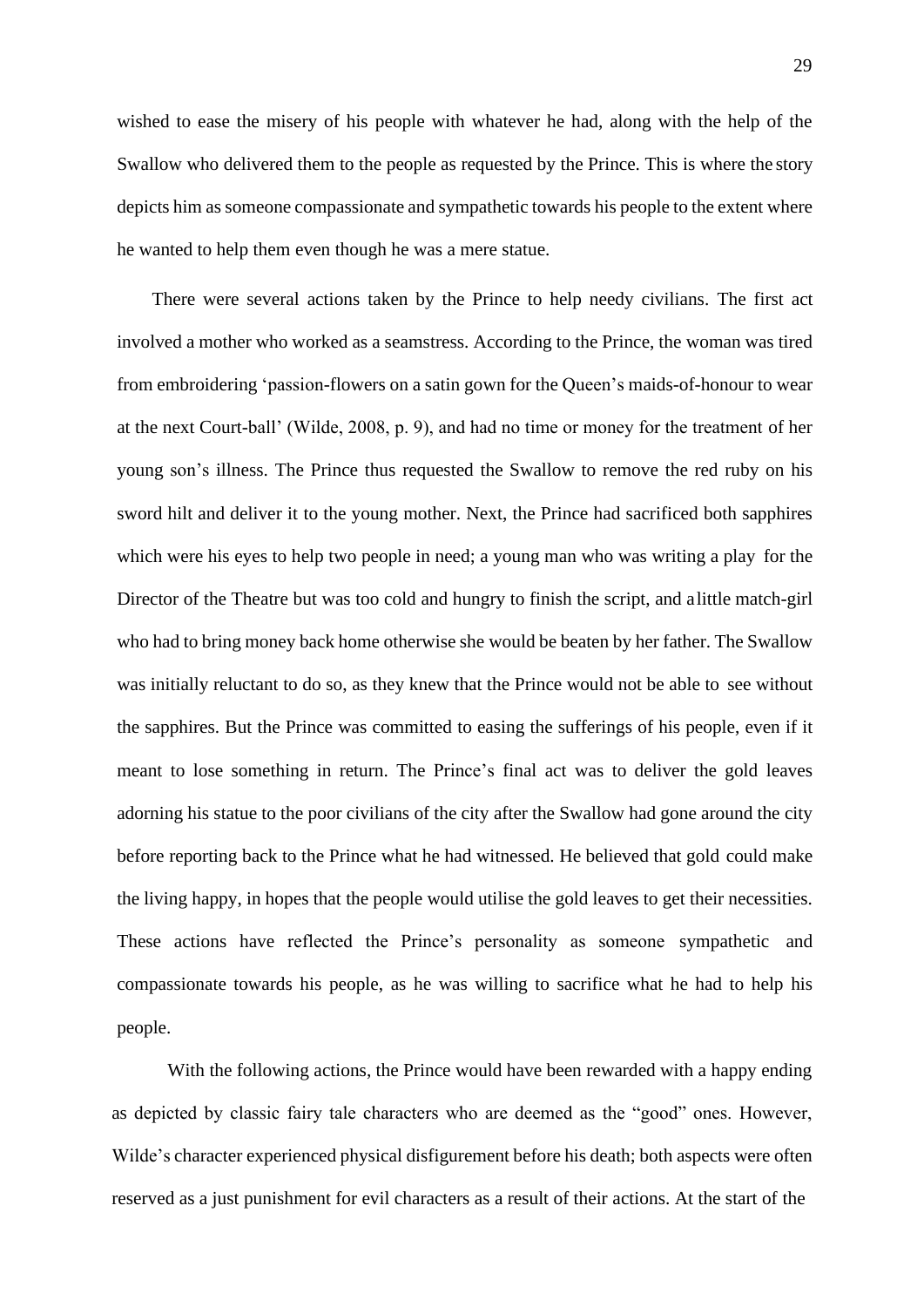story, the Happy Prince's statue was described to be decorated all over with 'thin leaves of fine gold; for eyes he had two bright sapphires, and a large red ruby glowed on his sword-hilt' (Wilde, 2008, p. 4). Civilians who stopped by to admire his statue remembered the Prince as someone who was angelic. The Prince's commitment to helping the poor and needy, however, resulted in him losing all the gold and fine jewels that adorned his statue. As written in the story, the Swallow picked all leaves of the fine gold until the statue of the Happy Prince looked dull and grey'. This is where physical disfigurement comes in. What was left of the once beautiful Happy Prince that was admired by all walks of life, was an ordinary statue no longer deemed as beautiful or useful, as shown in the excerpt where the Mayor and Town Councillors commented that the statue was shabby and no different than a beggar. As stated by Norman (2002), people are often attracted to beautiful or aesthetically pleasing things because it allows them to be in a positive emotional state. The statue that was once covered with fine jewels and gold leaves used to bring happiness to the people, as one of the civilians said he was glad that there was someone in their world who was happy. But now that the statue was no longer beautiful, it did not bring the joy or other positive emotions to the civilians as it did before. The Prince's desire to help his people – what would seem to be a good deed – had caused a shift in the short story that directed the plot towards the deterioration of beauty, which is often associated with a strong moral dimension associated with death.

The Prince would eventually experience death when the Swallow died from the extreme cold and hunger after delivering the gold leaves to the needy. After the Swallow's death, the Prince's lead heart snapped into two. The significance is the Prince's lead heart. During his first encounter with the Swallow, he revealed that his statue was not entirely made of gold due to his heart made of lead, which is a highly malleable metal that does not break or crack when its shape is transformed ("Lead", 2020). This might have emphasised the superficiality of the Prince's beauty, because the lead heart is a revelation that the gold leaves covering the outside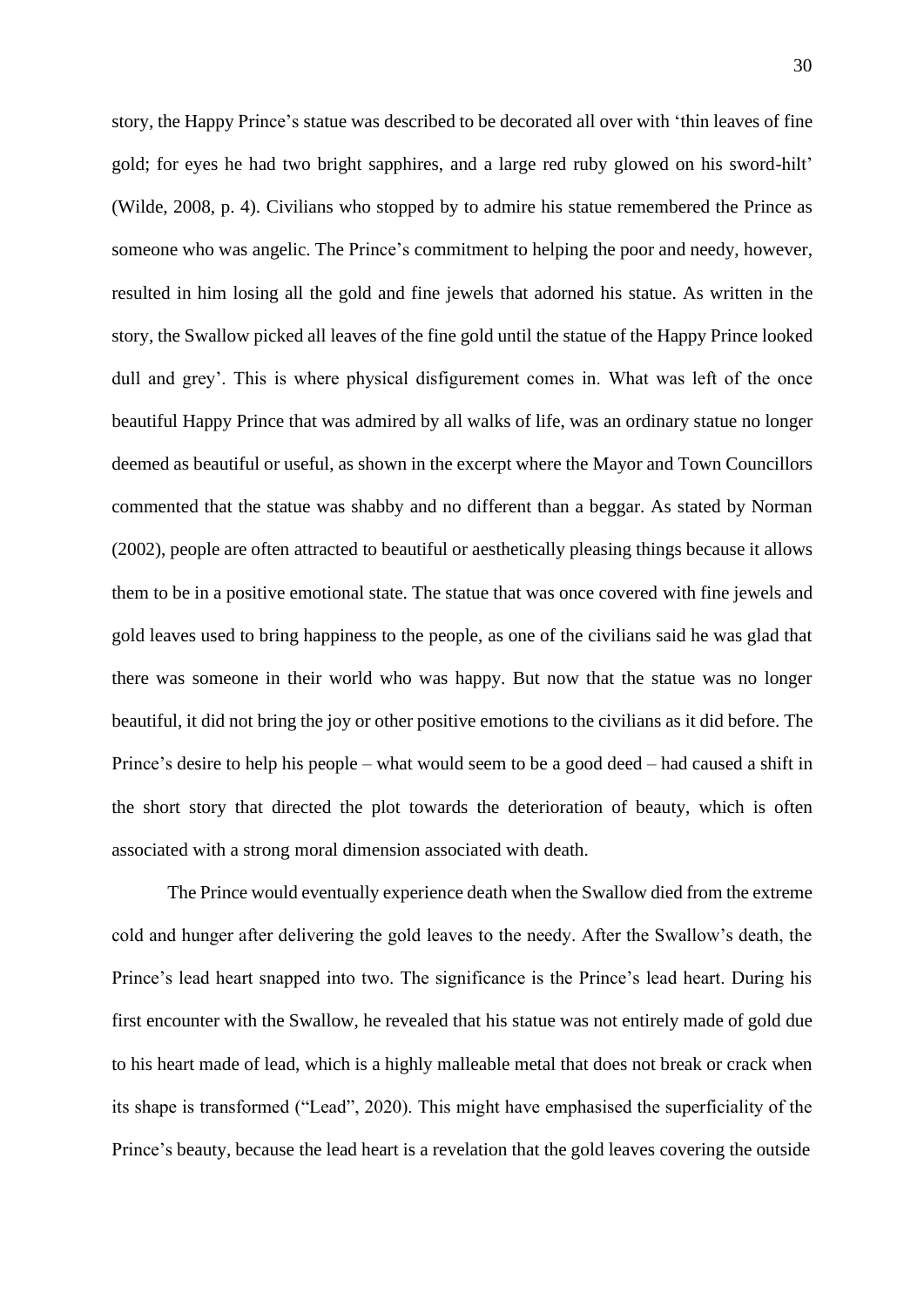of the Happy Prince statue did not carry through his insides. But in this context, it could be interpreted as a metaphor Wilde had used to describe the Prince's death caused by a severe heartbreak brought upon by the death of the Swallow, who had stayed behind to help the Prince when he was supposed to leave for Egypt. In the end, instead of a conventional fairy tale happy ending, the Prince's statue was eventually taken down because he was deemed no longer useful to the people as he was not beautiful anymore; despite his efforts in aiding the poor civilians which went unnoticed. The statue was then taken to a foundry where they attempted to melt it, only to have the broken lead heart remain as it could not melt in the furnace which they threw it into the dust-heap where the Swallow's body was still laid.

Based on Kant's principle of the Good Will, the actions taken by the Prince were done out of his will to ease the suffering and misery of the people in the city. As previously mentioned, the Prince spent his life within the comforts of his palace and did not know the outside world, as he thought that it was just as beautiful as his. It was only after his passing when he realised the social inequality in his own city. For instance, when the Swallow was on his way to the seamstress's house, he passed by the palace where one of the Queen's maids-ofhonour remarked that the seamstresses were so lazy, and hoped that her dress would be ready in time for the ball. But as written in the story, the reality was that the seamstress was tired and/or hungry as her face was 'thin and worn'. She was tired from embroidering the passionflowers on the dress, while she had to take care of her young son who was down with a fever. She did not have much money to give in to her son's request for oranges and could only provide him river water. When the dress was completed before its deadline, the seamstress could earn some money to tend to her son; regardless of how tired she was and how much she would be paid. The Prince got to know more about the gap between the rich and poor when he requested the Swallow to fly over the city, where he saw 'the rich making merry in their beautiful houses, while the beggars were sitting at the gates' (Wilde, 2008, p. 17).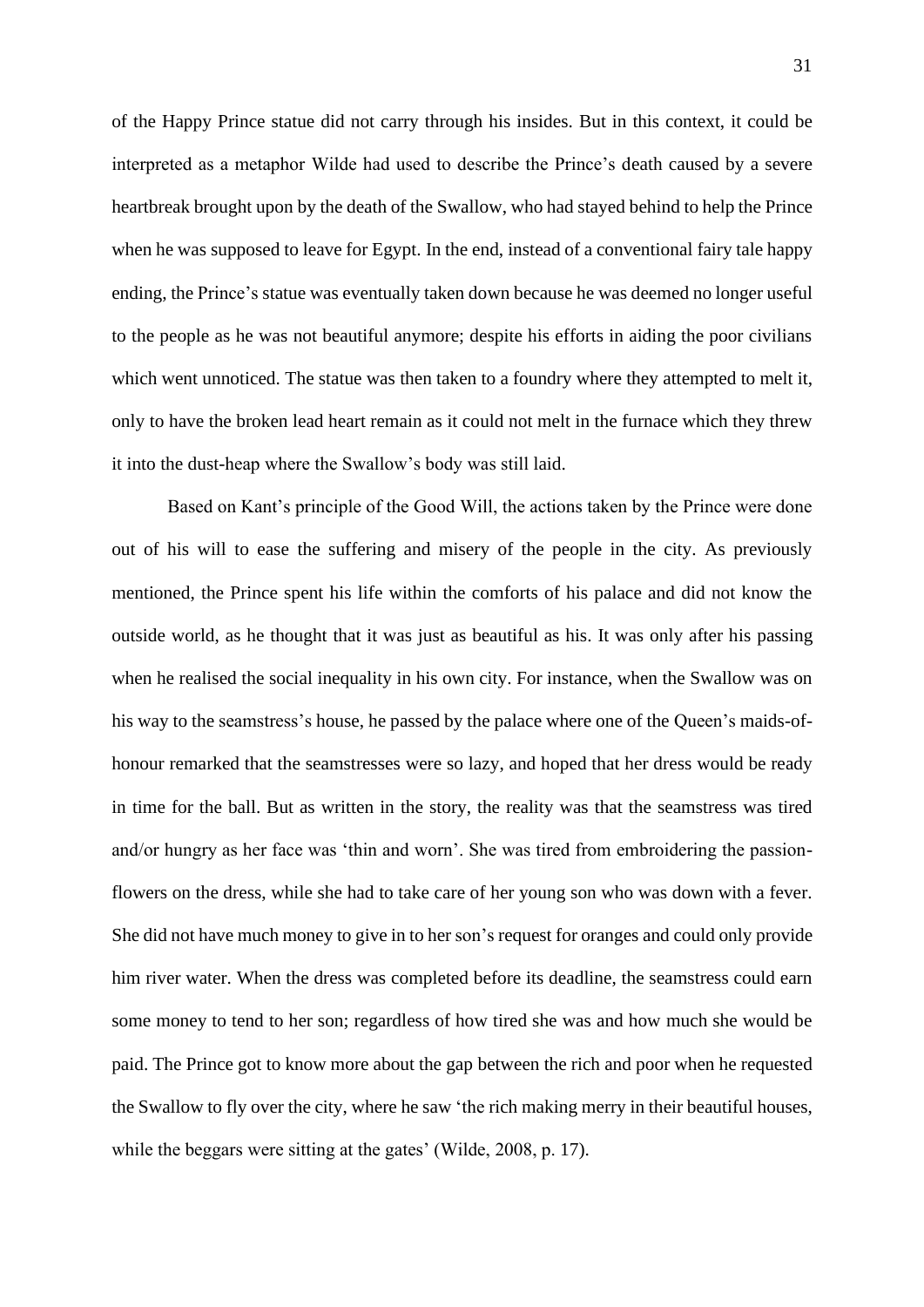Thus, the Prince's underlying reason for his actions as previously mentioned was that he wanted to make people happy, like how he lived his life without worrying about necessities. This could be used to determine how it benefits the self and the others or society. In regards to the self, it would bring a sense of reassurance to himself. The Prince believed that humans always thought that gold could make them happy. As depicted in the story, the royal family was fed and sheltered within the comforts of their palace, and the upper class was able to go about their day without worrying about the cold and hunger. Thus, the Prince thought that the gold leaves and fine jewels could make the lower-class civilians happy even if it meant that he would lose all of them, believing that they could live such lives with the wealth they receive. But this definition of happiness is subjective. As noted by Headey et al. (2004), defining a happy person as someone with lots of free time and the money to afford the things they want is 'a rather hedonistic and perhaps shallow view'. To a certain extent, the jewels and/or gold leaves the civilians received could bring them happiness if they put them to good use, such as buying food, clothes, firewood, and other essentials to get by winter. But there is noguarantee that everyone would think the same way as the Prince, and some might even take advantage of the riches they had received.

Nevertheless, as described by Kant, what makes a good person "good" is one's own will that enables them to make decisions on the basis that one finds to be morally worthy. Therefore, in the context of Wilde's fairy tale, the Prince believed that it was his moral duty to bring happiness to his people by helping those in need. He thought that by giving away the fine jewels and/or gold leaves, the civilians could use them to buy the necessities to keep themselves warm and fill their stomachs. For instance, the seamstress could make use of the ruby for her son's treatment or give him the oranges he had been asking for. With the sapphires, the young student could buy food and firewood so he could continue writing the play without feeling hungry and cold, and the little girl would not have to worry about making up for the loss of the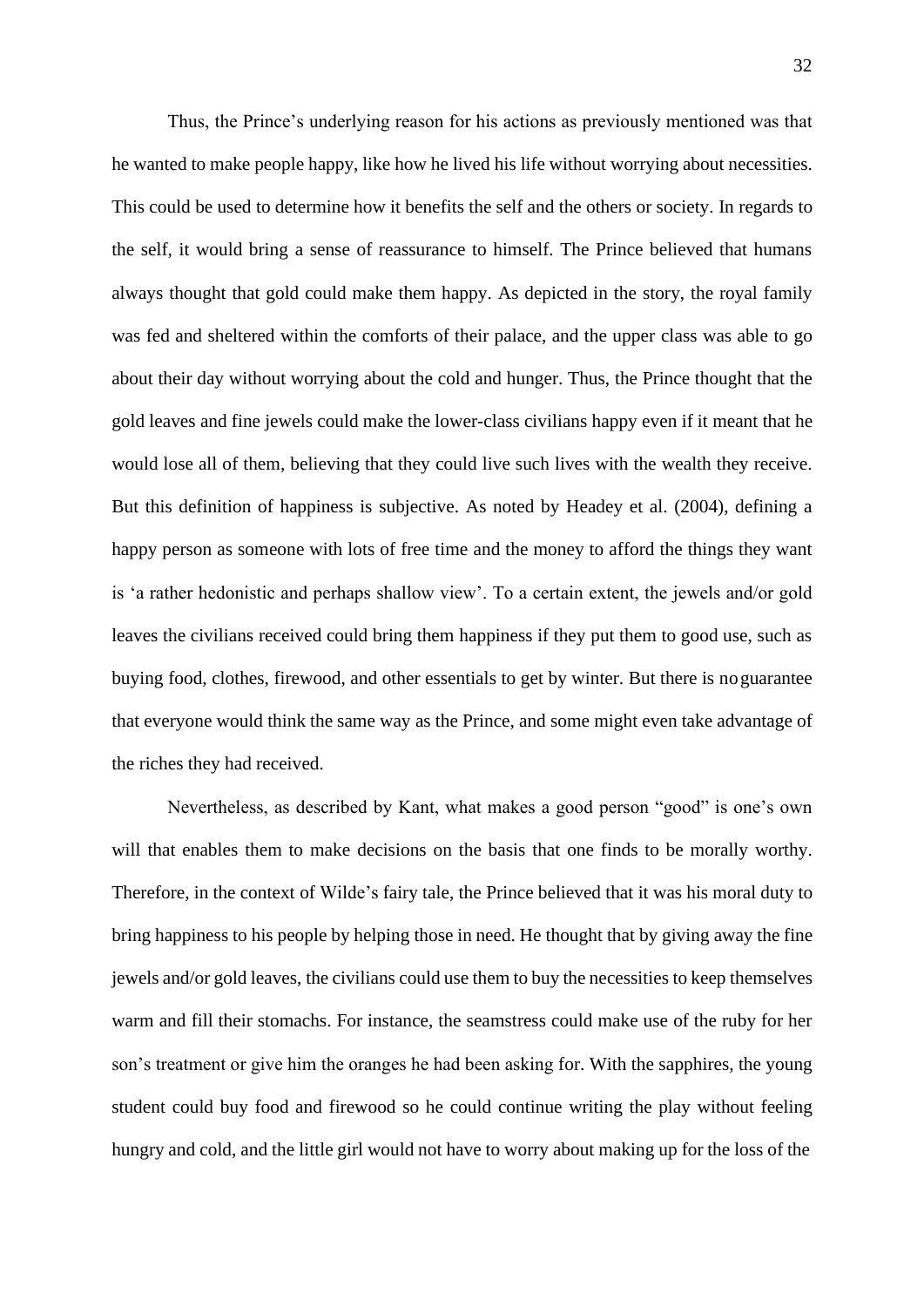matches she had dropped. The people on the streets, too, could use the gold leaves to buy food. Knowing that the needy could bring joy and contentment to themselves with a bit of wealth, the Prince needed not to worry about the ugliness and misery in his city, and that he could continue looking over the people with happiness and relief, satisfied that he could help those in need.

But according to the principle of the Good Will, 'there is no conceivable circumstance in which we regard our own moral goodness as worth forfeiting simply in order to obtain some desirable object' (Johnson & Cureton, 2004). In the case of the Prince, he believed that it would be better to lose his beauty and wealth as the situation required compassion and kindness. His will to make his people happy and content may have benefitted them, but as depicted in the story, there was no happy ending to follow up his actions – his deeds went unnoticed by the people, the Swallow died from hunger and cold which caused his lead heart to break, and his statue was taken down because he was not useful to the city anymore. Based on this observation, the Prince's will to make his people happy had benefitted the others or society more than himself. But as Kant justified, a good will is still justifiable even though one fails to achieve the intended outcome. Even though the Prince's will achieved nothing good upon himself and the Swallow, the will's own proper goodness is not diminished by this failure. Therefore, this justifies the reason for the actions taken by the Prince which was done out of his will that encompasses the good will.

#### *4.2.2 The Swallow*

Swallows are not only known to be migratory birds that move in flocks to avoid winter, they also symbolise loyalty due to their tendency to return to their habitats during spring (Nessworthy, 2012; Chapman, 2015). Based on this context, the Swallow in "The Happy Prince" is portrayed as a character who is easily attached to things he regarded as beautiful. At the beginning of the story, the Swallow had left his friends while on their way to Egypt to court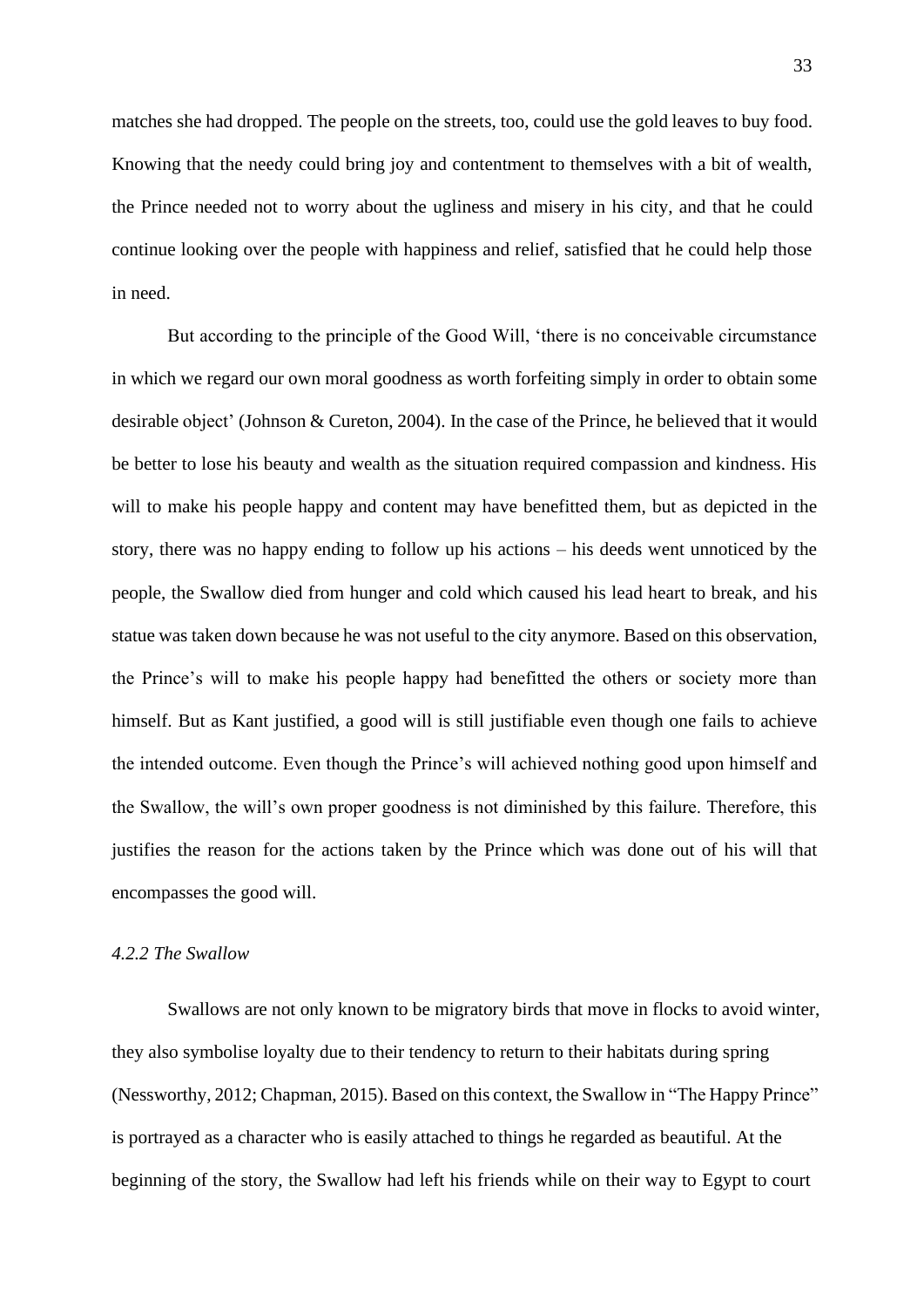the most beautiful Reed even though they thought this phenomenon was ridiculous. This form of attachment would manifest again when the Swallow decided to rest for the night between the feet of the statue of the Happy Prince, which was where he met the Prince. When he first saw the Prince, he thought that he looked so beautiful that he could not help but feel sorry when the Prince expressed sadness. However, at the same time, the Swallow also had the tendency to make personal remarks or express his thoughts, whether out loud or not. When the Reed refused to travel with him and preferred to stay in her home, the Swallow expressed his disappointment by accusing the Reed of trifling with his emotions before he abruptly left for Egypt. He also expressed annoyance when he felt drops of water dripping on him while he was resting at the feet of the statue, and even questioned its purpose when it could not shelter him from the rain.

The Swallow's personality is reflected through his actions when the Prince took several actions to aid the needy civilians. In the first act, when the Prince asked for the ruby to be delivered to the seamstress, the Swallow said his friends were waiting for him in Egypt, and he did not like boys due to an incident with the miller's sons who would always throw stones at him. But the Prince looked so sad that the Swallow felt pity and did as he was told. This could be interpreted that the Swallow felt guilty that he was the one who made the Prince sad and disappointed because of his excuses to not help him. As such, he felt that it was his responsibility to help the Prince so that he would feel happy. His attachment to the Prince made him loyal to the Prince as he stayed longer when asked to stay for another night and help out the young student who was too hungry and cold to finish the play. Although reluctant to remove one of the sapphires which were the eyes of the Prince, he still did what he was told when the Prince insisted. Winter soon came, and the Swallow was supposed to go to Egypt. But in the end, his loyalty to the Prince made him permanently stay when the Prince commanded to have his other sapphire given to the little match girl, which would cause the Prince to go blind. This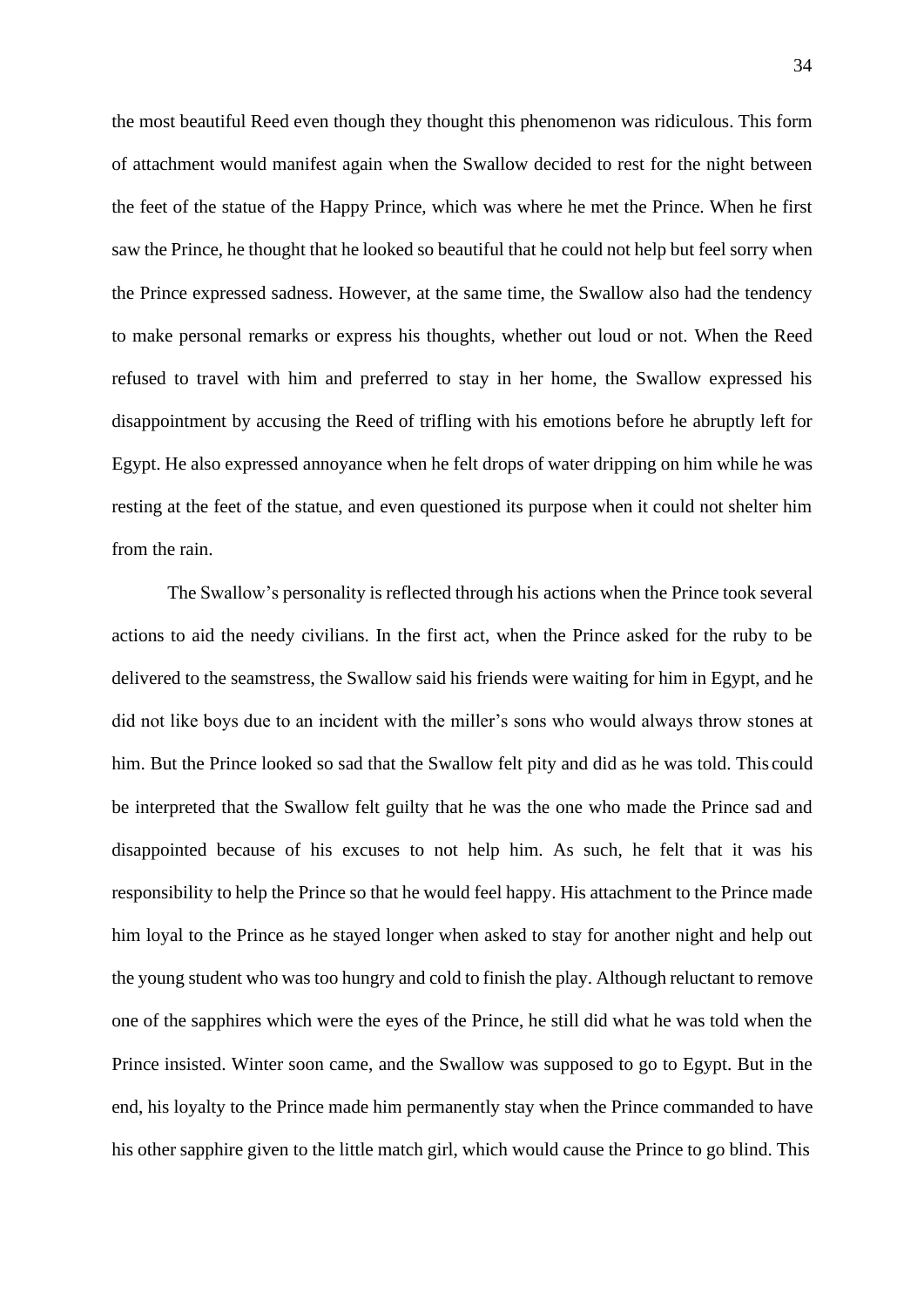could be found in the excerpt '[…] You are blind now […] so I will stay with you always' (Wilde, 2008, p. 16). From this point onward, the Swallow no longer had plans to join his friends in Egypt and continued to help the Prince by scouting the city and reporting back to the Prince what he saw. The Swallow's final action was to deliver the gold leaves from the Happy Prince's statue to the poor and hungry civilians. In short, the Swallow's actions were due to his attachment to the Prince whom he befriended in a short amount of time. As narrated in the story, even though the Prince insisted that the Swallow should leave for Egypt, the Swallow had already made his final decision which could be found in the excerpt 'I will stay with you always […]' (Wilde, 2008, p. 16).

The consequences of the actions taken by the Swallow came earlier and was more direct than the Prince. In the story, there was an element of foreshadowing that hinted at the Swallow's demise. As the days grew colder and the frost took over the city, the Swallow grew colder as there was no proper shelter where he could keep himself warm. He resorted to picking up crumbs outside the bakery as he had not much access to food, and flapped his wings as an attempt to keep himself warm. As shown in the line 'But at last he knew he was going to die' (Wilde, 2008, p. 18), the story hinted that the Swallow knew the consequences when he agreed to stay with the Happy Prince, although he could have escaped the cold by joining his friends in Egypt. But his attachment to the Prince – especially when the Prince had gone blind after sacrificing his sapphires – made him stay which only resulted in him suffering from the cold. In the end, the Swallow accepted his faith and had only just enough strength to bid the Prince farewell before falling dead to the ground near the statue's feet. In short, the Swallow's death also contradicts the conventional use of death in classic fairy tales, which is often associated with the consequences of the acts committed by evil or bad characters. Besides the unhappy ending, his efforts also went unnoticed by the people who had been receiving aid as his body was left in the dust heap as if he was deemed useless.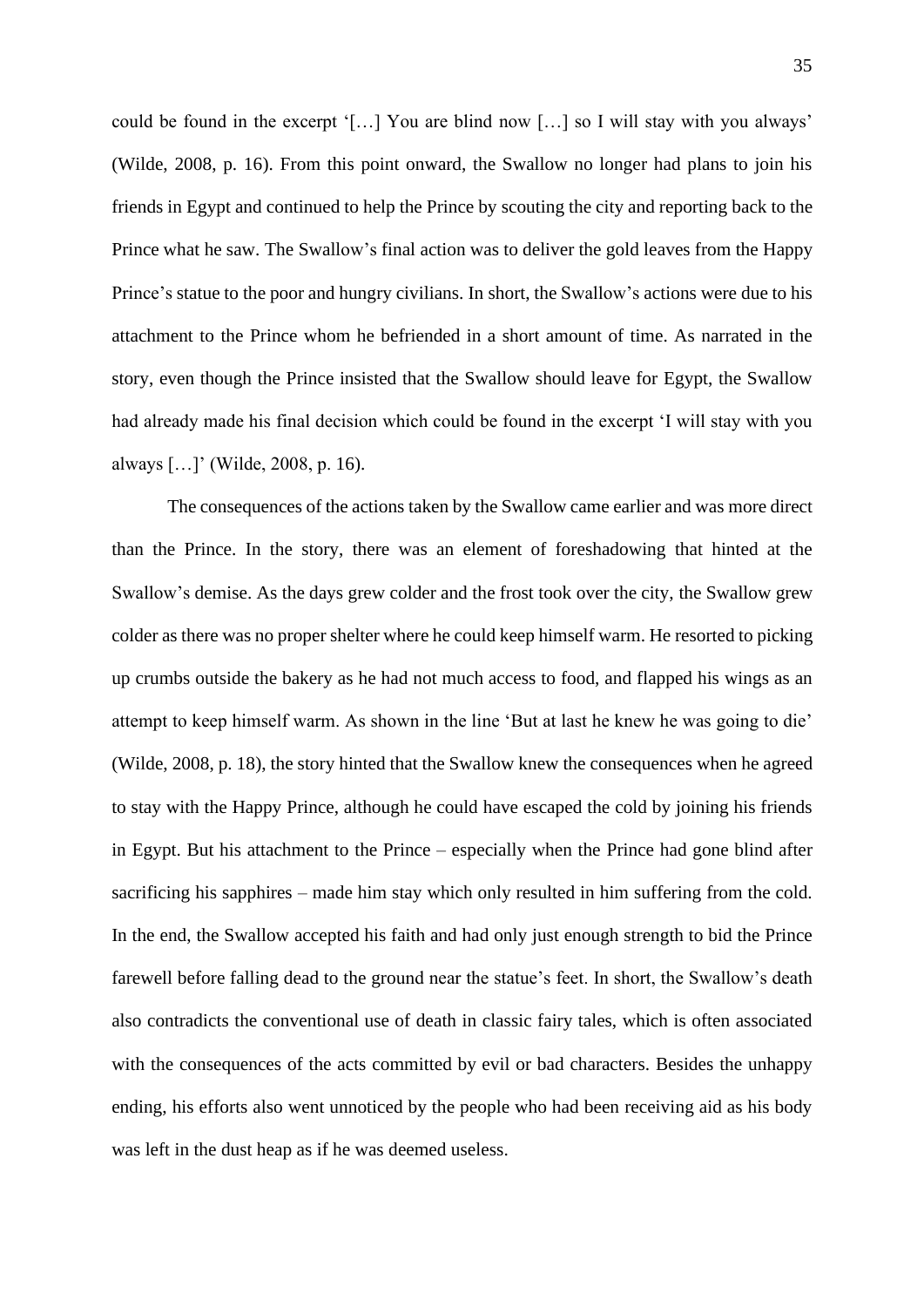The Swallow and the Prince share the same reason behind their actions – to make others happy. While the Prince wanted to make his people happy with what he had, the Swallow believed that his help would make the Prince happy. The Swallow's will was challenged when the Prince asked him to bring the ruby to the seamstress. He had two choices – to stay with the Prince in the cold without proper shelter and food, or to escape the cold by travelling to Egypt where he could join his friends. It was obvious that the Swallow was reluctant to carry out those acts, as he indirectly reminded the Prince the sole purpose of stopping by the city. If he chose to leave the city, the seamstress's son would have gotten sicker due to the lack of money for his treatment, and in turn, the Prince would be sad knowing that the one he thought he could rely on would not help him to make his people happy. This is where the Swallow's will to make the Prince happy takes place as the Prince's expression prompted the Swallow to commit his first act. It could also be deduced that the reason behind his actions was because he loved and cared for the Prince. As written in the story, the Swallow loved the Prince to even leave him even though he was getting colder. This could be explained based on the principle of the Good Will which states that there is no implicit restriction in the qualifications one believes to be worth sacrificing to pursue a desirable result. The Swallow sacrificed his selfishness for kindness towards the Prince; he cancelled his plans of going to Egypt in order to help the Prince even if it meant that he would have to suffer in the cold. The Swallow's actions could be defined as "compassionate love for close others". According to Sprecher and Fehr (2005), it is an altruistic love directed toward others, whereby one is willing to suffer, sacrifice, and endure for the sake of the other.

Before determining if the Swallow's actions are justifiable based on Kant's theory, it is important to clarify whether the Swallow felt pity or sympathy towards the Prince. Sally (2000) stressed that sympathy differs from pity, as it is the interpersonal process of 'perceiving thoughts, feelings, desires, intentions' within another person's mind with the urge to identify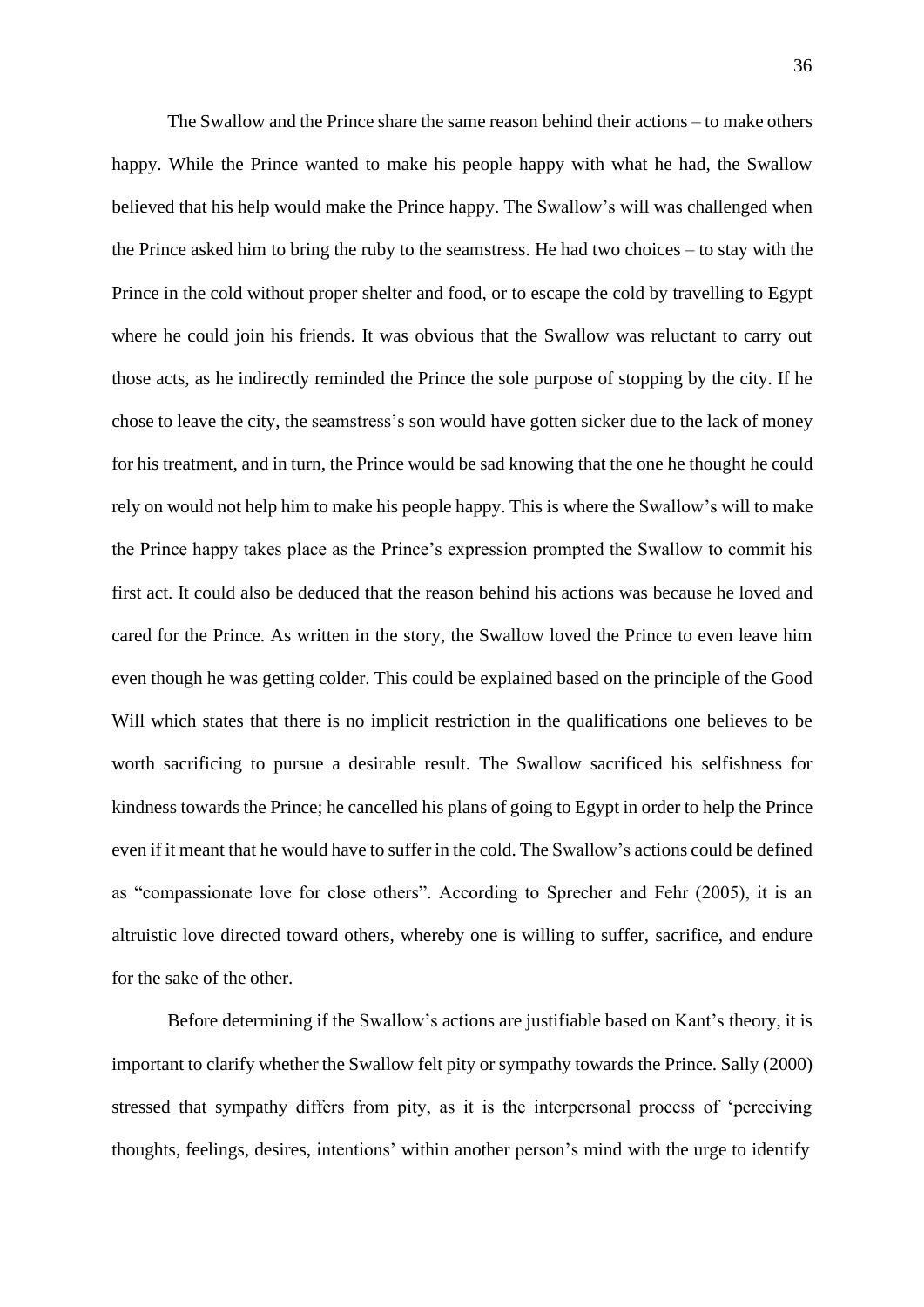with them in society. On the other hand, the definition of pity had gone through changes over the years. As observed by Geller (2006), the contemporary usage of the word "pity" relates to 'a condescending, or even contemptuous, form of feeling sorry for another, especially those who have brought misfortune upon themselves'. As "The Happy Prince" was written in the 19<sup>th</sup> century, Geller (2006) defines pity in this context refers to one's ability to feel sorrow for another person's suffering or misfortune. Based on this definition, it could be deduced that the Swallow's will was to help the Prince because he was the only one who could help since the Prince could not move on his own. Kant stated that a good will is one's will whose decisions are solely determined by one's own morality. As such, the Swallow believed it was his moral duty to bring happiness to the Prince by helping him, since this was what made the Prince happy knowing that his people received the jewels and gold leaves.

However, Kantian Ethics would argue that the Swallow's actions are not morally acceptable because Kant stated that for an action to be considered morally good, the underlying motives should solely be based on one's own sake. As depicted since the beginning of the story, the Swallow was never diverted from his plans to go to Egypt as he often described its beauty and all the possible adventures he would have experienced if he had left the city. Based on this observation, he indirectly stated that his priority was not to help the civilians; it was only when the Prince requested or expressed disappointment or sadness that the Swallow carried out those acts of kindness. Although the Swallow's will was motivated purely by reason, the principle of Good Will argues that this reason was not of the Swallow's own will was motivated by his attachment to the Prince. Therefore, the Swallow's underlying intention to make the Prince happy by helping him aid the poor does not justify his actions of sacrificing himself until he died from cold and hunger.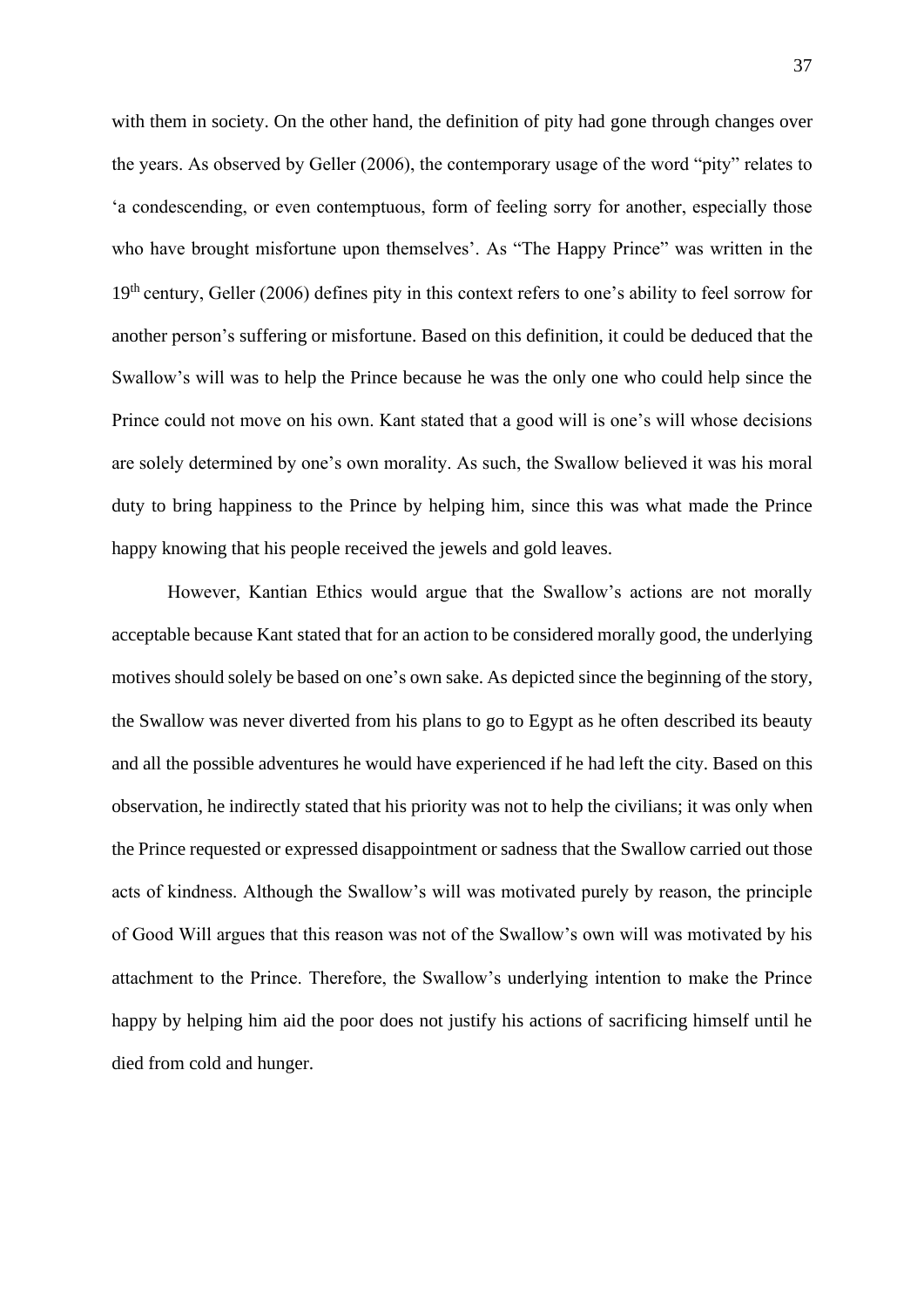#### 4.3 "The Nightingale and the Rose (1888)

This fairy tale begins with a Student lamenting that the Professor's daughter would not dance with him at the upcoming ball unless he found a red rose for her. The Nightingale thought he was the true lover she often sang about and decided to help him bring a red rose, in hopes that the girl would return his affection. Wilde's short story touches on the theme of the nature of love. The message that Wilde intended to convey is that it is possible to find true love, but the love that people often associate with materialism is rather shallow and driven by one's own self-interest.

For this study, the Nightingale was chosen to determine whether her actions which resulted in her death could be justified with Kantian Ethics. With death often used as a just punishment for "evil" characters in classic fairy tales, the story becomes complicated with the Nightingale's death. Her actions would be regarded as selfless because they were done for the sake of love; not of her own but the Student's. As Kantian Ethics emphasises the will which determines one's decisions based on their moral law instead of the consequences, this study has chosen the Nightingale to determine if her sacrifice is justified based on the principle of the Good Will.

## *4.3.1 The Nightingale*

Nightingales are commonly associated with love and beauty due to their songs which are often described as one of the most beautiful sounds in nature that inspired many works of art (Maxwell, 2001, pp. 26–29; Royal Society for the Protection of Birds, n.d.). As such, the Nightingale was depicted in this story as a romantic who believed that true love exists. At the start of the story, the Student painted himself as a quintessential romantic with typical characteristics of a fairy tale hero. Most classic fairy tale heroes or princes are typically described to be handsome and well spoken (Heckel, 2014). When the Nightingale first saw the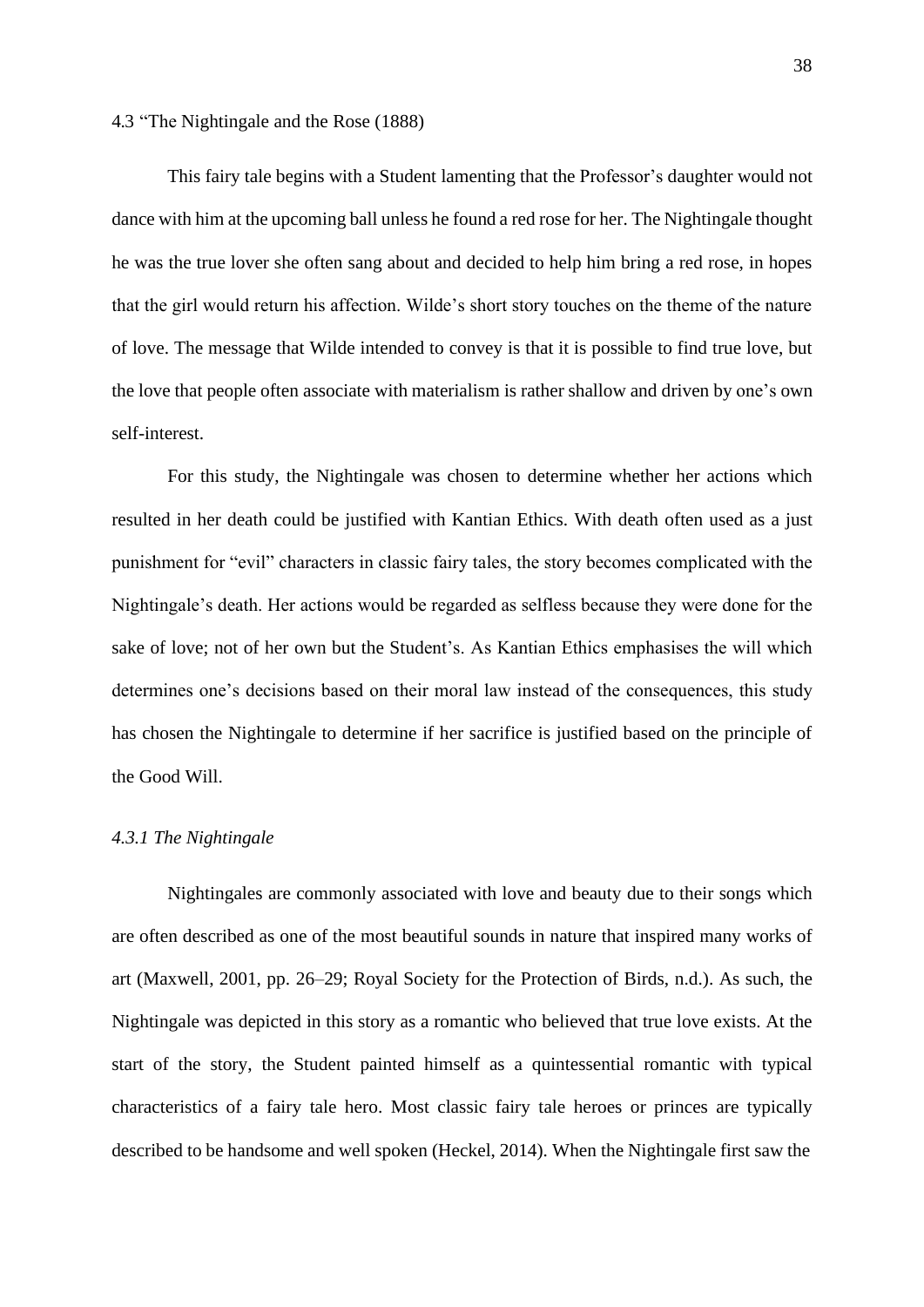Student, she said, 'Here at last is a true lover, […] His hair is dark as the hyacinth-blossom, and his lips are red as the rose of his desire; but passion has made his face like pale ivory, […]' (Wilde, 2008, pp. 21–22). Moreover, the Nightingale admired his tearful declarations of all the things he would do if he managed to find a red rose for the Professor's daughter. But because he could not find one, he cried that the girl would ignore him, and his heart would break. The impressed Nightingale said, 'Here at last is a true lover, […] What I sing of, he suffers–what is joy to me, to him is pain' (Wilde, 2008, p. 22). She thought the emotional description indicated that his emotions ran deep, for his "real" love contradicted with the happy songs she sang. As such, the Nightingale believed that the Student was the answer to the song of a true lover whom she had spent her life singing about.

The Nightingale's faith in true love was what initiated her actions in this story, which also shows her dedication and perseverance in achieving her goal. After witnessing the Student's woes, the Nightingale went to each Rose Tree and said, 'Give me a red rose, […] and I will sing you my sweetest song' (Wilde, 2008, pp. 24–25). However, the first two rejected her request because they grew white and yellow roses only. It was when she tried her luck and stopped at the third Tree where she would finally get herself a red rose. This phenomenon could be explained with the concept of "the power of three" commonly found in fairy tales. As elaborated by Matwiejczyk (2020), "the power of three" refers to either the three elements in a plot structure, the three protagonists of the story, or the three trials the main protagonist had to overcome. In the case of Wilde's fairy tale, the Nightingale was given three chances to find a red rose tree which tested her persistence and dedication in getting what she wanted. Her actions revealed that she was different from the Student, who merely looked around in his garden for the rose instead of taking the initiative to go out on a search. By overcoming these trials, the Nightingale reflected her personality as a romantic whose underlying motivation behind her actions had stemmed from her strong faith in true love. The Nightingale's third trial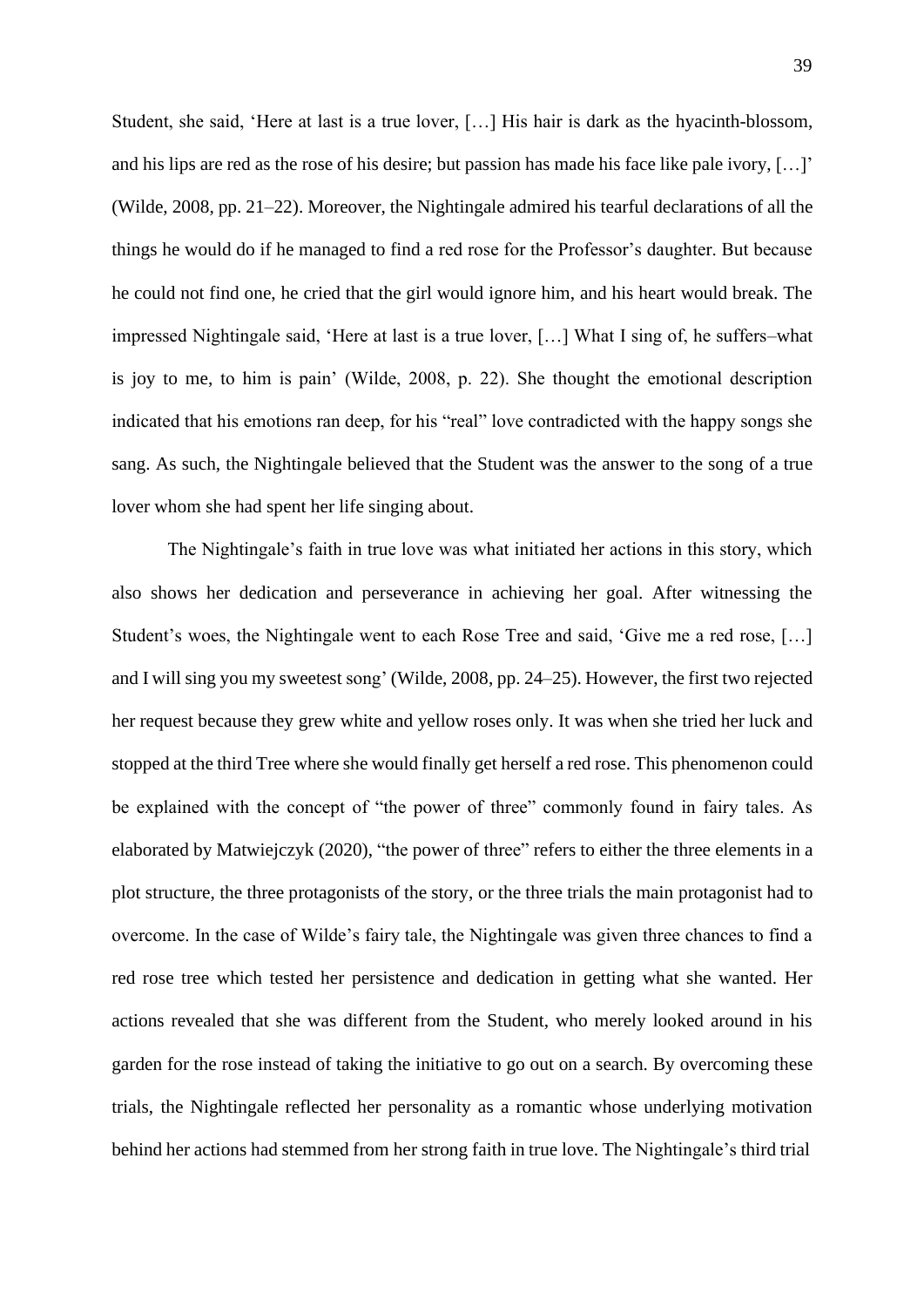was later revealed to be the most challenging as there is an element of foreshadowing that not only hinted at the Nightingale's death. It also challenged her values and beliefs to test if she was willing to give up everything for the sake of true love. After hearing that she would have to wait for winter to pass, her persistence resurfaced when she begged the tree for one red rose and asked if there was any way by which she could get it. Although the tree hinted that the process was detrimental, she continued to push the tree to tell her and insisted that she was not afraid. She said, 'Tell it to me, […] I am not afraid' (Wilde, 2008, p. 25).

To the Nightingale, death was a great price to pay for a mere red rose over life. But instead, she added, '[…] Yet Love is better than Life, and what is the heart of a bird compared to the heart of a man?' (Wilde, 2008, p. 26). Up until this point, the Nightingale was still driven by her faith in true love to the point where she was willing to sacrifice her life for the Student to secure the girl's affection. This is an example of self-sacrifice, which is defined by Bélanger et al. (2018) as 'the psychological readiness to suffer and die for a cause' (p. 466). This, however, is not interpreted as the Nightingale wanting to die; rather, she was ready to selfsacrifice because of her belief that the Student would become a true lover if he had the red rose. Her final words to the Student was that she asked him to be a true lover and said that love is ultimately wiser than philosophy or other intellectual pursuits. After the Nightingale's death, the results were unfortunately not as what she hoped for. Not only the Professor's daughter rejected the red rose over the fine jewels sent by Chamberlain's nephew, the Student's true colours turned out to be far different than what the Nightingale thought of him as a true lover. He was quick to call the girl "ungrateful" and discarded the rose; this scene highlights that he had perceived the rose not as a symbol of love but as a way to "buy" the girl he claimed to love, and when it was no longer useful to him he angrily disposed it. On the other hand, the girl retaliated by calling him rude and mocking his poorness before storming into her house, further emphasising the materialism underlying the entire interaction. The Student eventually did not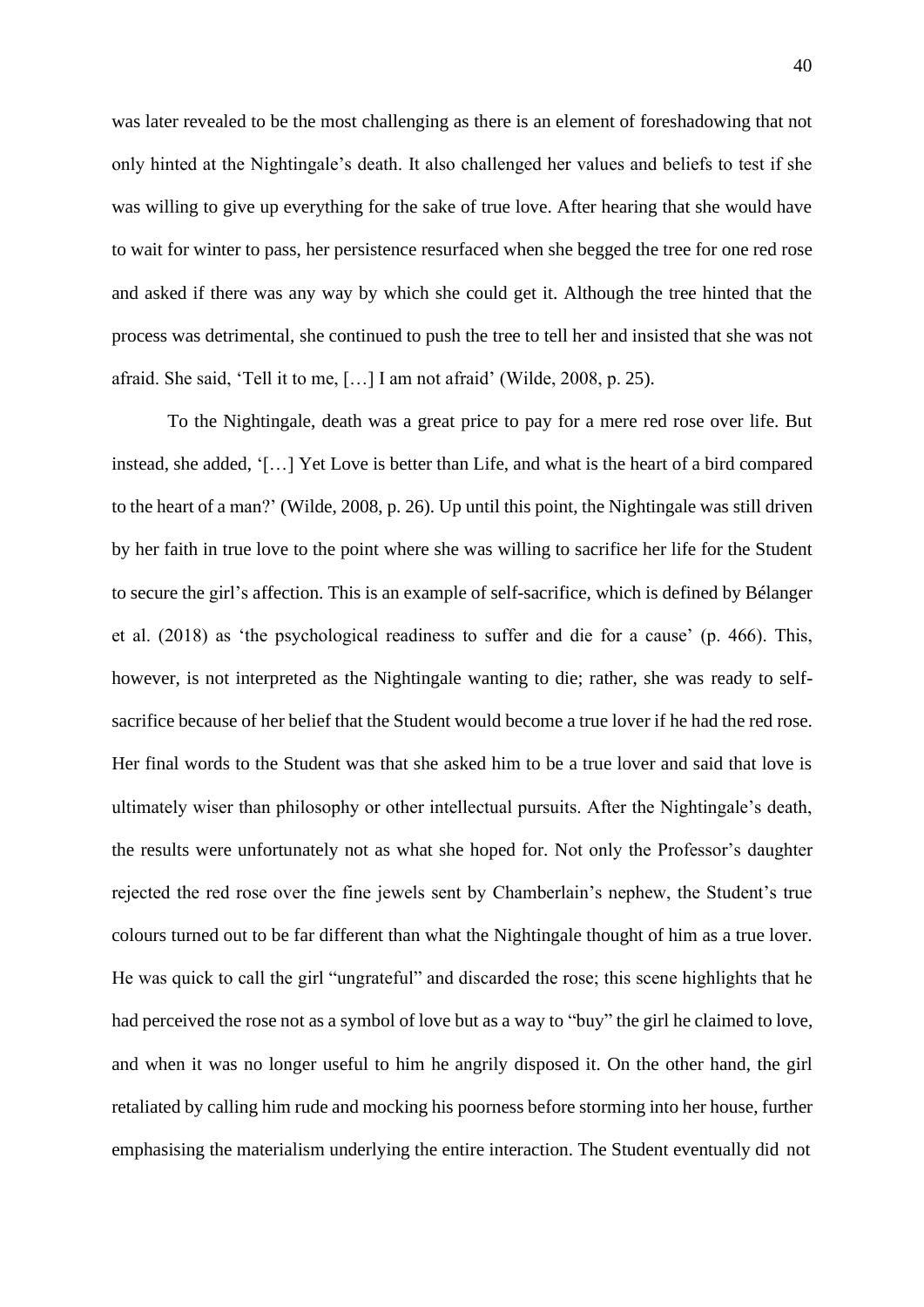become the true lover that the Nightingale hoped that he would become. Instead, he concluded

that love is a silly thing and not as useful as logic because it does not prove anything, contradicting the Nightingale's values and beliefs.

Throughout the story, the Nightingale made it clear that the reason behind her actions was due to her belief in an ideal form of love. There is a need to understand what this abstract "love" meant in this context. There are many views on what "love" meant to different people. Some of the examples could be derived from Ancient Greeks' words of love as listed by Krznaric (2013) – passion love (*erōs*), friendship love (*philia*), playful love (*ludus*), selfless love (*agape*), longstanding love (*pragma*), self-love (*philautia*). Besides cultural views, there were studies that highlight the varying theories of love, such as Sternberg's (1986) Triangular Theory of Love which underlined the varieties of love people experience – *intimacy*,*passion*, *commitment* (Acker & Davis, 1992). In contemporary research, Berscheid (2010) observed that love is often categorised into three varieties – *companionate love*, *romantic love*, and *compassionate love*. Thus, the definition of "love" varies from one person to another. In the case of Wilde's short story, the Nightingale is depicted as a selfless character who believed that love is a wonderful thing, because it is priceless and more precious than any fine jewel. She was willing to sacrifice herself to give the Student the red rose he desperately desired. This act of love could be defined as "unconditional love", which refers to love without any limitations or conditions from the other party (Raypole, 2020). Based on this definition, the Nightingale's unconditional love for the Student was evident through her actions which reflect her personality. Rather than expecting the Student to repay her, she committed the acts hoping that he and the Professor's daughter would be happy by experiencing true love.

As suggested by Bélanger et al. (2018), 'self-sacrifice promotes self-effacement for a specific cause' (pp. 468–469). With regard to the benefits, the Nightingale's actions benefitted the self in the sense that she was willing to die for a rose which would represent eternal,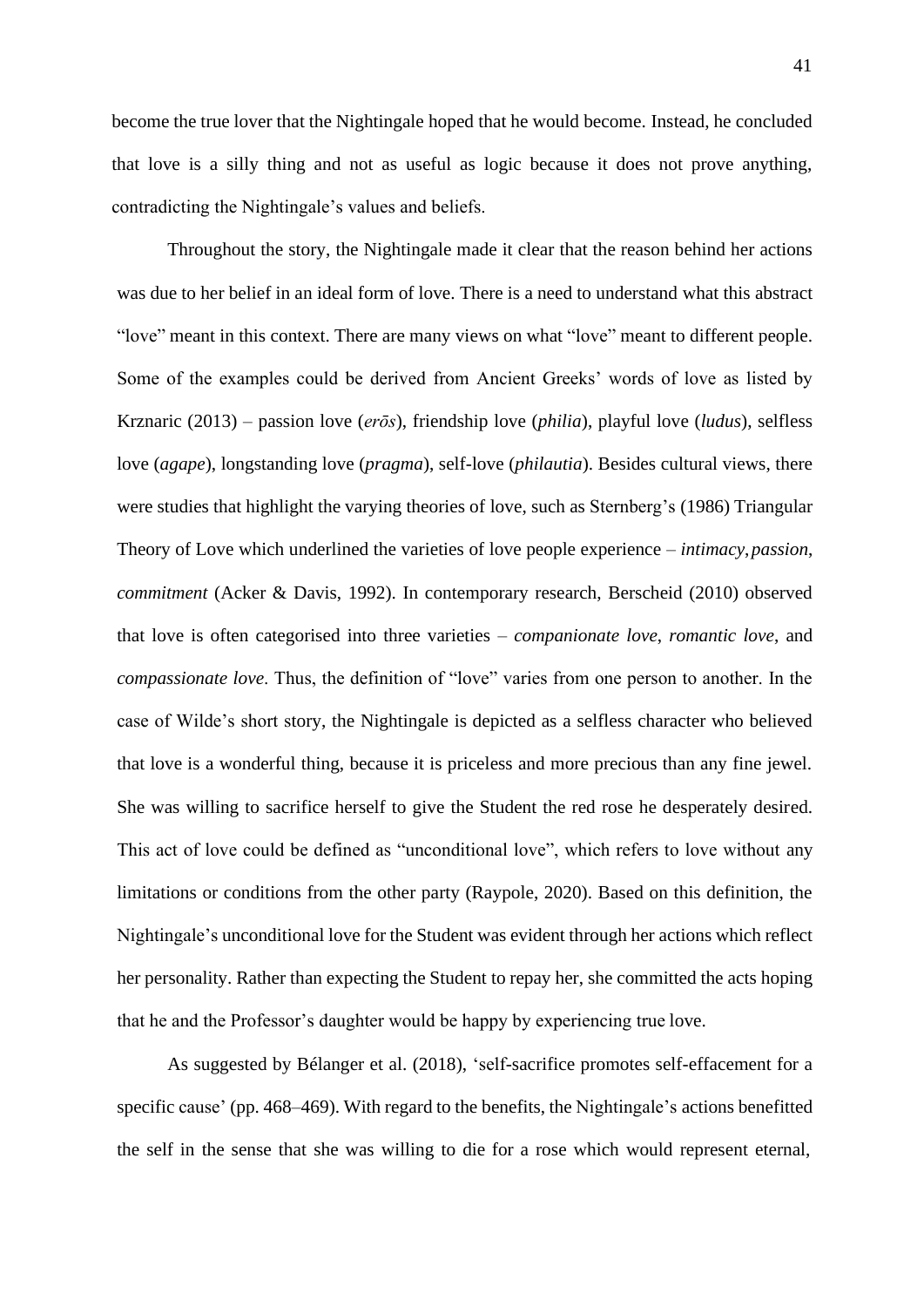unconditional love. This rose would also mean that love is more important than materialism represented by the Student and the professor's daughter. The intention behind the Nightingale's actions, however, benefitted the Student for a short while. Initially, he was happy he got a red rose that he thought would have a Latin name reflecting its beauty  $- a$ foreshadow of his true character – which motivated him to ask for the girl to dance with him in the aristocratic ball. But not long, the Nightingale's efforts were repudiated in the story when the Student chuck the rose to the ground before it was run over by a cartwheel. In short, the actions benefitted the self more than the other. However, the Nightingale's actions are not permissible based on Kant's statements regarding suicide, which could be applied in this context. He argues that self-sacrifice is the desire to end one's own life out of self-love when the predicted future threatens more evil than it promises satisfaction (Kant, 1998, pp. xxi– xxiii). Based on this, the Nightingale's motivation or maxim behind taking her own life to dye the rose with her blood due to her belief that the Student's life was more precious than hers, and love was more important than life. A Kantian would argue that the Nightingale's actions are not morally permissible because by taking her own life, the Nightingale was using herself as a mere means to achieve the ends of providing the Student a red rose for the Professor's daughter. She chose death in hopes that the red rose would secure the affection of the girl towards the Student. Although Kantian theory states that a good will even though it failed to achieve its goal, the Nightingale's will to make the Student happy hoping he would experience true love only brought more damage than what she hoped.

### 4.4 "The Selfish Giant" (1888)

This fairy tale is about a Giant who was angered at the sight of a group of school children playing in his garden after returning for many years and kept them out of his territory. He eventually learned from his mistake after experiencing a year-long Winter which he brought upon himself. Wilde's fairy tale illustrates the transformation of a selfish Giant to a kind and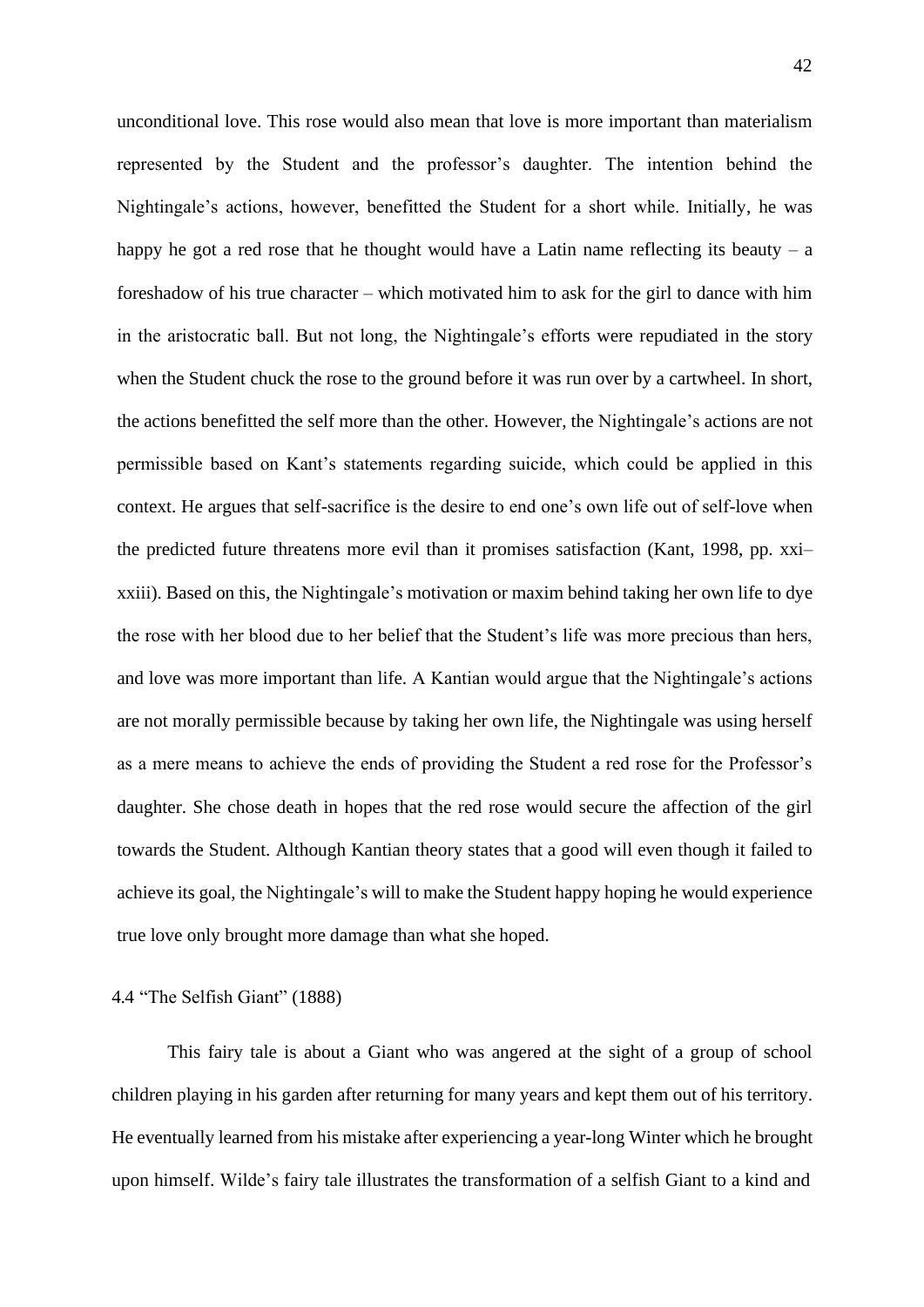generous being, and this sends the message that one could experience happiness if one gives happiness to others. Another significant theme of this short story is linked to Christianity as exemplified at the end, where the Giant peacefully died in his garden covered in white blossoms symbolising that he was rewarded with a place in heaven due to his kindness.

The Giant is chosen for this study to interpret the morality behind his will to commit certain actions based on Kantian Ethics. The turning point for this character is when he realised that his selfishness had driven away the things that could have brought himself happiness – the purity and goodness of the children that brought Spring to his garden. He atoned for his wrongdoings by helping the children, and his actions were acknowledged by God who decided to reward him with a place in "Paradise". As death is often described as a fair punishment for evil characters in classic fairy tales, the death of Wilde's main character could be regarded as a redeeming reward for him to undergo a transformation before he could achieve eternal peace. This contrasts the typical connotation of death, and thus, the character is chosen to determine if the underlying will of his actions is permissible based on Kant's perspective of morality.

# *4.4.1 The Giant*

As the title suggests, readers are introduced to the main character who is depicted as selfish. The Giant had returned to his palace after seven years and wished to relax within the comforts of his territory. But instead, he returned home to see a group of school children playing in his garden without his permission. According to Grenny (2006), asking permission shows that the person respects the other party's autonomy. The children were drawn to the garden because they thought it was beautiful and spacious for all of them to play, bringing them happiness. They did not know that the garden belonged to the Giant, nor was he around when they stumbled upon it. But when the children did not ask for the Giant's permission, it showed that they did not respect his property. Moreover, this could be interpreted as trespass because the school children had entered a territory that belonged to someone else. Consequently, the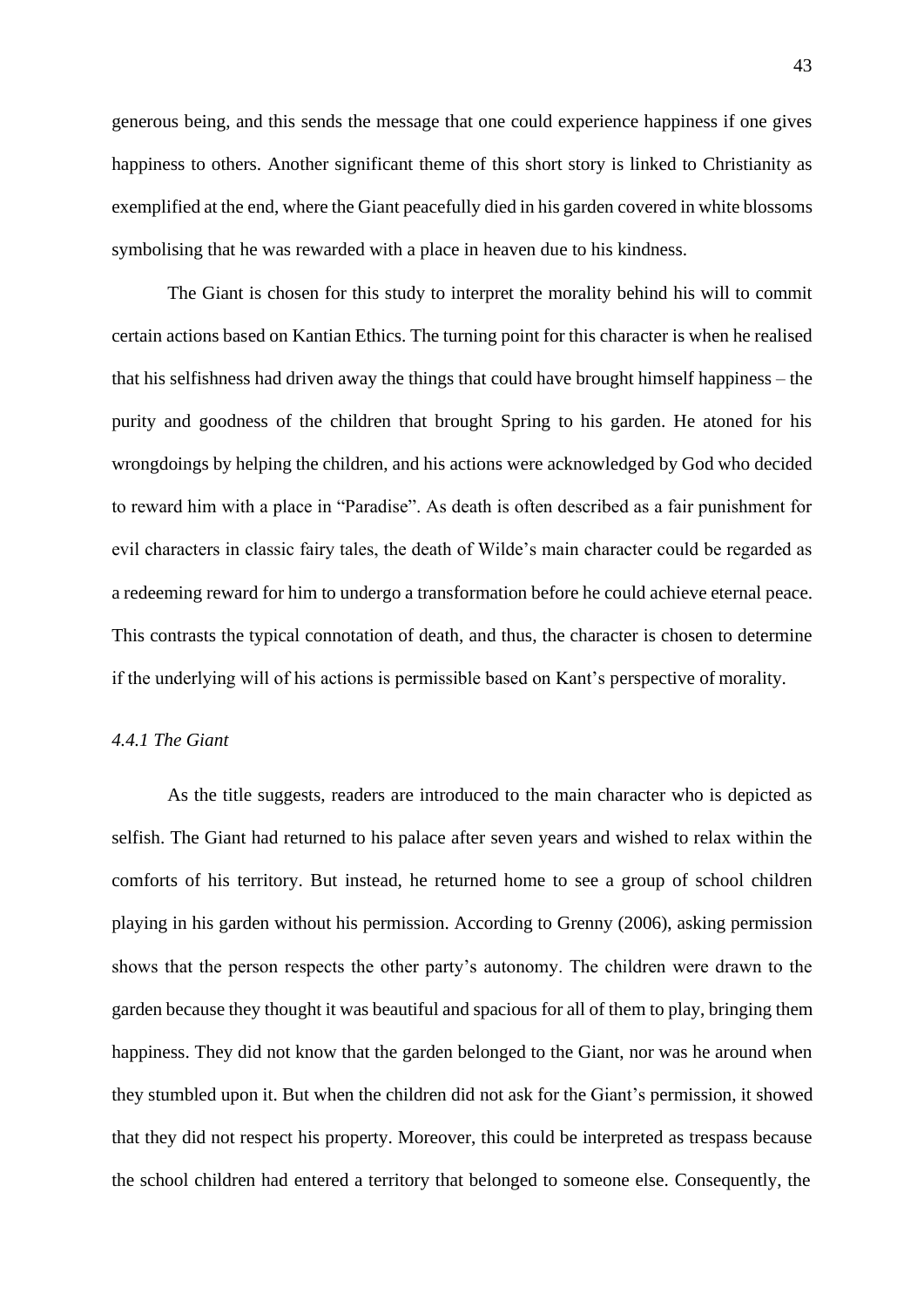Giant became angry and chased the children away while saying, 'My own garden is my own garden, […] any one can understand that, and I will allow nobody to play in it but myself' (Wilde, 2008, p. 34). He also rejected their happiness by keeping them out with a wall he built around his garden, and added a sign which read, "TRESPASSERS WILL BE PROSECUTED." His actions emphasised his selfishness because he was planning to take legal action against innocent and naive children playing in his garden, even though they were not robbing or causing any damage to his property. But later on in the story, the Giant revealed that he was a character who admits his mistake and is willing to make amends. The sudden change in seasons prompted him to compare himself to the children and reflected upon his shortcomings. It did not take him long to realise that it was his selfishness that had brought misery upon himself. When he drove away the children, he had unknowingly driven away the seasons that would have brought him joy and invited Winter to occupy his garden. Thus, the Giant declared to himself that he would atone for his actions by helping the boy to climb up the tree, and then knock down the wall so that the children could play in his garden whenever they wanted to. Although his reappearance scared off the children which caused Winter to return, the Giant eventually helped the boy to climb up the tree and knocked down the wall after the other children had returned to his garden.

The consequences of the Giant's actions were revealed at the end of the story, when the-now old and feeble Giant met the little boy again. The boy stood beneath a tree covered with white blossoms, and it had golden branches with a silver fruit hanging down from them which resembled an ornate crucifix. The boy said to the Giant, 'You let me play once in your garden, to-day you shall come with me to my garden, which is Paradise' (Wilde, 2008, p. 40). The connotation behind heaven or paradise is commonly linked to positive emotions, such as peace, love, and happiness. It is regarded as 'the presence of God, in the company of others who have responded to God's call in their own lives' (Pierce, 2018). As such, Paradise justifies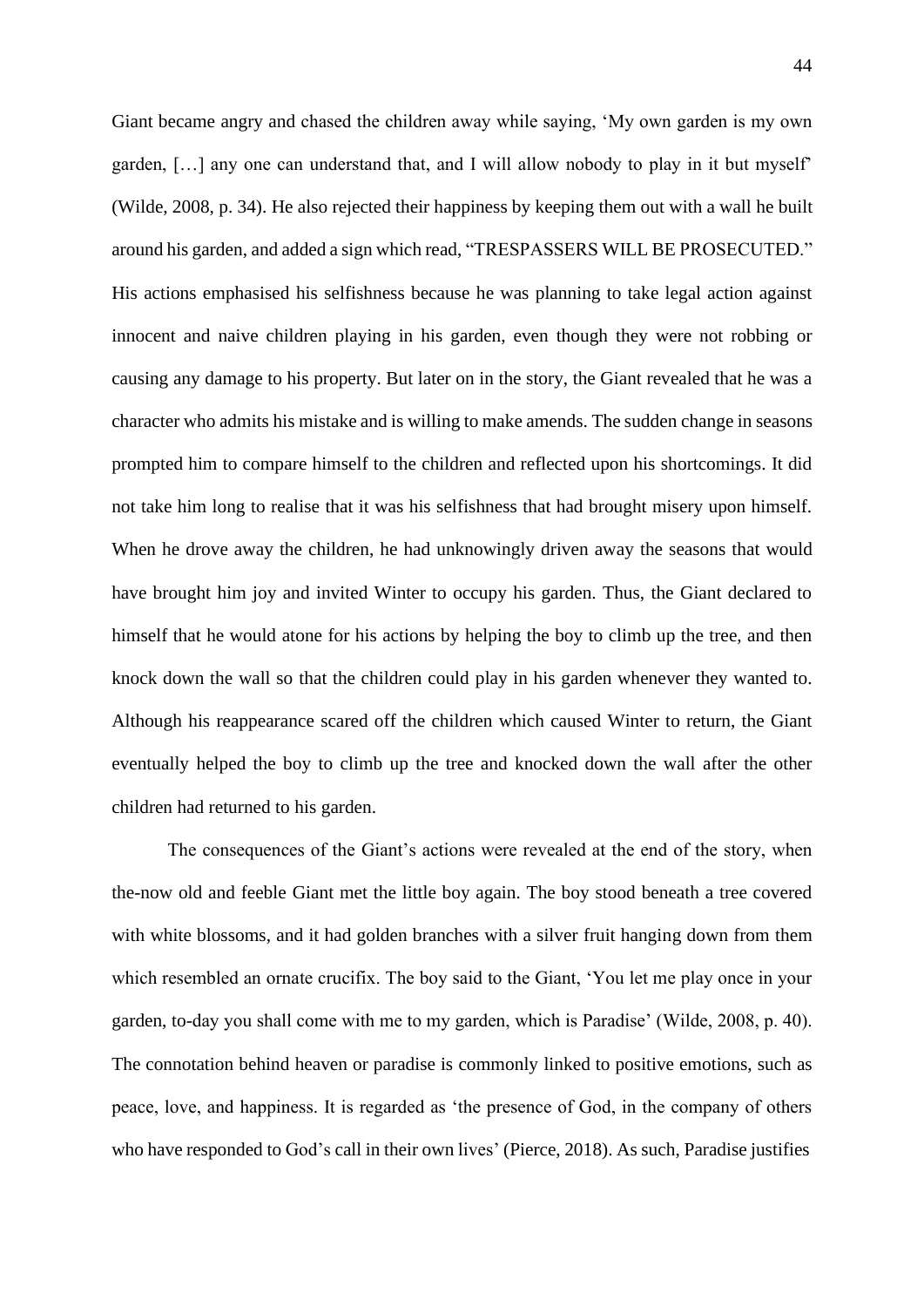the Giant's kind actions towards the children. Moreover, in this scene, the child refers to Paradise as his garden which makes reference to the Garden of Eden. Also known as the "Garden of God", it is a place unique from the rest of God's creation that signifies the beauty, perfection, and peace of nature to mankind (Laie, 2018). This reveals that the little boy was the Child Christ who acknowledged the Giant's kind actions towards him many years back, and now he had returned to reward him with an invitation to join him in Paradise. At the end of the story, the Giant died under the tree covered in white blossoms. This could be interpreted that God had accepted the Giant who passed away peacefully at the foot of the cross, dressed in white which is a sign of joy and merriment (Ahinful, 2015). The usage of white as a symbolism of death contradicts the conventional dark and gloomy colours that represent death as an ominous phenomenon (Violetta-Irene & Anastasia, 2015).

To determine if the underlying will behind the Giant's actions is morally permissible, Kant suggests determining whether the action was done from duty or motivated by other ends. The underlying reason behind the Giant's actions stemmed from his desire to experience joy. The children in this story represent joy due to their pure intention to play in the beautiful garden. Consequently, the Giant chased them away and kept them out of his garden out of anger that they had trespassed his territory. This could be interpreted that he was frightened when he first experienced joy as he was accustomed to solitude and loneliness within his own castle. But eventually, he understood that it was the children who brought livelihood and happiness to his garden. Their joy attracted a lot of good and natural things to them, as written in the story that the trees were happy to see the children return to the garden and covered their branches with flowers which then attracted the birds. The Giant regretted his past actions, admitting that he had been selfish for rejecting the children's happiness. He hoped that by helping the little boy to climb up the tree, the children would see that he posed no threat to them and return to the garden. From the perspective of Kantian theory, in order for him to experience joy again, it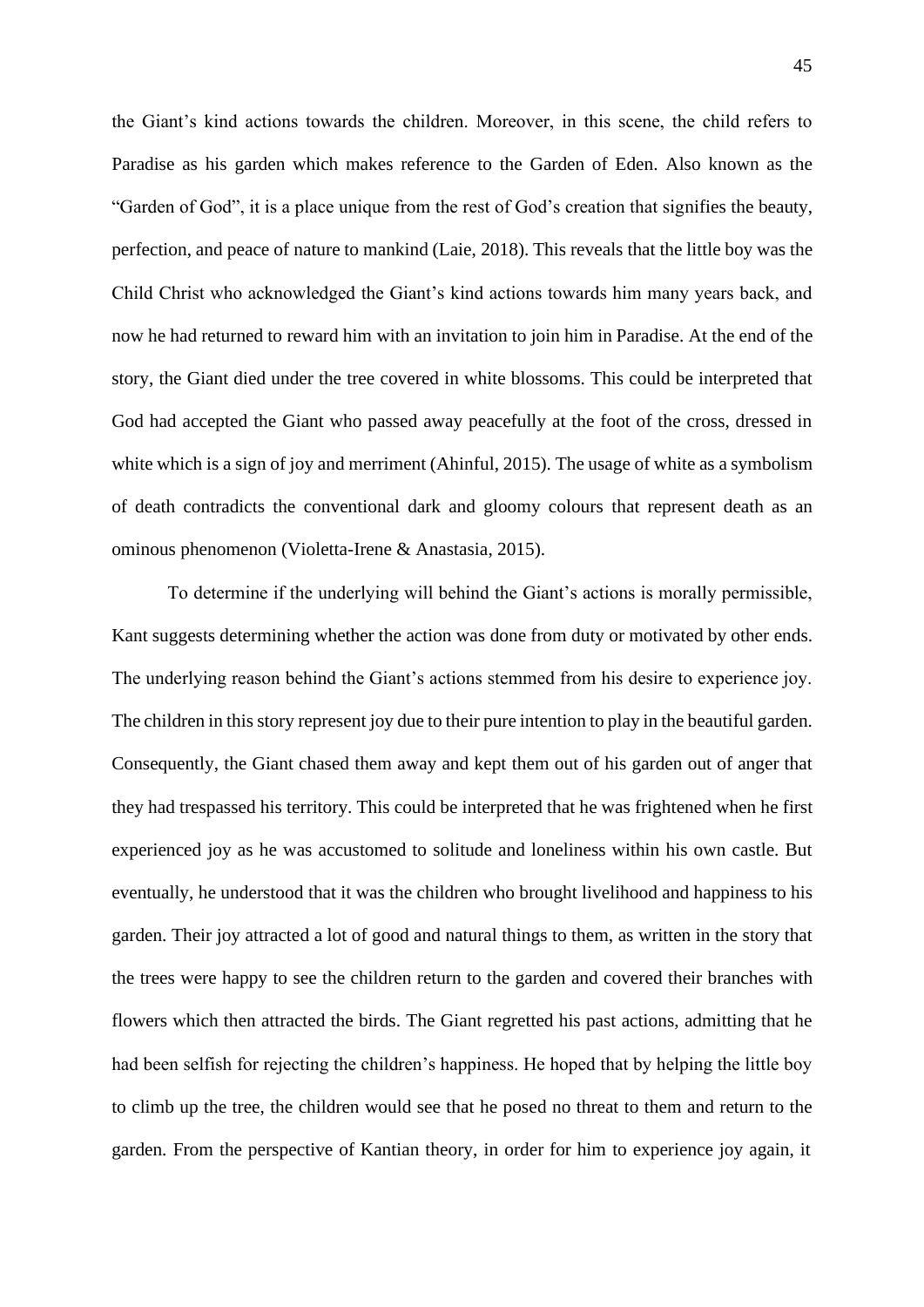was his moral duty to take responsibility for his past actions. This includes acknowledging his own shortcomings and overcoming his pride, which was the main cause of his selfish behaviour. His underlying maxim was to give himself a chance to experience joy through the innocence and joy of the school children.

Based on this observation, the underlying reason behind his actions could be used to determine how they benefit the self and the others or society. As shown in the story, it benefitted the Giant in the sense that he could make peace with himself. He believed that if he could make amends by helping the boy and letting the children in, his actions would make up for his past actions and invite the pleasant things into his garden that brought happiness to the children. Kantian Ethics suggests that certain circumstances would prompt one to regard their own moral goodness as worth forfeiting to obtain some desirable outcome. In the line 'He saw a most wonderful sight' (Wilde, 2008, p. 36), the "wonderful sight" refers to the joy and liveliness that the children brought to the garden. He also said, 'How selfish I have been! […] now I know why the Spring would not come here' (Wilde, 2008, p. 37). Based on these observations, the Giant promptly compared himself to the children and concluded that he would have to lose his selfishness and anger if he truly wanted to experience joy again. This meant that the situation required selflessness and forgiveness if he truly wanted to overcome his guilt and make the children happy. As a result, the Giant's will has shown to benefit the others which are the children. After he helped the boy to climb up the tree, the children took this as a sign that he was no longer the selfish and scary Giant who chased them away during their first encounter. This is because they could determine that the Giant had good intentions behind his actions, and according to Piaget (1948), children are able to determine if one's intentions are good depending on the severity of the consequences that they observe (pp. 171–192). This is exemplified when the Giant knocked down the wall and declared, 'It is your garden now, little children […]' (Wilde, 2008, p. 37). From the children's observation, the consequences of the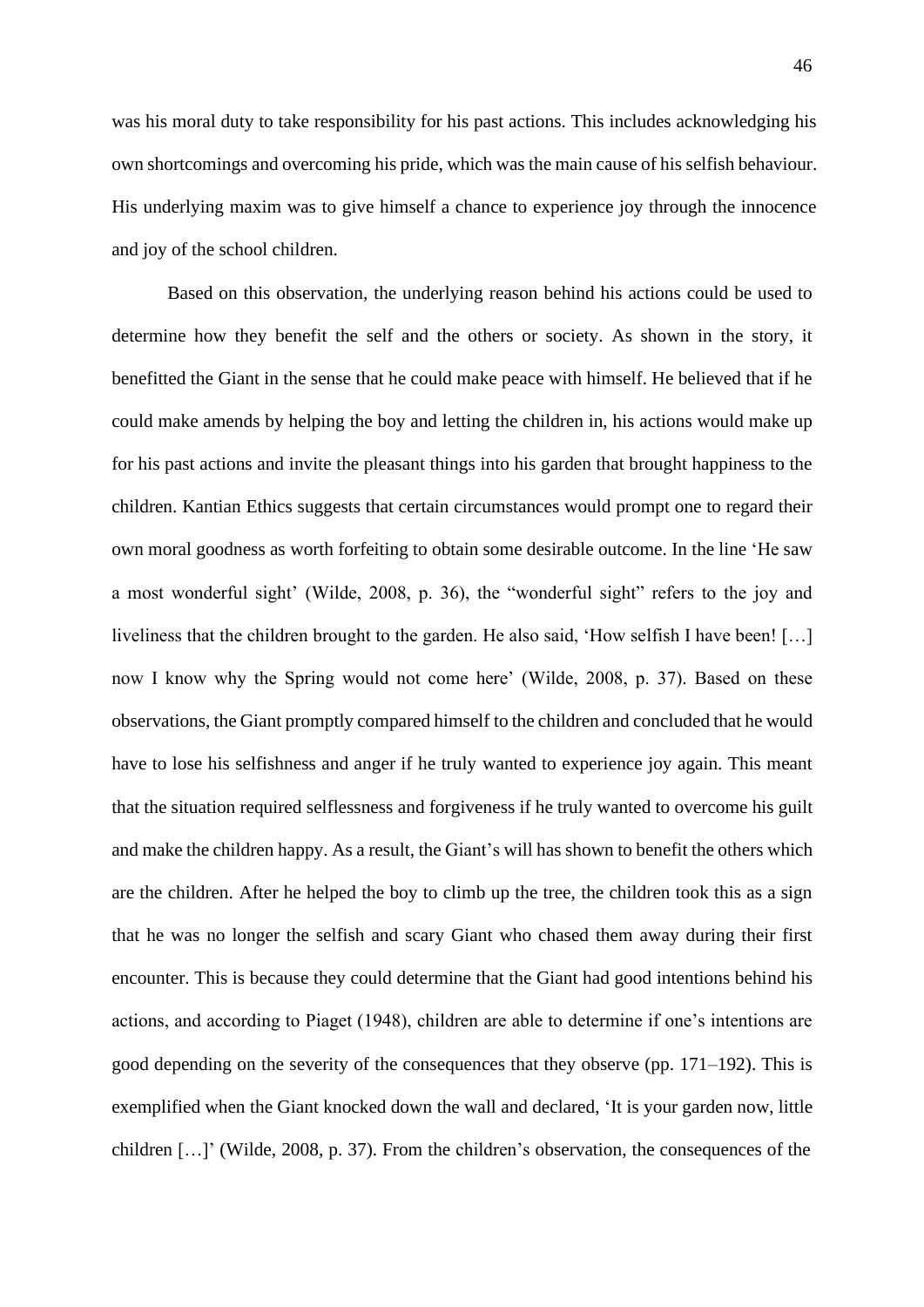Giant's actions were deemed to be good – the boy could play on the tree, and the children were allowed to enter. As a result, they returned to the garden without hesitation and it soon returned to its natural state, indicating that the children had forgiven the Giant.

As written in the story, his will to make peace with himself has consequently benefitted both the self and the others. Classic fairy tale characters who did good deeds are generally rewarded with the typical happy endings, but in the case of Wilde's fairy tale, the ending that followed up the main character's actions was bittersweet. The story ended with the Giant passing away peacefully in his garden after reuniting with the child he grew fond of. According to Démuthová (2016), death is frequently linked with the negative connotations of grief, sorrow, suffering, despair, and so on. But there are also a few positive ones in relation to the concept of death, such as relief, beginning, and redemption. In this case, the Giant had become old and weak to even play with the children in his garden. The Child Christ decided that it was time to relieve him from his pain and bring him to a new beginning in heaven, justifying it with the Giant's kind actions. This could be viewed as a reward for the Giant who would no longer have to suffer in old age, contradicting the negative view of death as a punishment or doomy phenomena. Therefore, the Giant's will to absolve his guilt from his shortcomings justifies the reasons for his actions that were done out of his intentions encompassing the good will.

## 4.5 "The Devoted Friend" (1888)

This fairy tale is told by a Linnet in response to a Water-rat's belief that his friends should be wholeheartedly devoted to him and he did not need to return the favour. It centers around an innocent peasant named Hans who was often manipulated by the rich Miller. Wilde's fairy tale takes a satirical approach on class exploitation. It criticises the society that believes charity is not about charity and generosity, but more of ensuring that the wealthy class gains the maximum benefit without reciprocating.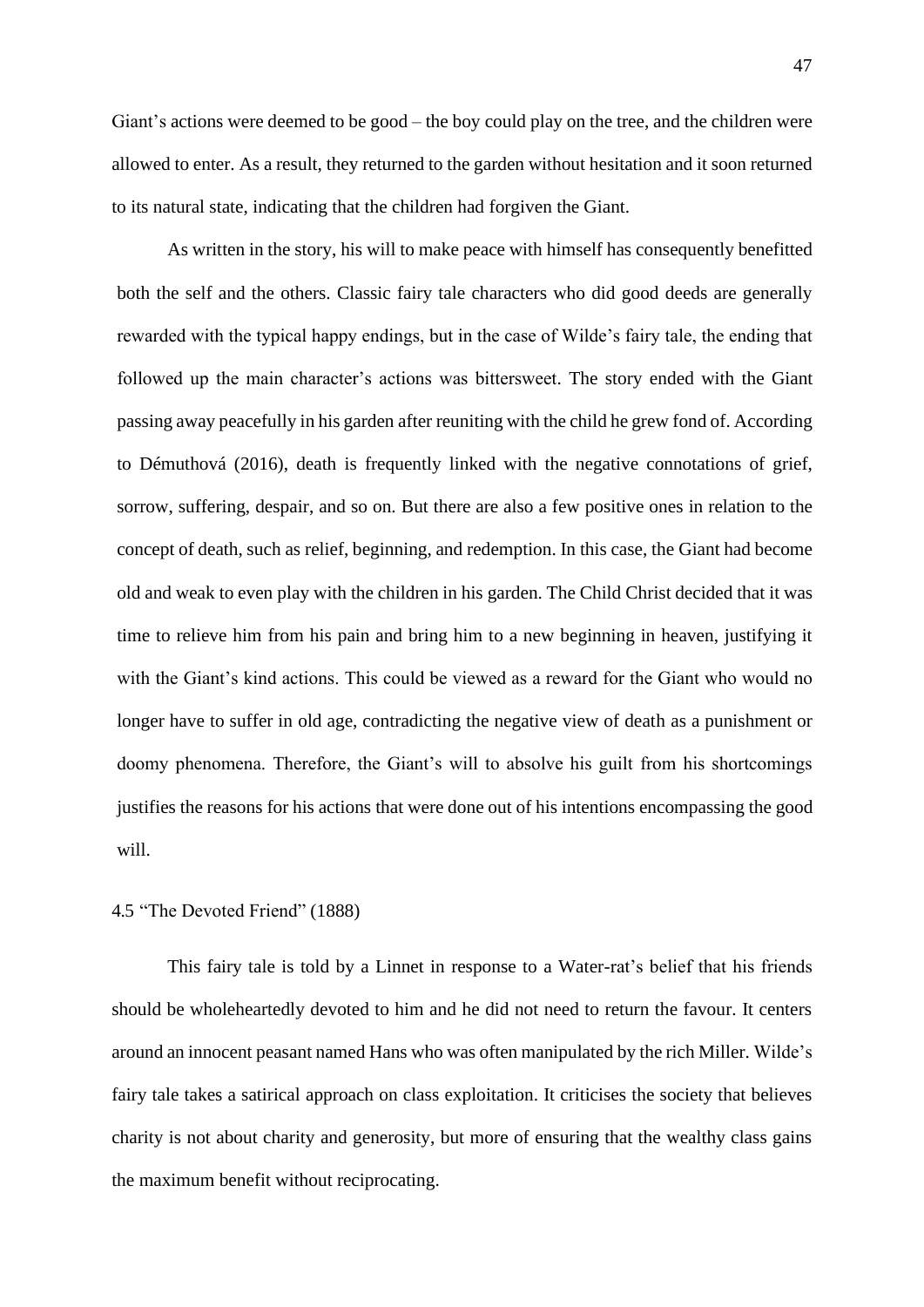Throughout the story, Hans was not aware that he was being exploited by his friend and had been kind and grateful to him. but ironically his good intentions were unable to allow him to experience the conventional happily-ever-after ending. Additionally, his efforts were immediately diminished and went unacknowledged by the Miller who was clearly not affected by the death of his friend. While death is often used as a punishment for evil characters, Hans's death contrasts this aspect as his personality would categorise him as a good character in classic fairy tales. Thus, this main character is chosen for this study to determine if the will or reason behind his actions justifies his death based on Kant's principle of the Good Will.

#### *4.5.1 Hans*

The Linnet described Hans as an honest and kind gardener who had many friends, but he also portrayed himself as gullible and naïve. Gullible people are easy targets of being manipulated into believing whatever the other person says (Forgas, 2017). Throughout the story, the Miller continually said that true friendship was unselfishness but his actions had shown to be the opposite of what he preached, as written in the excerpt 'Real friends should have everything in common' (Wilde, 2008, p. 44) when he had been taking flowers and fruits from Hans's garden every time he visits. Hans admired the Miller for having such – what he thought was – noble ideas on friendship, and eventually believed that this was the standard of what true friendship meant. He did a lot of things for the Miller out of kindness and believed that he was doing it to strengthen their bond.

Due to his devotion to their friendship, Hans committed several actions which required him to make some sacrifices. The first example was when he gave away the wooden plank that he needed to repair the wheelbarrow. When Hans mentioned the wooden plank, the Miller was quick to say that he needed it to repair his barn roof. He then took advantage of their friendship to justify this as shown in the excerpt '[…] the wheelbarrow is worth far more than the plank, but true, friendship never notices things like that' (Wilde, 2008, p. 50). The Miller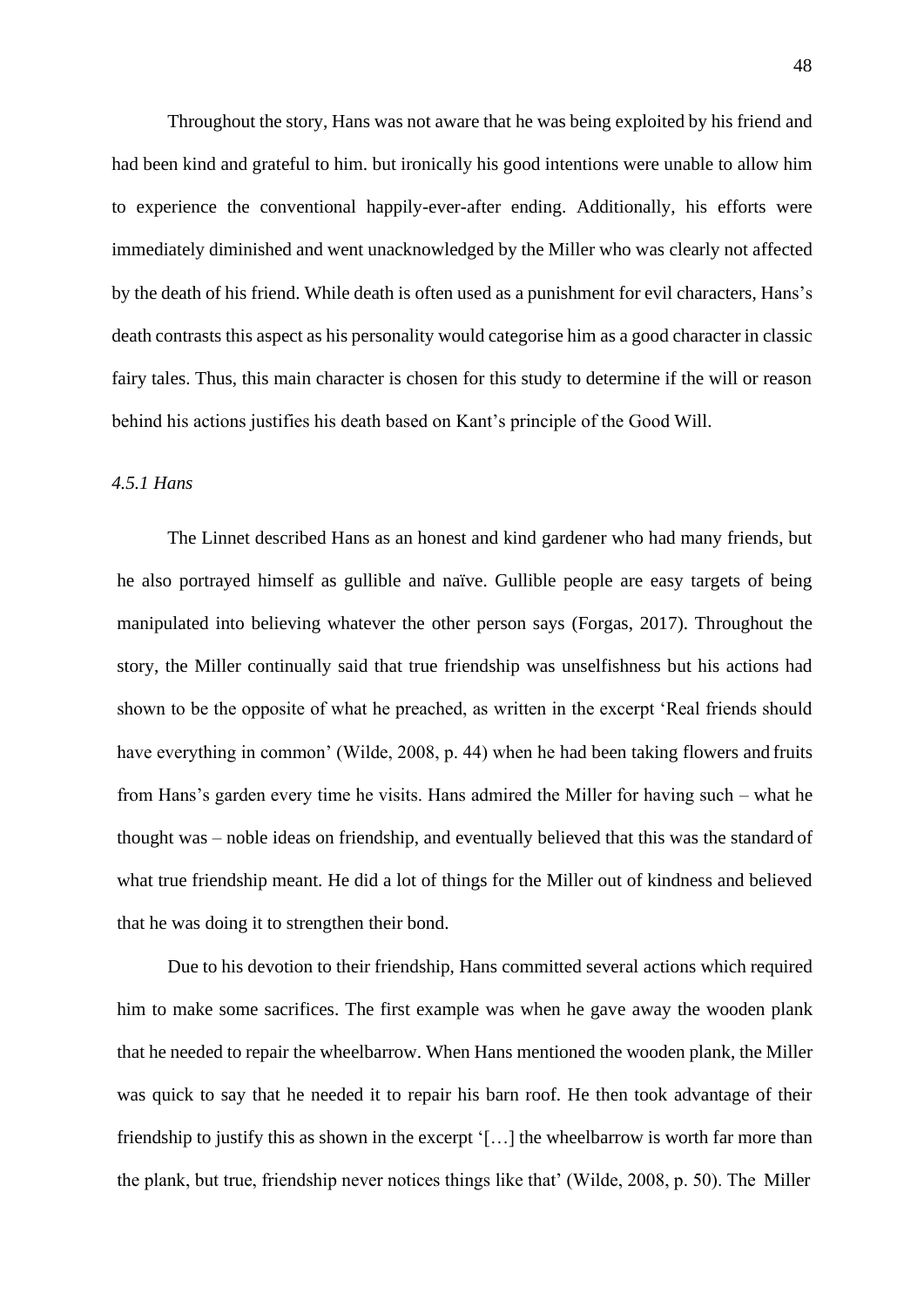used the same reasoning which prompted Hans to commit his second act, which was to pluck all the primroses in his garden and fill up the Miller's basket. It was obvious that Hans was hesitant because he would have no flowers left in the garden. But the Miller persisted by saying, '[…] as I have given you my wheelbarrow, I don't think that it is much to ask you for a few flowers' (Wilde, 2008, p. 51). By using this justification, the Miller manipulated Hans into doing things for him for his own personal gains. He also sent Hans off on long and tedious errands or got him to help at the mill – carrying a sack of flour to the market, mending the Miller's barn roof, and driving the herds of sheep to the mountain, and calling the doctor in the middle of the night after the Miller's son had fallen from the ladder. In each act, the Miller was taking advantage of their friendship to guilt-trip Hans by consistently reminding Hans about the wheelbarrow and using it against him to make him do something for his own personal gains. This form of manipulation resulted in Hans believing that it was merely fair for him to give something in return since the Miller was kind enough to give him the wheelbarrow. But upon comparison, Hans had been more giving than the Miller. And regardless of how tired Hans was, he still believed that he was doing his friend a favour and that was what friends were for.

However, Han's gullibility led him to a few unfavourable consequences. The first consequence involved his garden. After filling up the Miller's basket, the gardener was left with no flowers for him to sell in the market so he could use the money to buy his silver buttons. He would need to grow new batches of flowers, but as shown in the story, he had no time to do so. He was exhausted at the end of the day, but could not have proper rest because the Miller consistently assigned one task after another. Eventually, Hans was not able to grow any new flowers for the market and his garden suffered, which could also affect his income as he needed the money to buy the necessities after selling most of his possessions for bread during winter. Furthermore, Hans's decision to take certain actions for the sake of his friendship with the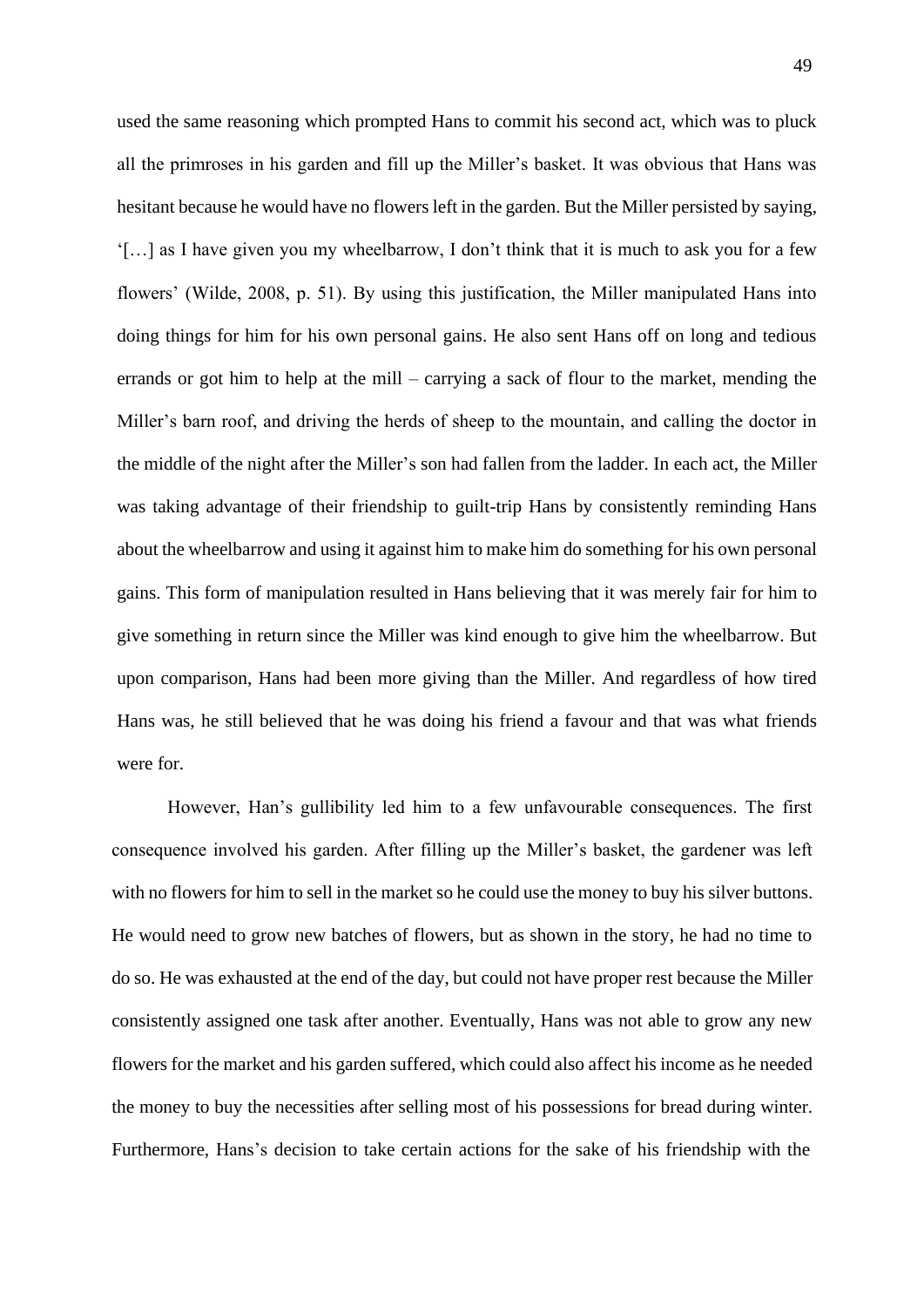Miller had led him to his death at the end of the story. Although the Miller was the one who needed to call the doctor after his son had fallen from the ladder, he insisted that Hans should go because the weather was bad that night and merely said that it was "much better" if Hans went. He also added, 'You know I am going to give you my wheelbarrow, and so it is only fair that you should do something for me in return' (Wilde, 2008, p. 58). This, again, shows that the Miller was exploiting Hans's loyalty to him by manipulating him into going in his place, treating his own friend as the sacrificial lamb. Even though it was dangerous for Hans to travel in the dark, he refused to lend his lantern because it was brand new and it would be a great loss to him if anything bad happened to it. Rather than questioning his reasoning or persuading him to lend him the lantern, Hans went off to look for the doctor in the dark. Although he succeeded, he met his demise while on his way back home.

To determine if Hans's actions are justifiable, the Kantian theory suggests determining if his actions were motivated by moral duty or other underlying reasons. Based on the story, Hans chose to help his friend out of kindness and gratitude for the Miller. Such an example could be found in the excerpt '[…] he is going to give me his wheelbarrow, and that is an act of pure generosity' (Wilde, 2008, p. 57). Hans's principle was that he should always be grateful to the people who had helped him. Because the Miller was going to give him a wheelbarrow, he should show his gratitude through his actions. Although the other villagers saw that the Miller was mistreating his friend, the gardener had always thought good about the Miller and never questioned his actual intentions or purpose of continuously reminding him about the wheelbarrow whenever he assigned a task. This emphasised Hans's genuineness towards his friendship with the Miller, believing that one should never think bad about their own friend and that there was no need for his own friend to prove anything. Hans's perspective on true friendship shares the same opinion as Sokolowski (2001), who asserted that friendship does not need justice because it encompasses all the moral virtues, including justice. Being his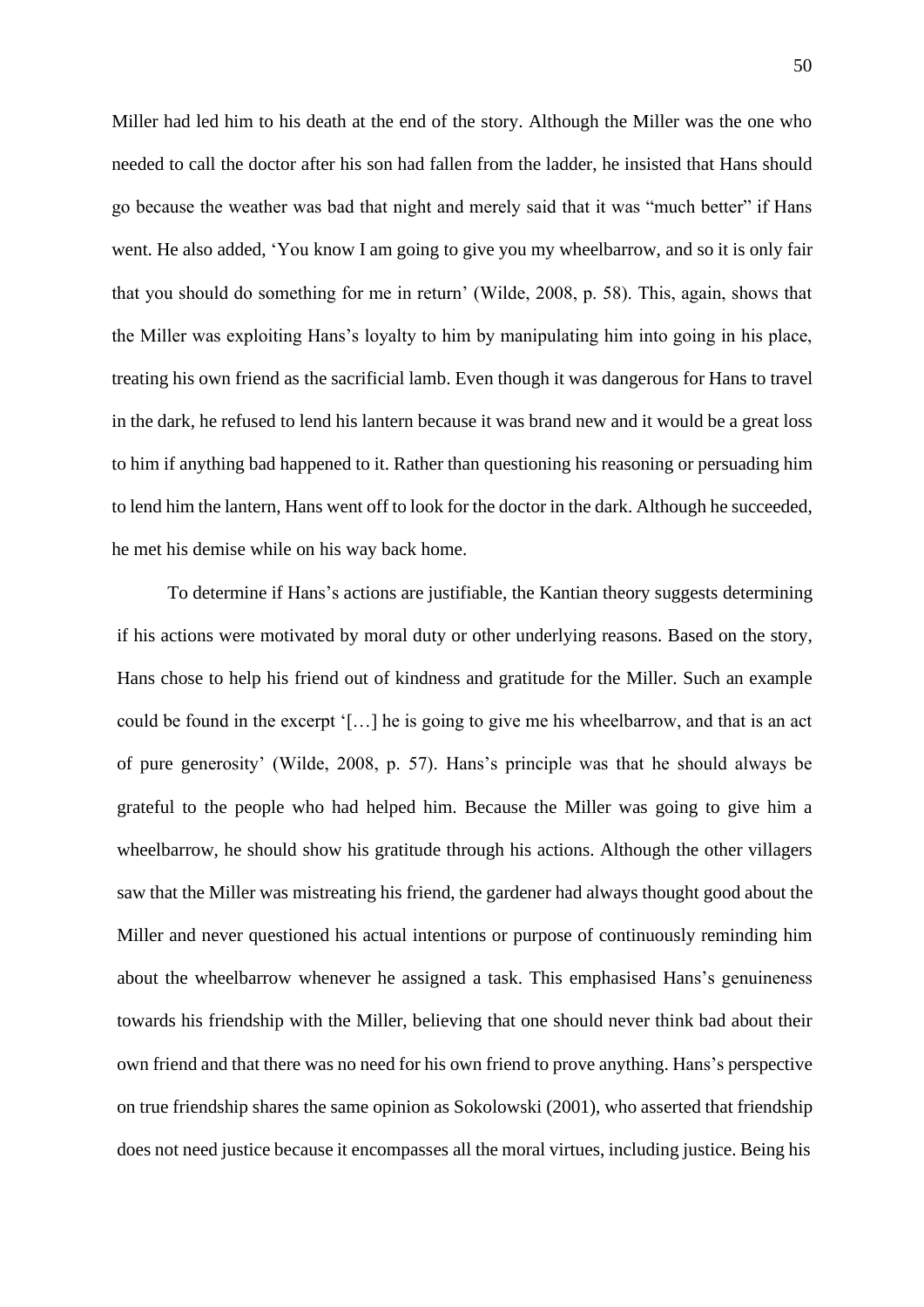friend was more than enough, and thus, he never once thought that the Miller was taking advantage of him, nor questioned or confronted him about his insincerity in their friendship. Hence, Hans's motivations stemmed from this obligation towards his friend.

This observation could be used to determine how Hans's underlying reason for his actions benefits the self and the others or society. With regard to the self, it made him feel content and happy that he was doing generous deeds for his friend. This could be found in the excerpt '[…] but I am glad I did not refuse the Miller, for he is my best friend, and, besides, he is going to give me his wheelbarrow' (Wilde, 2008, p. 53). He was glad to help because he believed this would flourish his friendship with the Miller and strengthen their bond. Based on this observation, the Kantian theory suggests that Hans's reasons for his actions were determined by his friendship with the Miller as well as his perception towards the gardener. This is because Kant suggests for one's actions to be express the good will, their actions should be freely governed by their moral law. However, as previously mentioned, he failed torealise that this was a manipulative friendship. In reference to an article written by Ni (2015) on the signs of psychological and emotional manipulation, some of the behaviours exhibited by the Miller as shown in the story were guilt-baiting Hans with the wheelbarrow and their friendship, and criticising Hans for being lazy when the gardener was tired to make him feel inadequate. But based on Kant's principle of the Good Will, one's good will determines if their actions are regarded as good. Hans's will to express his gratefulness towards the Miller prompted him to fulfill the role of a selfless friend. If he did not help his friend, it would be a sign that he was ungrateful to the Miller who offered to give him the wheelbarrow he needed. Therefore, Hans's underlying reason to help his friend out of gratitude and kindness benefitted the Miller who was able to get a lot of chores done in his mill. Kantian Ethics highlighted that in order for one to express their good will, they would sacrifice one circumstance over another to obtain their desired object. In this case, Hans did not mind sacrificing his garden to help the Miller,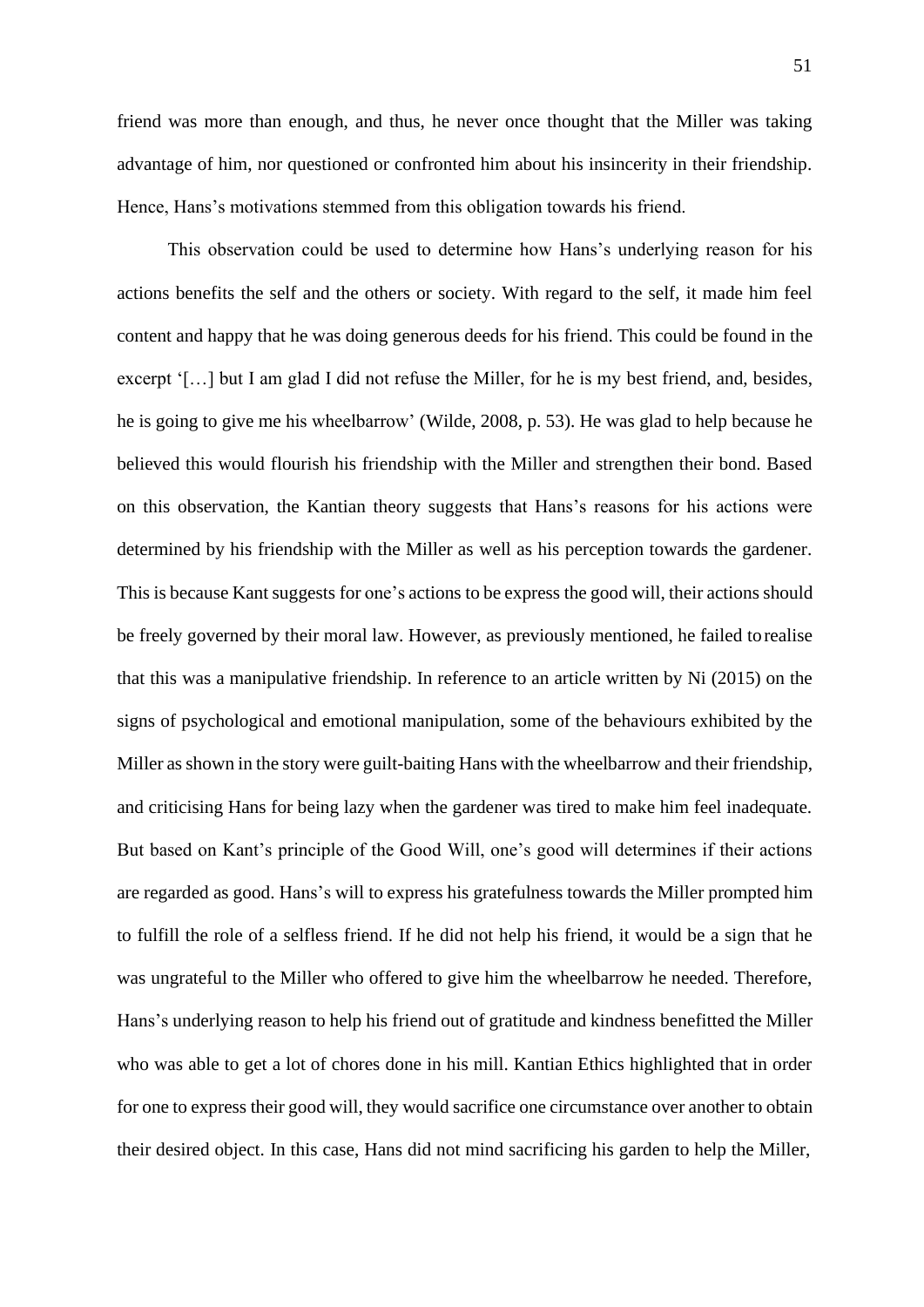as the situation required kindness and selflessness to be able to prioritise a friend over one's own plans. This is because he wanted to reciprocate the Miller's generosity for giving him the wheelbarrow and hoped that his actions could express his gratitude.

Although Hans's will behind his actions had benefitted the Miller, the Kantian theory argues that Hans's actions are not morally permissible. Although they exhibited his kind and honest nature, his will was determined solely by his friendship with the Miller. Generally, all the acts mentioned above were committed only when requested by the Miller. In the story, there were a few instances that revealed Hans's reluctance in doing what he was told. For example, Hans hesitated to fill up the Miller's basket because it was a very large one, 'and he knew that if he filled it he would have no flowers left for the market and he was very anxious to get his silver buttons back' (Wilde, 2008, p. 51). Another instance is as shown in the excerpt 'Poor like Hans was afraid to say anything to this […]' (Wilde, 2008, p. 56), when the Miller assigned him another task for the following day. In this situation, the story narrated that Hans was hesitant to tell the Miller that he was tired and/or needed to tend his garden. This is because he feared that he would hurt the Miller's feelings, eventually making the one at fault for not helping a friend in need. Kant's idea of a good will is that one is committed to making decisions that they believe to be morally worthy. In this case, Hans's will benefitted the Miller more than himself. The events that led up to his demise was due to his obligation towards his friend. Kant stated that for one's will to be regarded as a good will, the maxim must derive solely from his own will and not out of obligation towards others. Based on this, it could be deduced that it was Hans's friendship with the Miller that became the deciding factor to commit his acts. Hence, this does not justify the reason for Hans's actions which were done out of his obligation and devotion to their friendship.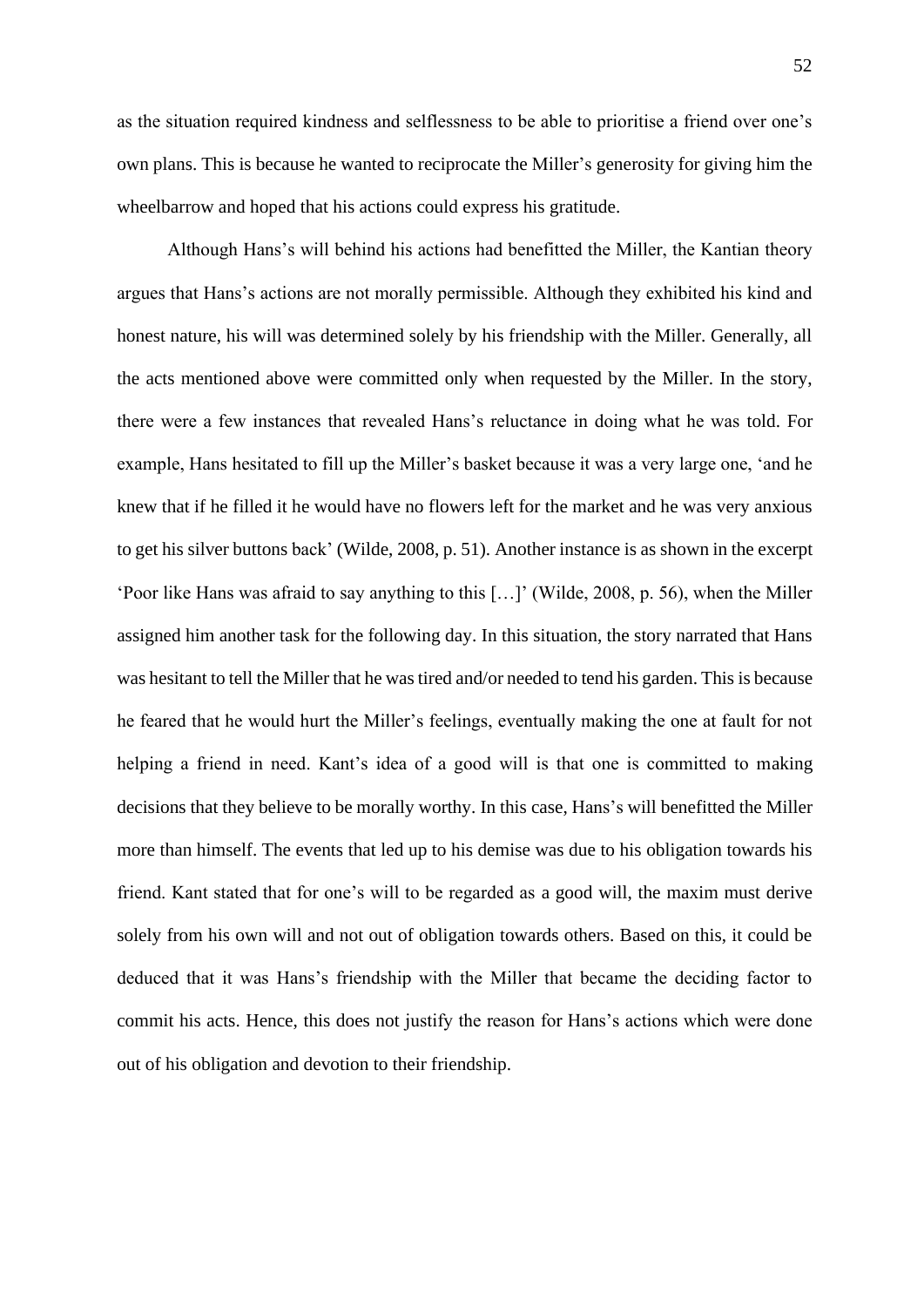4.6 "The Birthday of the Infanta" (1891)

This short story is about a Dwarf who was sold as entertainment for the Infanta's birthday celebration by his own father after he was found in the woods by the nobles. Inside the Spanish Court, the Dwarf happily danced for the Princess and her guests while completely unaware that they were mocking his appearance. The Dwarf would find out the ugly truth in the end which led to severe consequences. Wilde's fairy tale delves into how society defines beauty and ugliness. Through the characters, readers could interpret that the story highlights the superficiality of beauty and how people are treated based on the beauty standards set by society.

The Dwarf was shunned by most characters throughout the story due to his appearance even though it does not reflect his personality. Although he was unaware of the real reason for the children's laughter, he still enjoyed performing for them at the Infanta's birthday party because it brought him joy. Ironically, he was the character who faced death at the end of the story even though readers would perceive him as a good character. This is where it contradicts the aspect of death in conventional fairy tales. The Dwarf experienced death despite his personality which categorises him as a good character in classic fairy tales that generally follow the "good versus evil" rule; the good is rewarded with justice while the evil is granted with punishment (Churchwell, 2009). As death is often used as a form of punishment, this main character is chosen for the study to determine if the reason behind his actions could justify his death based on Kant's perspective of morality.

#### *4.6.1 The Dwarf*

The Dwarf is depicted as a genuine character who enjoyed the simple things in life. Prior to the main events of the story, he spent most of his life in the forest with his father who did not love him and cared more about money. This could be shown in the excerpt '[…] his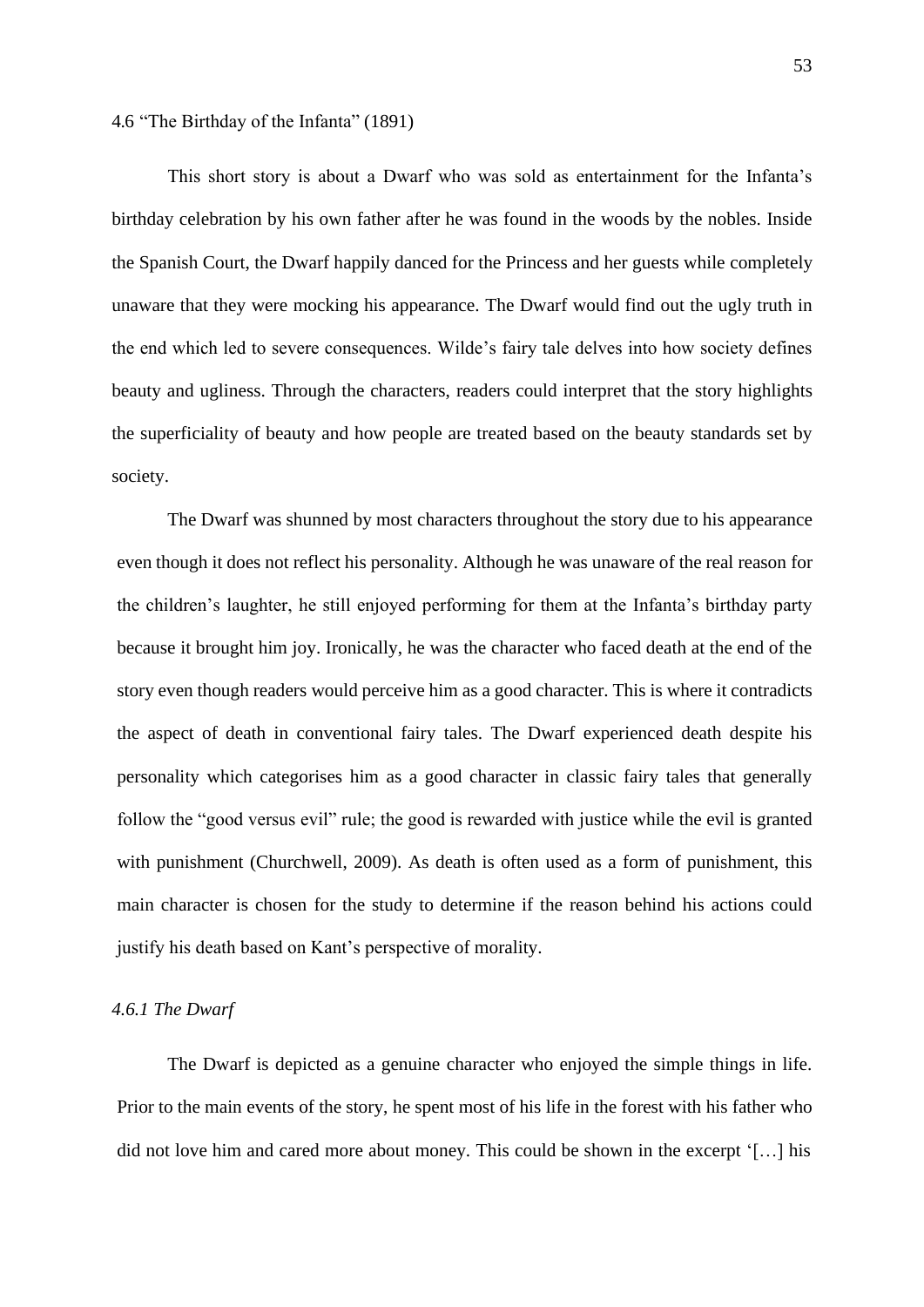father, […] being but too well pleased to get rid of so ugly and useless a child' (Wilde, 2019, p. 22). In this example, the charcoal-burner agreed to sell his son away as a surprise for the Infanta, because he felt shameful for having a son with monstrous appearances who often ran around in the forest. But there was no indication that the Dwarf was aware of how his father perceived him before the revelation. He still went on with his life running around the forest and appreciating the things that he found joy in. More of the Dwarf's personality was revealed by the Birds who liked him for his kindness. According to them, they often saw him sharing nuts with the squirrels; and when they had no food during winter, '[...] he had never once forgotten them, but had always given them crumbs out of his little hunch of black bread, and divided with them whatever poor breakfast he had' (Wilde, 2017, p. 24).

The Dwarf's personality is reflected in his actions during the main events of the story. The first act occurred at the arena where he bowed, smiled, and nodded at the Infanta and the other children. As written in the story, the Dwarf was depicted as the most entertaining act in the party as the Princess and the children laughed the hardest when they saw him. Sreenivasan and Weinberger (2017) highlighted that some people laugh with the purpose of mocking or humiliating the other person with the intention of hurting them. Although, they might not have the intention of mocking his appearance out of malice. They were displaying ignorance and a lack of understanding or exposure to people who are born with disabilities, as they had never seen anyone like him. They thought the Dwarf looked and danced funny even though their humour might be cruel; or naive. However, he was unaware of this and thought they were truly delighted or happy to see him. Seeing them laughing made him happy as he laughed along with them. His interpretation of their laughter is associated with positive emotions because, as highlighted by Sreenivasan and Weinberger (2017), laughter not only helps people to relax and cope with negative or painful situations, it is also beneficial in reducing interpersonal tensions. Hence, this encouraged him to approach them as the story depicted that it made him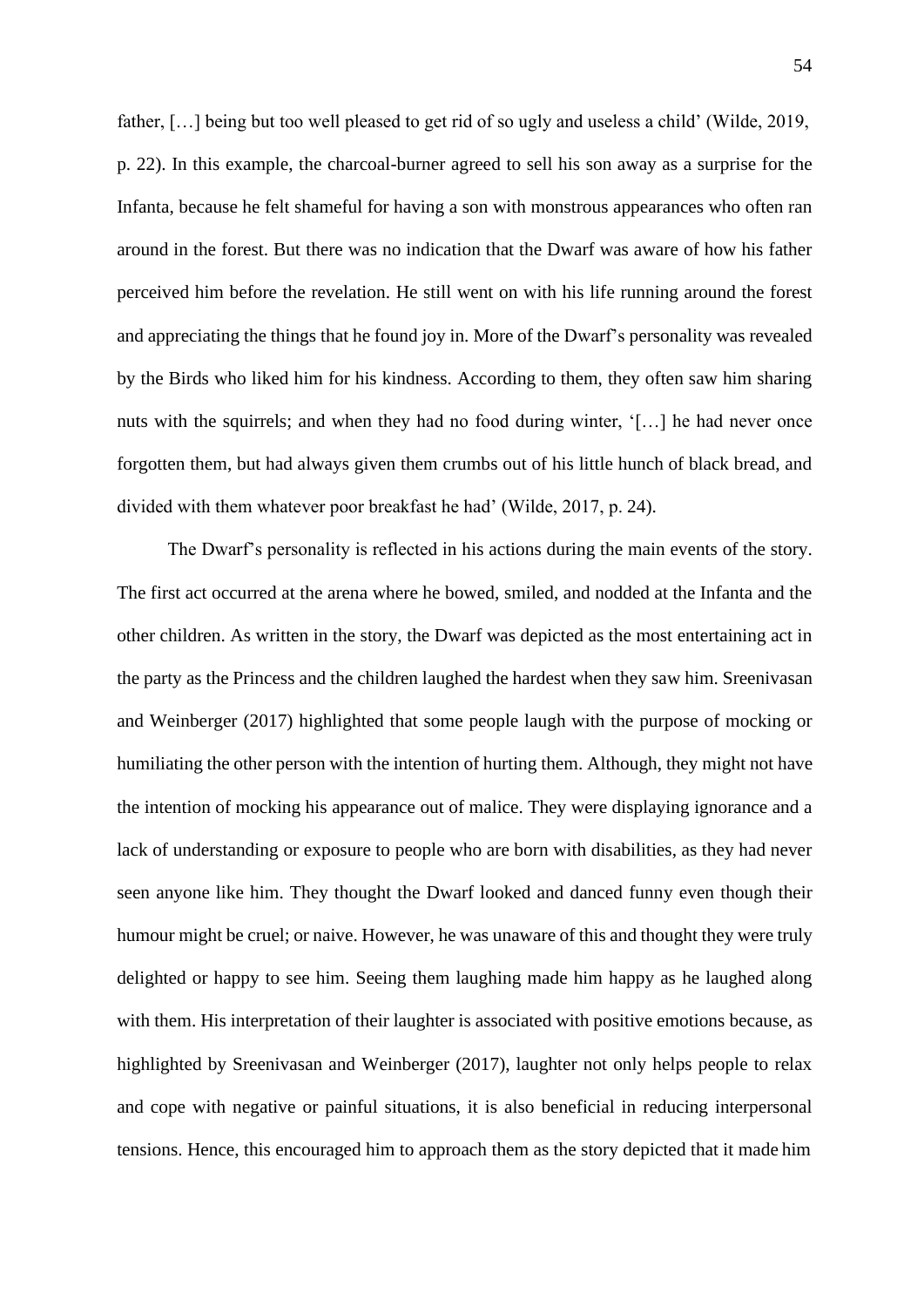think he was one of them, and not 'a little misshapen thing that Nature, in some humorous mood, had fashioned for others to mock at' (Wilde, 2019, p. 22). The second act, on the other hand, focuses on the Dwarf's love towards the Infanta which could be interpreted as his genuine feelings towards her. She fascinated him when he first saw her and ever since she gave him the white rose, he fell in love with her and wanted to invite her to the forest as his playmate. When everyone in the Palace was on a break, the Dwarf became impatient because he wanted to see the Infanta again. His impatience eventually prompted him to wander inside the Palace, where his actions revealed more of his genuineness to see the Princess hoping that he could dance for her and make her laugh again. His feelings towards the Princess were genuine to the extent where he was not swayed by the King's throne, ornate and other riches.

The Dwarf's genuineness consequently brought upon himself a devastating revelation that would lead to his demise. When he passed into another room, he was shocked to see a monstrous being watching him and mocking all his gestures. To him, this being was the most grotesque monster he had ever seen. At this point, the Dwarf was still oblivious that he was looking at his own reflection. This could be because spent his entire life surrounded by nature where there was a lack of mirrors or surfaces that show a very clear reflection of himself. When he realised that he was looking at his own reflection, the story depicted that he had a very hard time swallowing the truth as 'he gave a wild cry of despair, and fell sobbing to the ground' (Wilde, 2019, p. 30). He finally understood why the children were laughing at him; they laughed at him not because they enjoyed his performance, it was because of his misshapen appearance and hunchback. This could be interpreted as how much a standardised definition of beauty could shatter one's self-esteem. Most characters in this story evaluate beauty based on the outer appearance and not the inner beauty, like how the Birds and the Lizards liked the Dwarf for his kindness and did not mind his appearance. As an example, the story narrates that the Birds 'did not mind his being ugly' because 'he had been kind to them' (Wilde, 2019, p.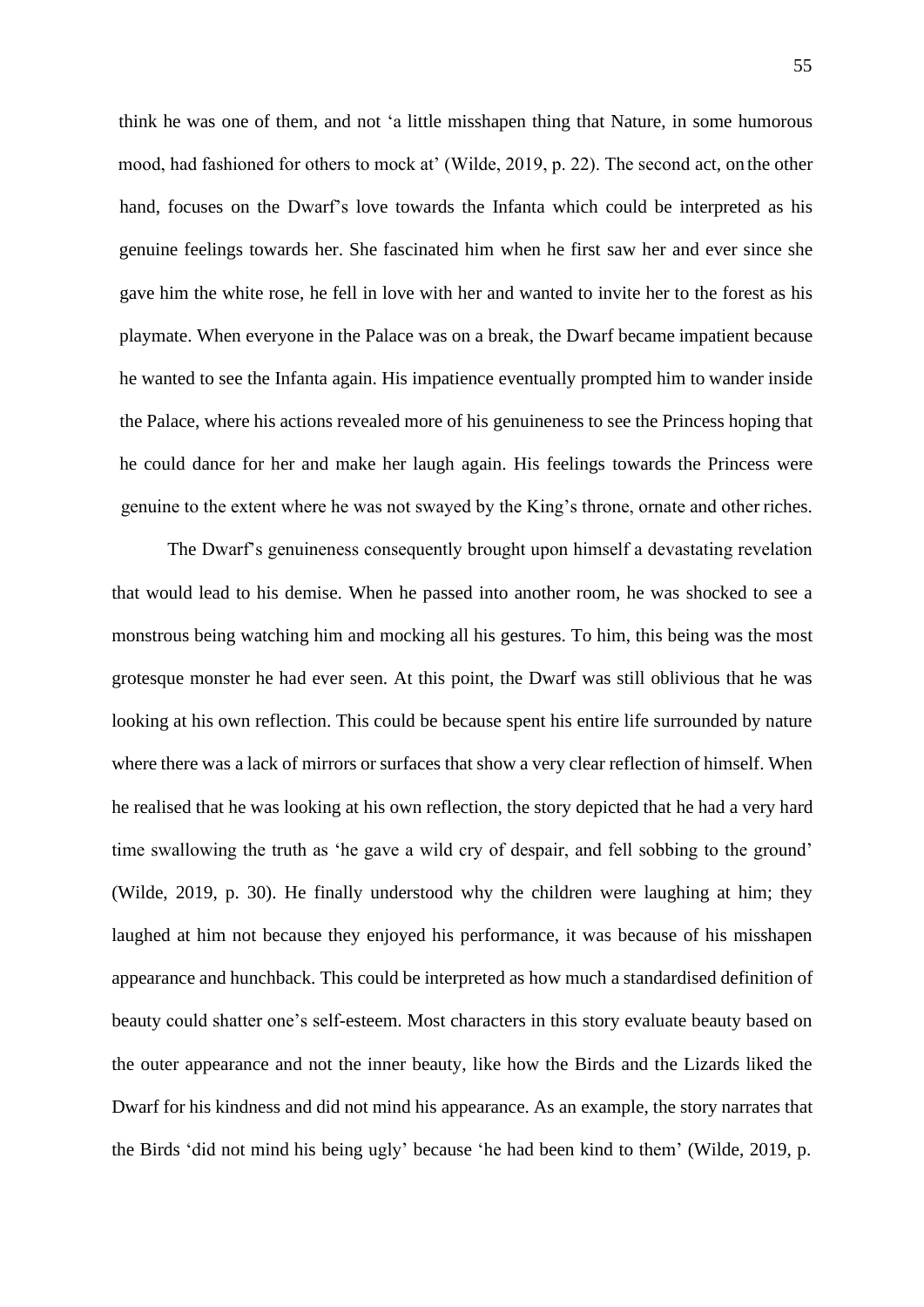24). Their perception towards the Dwarf could also be found in this excerpt which showed that they approached him without hesitation despite his appearance, 'So they flew round and round him, just touching his cheek with their wings as they passed, and chattered to each other [...]' (Wilde, 2019, p. 24). With regard to the Lizards, they said 'Every one cannot be as beautiful as a lizard, […] he is really not so ugly after all, provided, of course, that one shuts one's eyes, and does not look at him' (Wilde, 2019, p. 25). However, during the Dwarf's final moments, his definition of beauty was the same as the other characters because he saw himself as an ugly and grotesque monster too foul to look despite his good personality. It did not take long for the Dwarf to meet his demise, where he died of a broken heart.

Based on the Kantian theory, the main character committed the acts as mentioned earlier out of pure intentions of befriending the Infanta and/or the other children. As mentioned earlier, the children laughed at the Dwarf's appearance and the Infanta gave the white rose to tease him. But the Dwarf still interpreted these instances as an opportunity to establish new friendships with them since he did not have human friends in the forest. His actions were based on the response of the children and the Infanta, which further establishes his genuine and simple nature. If the children and the Infanta showed disgust and were hostile towards him, the reverse would have happened whereby the truth would dawn upon him earlier in the story. He would have been sad and humiliated that he was in the center of attention, and confused because he would not know why they dislike him so much. Therefore, it could be deduced that the Dwarf's actions are based on the response of the children and the Infanta which he interpreted positively, and this highlights his genuine and simple nature further.

With regard to the benefits, the Dwarf's actions benefitted the self by bringing content and a sense of belonging to himself. Not only was he satisfied that he could bring joy to the children and the Infanta, he believed that he could make new friends after being isolated in the forest where he mostly interacted with the animals; especially now that he was brought to a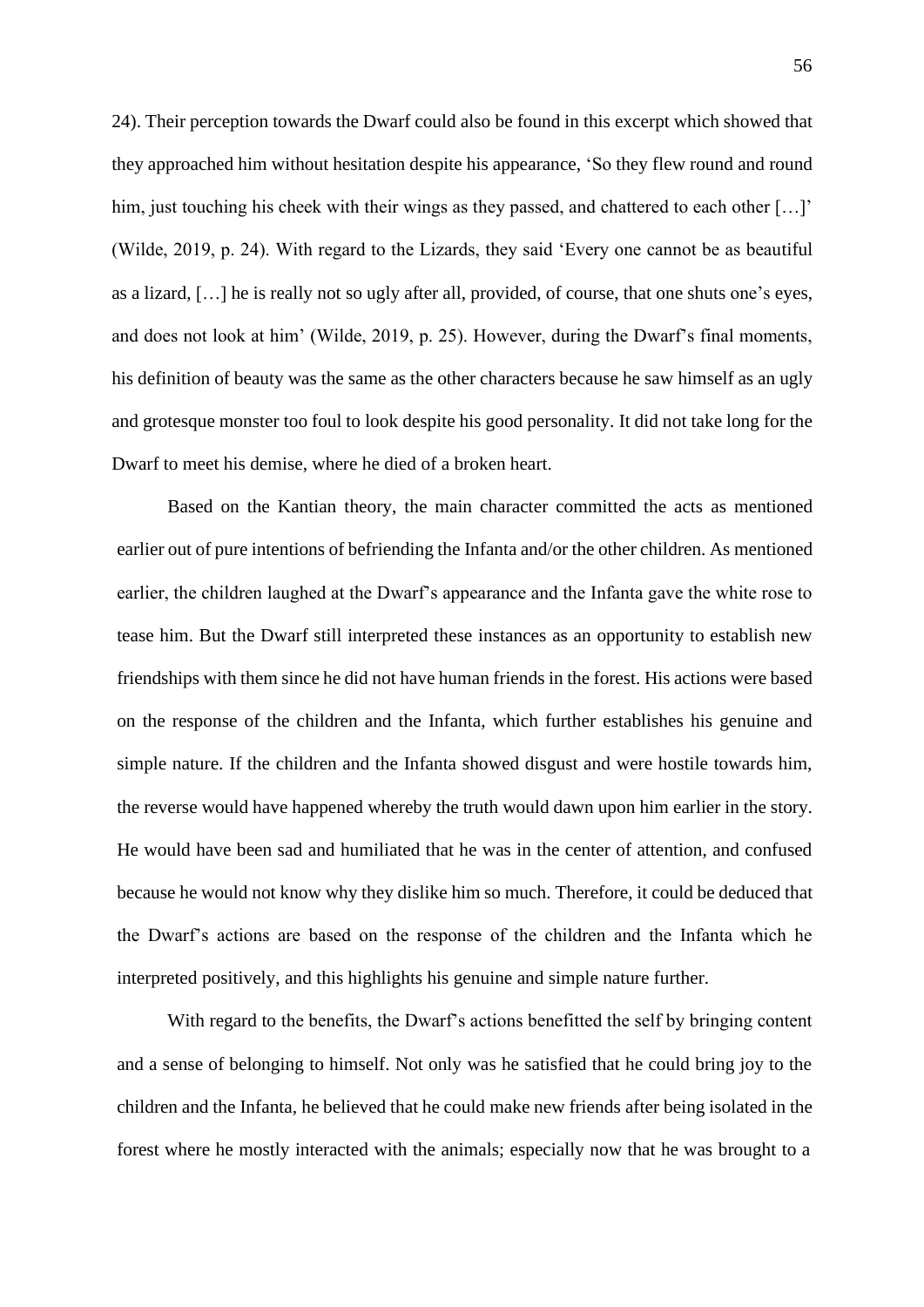foreign place. He felt accomplished that he made the Infanta and the other children laugh which, in turn, brought joy to the Dwarf himself who thought that they were enjoying his performance. This act brought joy and satisfaction to him because he thought he was able to make the children laugh. On the other hand, the intention behind the Dwarf's actions benefitted the children. As depicted in the story, his appearance alone made the children laugh. Although it was out of mockery, it still made the children happy to see someone as strange as the Dwarf. Even when he wept on the ground, the children still laughed because they thought he was performing for them again. But this repudiates the Dwarf's attempts in befriending them. In short, the intention behind the Dwarf's actions benefitted the others more than himself.

Although a Kantian would deduce that the Dwarf was acting for the sake of other ends, his actions are morally permissible. From Kant's perspective on morality, the Dwarf's actions express a will wholly determined by his own moral law that the kind and happy people make good friends. This is explained further through his interpretation on the white rose the Infanta gave him. While the Infanta viewed her own actions as a sign of mockery, he interpreted the rose as a kind gesture due to the positive connotation of flowers. As Firth (2018) suggests, flowers are generally linked to a person's happiness because it uplifts their spirit and relieves negative emotions, such as stress, anxiety, and depression. As such, the Dwarf perceived the rose as a token to creating a new friendship with her as he had no human friends when he was still living in the forest. His second action as highlighted earlier was driven by his genuine feelings towards the Infanta. Based on the Kantian theory, if the Dwarf wanted to befriend someone as kind as her, he would have to take the initiative to approach her. He eventually made it his moral duty to look for the Princess and invite her to play with him in the forest.

Therefore, with reference to Kant's perspective on morality, the Dwarf's actions showed his efforts in wanting to bring happiness to the children, as well as befriending the Infanta so he could show her the wonderful things that he experienced outside of the Palace.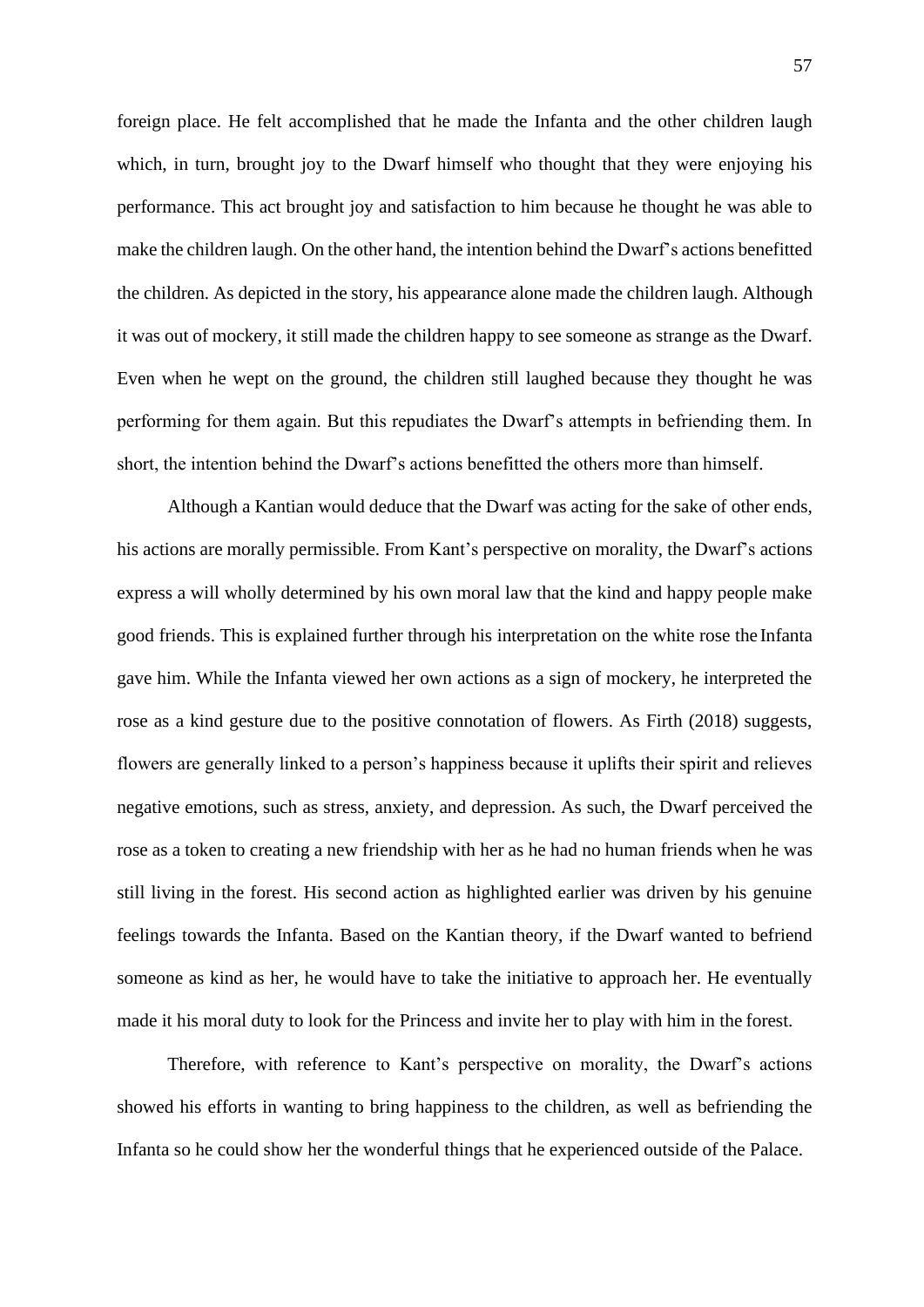These were done out of his genuine intention of making people happy. However, his will to make new friends led him to the devastating truth – he was a monster who was mocked by the people he thought he could be friends with. His efforts to make the children happy and befriend the Infanta was immediately diminished by this revelation, and he was quickly overwhelmed by the dejection that never existed in the first place and he had been deceived due to his ignorance to his appearance. Death in classic fairy tales often acts as a fair punishment for evil characters, but in the case of Wilde's fairy tale, the Dwarf experienced death despite the genuineness in his actions. Although the Dwarf was unable to experience a happy ending, the Kantian theory justifies that a good will often fails to achieve the good ends at which it aims, as long as his actions were done out of the good itself. This meant that even though the Dwarf failed to fulfil his intentions of making new friends at the end, his will was able to justify his actions that were done out of his will that encompasses the good will.

# 4.7 Conclusion

This chapter has highlighted the analysis of Wilde's selected short stories on the main characters' personalities and actions which resulted in certain consequences, and how the underlying maxims or motivations of those actions could be justified based on Kant's perspective of morality. Based on the personalities highlighted in the first part of the analysis in each short story, the main characters chosen for this study are deemed as morally good in accordance with the conventional categories of fairy tale characters that follow the "good versus evil" rule. One common theme that is highlighted in the second part of the analysis is that all the characters experience death as a consequence of their actions. But as shown in the third part of the analysis, these reasons are evaluated with the application of the principle of the Good Will which reveals that some of the characters do not possess the good will that would justify their deaths.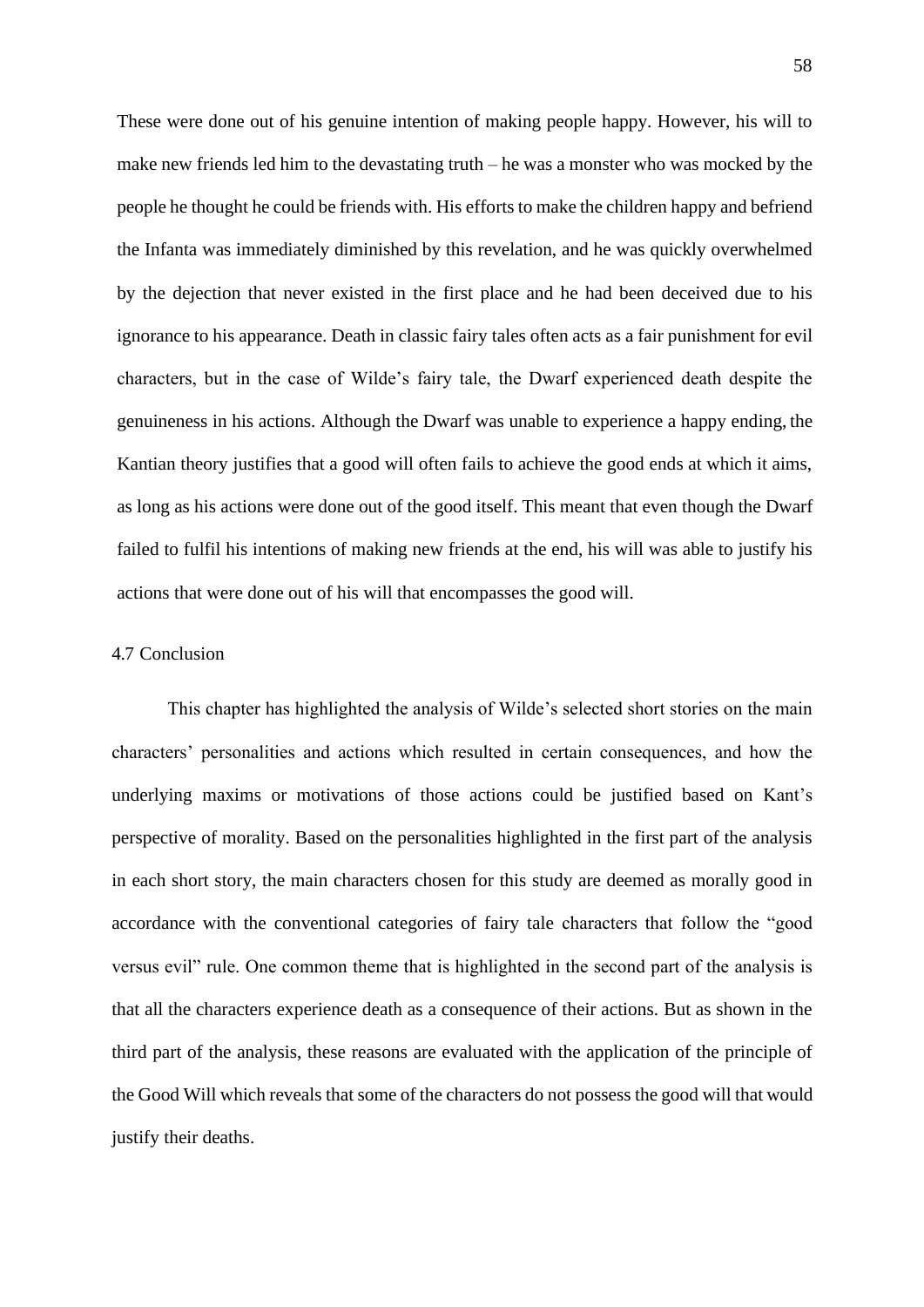# CHAPTER V DISCUSSION AND CONCLUSION

#### 5.1 Introduction

The study aimed to discuss the theme of morality in Oscar Wilde's fairy tales which contradict the general happily-ever-after concept of classic fairy tales through the theory of deontological ethics. This chapter includes a discussion of major findings as related to how the personalities of Wilde's main characters affect their actions in the selected short stories, how these actions result in the consequences involving physical disfigurement and/or deaths of the characters, and the perspective on the underlying reasons behind their actions from Kant's theory of morality. Moreover, this chapter includes a discussion on connections to this study and Kantian Ethics' principle of the Good Will. The chapter concludes with a discussion of the limitations of the study, recommendations for future studies, and a summary of this study.

5.2 The relation between the personalities and actions of Wilde's main characters

In general, personalities reflect the way one thinks and acts in certain situations. This includes how they relate to the others around them, and how their values and beliefs prompt them to act accordingly. With regard to how Kant defines personality, it is the 'freedom and independence from the mechanism of the whole of nature, regarded nevertheless as also a capacity of a being subject to special laws–namely pure practical laws given by his own reason' (Kant, 2015, p. 71). This meant that one is truly free when their actions are governed by their own free will as a result of their desires.

Based on the analysis, the characters whose actions and personalities adhere to Kant's definition of personality are the Prince, the Giant, and the Dwarf. These characters have demonstrated that they acted freely based on what they believe to be their moral duties. For instance, the Prince was portrayed to be compassionate towards his people suffering from poverty. He believed that his people deserve to experience a bit of comfort in their lives; not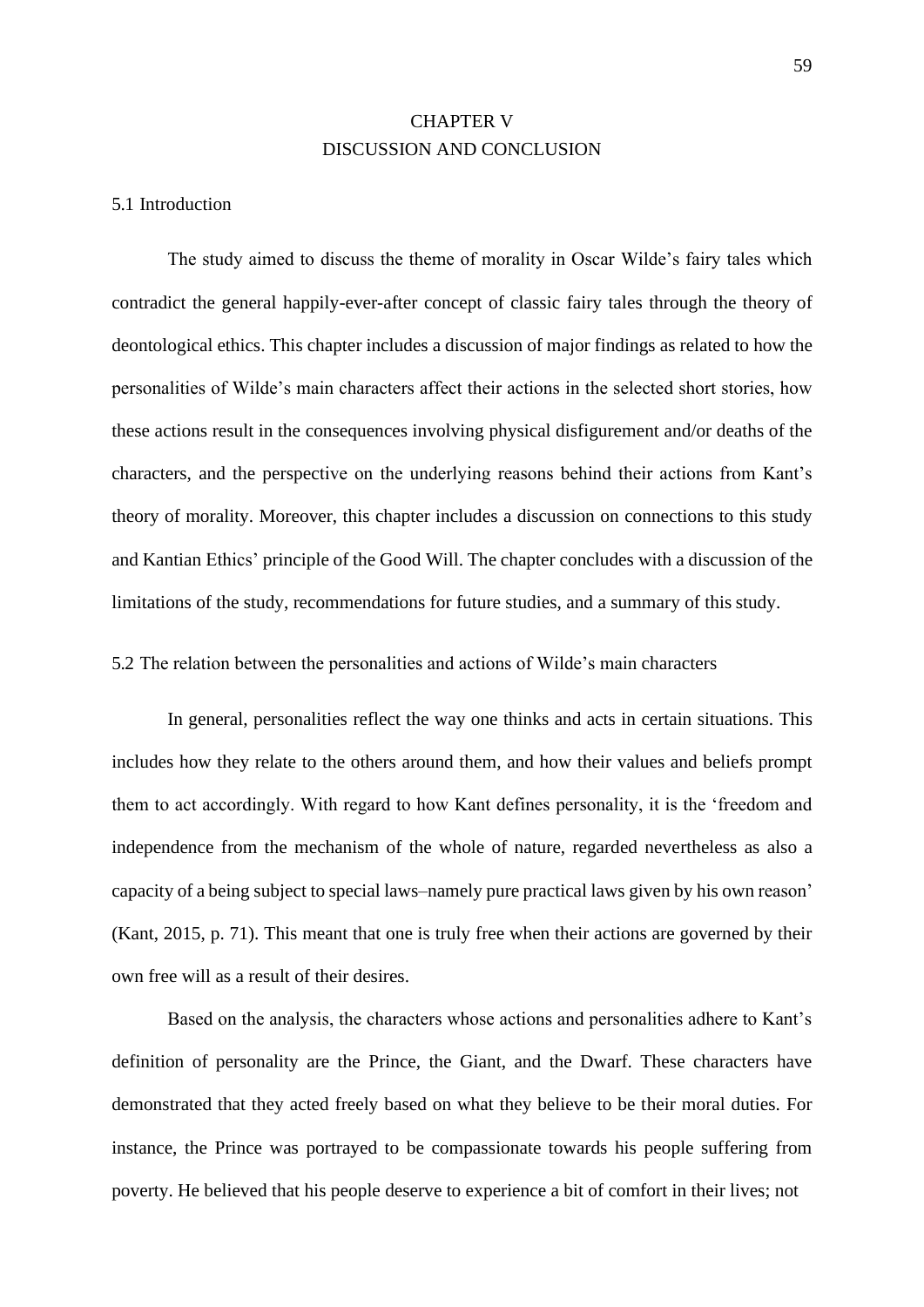starving and feeling cold either in their own homes or on the streets. This principle prompted him to commit the acts of compassion as discussed in the previous chapter. On the other hand, the Giant went through a transformation from a selfish Giant into a kind being who wanted to experience joy. His actions also showed his willingness to admit his mistakes and make amends for his selfishness, and these became the moral law that prompted him to do so. Furthermore, the Dwarf committed the actions mentioned in the previous chapter out of pure intentions which became his own moral law. His actions reflected his genuineness and kindness towards the children and the Infanta, whereby he had to approach them if he truly wanted to establish new friendships with them.

In contrast, the characters whose actions and personalities oppose Kant's definition of personality are the Swallow, the Nightingale, and Hans. Kant stated that one can only be free when that reason is independent of the rest of the agent, which would allow them to choose in accordance with their moral law (Eddon & Singer, 2018). Based on this statement, these characters did not act freely based on their own moral law. For instance, Wilde depicted the Swallow as a loyal character who stayed with the Prince to help him carry out his acts of kindness. He only took action when the Prince showed disappointment or sadness because he felt guilty or regretted making him that way. The Nightingale's actions for the Student were linked to her belief that true love exists. She searched for the rose in response to the Student who demonstrated the typical characteristics of a romantic fairy tale hero which matched her idea of a true lover. Moreover, Hans possessed the personality of a kind and honest person who was also gullible when it involved his friend. Hans committed the acts highlighted in Chapter 4 because he felt it was his way of showing his gratitude towards the Miller. He put a higher priority on his friend over his own garden because of his belief that friends are meant to help each other.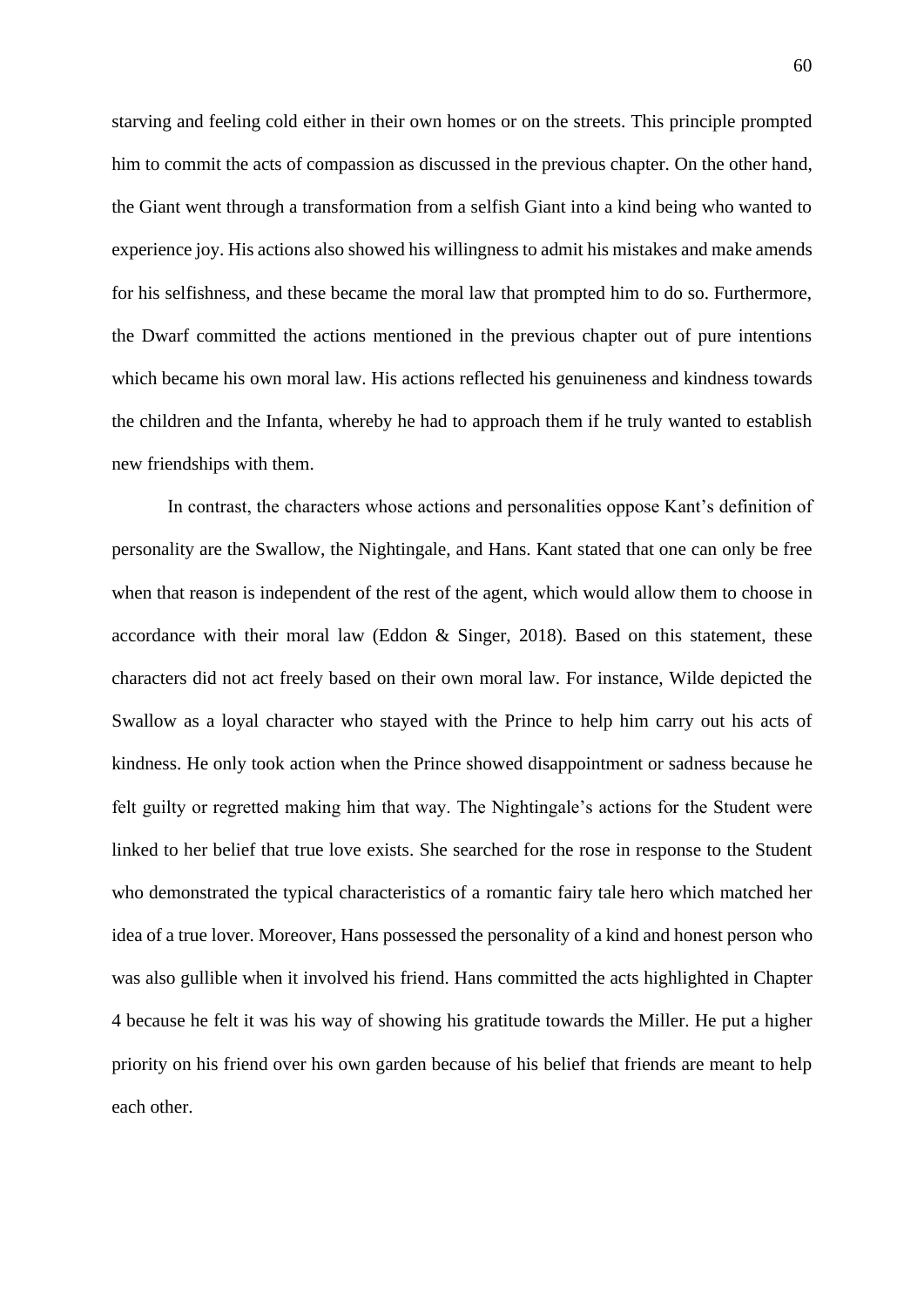#### 5.3 The consequences of the actions taken by Wilde's main characters

The study also addresses the consequences faced by Wilde's main characters; all of them experienced death as a result of their actions. Each of them contradicts the use of death in fairy tales commonly used for evil characters, whose main intentions are typically to harm or kill the protagonist or to interrupt their journey in achieving their goals ("Fairy tale characters", n.d.). But as shown in the findings, none of Wilde's selected main characters had such intentions. As Kantian Ethics suggests, the permissibility of one's morality does not necessarily depend on "right and wrong" and that one should consider how their intention or underlying maxim enables them to fulfill their moral duties.

Some of the actions done by Wilde's selected main characters involve them doing things for others in hopes that their actions benefit the others. While the actions of the main characters were done out of good intention, they were unable to avoid the consequences which involved their demise. The Swallow and Hans are examples of characters who died of such a cause. In the Swallow's case, his commitment to the Prince made him stay in the city during winter when he was supposed to join his friends to escape the cold. However, he did not have sufficient food and proper shelter that would help him endure winter; this eventually became the cause of his death at the end of the story. Hans, too, was committed to his friend to the extent where he was willing to leave in the middle of the night to do his friend a favour. He could not avoid death as he drowned in the end while wandering in the dark. Both of Wilde's characters demonstrated good intentions through their actions, but they were unable to avoid the consequences that led to their deaths.

Furthermore, the deaths of evil fairy tale characters are often narrated with grisly descriptions to educate readers about the consequences of actions that are deemed morally wrong. But based on the analysis, there are instances where characters died of heartbreak based on the given situation. In the case of Wilde's selected short stories, the Prince and the Dwarf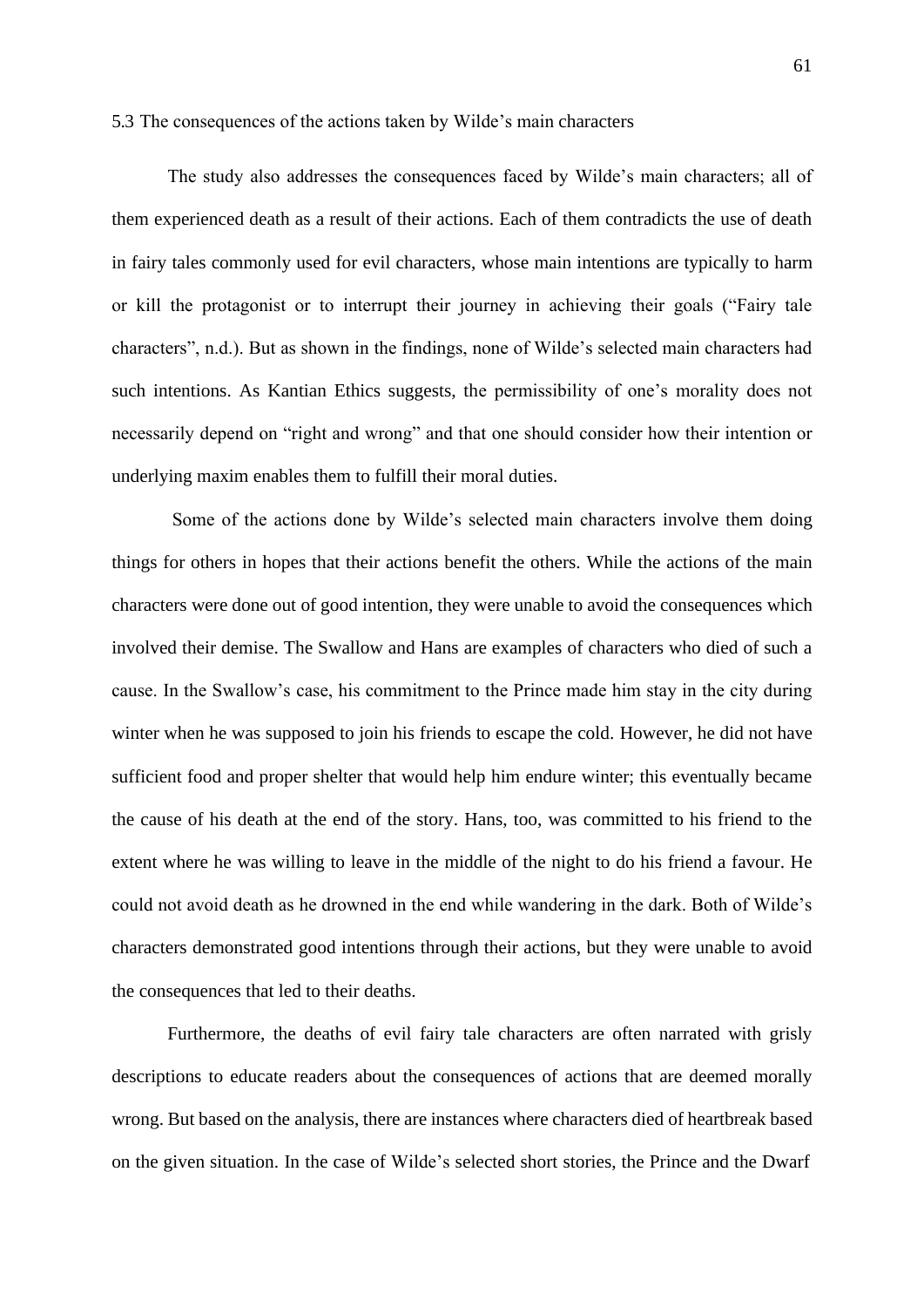went through such experiences. The Prince died of a broken heart because of the death of his friend, while the Dwarf had to swallow the bitter truth which ultimately led to a severe heartbreak. These observations highlight that fairy tale characters could die as a result of a broken heart due to a sad or traumatic event. Although they demonstrated good intentions through their actions, their own maxims could lead them to their own demise. Kantian Ethics states that a good will is still expressible as long as the will is good in itself, even though the agent fails to achieve their desired object. This also contradicts the typical aspect of death in classic fairy tales that are not only associated with evil characters but are not common in classic fairy tales.

In some cases, fairy tale characters chose to sacrifice their lives to achieve a greater goal. The Nightingale self-sacrificed out of her own will. As previously mentioned, the events that led up to her death was a result of her idea on true love. Her death could be interpreted as the highest form of love is compassionate and altruistic love; true love is when one is willing to endure or sacrifice for the happiness of the other. Self-sacrifice also contradicts the typical connotation of death with evil characters and punishment. The Nightingale does not carry any malicious intentions nor committed acts that would be regarded as punishable. But as highlighted in the previous chapter, Kant argues that suicide is not morally permissible due to the idea that such action means to escape the natural law of life as means of avoiding a more painful end.

The Giant's death shows that deaths in classic fairy tales are not necessarily ominous or associated with evil characters. Death could also be interpreted as a happily-ever-after for characters whose actions are acknowledged as morally permissible. For example, as a result of the Giant's actions towards the children, the Child Christ invited him to join him in Paradise. Within the Christian framework, Wilde seemed to have set heaven or paradise as the highest form of reward for his actions. This is due to the common connotation that heaven is the final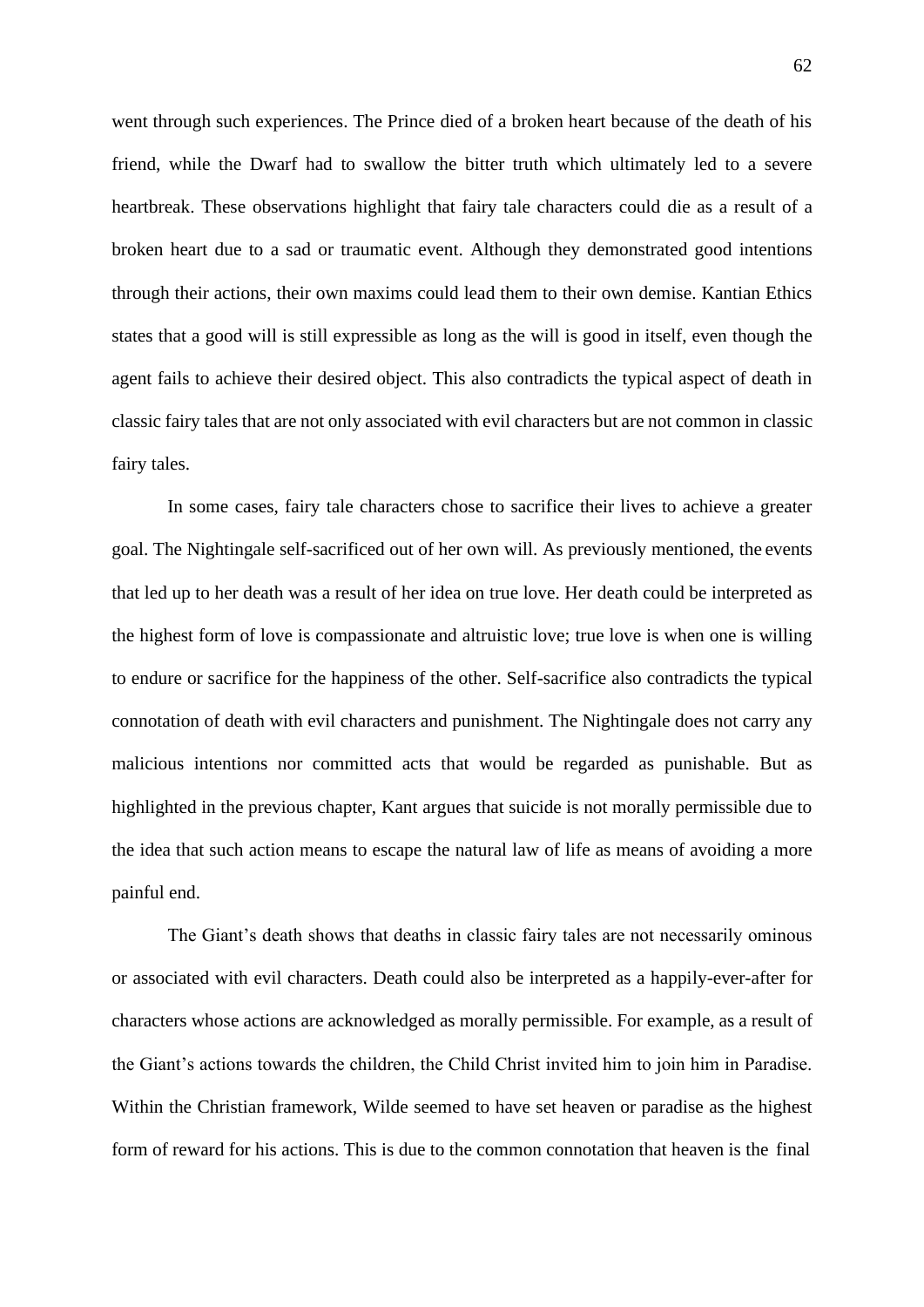resting place for those who do good deeds. Thus, the Giant's death is an example that the aspect of death could be used as a reward for characters whose actions are categorised as good based on the conventional rules of fairy tales. This is supported by the Kantian theory which states that for the Giant's underlying intentions to be regarded as the good will, his will must encompass the good itself. Hence, his actions would be able to be acknowledged as morally permissible.

### 5.4 The reasons behind the actions of Wilde's main characters based on Kantian Ethics

The underlying reasons behind the actions of Wilde's main characters are categorised into "for duty" and "for other means". As mentioned in Chapter 1, Kantian Ethics interpret the morality of an action based on the agent's maxims or motivations which should be free from expectations or obligations. Based on the analysis, the characters whose actions were committed out of their own good will for their own duties are the Prince, the Giant, and the Dwarf. According to the Kantian theory, the idea of a good will is ideally the will one possesses when making decisions solely based on their moral law. This meant that a good will requires two conditions – first, certain circumstances should be relinquished when they aim to achieve the desired outcome; second, the agent's decisions should solely be based on their own moral principles. For instance, the Prince's actions were motivated by his desire to ease the suffering and misery of his people. In order to do so, he would have to sacrifice his beauty which was the fine jewels and gold leaves adorning his statue. On the other hand, the Giant decided to forgo his selfishness if he wanted to convince the children to play in the garden again. As mentioned in Chapter 4, the motivation underlying his actions was to take responsibility for his own mistakes if he wanted to experience joy again after being accustomed to solitude and loneliness. The Dwarf's actions were motivated by his excitement to make new friends with the Infanta. This requires him to manifest his genuineness in approaching the Infanta with pure intentions of wanting to meet her. The three main characters demonstrated that their decisions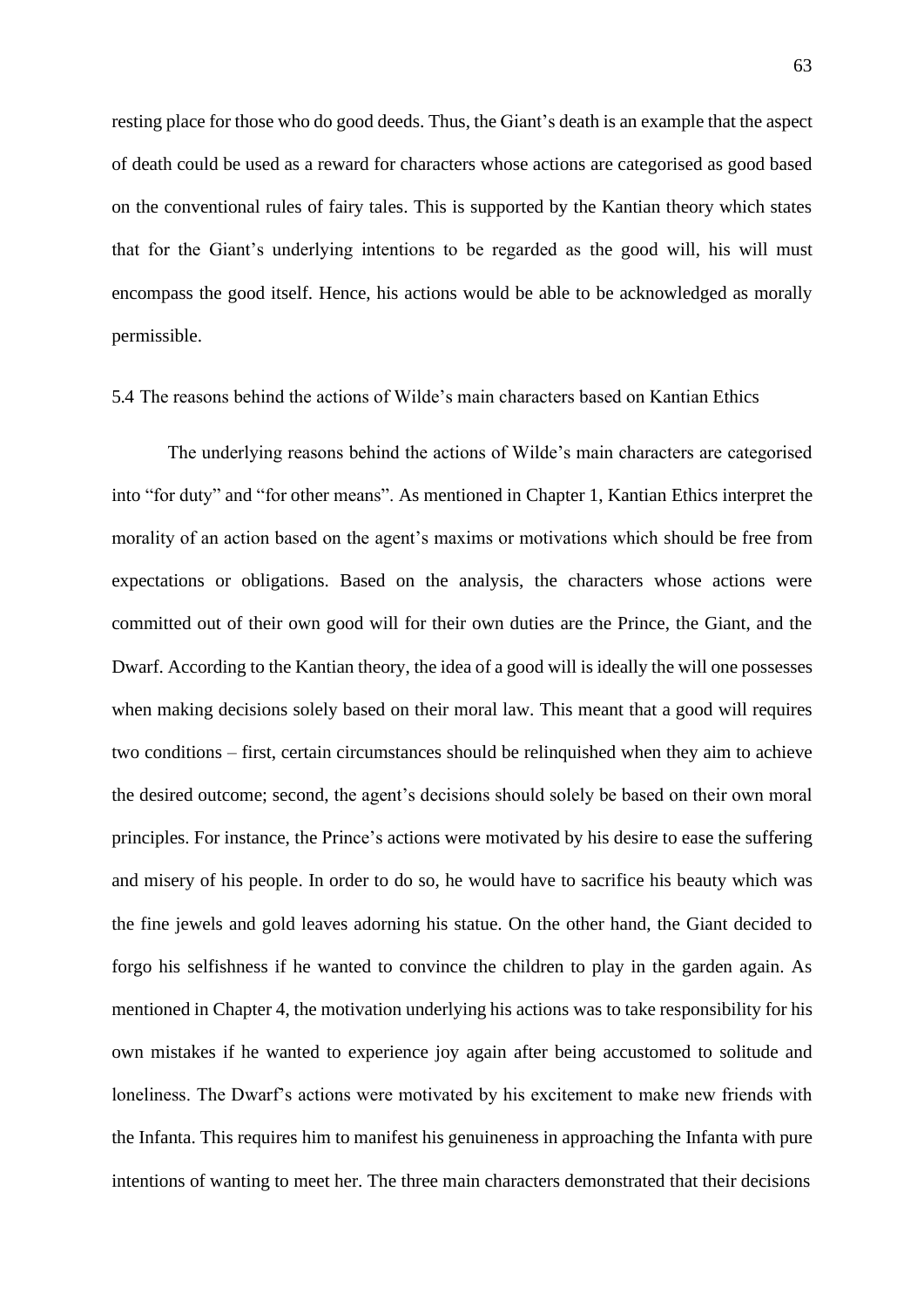were wholly determined by their own moral values, and even though the consequences were their deaths, their actions are still morally permissible as they express their good will which justifies their moral duties.

In contrast, the reasons underlying the actions of the Swallow, the Nightingale, and Hans were done for the other means. As Kantian theory suggests, for the will underlying one's actions to express the good will, the will must encompass the good itself and not motivated by other circumstances. This is because such obligations do not have any natural inclination as the agent feels constraint to carry out an act. This is exemplified in the three characters mentioned earlier. Although the Swallow the reason behind his actions was to make the Prince happy, his actions do not express the good will they were done upon request or command by the Prince. Besides, the maxim behind the Nightingale's self-sacrifice stemmed from her faith in true love, but this does not express good will because she was using her life for the sake of the Student. With regard to Hans, his actions throughout the story were motivated by his friendship with the Miller which highlights his obligation towards his friend. In short, the actions of these characters are motivated by other means which constrains them to act in certain ways. When that moral duty is not present, the characters themselves might not act at their own will with the thought that their morality requires them to do so. This, however, does not mean that the Kantian theory denies the characters' good intentions. For their will underlying their actions to be regarded as the good will, the characters need to have the desire to adhere to their moral law whereby their decisions are freely based on their own reasons.

#### 5.5 Recommendations

As highlighted in Chapter 1, the main characters chosen for this study are the agents of the actions who experience death at the end of the story. Kant (1997) stated that a good will is still able to be expressed through the actions of the characters even though it is powerless to manifest the desired outcome (pp. 7–17). In the chosen short stories, some of the characters'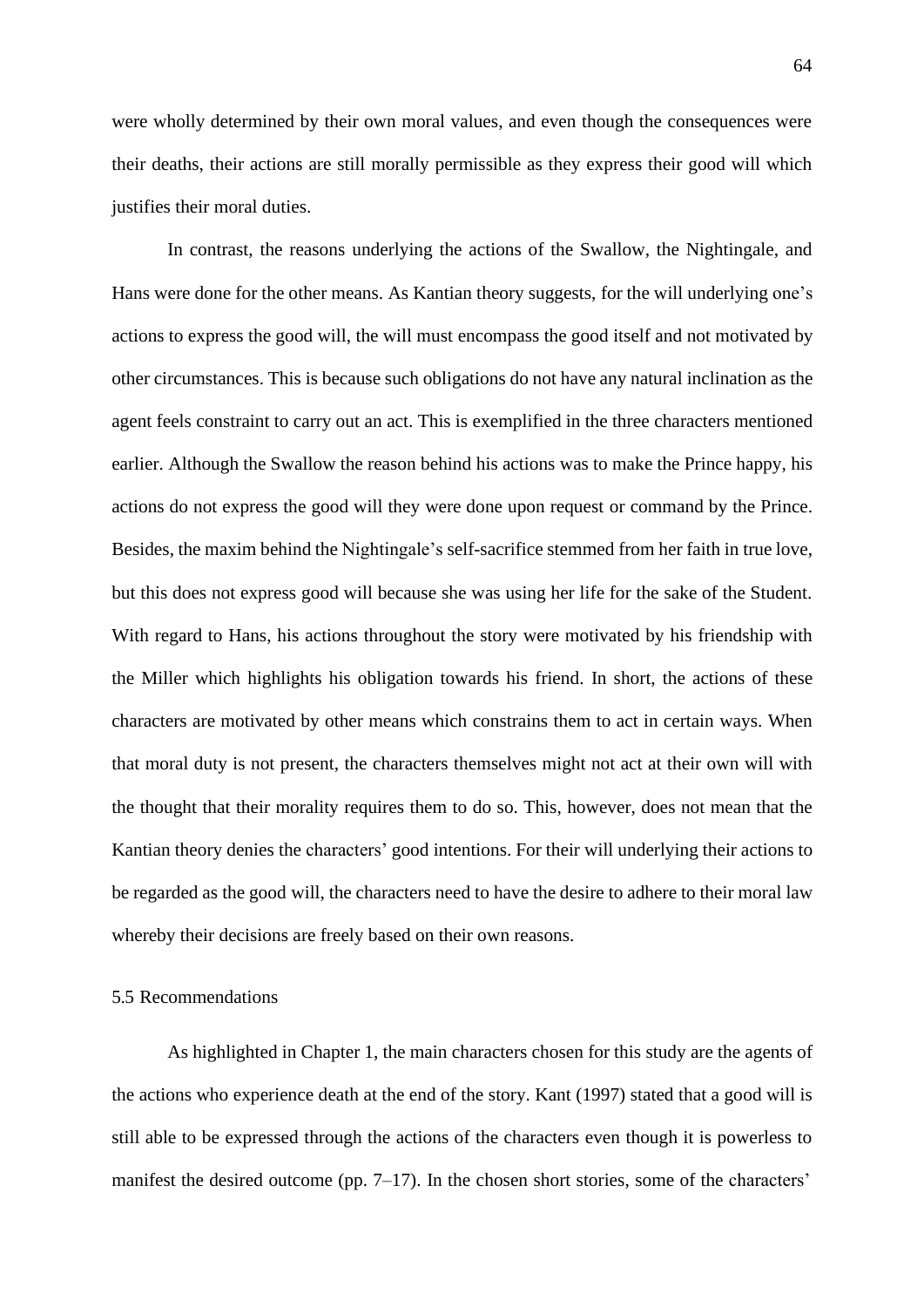efforts were diminished and not acknowledged by the ones who receive the actions. Hence, there is a question of how the actions of Wilde's fairy tale characters affect the evaluation of their morality with regard to the receiver of those actions. To address this, future studies could investigate how the actions of the agents are morally permissible based on the theory of Utilitarianism. As highlighted in Chapter 2, this ethical theory states that morality is evaluated based on the consequences of one's actions. The theory suggests that the agent's actions should maximise happiness or pleasure and reduce unhappiness or sufferings (Bentham, 1781, pp. 14– 15). Thus, future studies could evaluate how the consequences affect the receiver based on Utilitarianism's perspective of morality.

Besides, the study excluded the readers' interpretation and the underlying meaning conveyed by the author in the chosen fairy tales, because such information is irrelevant to the theory of Kant's moral philosophy. However, Carter (2012) argues that text alone does not express any meaning because it is the readers who provide meaning based on their personal experiences with language. This includes 'the language system' and 'the social connotations of communication' which aid in the making of meaning (Carter, 2012). Each reader has their own moral value and beliefs which may affect their evaluation of morality based on Kant's moral philosophy. As such, future studies could consider how the readers' interpretation affects the deontological approach in analysing the theme of morality in Wilde's fairy tales.

Furthermore, Kant states that the fundamental principle of one's moral duties is a categorical imperative that commands their morality. As such, the study has yet to address the moral permissibility of the characters' actions based on how the two formulations as stated by Kant in *Groundwork of the Metaphysics Morals* (1997) – firstly, the agent should act according to the maxim that should be able to be a universal law; and secondly, the act must demonstrate the agent's humanity as a rational being (pp. 24–40). While this study has addressed the maxims or underlying motivations behind the main characters' actions based on the principle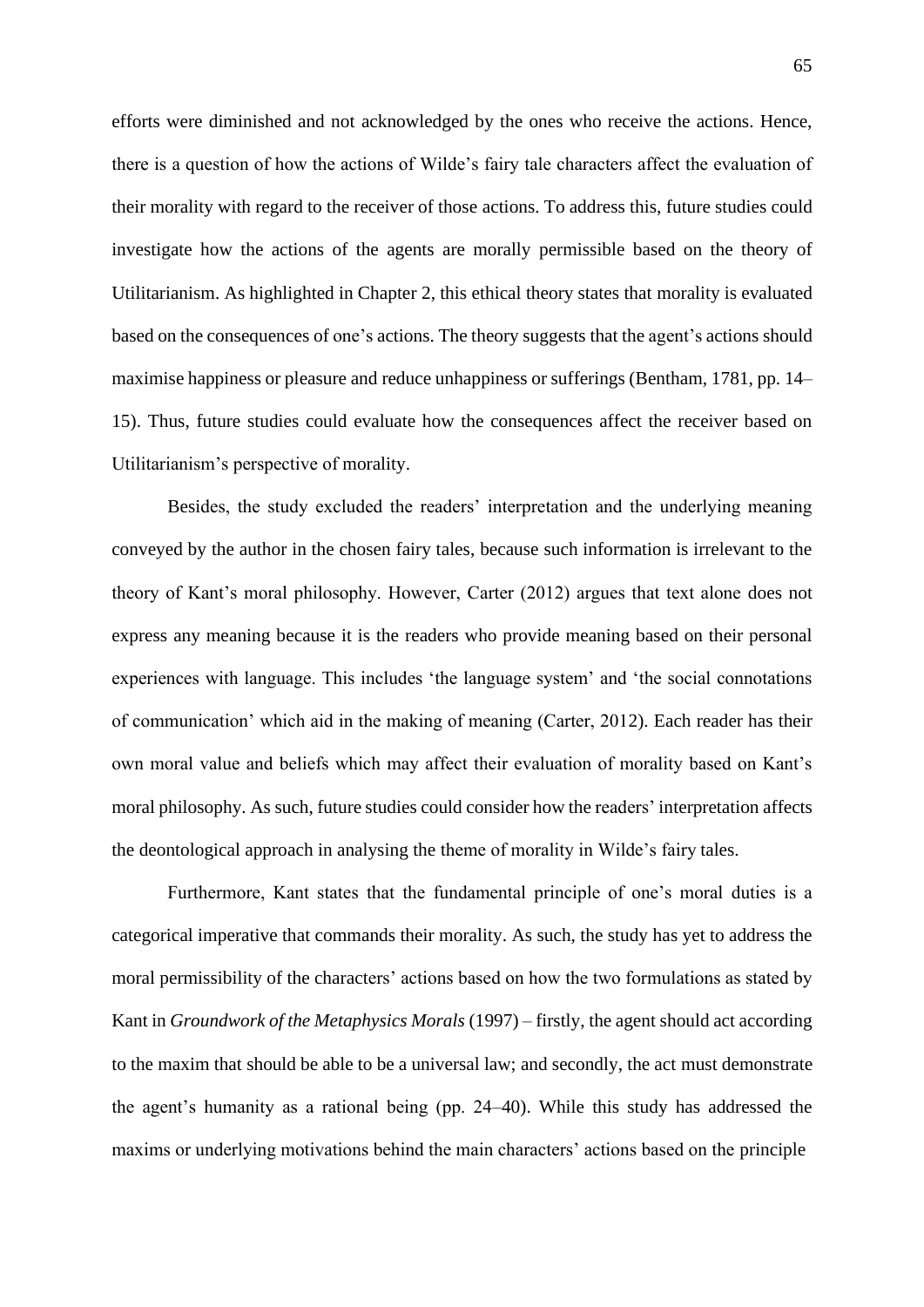of the Good Will, it is also necessary to consider the categorical implicatives that determine the morality behind the characters' actions. This includes whether those underlying motivations could be universalised for all agents without reference to any other desire or end.

## 5.6 Conclusion

Fairy tales are often used as moral lessons by authors to convey their own values and beliefs. They integrate the theme of morality with their work through the consequences of the actions taken by their main characters. One of the common aspects used to educate readers on morality is death. This includes providing readers with grimly describing the death of the main characters, especially the antagonists or ones who had committed actions deemed morally wrong. But in the case of Wilde's fairy tales, most of the characters experienced death despite their actions regarded as morally permissible according to the rules of classic fairy tales. To understand this, the study has addressed the relationship between the personalities and actions of the main characters in Wilde's selected fairy tales. The study has also integrated Kantian Ethics to evaluate their maxims or underlying motivations after investigating the consequences of their actions.

The findings indicated that the personalities of Wilde's main characters in the selected fairy tales affect their actions as depicted in the stories. The Kantian theory states that the actions of Wilde's main characters are driven by their desires which reflect their personalities. Based on this, some of the characters' actions were driven by their principles and beliefs which allows them to in accordance with their moral laws. The study has also addressed the consequences of the characters' actions that contradict the typical usage of death in classic fairy tales. These include inevitable deaths after committing altruistic acts, a broken heart as a result of a traumatic event, self-sacrifice, and peaceful death. Through the analysis of the intentions underlying their actions, the deaths of Wilde's selected main characters highlight death is not necessarily experienced by evil characters or acts as a just punishment. Moreover, the findings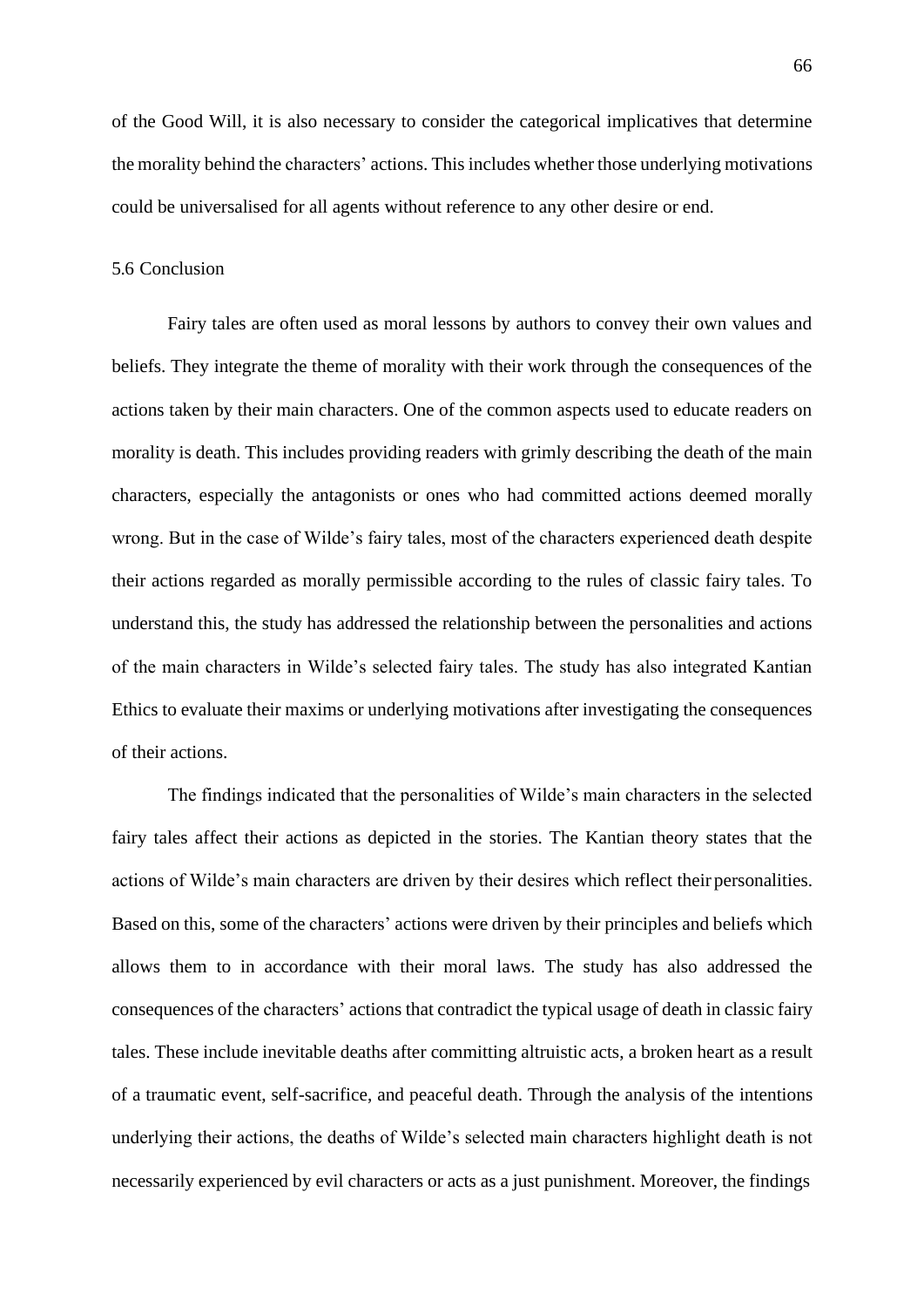of the study suggested that the reasons underlying the actions of Wilde's main characters could be categorised into "for duty" and "for other means". The actions of the Prince, the Giant, and the Dwarf are regarded as morally permissible because their actions were done for their own moral duty which expresses the good will. Meanwhile, the acts committed by the Swallow, the Nightingale, and Hans were for other means instead of the good will due to underlying obligations constraining to act for the sake of other ends.

Thus, the study provides readers with a deontological approach to understanding the main characters of Wilde's selected short stories. Through the first part of the analysis, readers could take into consideration the characters' personalities and how their own principles influence the way they think and act when analysing or understanding the characters in a story. With regard to death in fairy tales, readers would be able to understand that the conventional portrayal of death is not necessarily grim or gruesome. Through the analysis, readers would learn that death manifests in various contexts and is inevitable to even characters deemed morally good. Furthermore, the study suggests that there are different approaches to understanding or analysing a character. The deontological analysis applied in this study could provide readers with a different understanding of moral theories that are more than the typical rule of "right and wrong". By highlighting the maxims or underlying motivations of the acts committed by Wilde's main characters, this could educate readers on the principle of the Good Will which could also be applied in their own lives. They would understand that for their own actions to be morally permissible, their will must express the good will in which they do something for the good itself; not out of obligation or expectations.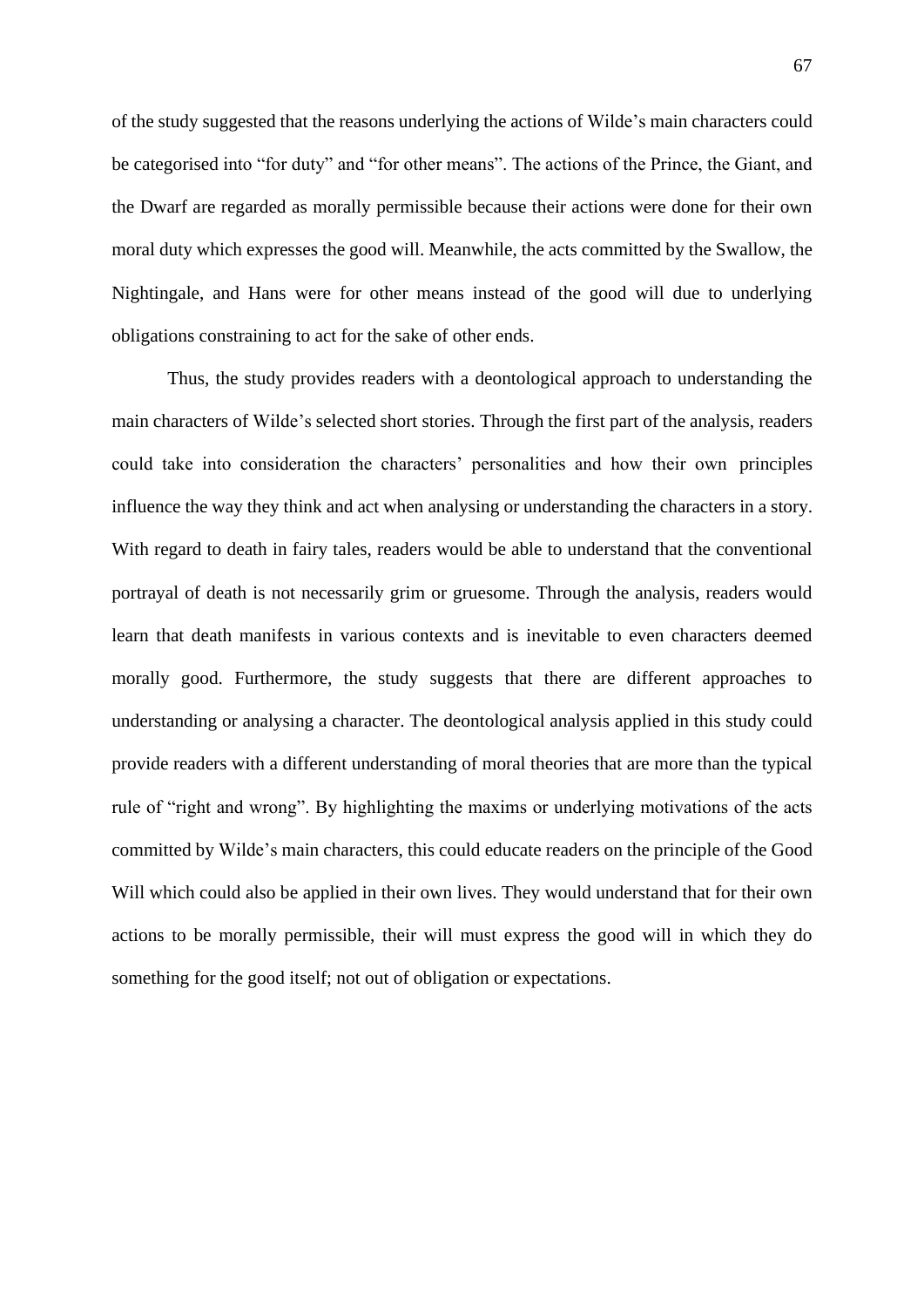## REFERENCES

- Abler, A. (2005). *Society and culture: The moral of the story*. Vision. Retrieved from [https://www.vision.org/the-moral-of-the-story-fairy-tales-mirror-society-981](http://www.vision.org/the-moral-of-the-story-fairy-tales-mirror-society-981)
- Acker, M., & Davis, M. H. (1992). Intimacy, passion and commitment in adult romantic relationships: A test of the Triangular Theory of Love. *Journal of Social and Personal Relationships*, *9*, 21–50*.*
- Ahinful, A. K. (2015, November 28). Christian funerals -white dresses in churches: unbiblical, wrong -officials of Catholic and Christian Councils must respond to this. *Modern Ghana*. [https://www.modernghana.com/news/658572/christian-funerals-white](http://www.modernghana.com/news/658572/christian-funerals-white-)dresses-in-churches.html
- Alavudeen, A., Rahman, R. K., & Jayakumaran, M. (2008). *Professional ethics and human values*. Laxmi Publications.
- Barbour, J. D. (1983). Tragedy and ethical reflection. *The Journal of Religion*, *63*(1), 1–25.
- Bélanger, J. J., Schumpe, B. M., Menon, B., Ng J. C., & Nociti, N. (2018). Self-sacrifice for a cause: A review and an integrative model. In V. Zeigler-Hill & T. K. Shackelford (Eds.), *The SAGE handbook of personality and individual differences: Volume II: Origins of personality and individual differences* (pp. 465–485). SAGE Publications Ltd. <http://doi.org/10.4135/9781526451200>
- Benediktsdóttir, H. (2014). *The impact of fairy tales: An exploration of the relationships of parents and children in selected fairy tales* (Bachelor's thesis, University of Iceland). Retrieved f[rom http://hdl.handle.net/1946/17819](http://hdl.handle.net/1946/17819)

Benn, P. (1998). *Ethics.* UCL Press.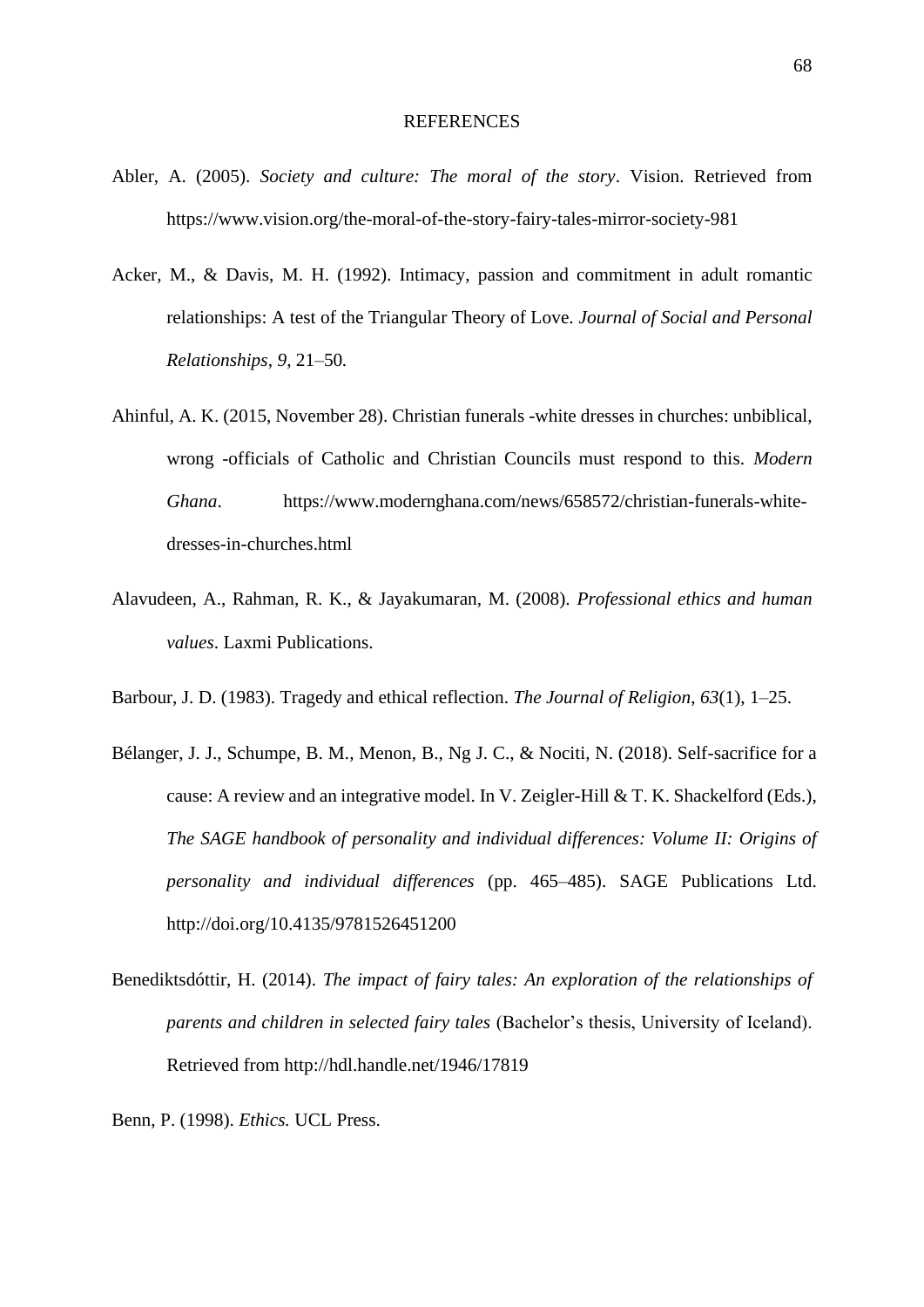- Bentham, J. (1781). *An introduction to the principles of morals and legislation*. Batoche Books 2000.
- Berscheid, E. (2010). Love in the fourth dimension. *Annual Review of Psychology*, *61*, 1–25. https://doi.org/10.1146/annurev.psych.093008.100318
- Brand, K. (2001). *The use of Grimm's Fairy Tales to understand the moral content in fairy tales* (Master's thesis, Concordia University)*.* Retrieved from https://spectrum.library.concordia.ca/1330/
- Brewer, D. (2003). The interpretation of fairy tales. In H. E. Davidson and A. Chaudhri (Eds.), *A companion to the fairy tale* (pp. 15–37). D.S. Brewer.
- Bristow, W. (2017). Enlightenment. In E. N. Zalta (Ed.), *The Stanford Encyclopedia of Philosophy* (Fall 2017 ed.). Retrieved from https://plato.stanford.edu/entries/enlightenment/
- Carter, A. (2012, August 10). *What is the role of the reader on a text?* brightONLINE. Retrieved from [http://arts.brighton.ac.uk/projects/brightonline/issue-number](http://arts.brighton.ac.uk/projects/brightonline/issue-number-)two/what-is-the-role-of-the-reader-on-a-text
- Churchland, P. S. (2013). *Touching a nerve: The self as brain*. W. W. Norton & Company.
- Churchwell, S. (2009, October 15). Justice and punishment in fairytales. *The Guardian*. Retrieved from [https://www.theguardian.com/books/2009/oct/15/churchwell-justice](http://www.theguardian.com/books/2009/oct/15/churchwell-justice-)punishment
- Dan, M. B., & Kauffmann, M. (2013). Leadership role models in fairy tales using the example of folk art and fairy tales, and novels especially in cross-cultural comparison: German, Russian and Romanian fairy tales. *Review of European Studies*, *5*(5), 59–72. https://doi.org/10.5539/res.v5n5p59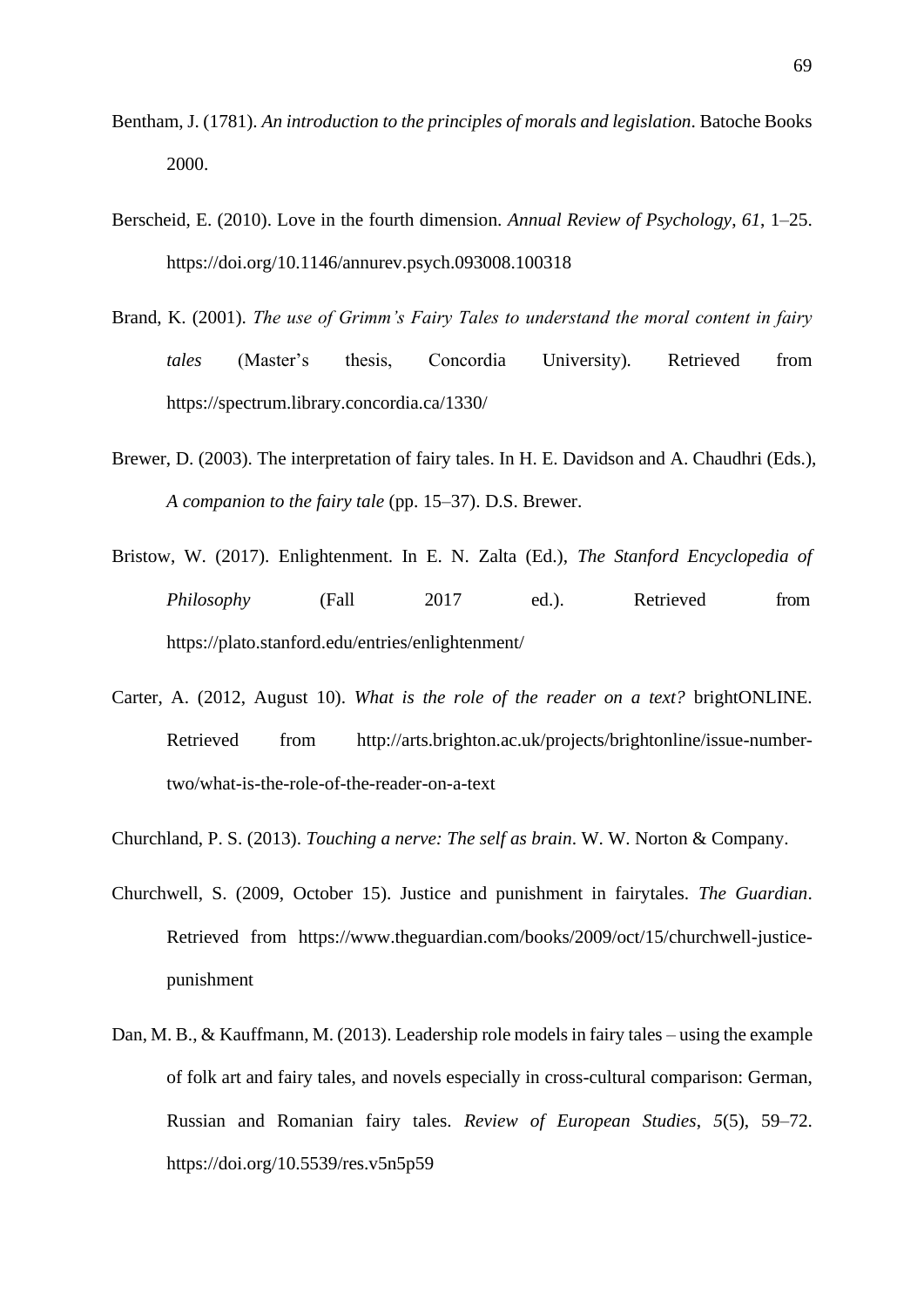- Démuthová, S. (2016). *The most frequent connotations of the concept of death in young adults*. Ostium. Retrieved from https://ostium.sk/language/sk/the-most-frequent-connotationsof-the-concept-of-death-in-young-adults/
- Denney, C. (2000). *At the temple of art: The Grosvenor Gallery, 1877–1890*. Farleigh Dickinson University Press.
- Deontological ethics. (2020). *Encyclopædia Britannica*. Retrieved from [https://www.britannica.com/topic/deontological-ethics](http://www.britannica.com/topic/deontological-ethics)
- Dirkmeier, R. (2006). Oscar Wilde and the influence of John Ruskin and Walter Pater (Master's thesis, Utrecht University). Retrieved from https://dspace.library.uu.nl/handle/1874/8873

Driver, J. (2007). *Ethics: The fundamentals*. Blackwell Publishing.

- Eddon, M., & Singer, P. (2018, October 18). Problem of moral responsibility. *Encyclopædia Britannica.* Retrieved from [https://ww](http://www.britannica.com/topic/problem-of-moral-)w[.britannica.com/topic/problem-of-moral](http://www.britannica.com/topic/problem-of-moral-)responsibility
- *Fairy tale characters: The villain*. (n.d.). National Library of Scotland. Retrieved from [https://www.nls.uk/learning-zone/literature-and-language/themes-in-focus/fairy](http://www.nls.uk/learning-zone/literature-and-language/themes-in-focus/fairy-)tales/source-3

Fargis, P. (1998). *The New York Public Library Desk Reference* (3rd ed.). John Wiley & Sons.

- Firth, F. (2018, February 1). *Why flowers make us happy in the month of love*. Lady Wimbledon. Retrieved from https://ladywimbledon.com/2018/02/why-flowers-make-us-happy/
- Forgas, J. P. (2017, March 31). Why are some people more gullible than others? *The Conversation*. Retrieved from https://theconversation.com/why-are-some-peoplemore-gullible-than-others-72412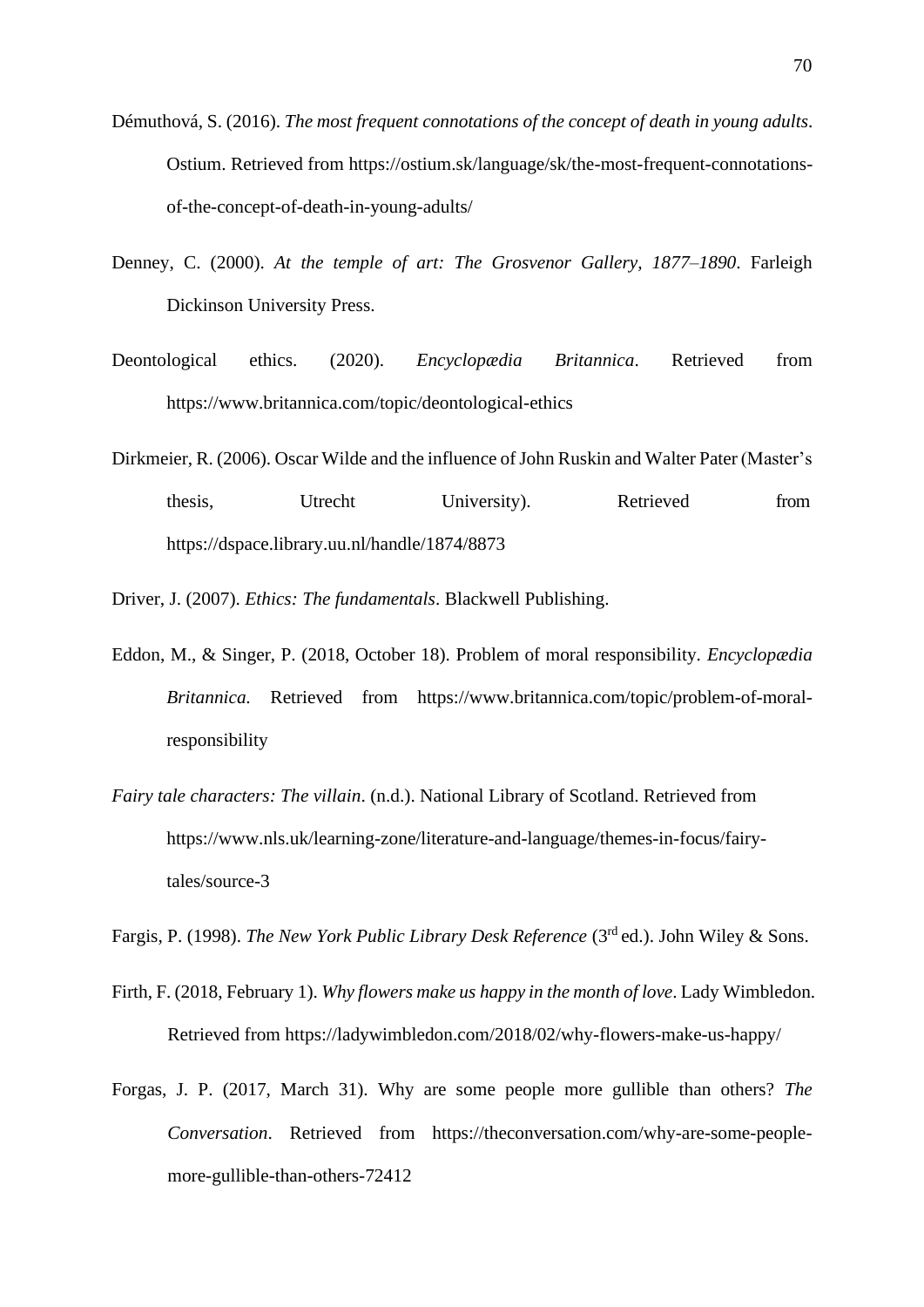Gardiner, P. (2003). A virtue ethics approach to moral dilemmas in medicine. *Journal of Medical Ethics*, *29*(5), 297–302. https://doi.org/10.1136/jme.29.5.297

Gauthier, D. (1987). *Morals by agreement*. Oxford University Press.

- Geller, J. D. (2006). Pity, suffering, and psychotherapy. *American Journal of Psychotherapy*, *60*(2), 187–205.
- Gert, B. (2005). *Morality: Its nature and justification* (Rev. ed.). Oxford University Press.
- Goldfarb, R. M. (1962). Late Victorian Decadence. *Journal of Aesthetics and Art Criticism*, *20*(4), 369–373.
- Grenny, J. (2006, December 6). *Asking permission*. VitalSmarts. Retrieved from [https://ww](http://www.vitalsmarts.com/crucialskills/2006/12/asking-permission/)w[.vitalsmarts.com/crucialskills/2006/12/asking-permission/](http://www.vitalsmarts.com/crucialskills/2006/12/asking-permission/)
- Guy Fawkes Day in the United Kingdom. (n.d.). Retrieved from [https://www.timeanddate.com/holidays/uk/guy-fawkes-day](http://www.timeanddate.com/holidays/uk/guy-fawkes-day)
- Guyer, P. (2011). Chapter 8: Kantian perfectionism. In L. Jost and J. Wuerth (Eds.)., *Perfecting virtue: New essays on Kantian Ethics and Virtue Ethics* (pp. 194–214). Cambridge University Press.
- Hare, R. M. (1965). *Freedom and Reason*. New York: Oxford University Press.
- Headey, B., Muffels, R., & Wooden, M. (2004). Money doesn't buy happiness... or does it? A reconsideration based on the combined effects of wealth, income and consumption. *IZA Discussion Paper*, *1218*.
- Heckel, J. (2014, August 22). *Fairytale's most wanted: The five most well-known character types*. Tor.com. Retrieved from [https://www.tor.com/2014/08/22/fairytales-most](http://www.tor.com/2014/08/22/fairytales-most-)wanted-the-five-most-well-known-character-types/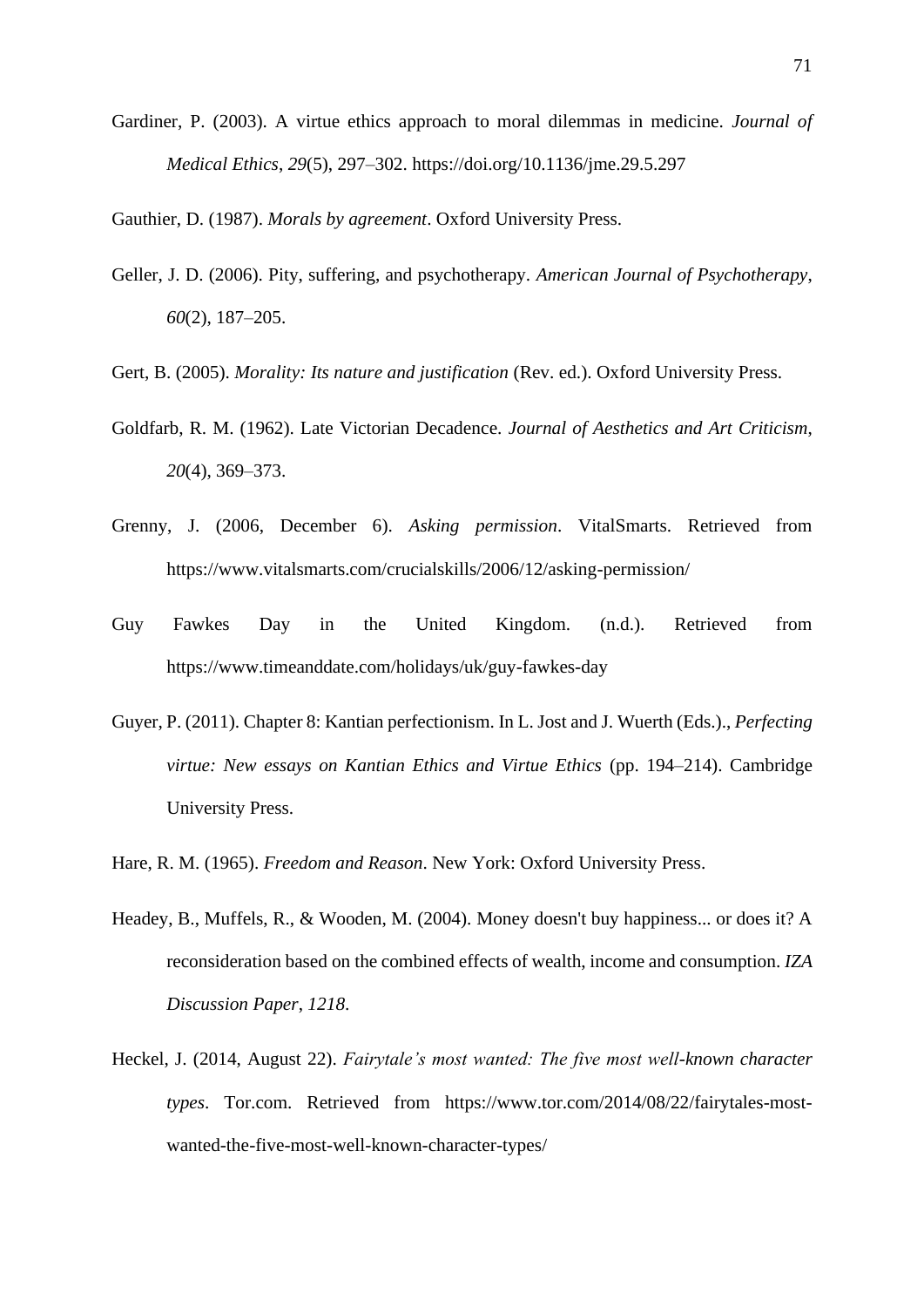- Hernández, I. (2019, September 25). *Brothers Grimm fairy tales were never meant for kids. National Geographic*. National Geographic. Retrieved from [https://ww](http://www.nationalgeographic.com/history/magazine/2019/09-10/brothers-grimm-)w[.nationalgeographic.com/history/magazine/2019/09-10/brothers-grimm](http://www.nationalgeographic.com/history/magazine/2019/09-10/brothers-grimm-)fairy-tales/
- Hobbes, T. (1998). *Leviathan* (J. C. A. Gaskin, Ed.). Oxford University Press.
- Humaish, A. H. (2017). Integration of art and morality in Oscar Wilde's the Happy Prince. *English Language, Literature & Culture*, *2*(1), 5–11.
- Johnson, R., & Cureton, A. (2004). Kant's Moral Philosophy. In E. N. Zalta (Ed.), *The Stanford Encyclopedia of Philosophy* (Spring 2019 ed.). Retrieved from https://plato.stanford.edu/entries/kant-moral/
- Jones, J. (2011). Morality's ugly implications in Oscar Wilde's fairy tales. *Studies in English Literature, 1500–1900*, *51*(4), 883–903.
- Jones, S. S. (2002). *The fairy tale: The magic mirror of imagination*. Routledge.
- Kant, I. (1997). *Groundwork of the metaphysics of morals* (M. Gregor, Ed.). Cambridge University Press. (Original work published 1784)
- Kant, I. (1999). *Critique of pure reason* (P. Guyer & A. W. Wood, Eds.). Cambridge University Press. (Original work published 1781)
- Kant, I. (2015). *Critique of practical reason* (M. Gregor, Ed.). Cambridge University Press. (Original work published 1788)
- Killeen, J. (2007). *Fairy tales of Oscar Wilde*. Ashgate Publishing Company.
- Kline, D. T. (2003). *Medieval literature for children*. Routledge.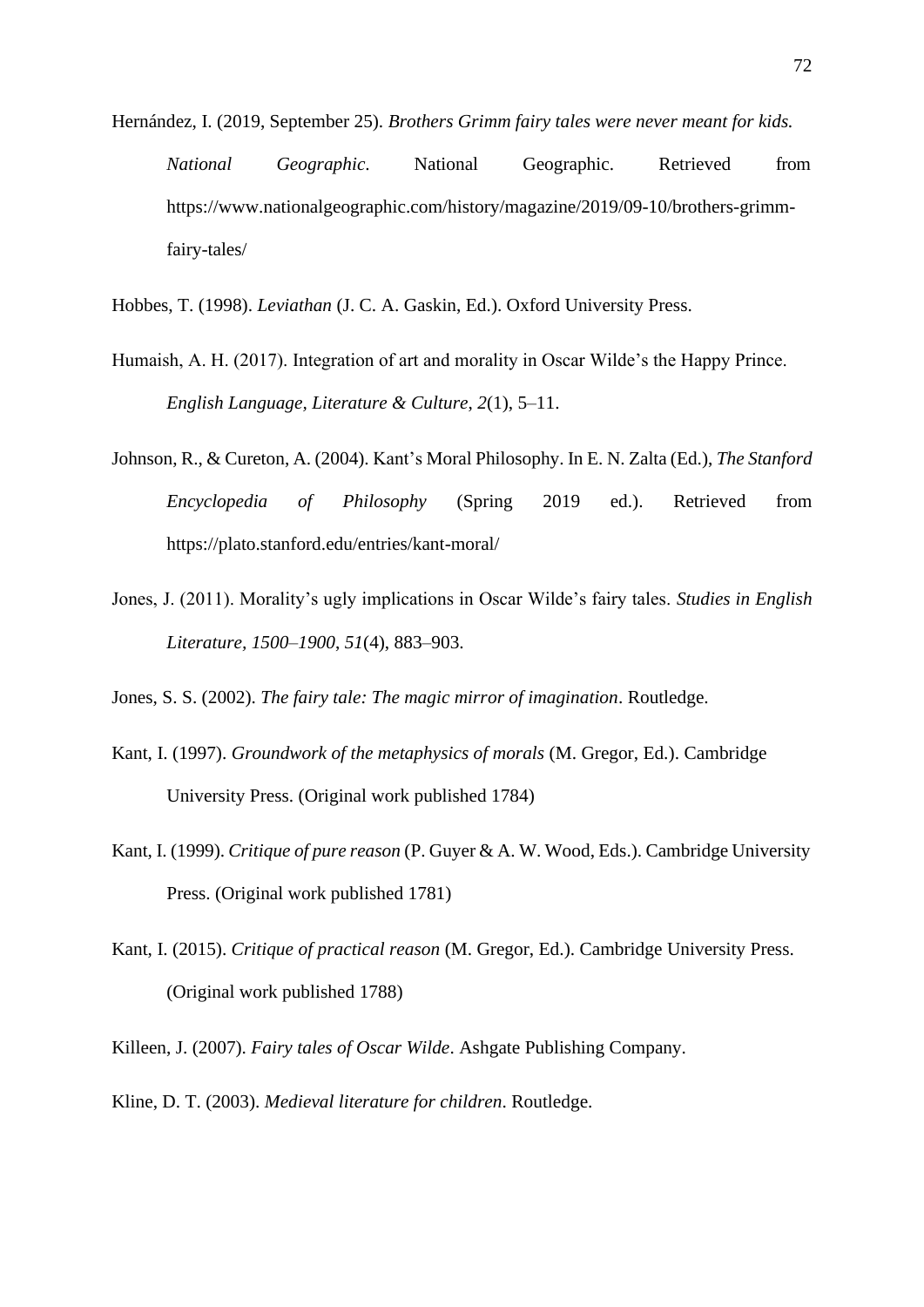- Krznaric, R. (2013, December 28). *The Ancient Greeks' 6 words for love (and why knowing them can change your life)*. Yes! Magazine. [https://ww](http://www.yesmagazine.org/health-)w[.yesmagazine.org/health](http://www.yesmagazine.org/health-)happiness/2013/12/28/the-ancient-greeks-6-words-for-love-and-why-knowing-themcan-change-your-life/
- Laie, B. T. (2018, January 12). Garden of Eden. *Ancient History Encyclopedia*. Retrieved from [https://www.ancient.eu/Garden\\_of\\_Eden/](http://www.ancient.eu/Garden_of_Eden/)
- Lamers, E. P. (1995). Children, death, and fairy tales. *Omega: Journal of Death and Dying*, *31*(2), 151–167.
- Lead. (2020). *Encyclopædia Britannica*. Retrieved from [https://ww](http://www.britannica.com/science/lead-chemical-element)w[.britannica.com/science/lead-chemical-element](http://www.britannica.com/science/lead-chemical-element)
- Long, A. A., & Sedley, D. N. (1987). *The Hellenistic Philosophers: Translations of the Principal Sources with Philosophical Commentary*. Cambridge University Press.
- Luu, C. (2018, May 2). The fairytale language of the Brothers Grimm. *JSTOR Daily*. Retrieved https://daily.jstor.org/the-fairytale-language-of-the-brothers-grimm/
- Mathies, S. (2019). The simulated self fiction reading and narrative identity. Philosophia, 48, 325–345.
- Matwiejczyk, J. (2020, February 25). *"The power of three" in fairy tales: A recipe for a great story lesson*. Cambridge University Press. Retrieved from [https://www.cambridge.org/elt/blog/2020/02/25/power-of-three-fairy-tales/](http://www.cambridge.org/elt/blog/2020/02/25/power-of-three-fairy-tales/)
- Maxwell, C. (2001). *The female sublime from Milton to Swinburne: Bearing blindness*. Manchester University Press.
- Mazzeo, J. A. (1978). Allegorical interpretation and history. *Comparative Literature*, *30*(1), 1– 21.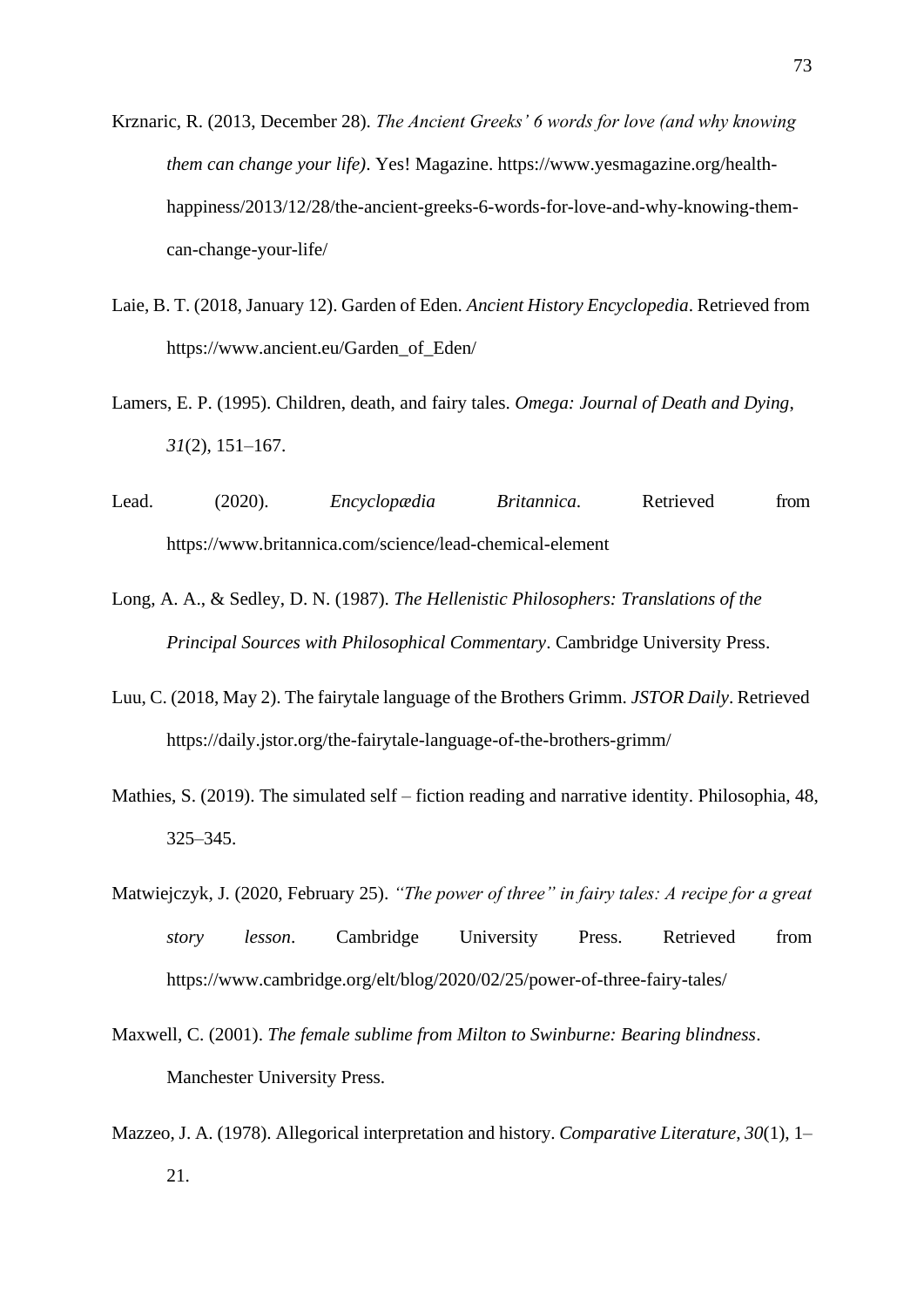- Mill, J. S. (2015). *On liberty, utilitarianism, and other essays* (M. Philip & F. Rosen, Eds.). Oxford University Press.
- Ni, P. (2015, October 11). *14 signs of psychological and emotional manipulation*. Psychology Today. Retrieved form https:[//www.psychologytoday.com/us/blog/communication](http://www.psychologytoday.com/us/blog/communication-)success/201510/14-signs-psychological-and-emotional-manipulation
- Norman, D. A. (2002). Emotion & Design: Attractive things work better. *Interactions Magazine*, *9*, 36–42. https://doi.org/10.1145/543434.543435
- O'Brien, P. K. (1996). Path dependency, or why Britain became an industrialized and urbanized economy long before France. *Economic History Review*, *49*(2), 213–249.
- Osborn, K., & Burgess, D. L. (2004). *The complete idiot's guide to classical mythology* (2<sup>nd</sup>) ed.). Penguin Group.
- Patton, C. (2013). Drawing poison from the inkwell: The ethical implication of fairy tales. *Hohonu*, *11*, 82–84.
- Piaget, J. (1948). *The moral judgement of the child* (M. Gabbain, Trans.). The Free Press.
- Pierce, J. M. (2018, July 19). What is heaven? *The Conversation*. Retrieved from https://theconversation.com/what-is-heaven-97670
- Quintus, J. A. (1991). Christ, Christianity, and Oscar Wilde. *Texas Studies in Literature and Language*, *33*(4), 514–527.
- Rachels, J., & Rachels, S. (2018). *The elements of moral philosophy* (8th ed.). McGraw-Hill College.
- Raypole, C. (2020, September 15). *What's (unconditional) love got to do with it?* Healthline. [https://ww](http://www.healthline.com/health/relationships/unconditional-love)w[.healthline.com/health/relationships/unconditional-love](http://www.healthline.com/health/relationships/unconditional-love)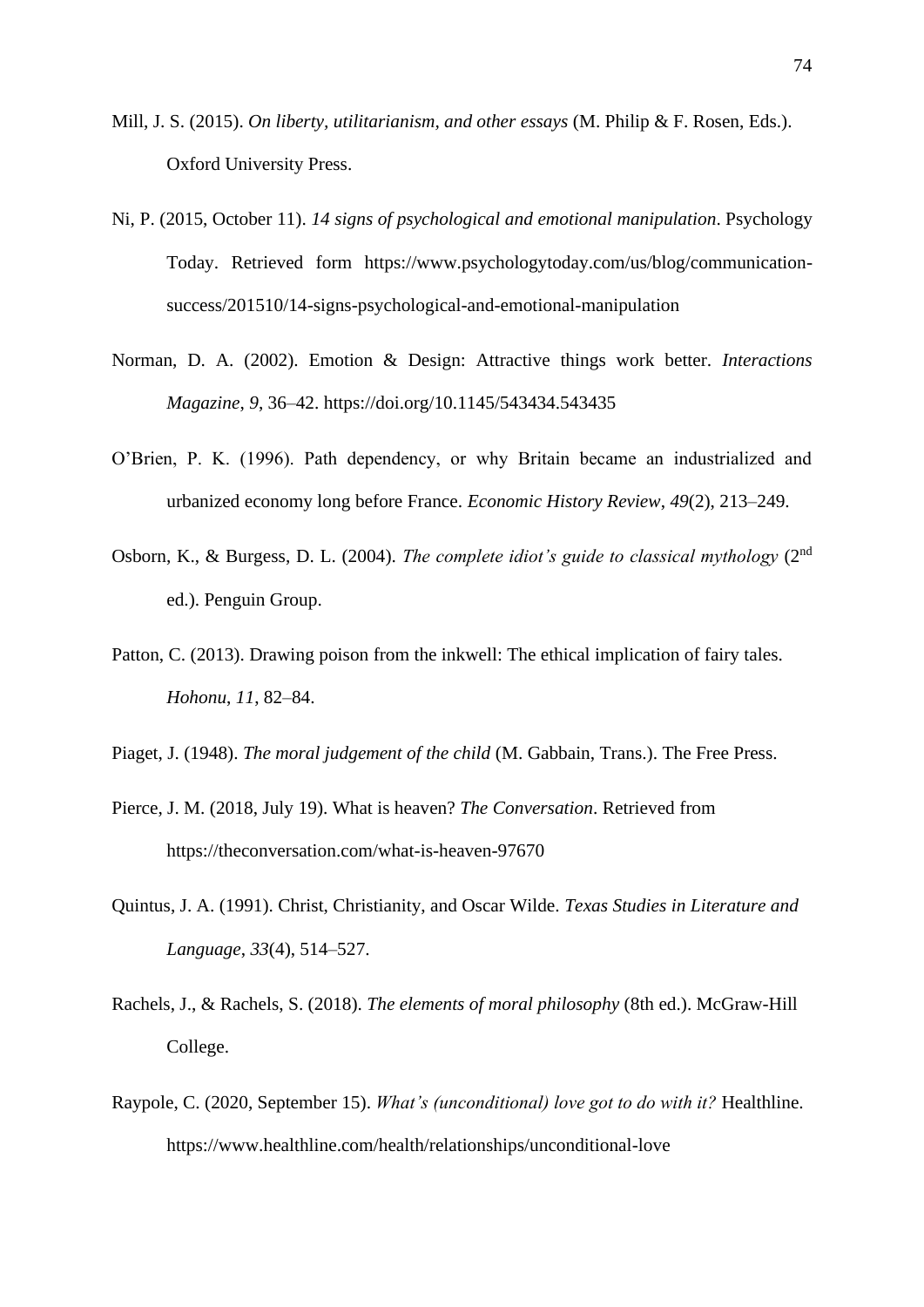- Royal Society for the Protection of Birds. (n.d.). *10 amazing facts about nightingales and the best places to see them.* Discover Wildlife. Retrieved from [https://ww](http://www.discoverwildlife.com/animal-facts/birds/facts-about-nightingale/)w[.discoverwildlife.com/animal-facts/birds/facts-about-nightingale/](http://www.discoverwildlife.com/animal-facts/birds/facts-about-nightingale/)
- Sally, D. (2000). A general theory of sympathy, mind-reading, and social interaction, with an application to the Prisoners' Dilemma. *Social Science Information*, *39*(4), 567–634. https://doi.org/10.1177/053901800039004003
- Scruton, R. (2017). *On human nature*. Princeton University Press.

Singer, P. (2001). *Hegel: A very short introduction*. Oxford University Press.

- Smith, H. M. (2014). The subjective moral duty to inform oneself before acting. *Ethics*, *125*(1), 11–38.
- Sokolowski, R. (2001). Friendship and moral action in Aristotle. *The Journal of Value Inquiry*, *35*, 355–369. https://doi.org/10.1023/A:1011821714012
- Sprecher, S., & Fehr, B. (2005). Compassionate love for close others and humanity. *Journal of Social and Personal Relationships*, *22*(5), 629–651. https://doi.org/10.1177/0265407505056439
- Sreenivasan, S., & and Weinberger, L. E. (2017). *Laughter can be a double-edged sword*. Psychology Today. Retrieved from [https://www.psychologytoday.com/intl/blog/emotional-nourishment/201708/laughter](http://www.psychologytoday.com/intl/blog/emotional-nourishment/201708/laughter-)can-be-double-edged-sword
- Steinbach, S. (2019). Victorian era. *Encyclopædia Britannica*. Retrieved from [https://ww](http://www.britannica.com/event/Victorian-era)w[.britannica.com/event/Victorian-era](http://www.britannica.com/event/Victorian-era)

Tatar, M. (2002). *The annotated classic fairy tales*. W. W. Norton.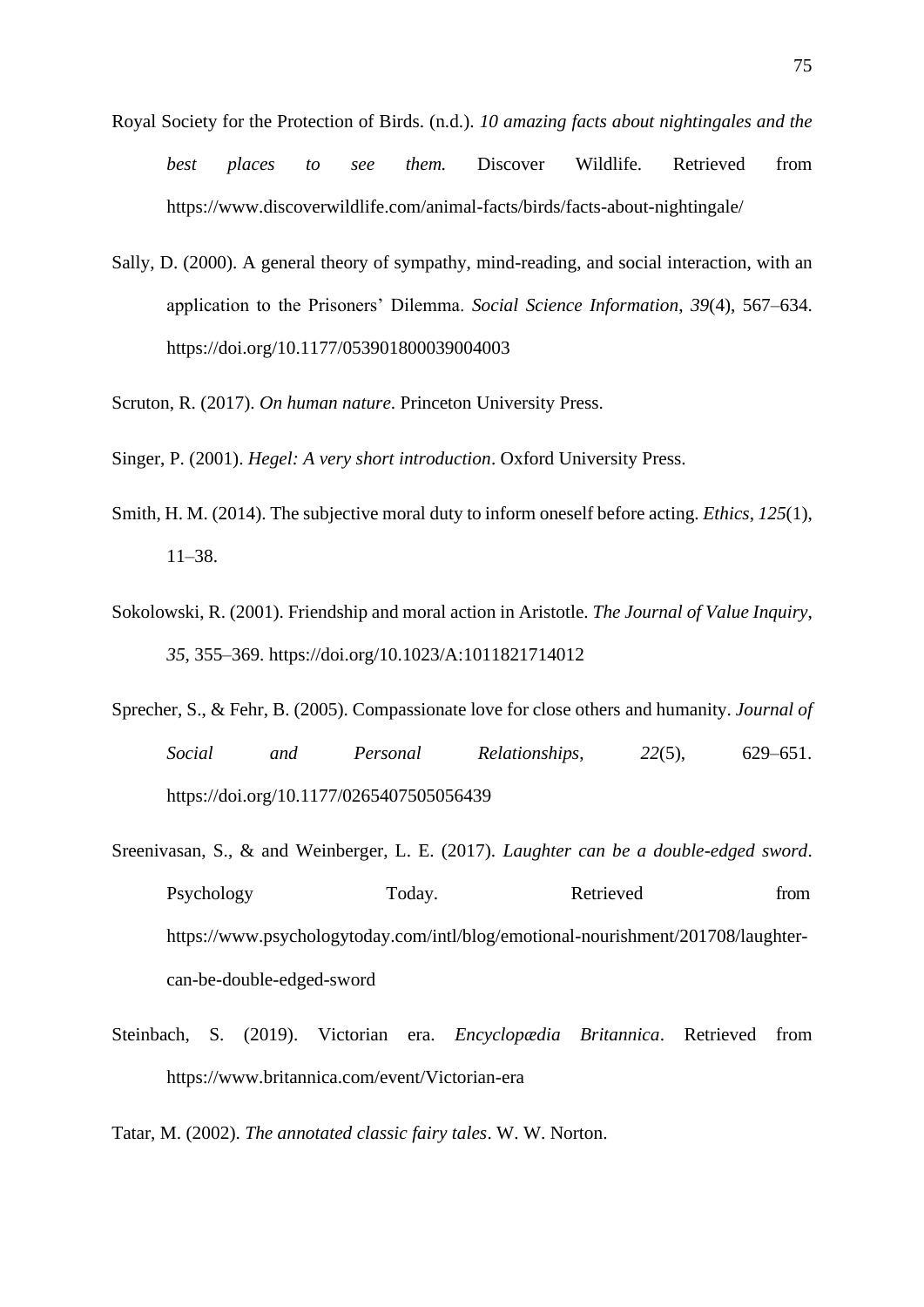- Thompson, M. S. (2009). The importance of not being earnest: Children and Oscar Wilde's fairy tales. *New Review of Children's Literature and Librarianship*, 7(1), 191–204. https://doi.org/10.1080/13614540109510653
- Types of biblical hermeneutics. (2020). *Encyclopædia Britannica*. Retrieved from [https://ww](http://www.britannica.com/topic/biblical-literature/Types-of-biblical-hermeneutics)w[.britannica.com/topic/biblical-literature/Types-of-biblical-hermeneutics](http://www.britannica.com/topic/biblical-literature/Types-of-biblical-hermeneutics)
- Violette-Irene, K., & Anastasia, K. (2015). The concept of death as depicted in fairy tales. *International Journal of Languages, Literature and Linguistics*, *1*(2), 154–157. https://doi.org/10.7763/IJLLL.2015.V1.30
- Walton, K., & Tanner, M. (1994). Morals in Fiction and Fictional Morality. *Proceedings of the Aristotelian Society, Supplementary Volumes*, *68*, 27–66.
- Ward, J. R. (1994). The Industrial Revolution and British Imperialism, 1750–1850. *Economic History Review*, *47*(1), 44–65.
- Wierenga, E. (1983). A defensible divine command theory. *Nous*, *17*(3), 387–407.
- Wilde, O. (2008). *The Happy Prince and other tales.* The Floating Press.
- Wilde, O. (2014). The soul of man under socialism (2nd ed.). Retrieved from [https://www.gutenberg.org/files/1017/1017-h/1017-h.htm](http://www.gutenberg.org/files/1017/1017-h/1017-h.htm)
- Wilde, O. (2019). *A House of Pomegranates*. Global Grey ebooks. [https://www.globalgreyebooks.com/house-of-pomegranates-ebook.html](http://www.globalgreyebooks.com/house-of-pomegranates-ebook.html)
- Youngs, T. (2013). *Beastly journeys: Travel and Transformation at the fin de siècle*. Liverpool University Press.
- Zipes, J. (2000). *The great fairy tale tradition: From Straparol and Basile to the Brothers Grimm*. Norton & Company.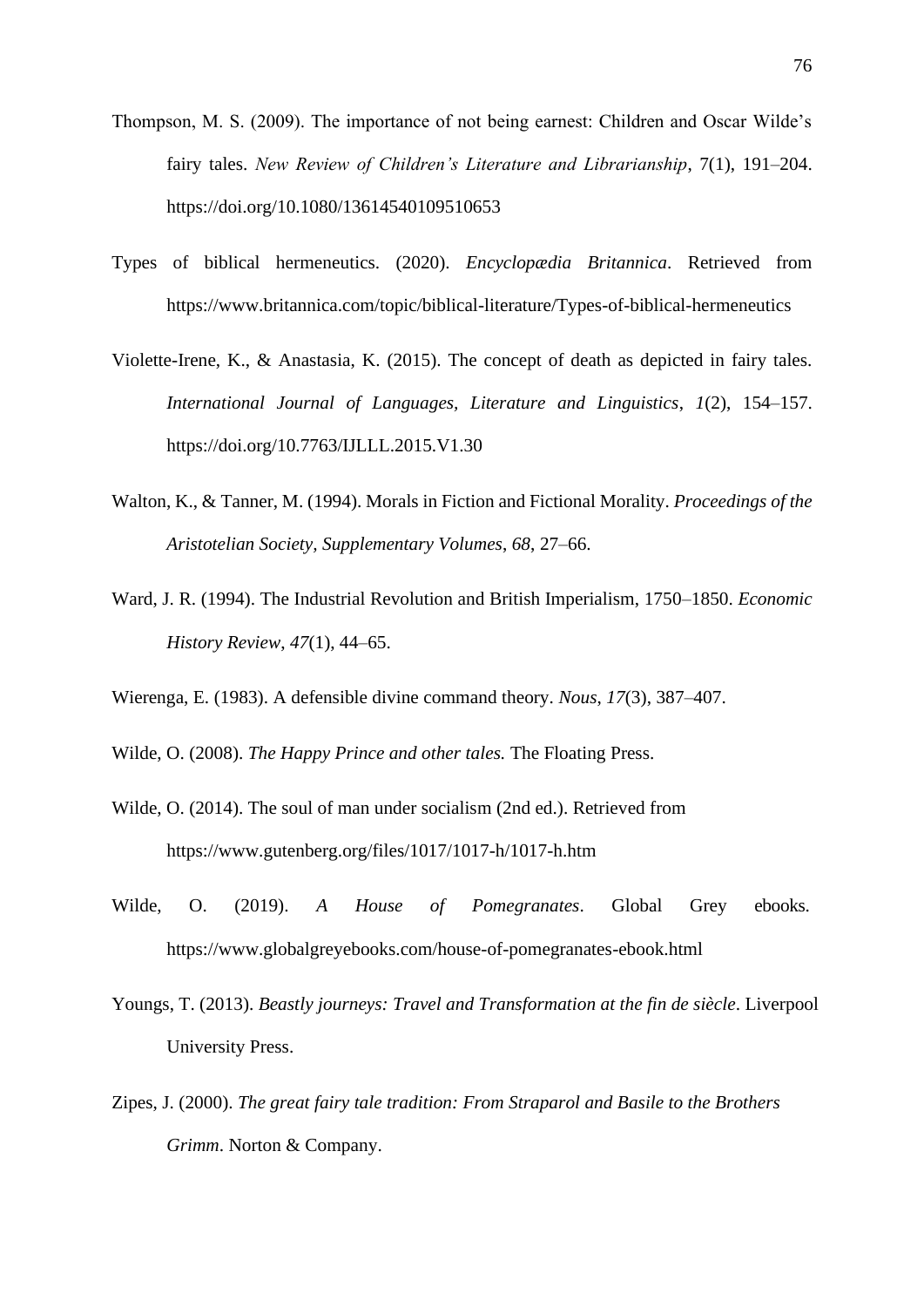- Zipes, J. (2000). *The great fairy tale tradition: From Straparol and Basile to the Brothers Grimm*. W. W. Norton & Company.
- Zipes, J. (2006). *Fairy tales and the art of subversion* (2nd ed.). Taylor & Francis.
- Zipes, J. (2012). *The irresistible fairy tale: The cultural and social history of a genre*. Princeton University Press.